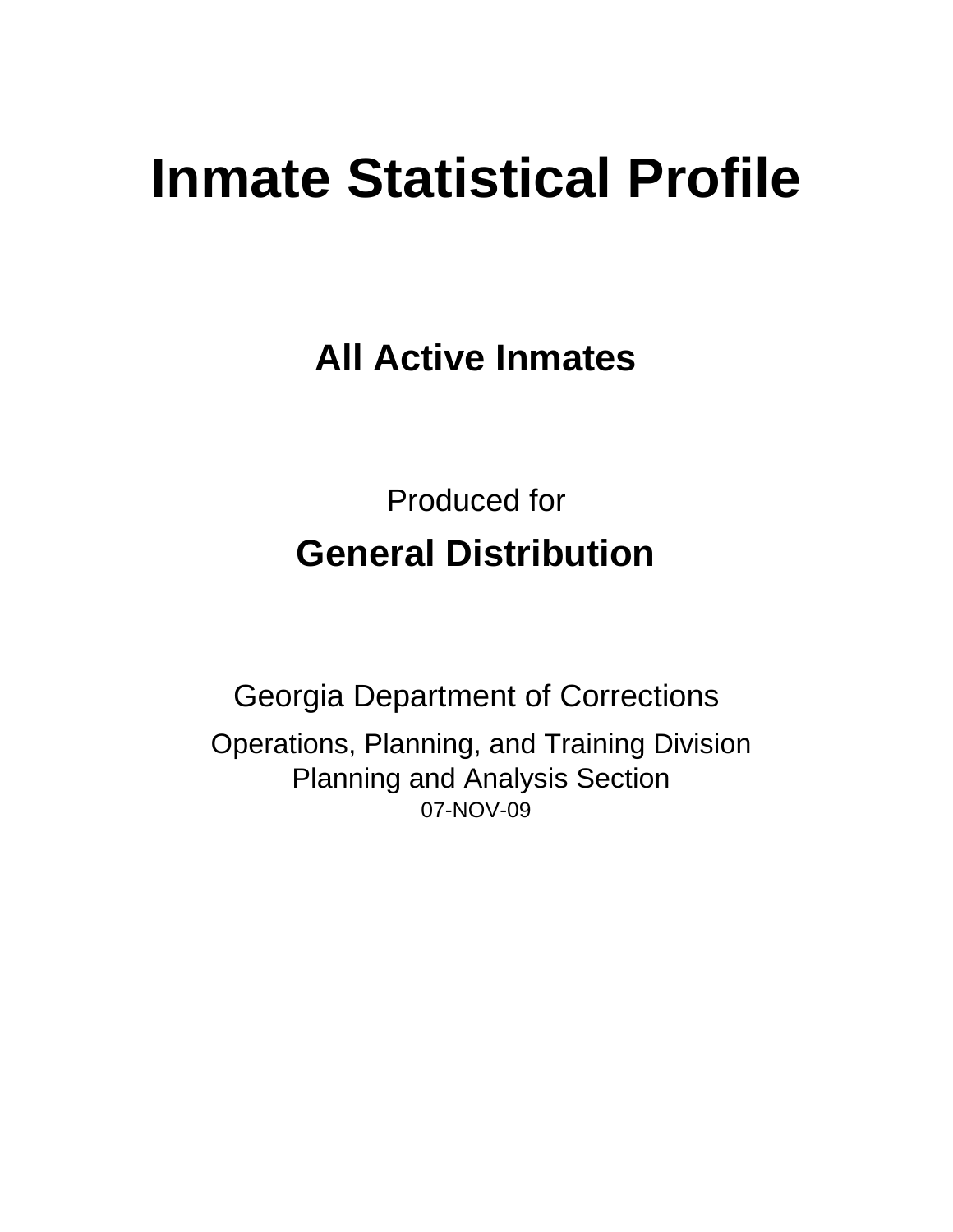**Contents** 

**All Active Inmates**

Produced for **General Distribution**

# Table of Contents

|    | <b>Demographic information</b>                                       |
|----|----------------------------------------------------------------------|
|    | 5 Current age, broken out in ten year age groups                     |
|    | 6 Race group                                                         |
|    | 7 Hispanic Origin                                                    |
|    | 8 Marital status, self-reported at entry to prison                   |
|    | 9 Number of children, self-reported at entry to prison               |
|    | 10 Religious affiliation, self-reported at entry to prison           |
|    | 11 Home county - self-reported at entry to prison                    |
|    | 16 Environment to age 16, self-reported at entry to prison           |
|    | 17 Employment status before prison, self-reported at entry to prison |
|    | 18 Age at admission                                                  |
|    | 20 Height, measured at entry to prison                               |
|    | 22 Weight, measured at entry to prison                               |
|    | 24 Military service                                                  |
|    | <b>Correctional information</b>                                      |
|    | 25 Type of admission to prison                                       |
|    | 26 Current / last security status                                    |
|    | 27 Current / last institution type                                   |
|    | 28 Institution type - transitional centers                           |
|    | 29 Institution type - mental hospitals                               |
|    | 30 Institution type - county prisons                                 |
| 31 | Institution type - state prisons                                     |
|    | 33 Institution type - private prisons                                |
|    | 34 Institution type - prison annexes                                 |
|    | 35 Institution type - pre-release centers                            |
|    | 36 Institution type - inmate boot camp                               |
|    | 37 Number of disciplinary reports                                    |
|    | 38 Number of transfers                                               |
|    | 39 Number of escapes                                                 |
|    | 40 Probable future release type of still active inmates              |
|    | 41 Time served in current (or last) institution                      |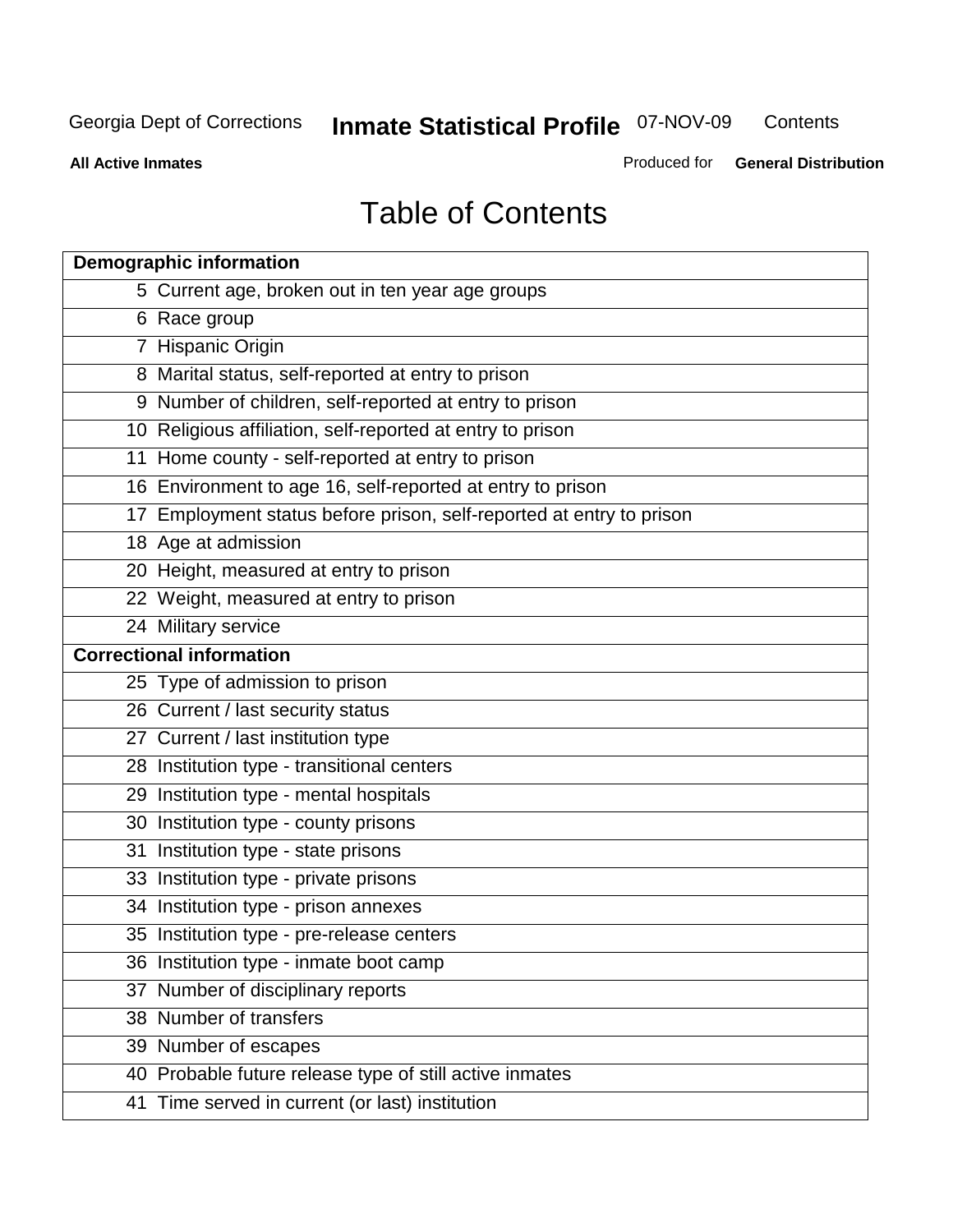**Contents** 

**All Active Inmates**

Produced for **General Distribution**

# Table of Contents

| <b>Educational, psychological and physical information</b>       |
|------------------------------------------------------------------|
| 42 Highest grade level attained                                  |
| 43 Culture fair IQ scores                                        |
| 44 Wide Range Achievement Test (WRAT) reading score              |
| 45 Wide Range Achievement Test (WRAT) math score                 |
| 46 Wide Range Achievement Test (WRAT) spelling score             |
| 47 Scope of substance abuse - summary                            |
| 48 Scope of substance abuse - detail                             |
| 49 Current / last mental health treatment level                  |
| 50 PULHESDWIT medical scale - 'P' overall condition ('P'hysical) |
| 51 PULHESDWIT medical scale - 'U' upper body                     |
| 52 PULHESDWIT medical scale - 'L' lower body                     |
| 53 PULHESDWIT medical scale - 'H' hearing                        |
| 54 PULHESDWIT medical scale - 'E' vision                         |
| 55 PULHESDWIT medical scale -'S' psychiatric                     |
| 56 PULHESDWIT medical scale - 'D' dental                         |
| 57 PULHESDWIT medical scale - 'W' work ability                   |
| 58 PULHESDWIT medical scale - 'I' impairment                     |
| 59 PULHESDWIT medical scale - 'T' transportability               |
| 60 Criminality in family, self-reported                          |
| 61 Alcoholism in family, self-reported                           |
| 62 Drug abuse in family, self-reported                           |
| 63 Subjected to frequent beatings, self-reported                 |
| 64 Father absent during inmate's childhood                       |
| 65 Mother absent during inmate's childhood                       |
| <b>Crimes and criminal history information</b>                   |
| 66 Number of prior Georgia incarcerations                        |
| 67 Prison sentence in years                                      |
| 68 Primary offense, broken out into felonies vs misdemeanors     |
| 69 Primary offense, broken out into six broad crime categories   |
| 70 Primary offense, detailed offense code                        |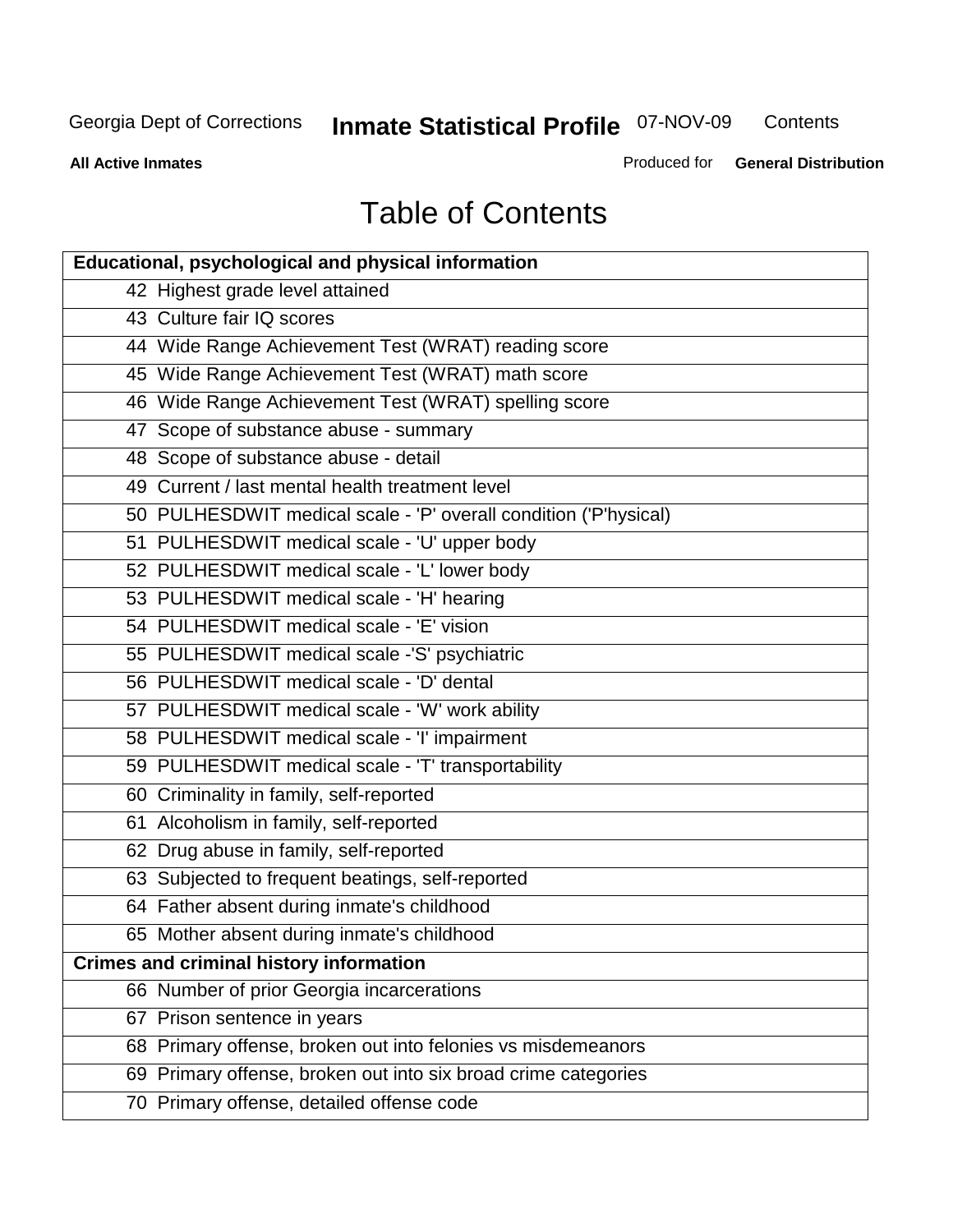**Contents** 

**All Active Inmates**

Produced for **General Distribution**

# Table of Contents

| <b>Crimes and criminal history information</b>        |
|-------------------------------------------------------|
| 78 County of conviction of primary offense            |
| 83 Circuit of conviction of primary offense           |
| 85 Years served (jail + prison) in this incarceration |
| <b>Medical information</b>                            |
| 86 Results of most recent HIV test                    |
| 87 Results of most recent tuberculosis test           |
| 88 Results of most recent syphilis test               |
| 89 Results of most recent Hepatitis-C test            |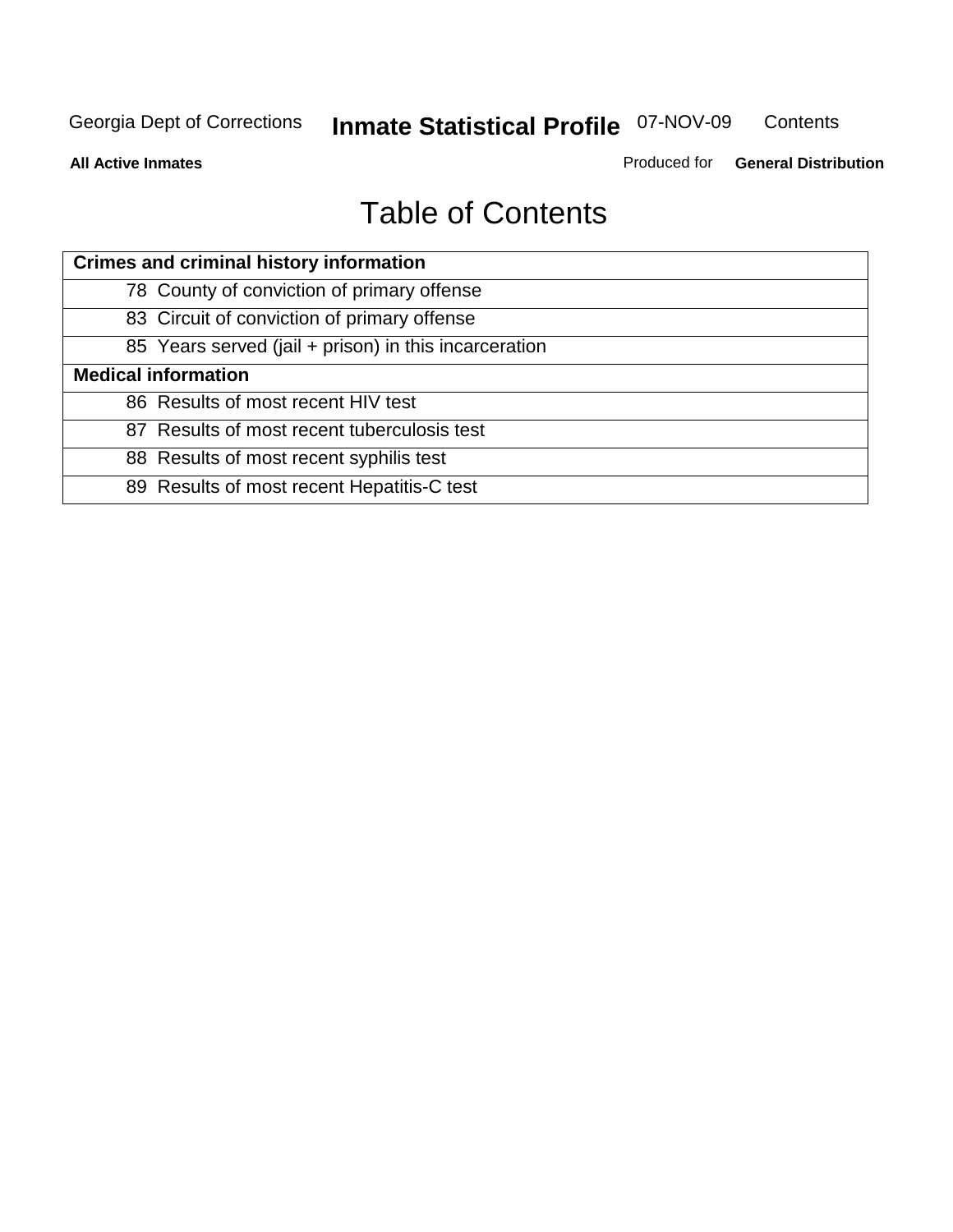#### **All Active Inmates**

#### Produced for **General Distribution**

#### Current age, broken out in ten-year age groups

|                          |              | <b>Male</b> |        |              | <b>Female</b> |          |              | <b>Total</b>  |
|--------------------------|--------------|-------------|--------|--------------|---------------|----------|--------------|---------------|
| <b>Current Age</b>       | <b>Count</b> | Col %       | Row %  | <b>Count</b> | Col %         | Row %    | <b>Total</b> | Col %         |
| <b>Teens (1-19)</b>      | 1,017        | $2.05\%$    | 96.22% | 40           | $1.06\%$      | 3.78%    | 1,057        | 1.98%         |
| <b>Twenties (20-29)</b>  | 15,433       | 31.13%      | 93.62% | 1,051        | 27.97%        | $6.38\%$ | 16,484       | 30.91%        |
| <b>Thirties (30-39)</b>  | 14,612       | 29.48%      | 92.29% | 1,220        | 32.47%        | $7.71\%$ |              | 15,832 29.69% |
| <b>Forties (40-49)</b>   | 11.548       | 23.30%      | 91.71% | 1,044        | 27.79%        | 8.29%    |              | 12,592 23.61% |
| <b>Fifties (50-59)</b>   | 5,452        | 11.00%      | 94.08% | 343          | 9.13%         | $5.92\%$ | 5,795        | 10.87%        |
| <b>Sixties (60-69)</b>   | 1,282        | 2.59%       | 96.39% | 48           | 1.28%         | 3.61%    | 1,330        | 2.49%         |
| Seventy + (70 and above) | 225          | 0.45%       | 95.34% | 11           | 0.29%         | 4.66%    | 236          | 0.44%         |
| <b>Total Reported</b>    | 49,569       | 100%        | 92.95% | 3,757        | 100%          | 7.05%    | 53,326       | 100%          |

| للمراجع بالنوار<br>теа<br>NOT |        |                 |                |
|-------------------------------|--------|-----------------|----------------|
| <b>Fotal</b>                  | 19 570 | ? フドフ<br>ו טווי | 50.22<br>، ے د |

| <b>Mean</b><br>(average) | 36.43     | 36.57 | 36.44 |
|--------------------------|-----------|-------|-------|
| Median (middle)          | 25<br>JJ. | 36    | 35    |
| Mode<br>(most frequent)  | 29        | 30    | 29    |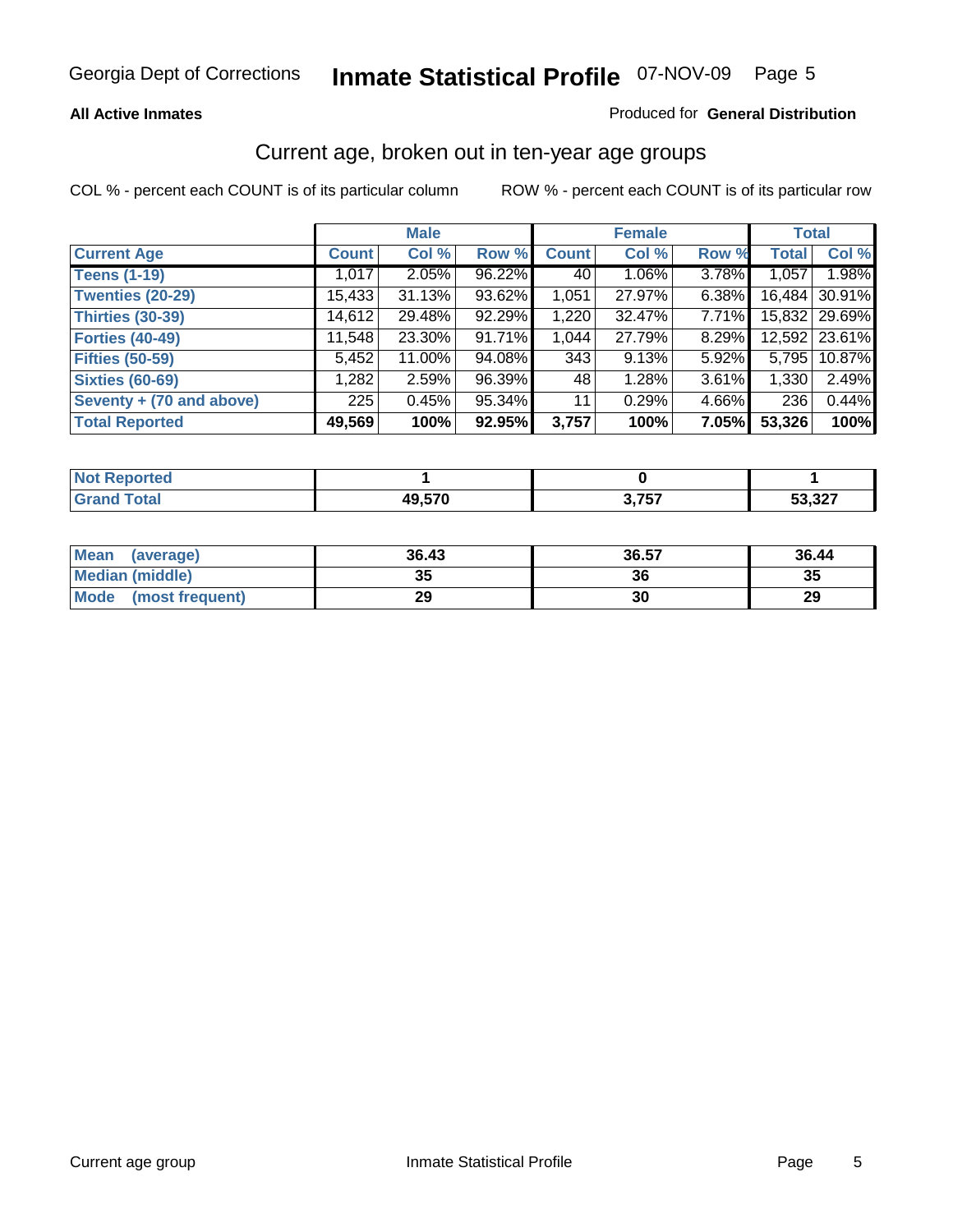**All Active Inmates**

#### Produced for **General Distribution**

### Race group

|                       |              | <b>Male</b> |                    |       | <b>Female</b> |          |        | <b>Total</b> |
|-----------------------|--------------|-------------|--------------------|-------|---------------|----------|--------|--------------|
| <b>Race Group</b>     | <b>Count</b> | Col %       | <b>Row % Count</b> |       | Col %         | Row %    | Total  | Col %        |
| <b>White</b>          | 17,604       | 35.78%      | $90.04\%$          | 1,947 | 52.06%        | 9.96%    | 19,551 | 36.93%       |
| <b>Black</b>          | 31,473       | 63.96%      | 94.64%             | 1,783 | 47.67%        | $5.36\%$ | 33,256 | 62.81%       |
| <b>Indian</b><br>3    | 65           | .13%        | 94.20%             | 4     | $.11\%$       | $5.80\%$ | 69     | .13%         |
| <b>Asian</b>          | 63           | .13%        | 91.30%             | 6     | .16%          | $8.70\%$ | 69     | .13%         |
| <b>Total Reported</b> | 49,205       | 100%        | 92.94%             | 3,740 | 100%          | $7.06\%$ | 52,945 | 100%         |

| 365            | . .<br>. . | 382   |
|----------------|------------|-------|
| 10.570<br>⁄1 U | ヽ ファフ<br>  | E2022 |

|  | $Mc$ | Black | White<br>$ -$ | 21904<br>DIACK |
|--|------|-------|---------------|----------------|
|--|------|-------|---------------|----------------|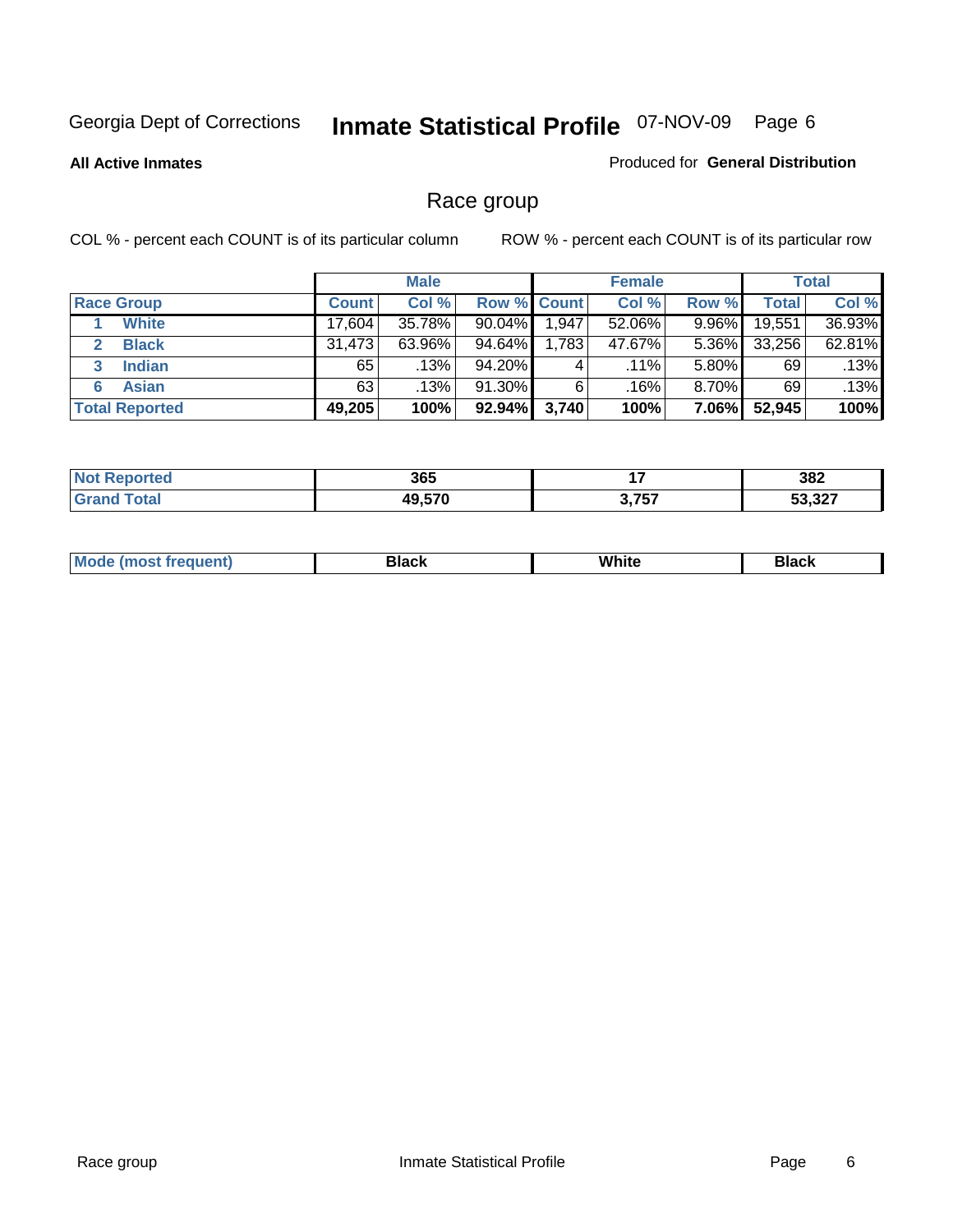**All Active Inmates**

Produced for **General Distribution**

#### Hispanic Origin

COL % - percent each COUNT is of its particular column ROW % - percent each COUNT is of its particular row

|                        |              | <b>Male</b> |                    |     | <b>Female</b> |          |        | <b>Total</b> |
|------------------------|--------------|-------------|--------------------|-----|---------------|----------|--------|--------------|
| <b>Hispanic Origin</b> | <b>Count</b> | Col %       | <b>Row % Count</b> |     | Col %         | Row %    | Total  | Col %        |
| <b>Non Hispanic</b>    | 47,045       | 94.91%      | $92.84\%$ 3,627    |     | $96.54\%$     | 7.16%    | 50,672 | 95.02%       |
| <b>Hispanic</b>        | 2,525        | $5.09\%$    | 95.10%             | 130 | $3.46\%$      | 4.90%    | 2,655  | 4.98%        |
| <b>Total Reported</b>  | 49,570       | 100%        | 92.95% 3,757       |     | 100%          | $7.05\%$ | 53,327 | 100%         |

**An inmate is counted as Hispanic if** 

**(a) he self-reported as Hispanic during the diagnostic process, or** 

**(b) his primary language is Spanish, or** 

**(c) he claimed birth or citizenship in Spain or a Latin American country, or** 

**(d) he had a common Spanish surname such as Lopez or Garcia**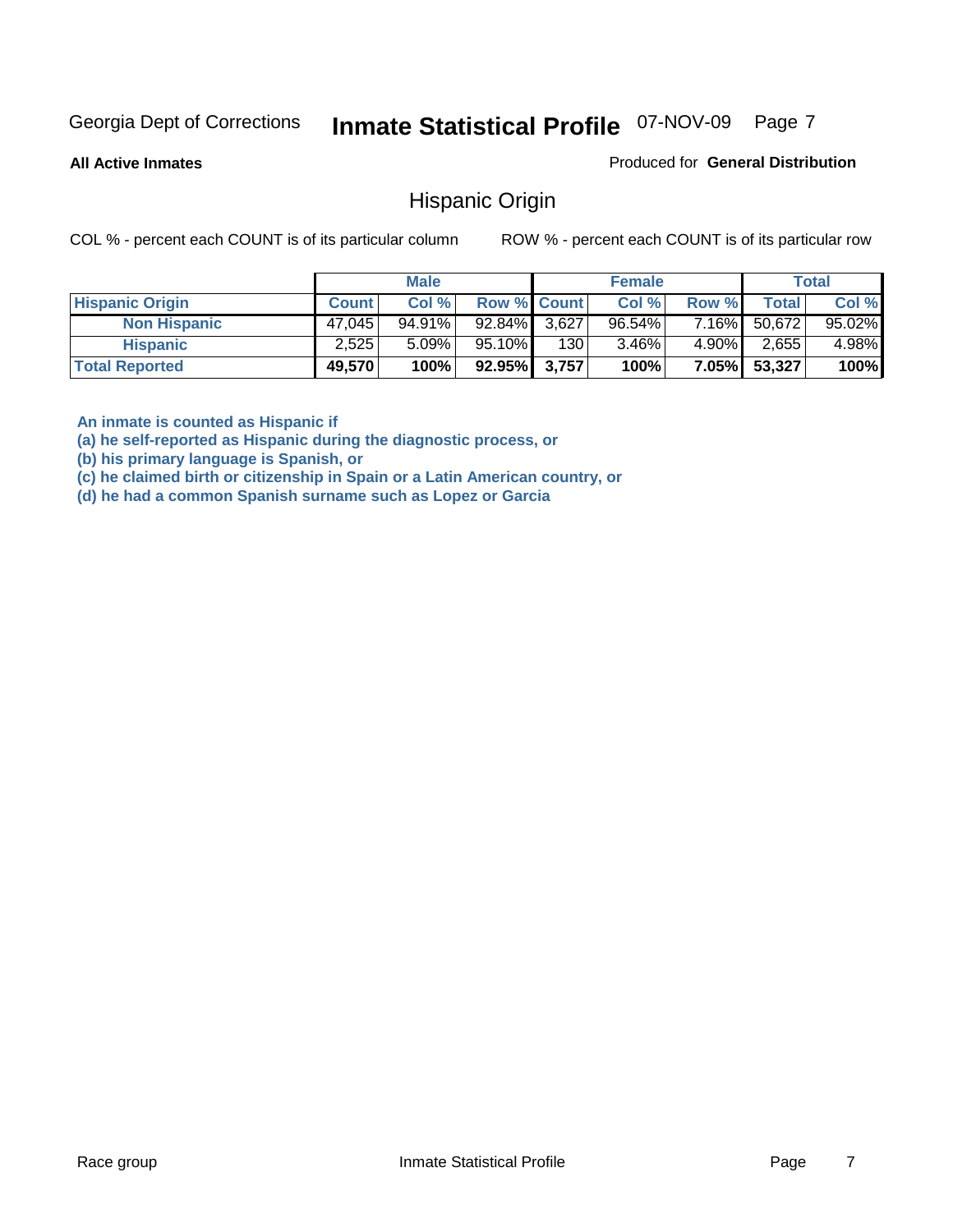**All Active Inmates**

#### Produced for **General Distribution**

### Marital status, self-reported at entry to prison

|                                  |              | <b>Male</b> |        |              | <b>Female</b> |          |              | <b>Total</b> |
|----------------------------------|--------------|-------------|--------|--------------|---------------|----------|--------------|--------------|
| <b>Marital Status</b>            | <b>Count</b> | Col %       | Row %  | <b>Count</b> | Col %         | Row %    | <b>Total</b> | Col %        |
| <b>Single</b>                    | 30,127       | 62.85%      | 94.33% | 1,811        | 50.35%        | $5.67\%$ | 31,938       | 61.97%       |
| <b>Married</b><br>$\overline{2}$ | 5,895        | 12.30%      | 91.68% | 535          | 14.87%        | 8.32%    | 6,430        | 12.48%       |
| <b>Separated</b><br>3            | 2,485        | 5.18%       | 85.81% | 411          | 11.43%        | 14.19%   | 2,896        | 5.62%        |
| <b>Divorced</b><br>4             | 5,765        | 12.03%      | 90.45% | 609          | 16.93%        | 9.55%    | 6,374        | 12.37%       |
| <b>Widowed</b><br>5              | 581          | 1.21%       | 80.69% | 139          | 3.86%         | 19.31%   | 720          | 1.40%        |
| <b>Common Law</b><br>6           | 3,085        | 6.44%       | 97.10% | 92           | 2.56%         | 2.90%    | 3,177        | 6.16%        |
| <b>Total Reported</b>            | 47,938       | 100%        | 93.02% | 3,597        | 100%          | 6.98%    | 51,535       | 100%         |

| ,632 | 160                    | 202<br>אל י    |
|------|------------------------|----------------|
| --^  | ----<br>$\overline{6}$ | E2027<br>، ے د |

|  | Mode (most f<br>freauent) | . | 'inale | nale |  |
|--|---------------------------|---|--------|------|--|
|--|---------------------------|---|--------|------|--|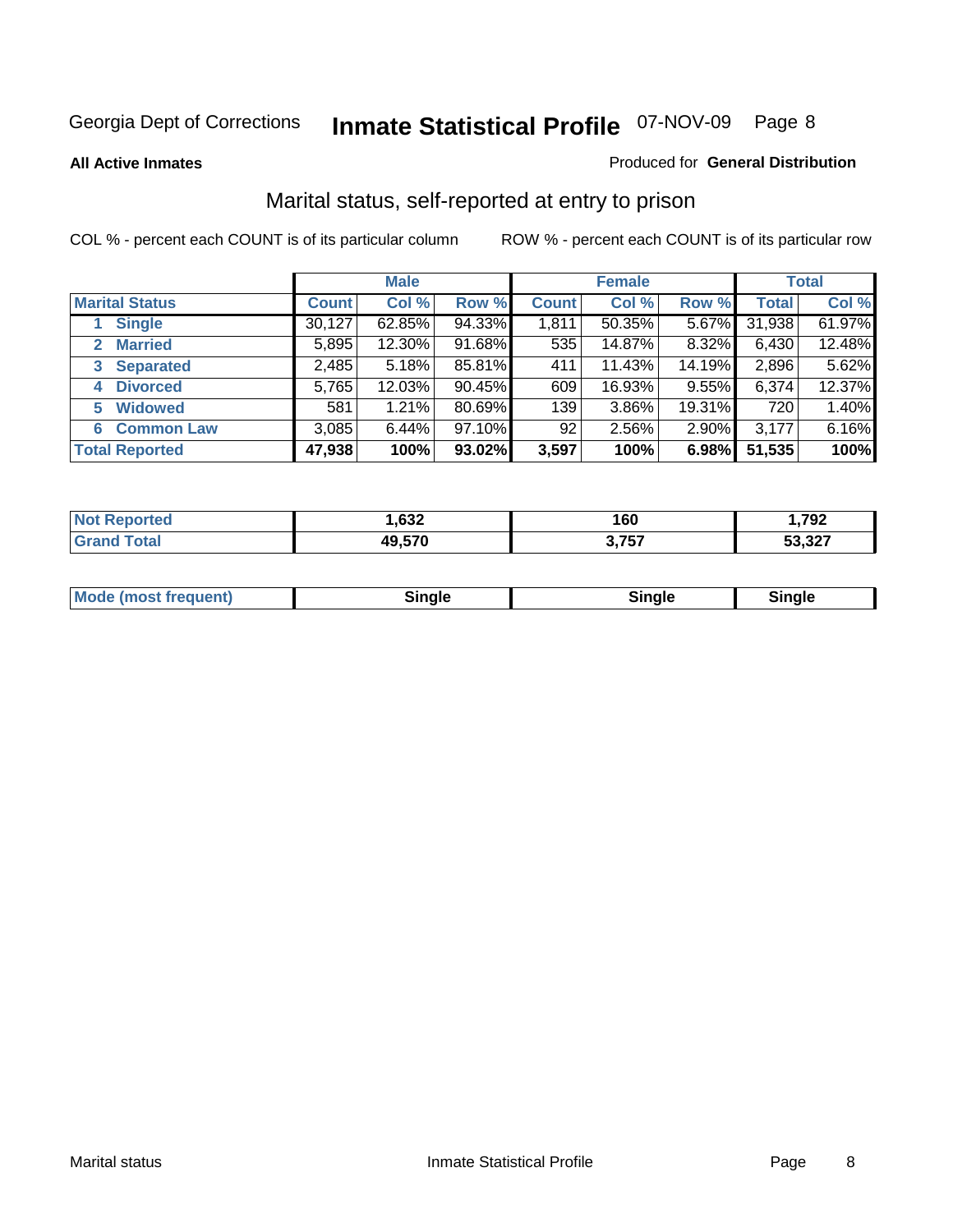#### **All Active Inmates**

#### Produced for **General Distribution**

### Number of children, self reported at entry to prison

|                           |              | <b>Male</b> |        |                | <b>Female</b> |          | <b>Total</b> |        |
|---------------------------|--------------|-------------|--------|----------------|---------------|----------|--------------|--------|
| <b>Number of Children</b> | <b>Count</b> | Col %       | Row %  | <b>Count</b>   | Col %         | Row %    | <b>Total</b> | Col %  |
| $\bf{0}$                  | 20,456       | 41.70%      | 95.55% | 953            | 25.43%        | 4.45%    | 21,409       | 40.54% |
|                           | 10,839       | 22.09%      | 94.15% | 674            | 17.98%        | 5.85%    | 11,513       | 21.80% |
| $\overline{2}$            | 8,101        | 16.51%      | 90.17% | 883            | 23.56%        | 9.83%    | 8,984        | 17.01% |
| 3                         | 4,925        | 10.04%      | 88.20% | 659            | 17.58%        | 11.80%   | 5,584        | 10.57% |
| 4                         | 2,513        | 5.12%       | 88.96% | 312            | 8.32%         | 11.04%   | 2,825        | 5.35%  |
| 5                         | 1,137        | 2.32%       | 88.41% | 149            | 3.98%         | 11.59%   | 1,286        | 2.44%  |
| $6\phantom{a}$            | 581          | 1.18%       | 88.70% | 74             | 1.97%         | 11.30%   | 655          | 1.24%  |
| 7                         | 259          | 0.53%       | 92.17% | 22             | 0.59%         | 7.83%    | 281          | 0.53%  |
| 8                         | 106          | 0.22%       | 92.17% | 9              | 0.24%         | 7.83%    | 115          | 0.22%  |
| 9                         | 61           | 0.12%       | 89.71% | $\overline{7}$ | 0.19%         | 10.29%   | 68           | 0.13%  |
| 10                        | 32           | 0.07%       | 88.89% | 4              | 0.11%         | 11.11%   | 36           | 0.07%  |
| Over 10                   | 49           | 0.10%       | 96.08% | 2              | 0.05%         | $3.92\%$ | 51           | 0.10%  |
| <b>Total Reported</b>     | 49,059       | 100%        | 92.90% | 3,748          | 100%          | 7.10%    | 52,807       | 100%   |

| . . | 509    |     | 518    |
|-----|--------|-----|--------|
|     | 49.568 | フロフ | 53,325 |

| <b>Mean</b><br>(average) | l.33 | 1.92 | ົາ<br>، ن |
|--------------------------|------|------|-----------|
| <b>Median (middle)</b>   |      |      |           |
| Mode<br>(most frequent)  |      |      |           |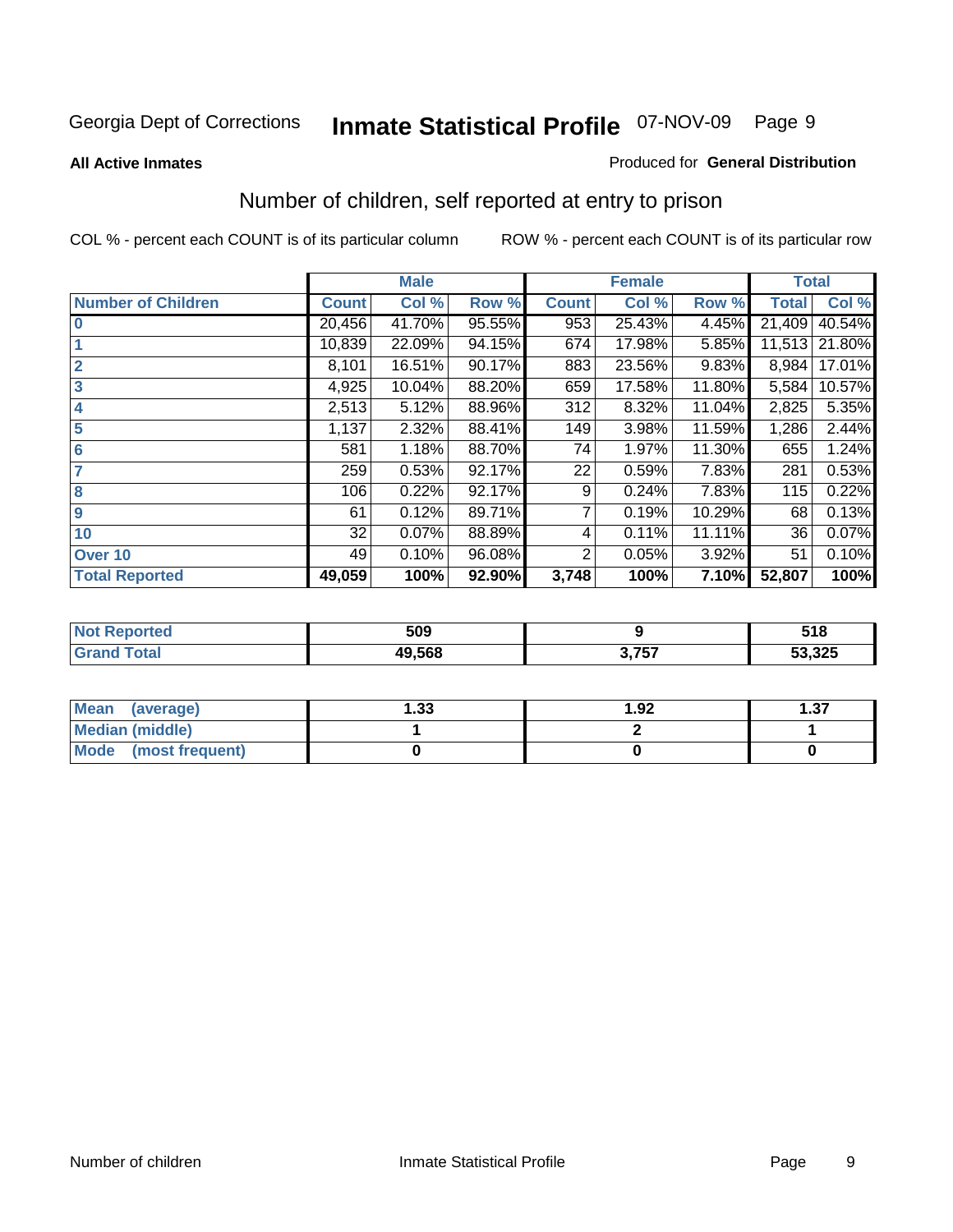#### **All Active Inmates**

#### Produced for **General Distribution**

### Religious affiliation, self-reported at entry to prison

|                  |                              | <b>Male</b>     |        |         | <b>Female</b>   |        |        | <b>Total</b>    |        |
|------------------|------------------------------|-----------------|--------|---------|-----------------|--------|--------|-----------------|--------|
|                  | <b>Religious Affiliation</b> | <b>Count</b>    | Col %  | Row %   | <b>Count</b>    | Col %  | Row %  | <b>Total</b>    | Col %  |
| 1                | <b>Islam</b>                 | 1,445           | 3.42%  | 98.17%  | $\overline{27}$ | .77%   | 1.83%  | 1,472           | 3.22%  |
| $\overline{2}$   | <b>Catholic</b>              | 2,255           | 5.34%  | 92.91%  | 172             | 4.90%  | 7.09%  | 2,427           | 5.31%  |
| 3                | <b>Baptist</b>               | 19,623          | 46.46% | 90.95%  | 1,952           | 55.61% | 9.05%  | 21,575          | 47.16% |
| 4                | <b>Methodist</b>             | 809             | 1.92%  | 87.65%  | 114             | 3.25%  | 12.35% | 923             | 2.02%  |
| 5                | <b>EpiscopIn</b>             | 69              | .16%   | 94.52%  | 4               | .11%   | 5.48%  | 73              | .16%   |
| 6                | <b>Presbytrn</b>             | 106             | .25%   | 94.64%  | 6               | .17%   | 5.36%  | 112             | .24%   |
| 7                | <b>Chc Of God</b>            | 495             | 1.17%  | 89.84%  | 56              | 1.60%  | 10.16% | 551             | 1.20%  |
| 8                | <b>Holiness</b>              | 1,442           | 3.41%  | 75.26%  | 474             | 13.50% | 24.74% | 1,916           | 4.19%  |
| $\boldsymbol{9}$ | <b>Jewish</b>                | 55              | .13%   | 100.00% |                 |        |        | 55              | .12%   |
| 10               | <b>Anglican</b>              | $\overline{12}$ | .03%   | 92.31%  |                 | .03%   | 7.69%  | $\overline{13}$ | .03%   |
| 11               | <b>Grk Orthdx</b>            | 5               | .01%   | 83.33%  |                 | .03%   | 16.67% | 6               | .01%   |
| 12               | <b>Hindu</b>                 | 12              | .03%   | 100.00% |                 |        |        | 12              | .03%   |
| 13               | <b>Buddhist</b>              | 56              | .13%   | 93.33%  | 4               | .11%   | 6.67%  | 60              | .13%   |
| 14               | <b>Taoist</b>                | 3               | .01%   | 100.00% |                 |        |        | 3               | .01%   |
| 15               | <b>Shintoist</b>             | $\overline{2}$  | .01%   | 100.00% |                 |        |        | $\bar{2}$       | .01%   |
| 16               | <b>Seven D Ad</b>            | 129             | .31%   | 92.81%  | 10              | .28%   | 7.19%  | 139             | .30%   |
| 17               | <b>Jehovah Wt</b>            | 462             | 1.09%  | 92.96%  | $\overline{35}$ | 1.00%  | 7.04%  | 497             | 1.09%  |
| 18               | <b>Latr Day S</b>            | 58              | .14%   | 95.08%  | 3               | .09%   | 4.92%  | 61              | .13%   |
| 20               | <b>Other Prot</b>            | 7,148           | 16.92% | 93.84%  | 469             | 13.36% | 6.16%  | 7,617           | 16.65% |
| 96               | <b>None</b>                  | 8,049           | 19.06% | 97.79%  | 182             | 5.19%  | 2.21%  | 8,231           | 17.99% |
|                  | <b>Total Reported</b>        | 42,235          | 100%   | 92.33%  | 3,510           | 100%   | 7.67%  | 45,745          | 100%   |

| 7,335  | 247            | 7,582  |
|--------|----------------|--------|
| 49.570 | ? 757<br>וט וי | 53,327 |

|  | <b>Mode</b><br>reduent)<br>ns | ำotist | 3aptist | Baptıst |
|--|-------------------------------|--------|---------|---------|
|--|-------------------------------|--------|---------|---------|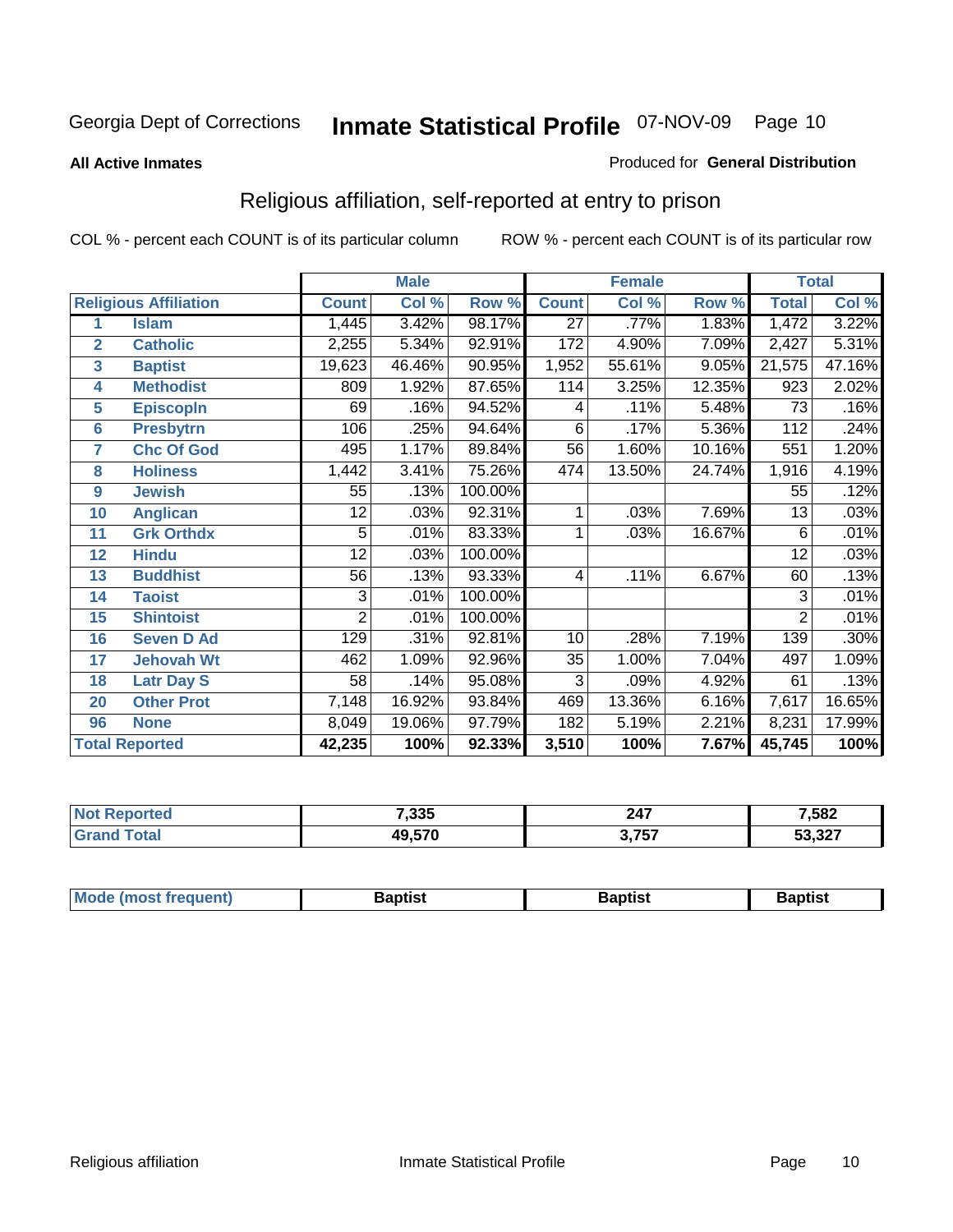**All Active Inmates**

#### Produced for **General Distribution**

### Home county, self-reported at entry to prison

|                 |                      |                  | <b>Male</b> |         |                  | <b>Female</b> |        | <b>Total</b>     |       |
|-----------------|----------------------|------------------|-------------|---------|------------------|---------------|--------|------------------|-------|
|                 | <b>Home County</b>   | <b>Count</b>     | Col %       | Row %   | <b>Count</b>     | Col %         | Row %  | <b>Total</b>     | Col % |
| 1               | <b>Appling</b>       | 105              | .22%        | 93.75%  | 7                | .20%          | 6.25%  | 112              | .22%  |
| $\overline{2}$  | <b>Atkinson</b>      | $\overline{45}$  | .10%        | 100.00% |                  |               |        | $\overline{45}$  | .09%  |
| 3               | <b>Bacon</b>         | $\overline{59}$  | .13%        | 98.33%  | 1                | .03%          | 1.67%  | 60               | .12%  |
| 4               | <b>Baker</b>         | $\overline{18}$  | .04%        | 94.74%  | $\mathbf{1}$     | .03%          | 5.26%  | 19               | .04%  |
| 5               | <b>Baldwin</b>       | $\overline{281}$ | .60%        | 95.90%  | $\overline{12}$  | .34%          | 4.10%  | 293              | .58%  |
| $6\phantom{a}$  | <b>Banks</b>         | $\overline{41}$  | .09%        | 91.11%  | 4                | .11%          | 8.89%  | $\overline{45}$  | .09%  |
| $\overline{7}$  | <b>Barrow</b>        | $\overline{257}$ | .54%        | 90.81%  | $\overline{26}$  | .73%          | 9.19%  | 283              | .56%  |
| 8               | <b>Bartow</b>        | $\overline{528}$ | 1.12%       | 89.95%  | $\overline{59}$  | 1.65%         | 10.05% | $\overline{587}$ | 1.16% |
| 9               | <b>Ben Hill</b>      | $\overline{222}$ | .47%        | 94.07%  | $\overline{14}$  | .39%          | 5.93%  | 236              | .46%  |
| 10              | <b>Berrien</b>       | $\overline{84}$  | .18%        | 95.45%  | 4                | .11%          | 4.55%  | $\overline{88}$  | .17%  |
| 11              | <b>Bibb</b>          | 1,206            | 2.56%       | 94.37%  | $\overline{72}$  | 2.01%         | 5.63%  | 1,278            | 2.52% |
| 12              | <b>Bleckley</b>      | $\overline{75}$  | .16%        | 90.36%  | $\overline{8}$   | .22%          | 9.64%  | $\overline{83}$  | .16%  |
| $\overline{13}$ | <b>Brantley</b>      | $\overline{50}$  | .11%        | 94.34%  | $\overline{3}$   | .08%          | 5.66%  | $\overline{53}$  | .10%  |
| $\overline{14}$ | <b>Brooks</b>        | $\overline{70}$  | .15%        | 94.59%  | $\overline{4}$   | .11%          | 5.41%  | $\overline{74}$  | .15%  |
| 15              | <b>Bryan</b>         | $\overline{93}$  | .20%        | 96.88%  | $\overline{3}$   | .08%          | 3.13%  | $\overline{96}$  | .19%  |
| 16              | <b>Bulloch</b>       | $\overline{347}$ | .74%        | 90.36%  | $\overline{37}$  | 1.03%         | 9.64%  | 384              | .76%  |
| $\overline{17}$ | <b>Burke</b>         | 198              | .42%        | 96.12%  | $\overline{8}$   | .22%          | 3.88%  | $\overline{206}$ | .41%  |
| 18              | <b>Butts</b>         | $\overline{148}$ | .31%        | 94.27%  | $\overline{9}$   | .25%          | 5.73%  | 157              | .31%  |
| 19              | <b>Calhoun</b>       | $\overline{35}$  | .07%        | 97.22%  | $\mathbf{1}$     | .03%          | 2.78%  | $\overline{36}$  | .07%  |
| 20              | <b>Camden</b>        | 116              | .25%        | 92.80%  | $\overline{9}$   | .25%          | 7.20%  | $\overline{125}$ | .25%  |
| 21              | <b>Candler</b>       | $\overline{94}$  | .20%        | 91.26%  | $\overline{9}$   | .25%          | 8.74%  | 103              | .20%  |
| $\overline{22}$ | <b>Carroll</b>       | $\overline{534}$ | 1.13%       | 90.05%  | $\overline{59}$  | 1.65%         | 9.95%  | 593              | 1.17% |
| 23              | <b>Catoosa</b>       | $\overline{237}$ | .50%        | 90.46%  | $\overline{25}$  | .70%          | 9.54%  | 262              | .52%  |
| 24              | <b>Charlton</b>      | $\overline{41}$  | .09%        | 95.35%  | $\overline{2}$   | .06%          | 4.65%  | $\overline{43}$  | .08%  |
| 25              | <b>Chatham</b>       | 2,281            | 4.84%       | 95.36%  | $\overline{111}$ | 3.10%         | 4.64%  | 2,392            | 4.71% |
| 26              | <b>Chattahoochee</b> | $\overline{24}$  | .05%        | 88.89%  | $\overline{3}$   | .08%          | 11.11% | $\overline{27}$  | .05%  |
| 27              | <b>Chattooga</b>     | $\overline{219}$ | .46%        | 92.02%  | $\overline{19}$  | .53%          | 7.98%  | 238              | .47%  |
| 28              | <b>Cherokee</b>      | 356              | .75%        | 87.47%  | $\overline{51}$  | 1.42%         | 12.53% | 407              | .80%  |
| 29              | <b>Clarke</b>        | $\overline{431}$ | .91%        | 94.10%  | $\overline{27}$  | .75%          | 5.90%  | 458              | .90%  |
| 30              | <b>Clay</b>          | $\overline{22}$  | .05%        | 91.67%  | $\overline{2}$   | .06%          | 8.33%  | $\overline{24}$  | .05%  |
| $\overline{31}$ | <b>Clayton</b>       | 1,364            | 2.89%       | 92.92%  | 104              | 2.90%         | 7.08%  | 1,468            | 2.89% |
| 32              | <b>Clinch</b>        | 50               | .11%        | 92.59%  | 4                | .11%          | 7.41%  | 54               | .11%  |
| 33              | <b>Cobb</b>          | 2,272            | 4.82%       | 92.02%  | 197              | 5.50%         | 7.98%  | 2,469            | 4.86% |
| 34              | <b>Coffee</b>        | $\overline{221}$ | .47%        | 90.20%  | $\overline{24}$  | .67%          | 9.80%  | $\overline{245}$ | .48%  |
| 35              | <b>Colquitt</b>      | 266              | .56%        | 93.66%  | $\overline{18}$  | .50%          | 6.34%  | $\overline{284}$ | .56%  |
| 36              | <b>Columbia</b>      | 166              | .35%        | 91.71%  | 15               | .42%          | 8.29%  | 181              | .36%  |
| 37              | <b>Cook</b>          | 101              | .21%        | 92.66%  | $\overline{8}$   | .22%          | 7.34%  | 109              | .21%  |
| 38              | <b>Coweta</b>        | 403              | .85%        | 91.18%  | $\overline{39}$  | 1.09%         | 8.82%  | 442              | .87%  |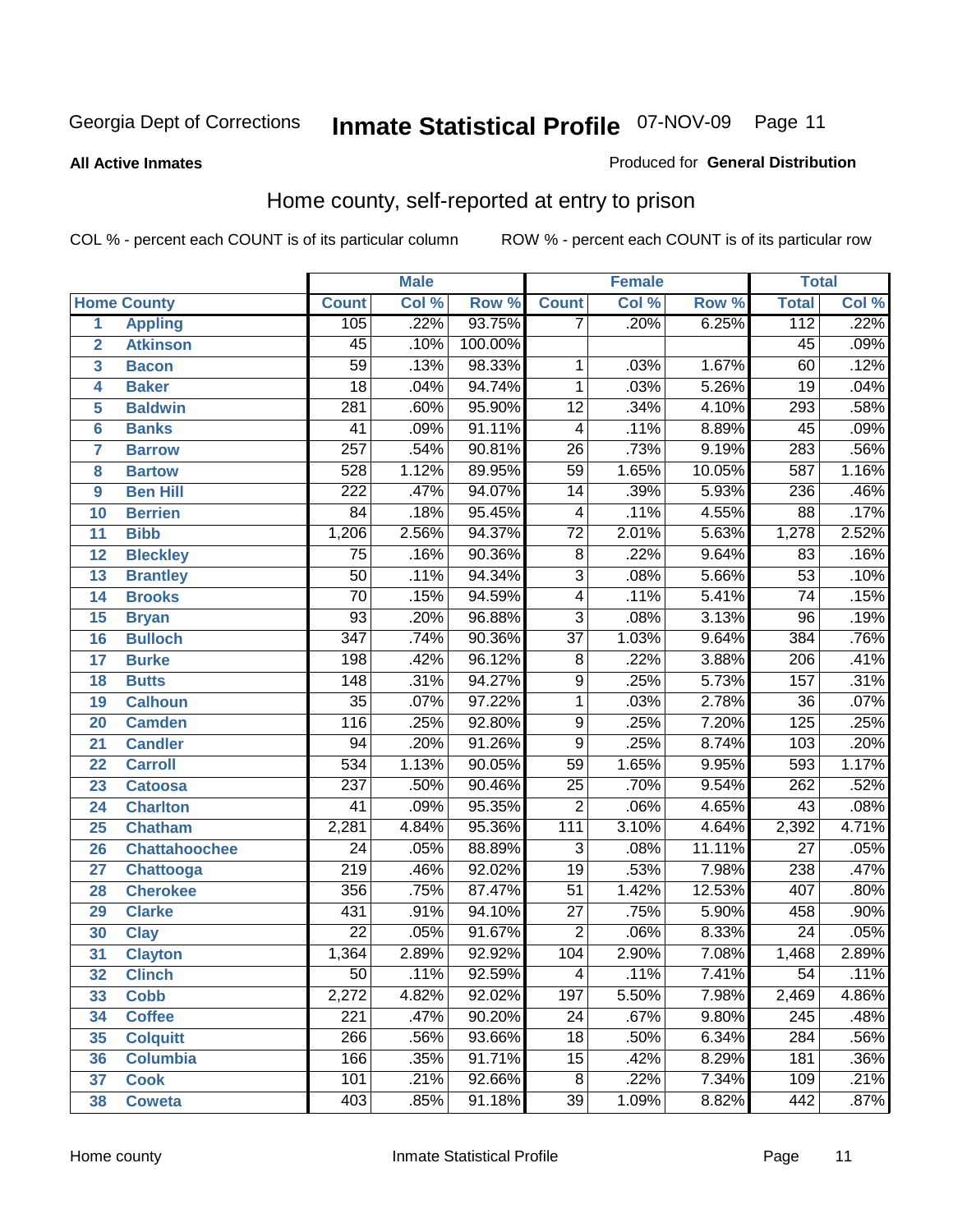#### **All Active Inmates**

#### Produced for **General Distribution**

### Home county, self-reported at entry to prison

|    |                    |                  | <b>Male</b> |         |                         | <b>Female</b> |        | <b>Total</b>     |        |
|----|--------------------|------------------|-------------|---------|-------------------------|---------------|--------|------------------|--------|
|    | <b>Home County</b> | <b>Count</b>     | Col %       | Row %   | <b>Count</b>            | Col %         | Row %  | <b>Total</b>     | Col %  |
| 39 | <b>Crawford</b>    | $\overline{17}$  | .04%        | 80.95%  | 4                       | .11%          | 19.05% | $\overline{21}$  | .04%   |
| 40 | <b>Crisp</b>       | $\overline{223}$ | .47%        | 92.53%  | $\overline{18}$         | .50%          | 7.47%  | $\overline{241}$ | .47%   |
| 41 | <b>Dade</b>        | 65               | .14%        | 91.55%  | 6                       | .17%          | 8.45%  | $\overline{71}$  | .14%   |
| 42 | <b>Dawson</b>      | $\overline{95}$  | .20%        | 93.14%  | $\overline{7}$          | .20%          | 6.86%  | 102              | .20%   |
| 43 | <b>Decatur</b>     | $\overline{290}$ | .61%        | 92.95%  | $\overline{22}$         | .61%          | 7.05%  | $\overline{312}$ | .61%   |
| 44 | <b>Dekalb</b>      | 2,488            | 5.27%       | 94.31%  | $\overline{150}$        | 4.19%         | 5.69%  | 2,638            | 5.20%  |
| 45 | <b>Dodge</b>       | 125              | .26%        | 89.29%  | $\overline{15}$         | .42%          | 10.71% | 140              | .28%   |
| 46 | <b>Dooly</b>       | $\overline{80}$  | .17%        | 94.12%  | $\overline{5}$          | .14%          | 5.88%  | 85               | .17%   |
| 47 | <b>Dougherty</b>   | $\overline{923}$ | 1.96%       | 93.61%  | 63                      | 1.76%         | 6.39%  | 986              | 1.94%  |
| 48 | <b>Douglas</b>     | $\overline{627}$ | 1.33%       | 92.48%  | $\overline{51}$         | 1.42%         | 7.52%  | 678              | 1.34%  |
| 49 | <b>Early</b>       | 70               | .15%        | 94.59%  | 4                       | .11%          | 5.41%  | 74               | .15%   |
| 50 | <b>Echols</b>      | 7                | .01%        | 87.50%  | $\mathbf 1$             | .03%          | 12.50% | 8                | .02%   |
| 51 | <b>Effingham</b>   | 147              | .31%        | 94.23%  | $\overline{9}$          | .25%          | 5.77%  | 156              | .31%   |
| 52 | <b>Elbert</b>      | 154              | .33%        | 95.65%  | $\overline{7}$          | .20%          | 4.35%  | 161              | .32%   |
| 53 | <b>Emanuel</b>     | 153              | .32%        | 94.44%  | $\overline{9}$          | .25%          | 5.56%  | 162              | .32%   |
| 54 | <b>Evans</b>       | 85               | .18%        | 97.70%  | $\overline{2}$          | .06%          | 2.30%  | $\overline{87}$  | .17%   |
| 55 | <b>Fannin</b>      | $\overline{84}$  | .18%        | 91.30%  | $\overline{8}$          | .22%          | 8.70%  | 92               | .18%   |
| 56 | <b>Fayette</b>     | 148              | .31%        | 88.10%  | $\overline{20}$         | .56%          | 11.90% | 168              | .33%   |
| 57 | <b>Floyd</b>       | 709              | 1.50%       | 88.63%  | $\overline{91}$         | 2.54%         | 11.38% | 800              | 1.58%  |
| 58 | <b>Forsyth</b>     | 176              | .37%        | 83.81%  | $\overline{34}$         | .95%          | 16.19% | $\overline{210}$ | .41%   |
| 59 | <b>Franklin</b>    | 126              | .27%        | 93.33%  | $\overline{9}$          | .25%          | 6.67%  | 135              | .27%   |
| 60 | <b>Fulton</b>      | 5,701            | 12.08%      | 94.78%  | $\overline{314}$        | 8.77%         | 5.22%  | 6,015            | 11.85% |
| 61 | <b>Gilmer</b>      | 104              | .22%        | 97.20%  | 3                       | .08%          | 2.80%  | 107              | .21%   |
| 62 | <b>Glascock</b>    | $\overline{10}$  | .02%        | 100.00% |                         |               |        | 10               | .02%   |
| 63 | <b>Glynn</b>       | $\overline{346}$ | .73%        | 93.01%  | 26                      | .73%          | 6.99%  | $\overline{372}$ | .73%   |
| 64 | <b>Gordon</b>      | 268              | .57%        | 91.47%  | $\overline{25}$         | .70%          | 8.53%  | 293              | .58%   |
| 65 | <b>Grady</b>       | 189              | .40%        | 95.45%  | 9                       | .25%          | 4.55%  | 198              | .39%   |
| 66 | <b>Greene</b>      | 100              | .21%        | 93.46%  | $\overline{7}$          | .20%          | 6.54%  | 107              | .21%   |
| 67 | <b>Gwinnett</b>    | 1,660            | 3.52%       | 93.10%  | 123                     | 3.43%         | 6.90%  | 1,783            | 3.51%  |
| 68 | <b>Habersham</b>   | 112              | .24%        | 95.73%  | $\overline{5}$          | .14%          | 4.27%  | 117              | .23%   |
| 69 | <b>Hall</b>        | 648              | 1.37%       | 91.91%  | $\overline{57}$         | 1.59%         | 8.09%  | 705              | 1.39%  |
| 70 | <b>Hancock</b>     | $\overline{57}$  | .12%        | 96.61%  | $\overline{\mathbf{c}}$ | .06%          | 3.39%  | $\overline{59}$  | .12%   |
| 71 | <b>Haralson</b>    | 121              | .26%        | 92.37%  | $\overline{10}$         | .28%          | 7.63%  | 131              | .26%   |
| 72 | <b>Harris</b>      | 85               | .18%        | 92.39%  | 7                       | .20%          | 7.61%  | $\overline{92}$  | .18%   |
| 73 | <b>Hart</b>        | 106              | .22%        | 93.81%  | $\overline{7}$          | .20%          | 6.19%  | 113              | .22%   |
| 74 | <b>Heard</b>       | $\overline{55}$  | .12%        | 87.30%  | $\overline{8}$          | .22%          | 12.70% | 63               | .12%   |
| 75 | <b>Henry</b>       | 473              | 1.00%       | 90.96%  | 47                      | 1.31%         | 9.04%  | 520              | 1.02%  |
| 76 | <b>Houston</b>     | 532              | 1.13%       | 93.33%  | $\overline{38}$         | 1.06%         | 6.67%  | 570              | 1.12%  |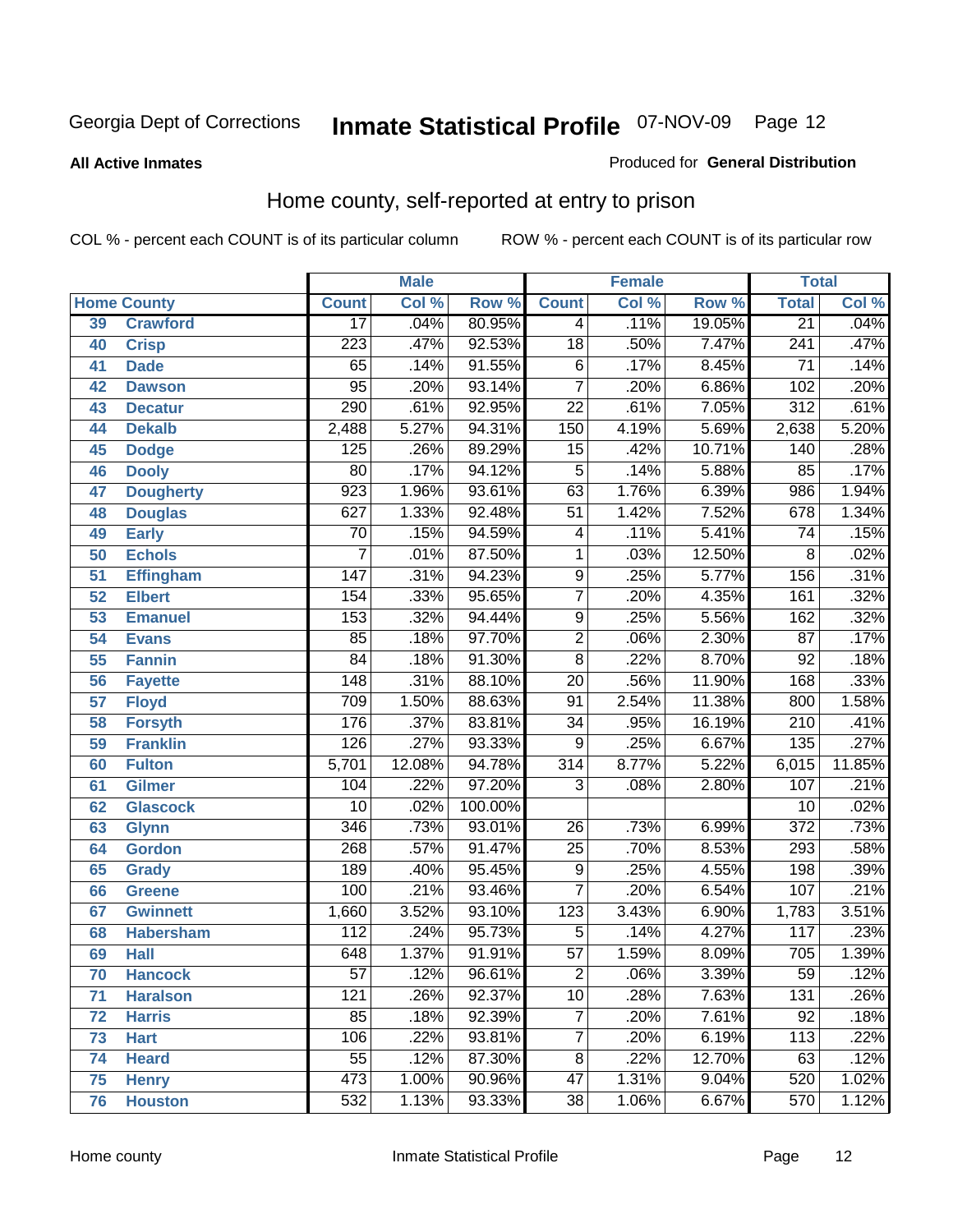#### **All Active Inmates**

#### Produced for **General Distribution**

### Home county, self-reported at entry to prison

|     |                    |                  | <b>Male</b> |        |                           | <b>Female</b> |        | <b>Total</b>     |       |
|-----|--------------------|------------------|-------------|--------|---------------------------|---------------|--------|------------------|-------|
|     | <b>Home County</b> | <b>Count</b>     | Col %       | Row %  | <b>Count</b>              | Col %         | Row %  | <b>Total</b>     | Col % |
| 77  | <b>Irwin</b>       | 68               | .14%        | 95.77% | 3                         | .08%          | 4.23%  | $\overline{71}$  | .14%  |
| 78  | <b>Jackson</b>     | 195              | .41%        | 92.86% | $\overline{15}$           | .42%          | 7.14%  | 210              | .41%  |
| 79  | <b>Jasper</b>      | $\overline{67}$  | .14%        | 97.10% | $\overline{2}$            | .06%          | 2.90%  | 69               | .14%  |
| 80  | <b>Jeff Davis</b>  | $\overline{76}$  | .16%        | 93.83% | $\overline{5}$            | .14%          | 6.17%  | 81               | .16%  |
| 81  | <b>Jefferson</b>   | $\overline{121}$ | .26%        | 96.03% | $\overline{5}$            | .14%          | 3.97%  | 126              | .25%  |
| 82  | <b>Jenkins</b>     | $\overline{78}$  | .17%        | 95.12% | 4                         | .11%          | 4.88%  | $\overline{82}$  | .16%  |
| 83  | <b>Johnson</b>     | $\overline{48}$  | .10%        | 90.57% | $\overline{5}$            | .14%          | 9.43%  | $\overline{53}$  | .10%  |
| 84  | <b>Jones</b>       | 62               | .13%        | 92.54% | $\overline{5}$            | .14%          | 7.46%  | 67               | .13%  |
| 85  | <b>Lamar</b>       | $\overline{59}$  | .13%        | 95.16% | $\overline{\overline{3}}$ | .08%          | 4.84%  | 62               | .12%  |
| 86  | <b>Lanier</b>      | $\overline{34}$  | .07%        | 94.44% | $\overline{2}$            | .06%          | 5.56%  | $\overline{36}$  | .07%  |
| 87  | <b>Laurens</b>     | 298              | .63%        | 93.13% | $\overline{22}$           | .61%          | 6.88%  | 320              | .63%  |
| 88  | Lee                | 62               | .13%        | 92.54% | $\overline{5}$            | .14%          | 7.46%  | 67               | .13%  |
| 89  | <b>Liberty</b>     | $\overline{265}$ | .56%        | 92.98% | $\overline{20}$           | .56%          | 7.02%  | 285              | .56%  |
| 90  | <b>Lincoln</b>     | $\overline{36}$  | .08%        | 97.30% | 1                         | .03%          | 2.70%  | $\overline{37}$  | .07%  |
| 91  | Long               | $\overline{39}$  | .08%        | 88.64% | $\overline{5}$            | .14%          | 11.36% | $\overline{44}$  | .09%  |
| 92  | <b>Lowndes</b>     | 450              | .95%        | 92.98% | $\overline{34}$           | .95%          | 7.02%  | 484              | .95%  |
| 93  | <b>Lumpkin</b>     | $\overline{92}$  | .20%        | 89.32% | $\overline{11}$           | .31%          | 10.68% | 103              | .20%  |
| 94  | <b>Macon</b>       | $\overline{81}$  | .17%        | 94.19% | $\overline{5}$            | .14%          | 5.81%  | 86               | .17%  |
| 95  | <b>Madison</b>     | $\overline{96}$  | .20%        | 90.57% | $\overline{10}$           | .28%          | 9.43%  | 106              | .21%  |
| 96  | <b>Marion</b>      | $\overline{35}$  | .07%        | 92.11% | $\overline{3}$            | .08%          | 7.89%  | 38               | .07%  |
| 97  | <b>Mcduffie</b>    | 155              | .33%        | 95.09% | $\overline{8}$            | .22%          | 4.91%  | 163              | .32%  |
| 98  | <b>Mcintosh</b>    | $\overline{59}$  | .13%        | 92.19% | $\overline{5}$            | .14%          | 7.81%  | 64               | .13%  |
| 99  | <b>Meriwether</b>  | 184              | .39%        | 91.09% | $\overline{18}$           | .50%          | 8.91%  | 202              | .40%  |
| 100 | <b>Miller</b>      | $\overline{33}$  | .07%        | 82.50% | $\overline{7}$            | .20%          | 17.50% | 40               | .08%  |
| 101 | <b>Mitchell</b>    | 179              | .38%        | 92.75% | $\overline{14}$           | .39%          | 7.25%  | 193              | .38%  |
| 102 | <b>Monroe</b>      | $\overline{97}$  | .21%        | 95.10% | $\overline{5}$            | .14%          | 4.90%  | 102              | .20%  |
| 103 | <b>Montgomery</b>  | $\overline{46}$  | .10%        | 92.00% | $\overline{4}$            | .11%          | 8.00%  | $\overline{50}$  | .10%  |
| 104 | <b>Morgan</b>      | $\overline{95}$  | .20%        | 91.35% | $\overline{9}$            | .25%          | 8.65%  | 104              | .20%  |
| 105 | <b>Murray</b>      | 180              | .38%        | 87.38% | $\overline{26}$           | .73%          | 12.62% | $\overline{206}$ | .41%  |
| 106 | <b>Muscogee</b>    | 1,587            | 3.36%       | 93.91% | 103                       | 2.88%         | 6.09%  | 1,690            | 3.33% |
| 107 | <b>Newton</b>      | $\overline{549}$ | 1.16%       | 90.59% | $\overline{57}$           | 1.59%         | 9.41%  | 606              | 1.19% |
| 108 | <b>Oconee</b>      | 37               | .08%        | 88.10% | 5                         | .14%          | 11.90% | 42               | .08%  |
| 109 | <b>Oglethorpe</b>  | $\overline{44}$  | .09%        | 91.67% | 4                         | .11%          | 8.33%  | 48               | .09%  |
| 110 | <b>Paulding</b>    | $\overline{247}$ | .52%        | 88.21% | $\overline{33}$           | .92%          | 11.79% | 280              | .55%  |
| 111 | <b>Peach</b>       | 117              | .25%        | 96.69% | 4                         | .11%          | 3.31%  | 121              | .24%  |
| 112 | <b>Pickens</b>     | 99               | .21%        | 91.67% | 9                         | .25%          | 8.33%  | 108              | .21%  |
| 113 | <b>Pierce</b>      | 68               | .14%        | 94.44% | 4                         | .11%          | 5.56%  | $\overline{72}$  | .14%  |
| 114 | <b>Pike</b>        | 66               | .14%        | 92.96% | $\overline{5}$            | .14%          | 7.04%  | 71               | .14%  |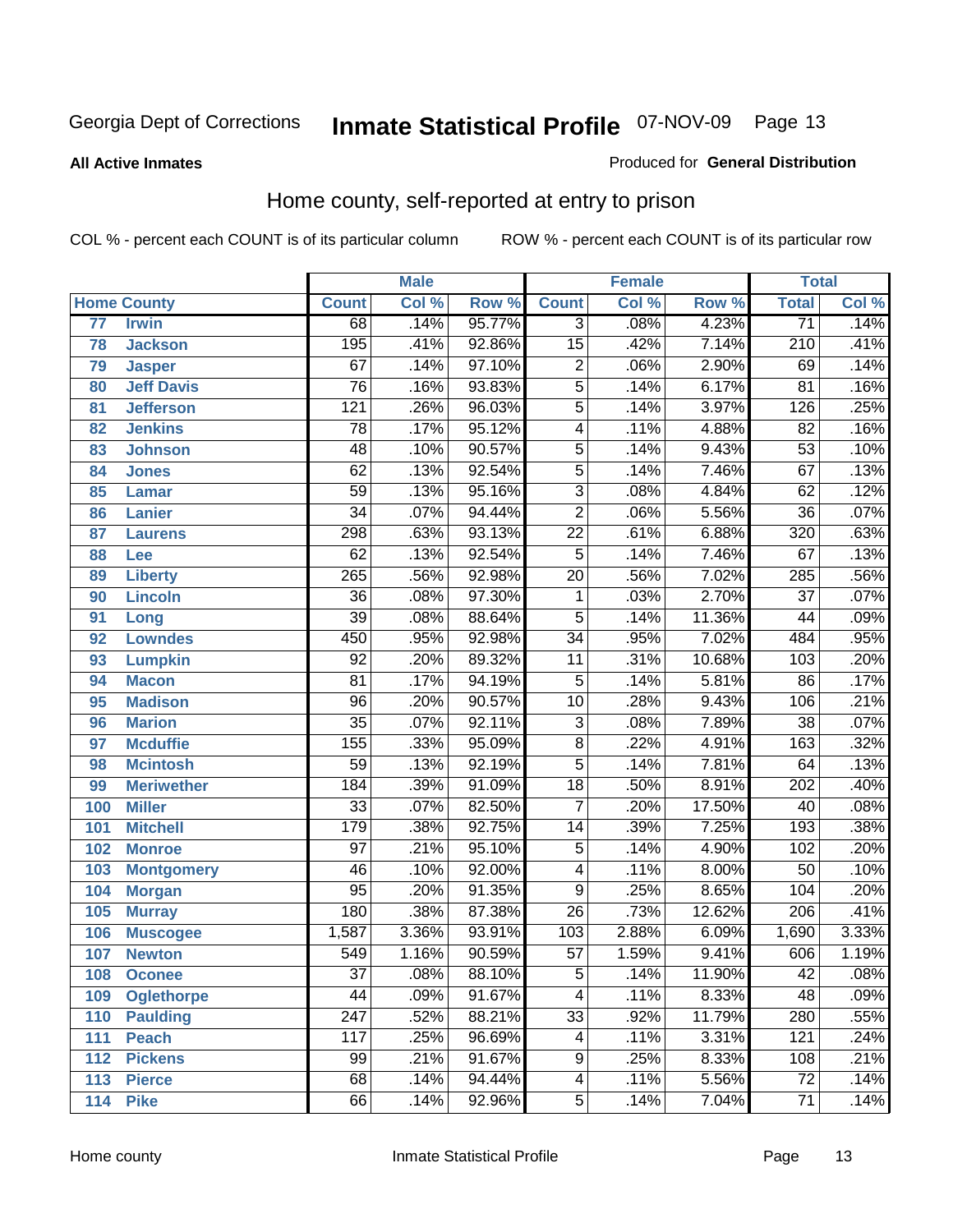#### **All Active Inmates**

#### Produced for **General Distribution**

### Home county, self-reported at entry to prison

|     |                    |                  | <b>Male</b> |         |                 | <b>Female</b> |        | <b>Total</b>     |                            |
|-----|--------------------|------------------|-------------|---------|-----------------|---------------|--------|------------------|----------------------------|
|     | <b>Home County</b> | <b>Count</b>     | Col %       | Row %   | <b>Count</b>    | Col %         | Row %  | <b>Total</b>     | $\overline{\text{Col }^9}$ |
| 115 | <b>Polk</b>        | $\overline{204}$ | .43%        | 89.47%  | $\overline{24}$ | .67%          | 10.53% | 228              | .45%                       |
| 116 | <b>Pulaski</b>     | $\overline{84}$  | .18%        | 90.32%  | 9               | .25%          | 9.68%  | $\overline{93}$  | .18%                       |
| 117 | <b>Putnam</b>      | 129              | .27%        | 93.48%  | $\overline{9}$  | .25%          | 6.52%  | 138              | .27%                       |
| 118 | Quitman            | $\overline{16}$  | .03%        | 94.12%  | $\overline{1}$  | .03%          | 5.88%  | $\overline{17}$  | .03%                       |
| 119 | <b>Rabun</b>       | $\overline{53}$  | .11%        | 85.48%  | $\overline{9}$  | .25%          | 14.52% | 62               | .12%                       |
| 120 | <b>Randolph</b>    | $\overline{51}$  | .11%        | 96.23%  | $\overline{2}$  | .06%          | 3.77%  | $\overline{53}$  | .10%                       |
| 121 | <b>Richmond</b>    | 1,664            | 3.53%       | 94.44%  | $\overline{98}$ | 2.74%         | 5.56%  | 1,762            | 3.47%                      |
| 122 | <b>Rockdale</b>    | $\overline{310}$ | .66%        | 90.12%  | $\overline{34}$ | .95%          | 9.88%  | 344              | .68%                       |
| 123 | <b>Schley</b>      | $\overline{24}$  | .05%        | 100.00% |                 |               |        | $\overline{24}$  | .05%                       |
| 124 | <b>Screven</b>     | $\overline{97}$  | .21%        | 90.65%  | 10              | .28%          | 9.35%  | 107              | .21%                       |
| 125 | <b>Seminole</b>    | $\overline{56}$  | .12%        | 87.50%  | $\overline{8}$  | .22%          | 12.50% | 64               | .13%                       |
| 126 | <b>Spalding</b>    | $\overline{517}$ | 1.10%       | 92.16%  | $\overline{44}$ | 1.23%         | 7.84%  | 561              | 1.11%                      |
| 127 | <b>Stephens</b>    | $\overline{148}$ | .31%        | 90.24%  | $\overline{16}$ | .45%          | 9.76%  | 164              | .32%                       |
| 128 | <b>Stewart</b>     | $\overline{37}$  | .08%        | 94.87%  | $\overline{2}$  | .06%          | 5.13%  | $\overline{39}$  | .08%                       |
| 129 | <b>Sumter</b>      | $\overline{225}$ | .48%        | 96.57%  | $\overline{8}$  | .22%          | 3.43%  | 233              | .46%                       |
| 130 | <b>Talbot</b>      | $\overline{70}$  | .15%        | 95.89%  | $\overline{3}$  | .08%          | 4.11%  | $\overline{73}$  | .14%                       |
| 131 | <b>Taliaferro</b>  | $\overline{12}$  | .03%        | 100.00% |                 |               |        | $\overline{12}$  | .02%                       |
| 132 | <b>Tattnall</b>    | 145              | .31%        | 91.77%  | $\overline{13}$ | .36%          | 8.23%  | 158              | .31%                       |
| 133 | <b>Taylor</b>      | $\overline{76}$  | .16%        | 93.83%  | $\overline{5}$  | .14%          | 6.17%  | $\overline{81}$  | .16%                       |
| 134 | <b>Telfair</b>     | $\overline{116}$ | .25%        | 92.06%  | $\overline{10}$ | .28%          | 7.94%  | 126              | .25%                       |
| 135 | <b>Terrell</b>     | $\overline{70}$  | .15%        | 93.33%  | $\overline{5}$  | .14%          | 6.67%  | $\overline{75}$  | .15%                       |
| 136 | <b>Thomas</b>      | 282              | .60%        | 93.69%  | $\overline{19}$ | .53%          | 6.31%  | $\overline{301}$ | .59%                       |
| 137 | <b>Tift</b>        | 291              | .62%        | 95.10%  | $\overline{15}$ | .42%          | 4.90%  | 306              | .60%                       |
| 138 | <b>Toombs</b>      | 289              | .61%        | 91.46%  | $\overline{27}$ | .75%          | 8.54%  | 316              | .62%                       |
| 139 | <b>Towns</b>       | $\overline{30}$  | .06%        | 96.77%  | 1               | .03%          | 3.23%  | $\overline{31}$  | .06%                       |
| 140 | <b>Treutlen</b>    | $\overline{73}$  | .15%        | 96.05%  | $\overline{3}$  | .08%          | 3.95%  | 76               | .15%                       |
| 141 | <b>Troup</b>       | 567              | 1.20%       | 91.30%  | $\overline{54}$ | 1.51%         | 8.70%  | 621              | 1.22%                      |
| 142 | <b>Turner</b>      | $\overline{70}$  | .15%        | 97.22%  | $\overline{2}$  | .06%          | 2.78%  | $\overline{72}$  | .14%                       |
| 143 | <b>Twiggs</b>      | $\overline{52}$  | .11%        | 89.66%  | $\overline{6}$  | .17%          | 10.34% | $\overline{58}$  | .11%                       |
| 144 | <b>Union</b>       | $\overline{62}$  | .13%        | 84.93%  | $\overline{11}$ | .31%          | 15.07% | $\overline{73}$  | .14%                       |
| 145 | <b>Upson</b>       | 180              | .38%        | 90.00%  | $\overline{20}$ | .56%          | 10.00% | 200              | .39%                       |
| 146 | <b>Walker</b>      | 292              | .62%        | 92.11%  | $\overline{25}$ | .70%          | 7.89%  | 317              | .62%                       |
| 147 | <b>Walton</b>      | 338              | .72%        | 93.11%  | $\overline{25}$ | .70%          | 6.89%  | 363              | .72%                       |
| 148 | <b>Ware</b>        | $\overline{273}$ | .58%        | 94.14%  | $\overline{17}$ | .47%          | 5.86%  | 290              | .57%                       |
| 149 | <b>Warren</b>      | 45               | .10%        | 91.84%  | 4               | .11%          | 8.16%  | 49               | .10%                       |
| 150 | <b>Washington</b>  | $\overline{132}$ | .28%        | 92.31%  | $\overline{11}$ | .31%          | 7.69%  | 143              | .28%                       |
| 151 | <b>Wayne</b>       | 167              | .35%        | 91.76%  | $\overline{15}$ | .42%          | 8.24%  | 182              | .36%                       |
| 152 | <b>Webster</b>     | $\overline{5}$   | .01%        | 100.00% |                 |               |        | $\overline{5}$   | .01%                       |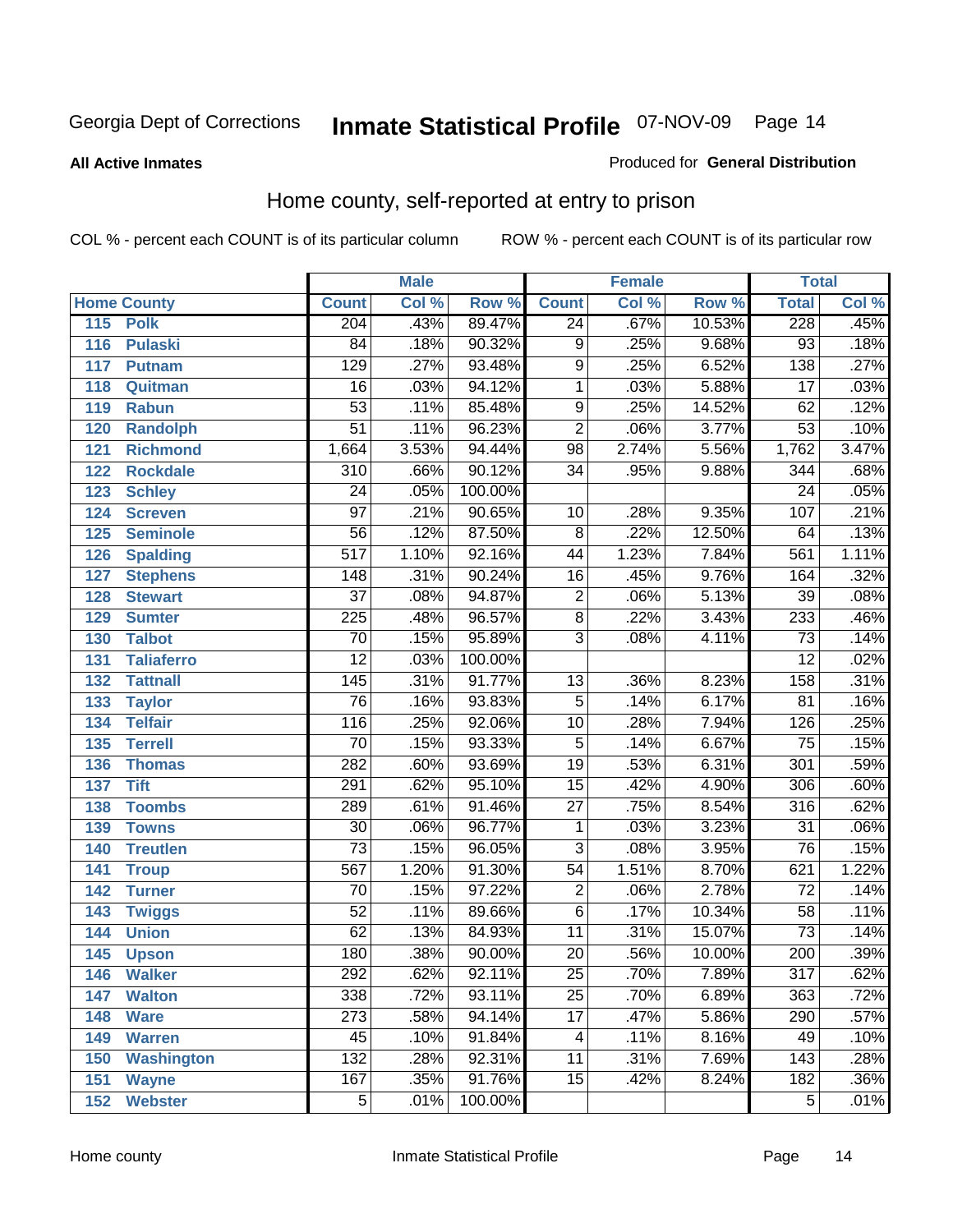**All Active Inmates**

#### Produced for **General Distribution**

### Home county, self-reported at entry to prison

|                    |                      | <b>Male</b>  |         |        |              | <b>Female</b> |        | <b>Total</b> |       |
|--------------------|----------------------|--------------|---------|--------|--------------|---------------|--------|--------------|-------|
| <b>Home County</b> |                      | <b>Count</b> | Col %   | Row %  | <b>Count</b> | Col %         | Row %  | <b>Total</b> | Col % |
| 153                | <b>Wheeler</b>       | 23           | .05%    | 85.19% | 4            | $.11\%$       | 14.81% | 27           | .05%  |
| 154                | <b>White</b>         | 81           | $.17\%$ | 88.04% | 11           | .31%          | 11.96% | 92           | .18%  |
| 155                | <b>Whitfield</b>     | 563          | 1.19%   | 88.66% | 72           | 2.01%         | 11.34% | 635          | 1.25% |
| 156                | <b>Wilcox</b>        | 58           | .12%    | 90.63% | 6            | $.17\%$       | 9.38%  | 64           | .13%  |
| 157                | <b>Wilkes</b>        | 63           | .13%    | 95.45% | 3            | $.08\%$       | 4.55%  | 66           | .13%  |
| 158                | <b>Wilkinson</b>     | 61           | .13%    | 91.04% | 6            | .17%          | 8.96%  | 67           | .13%  |
| 159                | <b>Worth</b>         | 100          | .21%    | 94.34% | 6            | $.17\%$       | 5.66%  | 106          | .21%  |
| 160                | <b>Unknown</b>       | 2,452        | 5.20%   | 92.42% | 201          | 5.61%         | 7.58%  | 2,653        | 5.23% |
|                    | <b>Total Rported</b> | 47,176       | 100%    | 92.94% | 3,581        | 100%          | 7.06%  | 50,757       | 100%  |

| rted<br>NO: | 2,394  | 1 7 C          | 2,570           |
|-------------|--------|----------------|-----------------|
| <b>otal</b> | 49.570 | ク フロフ<br>וט וי | 52.22<br>ו∠ט.ככ |

| <b>Mode</b> | ---<br>.tor | <b>ulton</b> | . |
|-------------|-------------|--------------|---|
|             |             |              |   |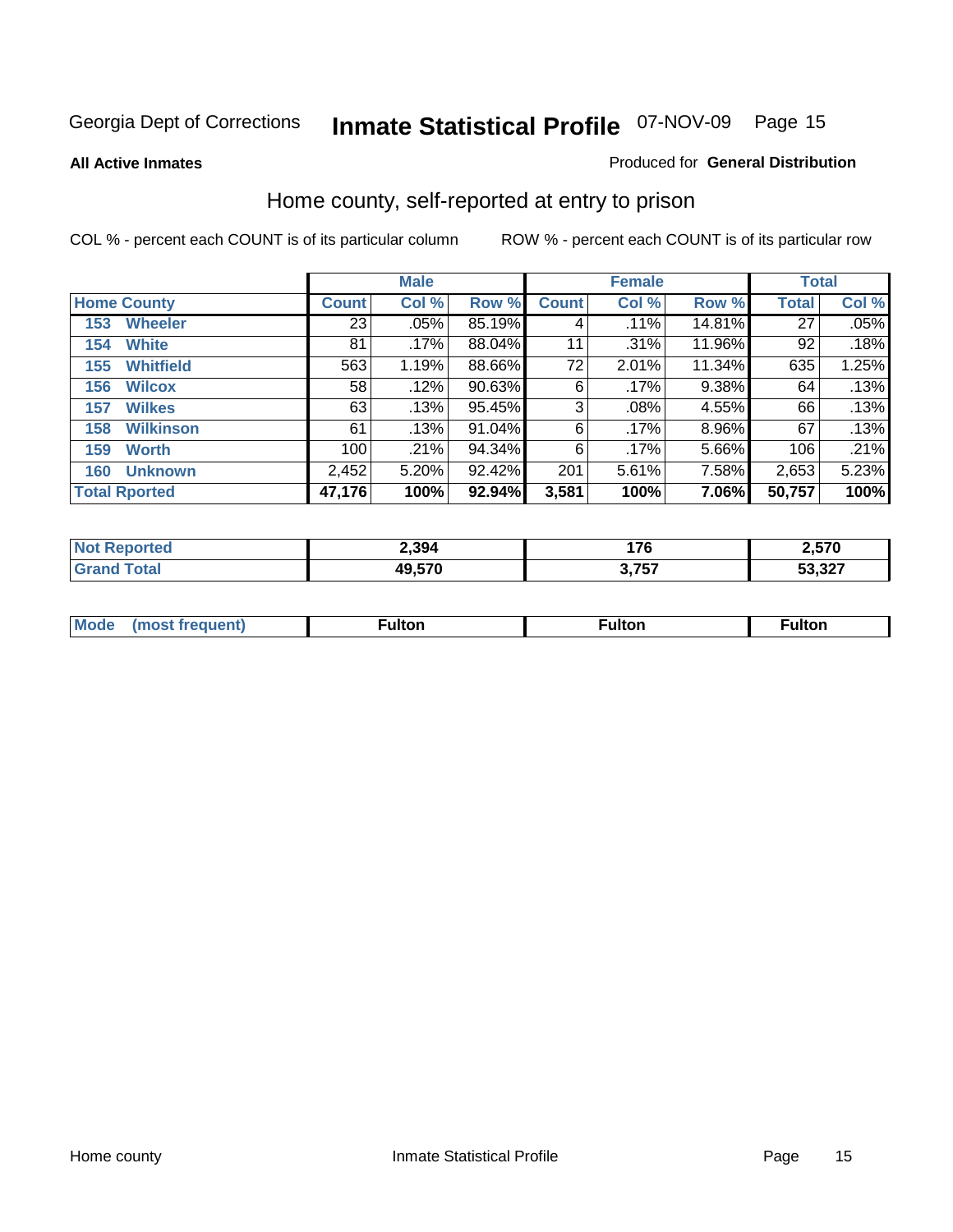#### **All Active Inmates**

#### Produced for **General Distribution**

### Environment to age 16, self-reported at entry to prison

|                                    |              | <b>Male</b> |        |              | <b>Female</b> |          |              | <b>Total</b> |
|------------------------------------|--------------|-------------|--------|--------------|---------------|----------|--------------|--------------|
| <b>Environment to age 16</b>       | <b>Count</b> | Col %       | Row %  | <b>Count</b> | Col %         | Row %    | <b>Total</b> | Col %        |
| <b>Rural/Farm</b>                  | 1,801        | 3.82%       | 94.49% | 105          | 2.97%         | 5.51%    | 1,906        | 3.76%        |
| <b>Rural/Nfarm</b><br>$\mathbf{2}$ | 2,645        | 5.61%       | 87.32% | 384          | 10.84%        | 12.68%   | 3,029        | 5.98%        |
| <b>S.M.S.A</b>                     | 15,712       | 33.32%      | 95.65% | 714          | 20.16%        | 4.35%    | 16,426       | 32.40%       |
| <b>Urban</b><br>4                  | 10,386       | 22.03%      | 89.84% | 1,174        | 33.15%        | 10.16%   | 11,560       | 22.80%       |
| <b>Small Town</b><br>5             | 16,607       | 35.22%      | 93.45% | 1,164        | 32.87%        | $6.55\%$ | 17,771       | 35.06%       |
| <b>Total Reported</b>              | 47,151       | 100%        | 93.01% | 3,541        | 100%          | 6.99%    | 50,692       | 100%         |

| Reported<br><b>NOT</b> | 2,419  | 24C<br>2 I U | 2.635  |
|------------------------|--------|--------------|--------|
| <sup>-</sup> otal      | 49,570 | 3,757        | 53,327 |

| <b>Mode</b><br>frequent)<br>$\cdots$ | own<br>Small<br>_____ | Jrban<br>____ | ⊺owr<br>ан<br>_____ |
|--------------------------------------|-----------------------|---------------|---------------------|
|                                      |                       |               |                     |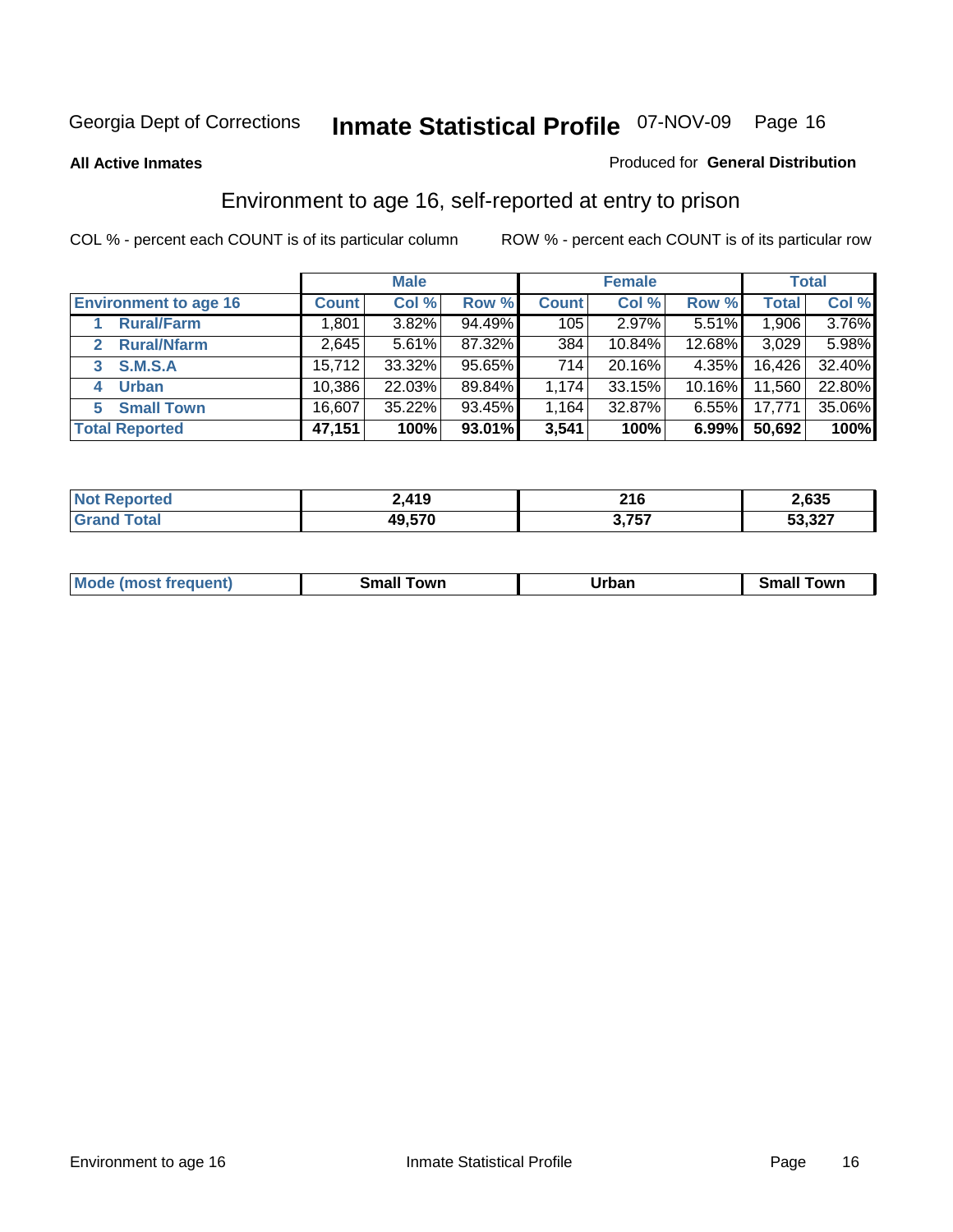#### **All Active Inmates**

#### Produced for **General Distribution**

### Employment status before prison, self-reported at entry to prison

|                                  |              | <b>Male</b> |        |              | <b>Female</b> |        |        | <b>Total</b> |
|----------------------------------|--------------|-------------|--------|--------------|---------------|--------|--------|--------------|
| <b>Employment Status</b>         | <b>Count</b> | Col %       | Row %  | <b>Count</b> | Col %         | Row %  | Total  | Col %        |
| <b>Full Time</b>                 | 22,466       | 51.87%      | 95.70% | 1,009        | 49.61%        | 4.30%  | 23,475 | 51.77%       |
| <b>Part Time</b><br>$\mathbf{2}$ | 3,231        | 7.46%       | 97.06% | 98           | 4.82%         | 2.94%  | 3,329  | 7.34%        |
| Unempl $<$ 6m<br>3               | 4,568        | 10.55%      | 97.57% | 114          | $5.60\%$      | 2.43%  | 4,682  | 10.32%       |
| Unempl > 6m<br>4                 | 7,830        | 18.08%      | 95.42% | 376          | 18.49%        | 4.58%  | 8,206  | 18.10%       |
| <b>Never Workd</b><br>5          | 3,348        | 7.73%       | 96.10% | 136          | 6.69%         | 3.90%  | 3,484  | 7.68%        |
| <b>Student</b><br>6              | 394          | .91%        | 85.47% | 67           | 3.29%         | 14.53% | 461    | 1.02%        |
| <b>Incapable</b><br>7            | 1,476        | 3.41%       | 86.32% | 234          | 11.50%        | 13.68% | 1,710  | 3.77%        |
| <b>Total Reported</b>            | 43,313       | 100%        | 95.51% | 2,034        | 100%          | 4.49%  | 45,347 | 100%         |

| rrer | <b>6.257ه</b> | フへへ<br>2J<br>__ | .980   |
|------|---------------|-----------------|--------|
|      | 49,570        | っ フロフ<br>יטי    | 53,327 |

| <b>M</b> ດ | the contract of the contract of the contract of the contract of the contract of the contract of the contract of | , ull i<br>ıme<br>the contract of the contract of the contract of the contract of the contract of the contract of the contract of | ïme<br>uı |
|------------|-----------------------------------------------------------------------------------------------------------------|-----------------------------------------------------------------------------------------------------------------------------------|-----------|
|            |                                                                                                                 |                                                                                                                                   |           |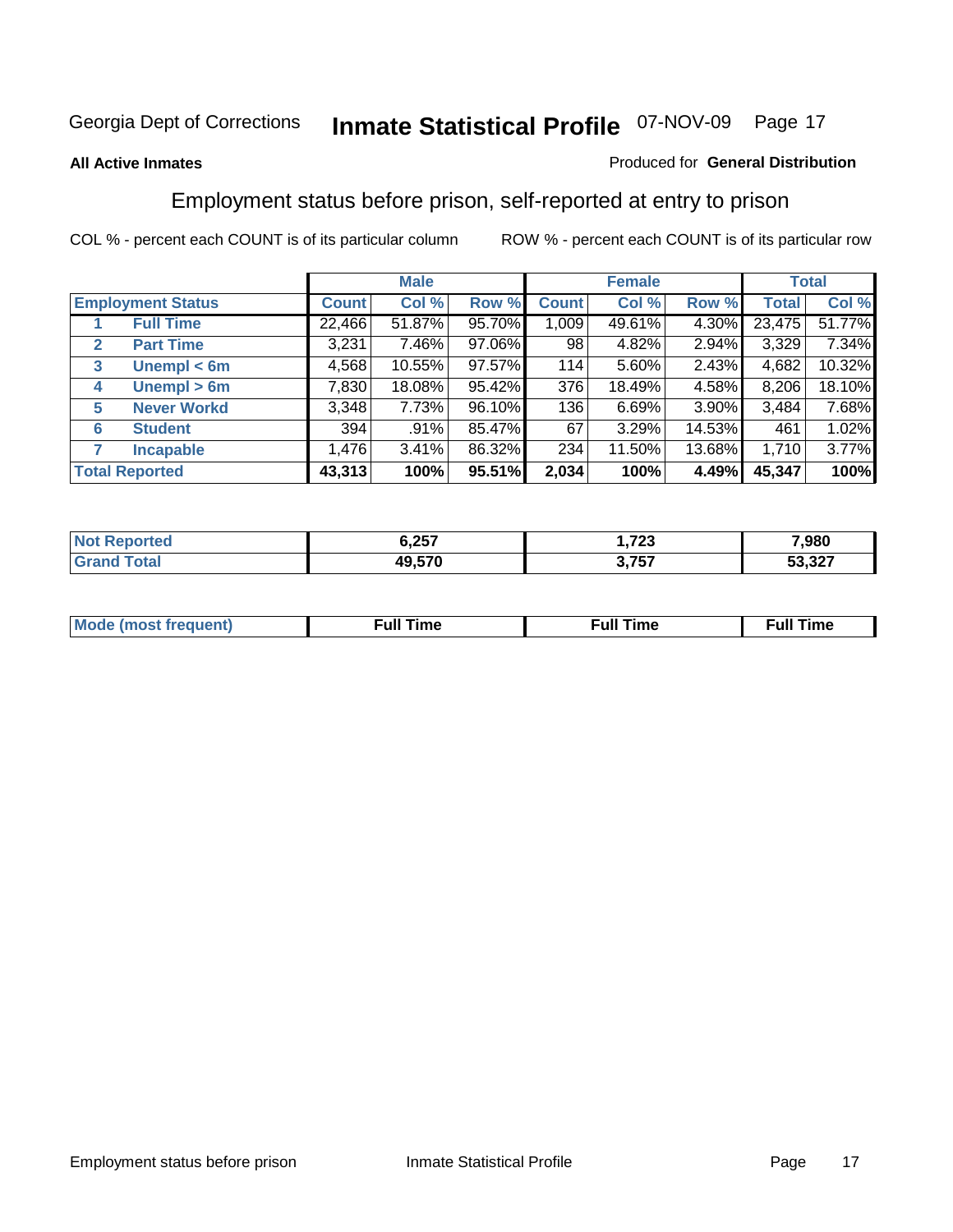#### **All Active Inmates**

Produced for **General Distribution**

### Age at admission

|                         |                 | <b>Male</b> |         |                  | <b>Female</b> |        |              | <b>Total</b> |
|-------------------------|-----------------|-------------|---------|------------------|---------------|--------|--------------|--------------|
| <b>Age At Admission</b> | <b>Count</b>    | Col %       | Row %   | <b>Count</b>     | Col %         | Row %  | <b>Total</b> | Col %        |
| 13                      | 1               | 0.01%       | 100.00% |                  |               |        | 1            | 0.01%        |
| 14                      | $\overline{15}$ | 0.03%       | 93.75%  | 1                | 0.03%         | 6.25%  | 16           | 0.03%        |
| $\overline{15}$         | 61              | 0.12%       | 98.39%  | 1                | 0.03%         | 1.61%  | 62           | 0.12%        |
| 16                      | 181             | 0.37%       | 95.26%  | 9                | 0.24%         | 4.74%  | 190          | 0.36%        |
| $\overline{17}$         | 770             | 1.55%       | 96.86%  | $\overline{25}$  | 0.67%         | 3.14%  | 795          | 1.49%        |
| 18                      | 1,607           | 3.24%       | 97.16%  | $\overline{47}$  | 1.25%         | 2.84%  | 1,654        | 3.10%        |
| 19                      | 2,121           | 4.28%       | 96.76%  | $\overline{71}$  | 1.89%         | 3.24%  | 2,192        | 4.11%        |
| 20                      | 2,146           | 4.33%       | 94.50%  | 125              | 3.33%         | 5.50%  | 2,271        | 4.26%        |
| 21                      | 2,121           | 4.28%       | 94.90%  | 114              | 3.03%         | 5.10%  | 2,235        | 4.19%        |
| 22                      | 2,121           | 4.28%       | 95.03%  | 111              | 2.95%         | 4.97%  | 2,232        | 4.19%        |
| 23                      | 2,053           | 4.14%       | 93.83%  | 135              | 3.59%         | 6.17%  | 2,188        | 4.10%        |
| 24                      | 1,993           | 4.02%       | 93.57%  | 137              | 3.65%         | 6.43%  | 2,130        | 3.99%        |
| $\overline{25}$         | 1,937           | 3.91%       | 93.67%  | 131              | 3.49%         | 6.33%  | 2,068        | 3.88%        |
| 26                      | 1,807           | 3.65%       | 93.19%  | 132              | 3.51%         | 6.81%  | 1,939        | 3.64%        |
| 27                      | 1,872           | 3.78%       | 93.88%  | 122              | 3.25%         | 6.12%  | 1,994        | 3.74%        |
| 28                      | 1,832           | 3.70%       | 93.23%  | $\overline{133}$ | 3.54%         | 6.77%  | 1,965        | 3.68%        |
| 29                      | 1,709           | 3.45%       | 91.88%  | 151              | 4.02%         | 8.12%  | 1,860        | 3.49%        |
| 30                      | 1,600           | 3.23%       | 92.17%  | 136              | 3.62%         | 7.83%  | 1,736        | 3.26%        |
| 31                      | 1,478           | 2.98%       | 92.61%  | 118              | 3.14%         | 7.39%  | 1,596        | 2.99%        |
| 32                      | 1,358           | 2.74%       | 92.82%  | 105              | 2.79%         | 7.18%  | 1,463        | 2.74%        |
| 33                      | 1,302           | 2.63%       | 93.07%  | $\overline{97}$  | 2.58%         | 6.93%  | 1,399        | 2.62%        |
| 34                      | 1,337           | 2.70%       | 92.46%  | 109              | 2.90%         | 7.54%  | 1,446        | 2.71%        |
| 35                      | 1,272           | 2.57%       | 92.17%  | 108              | 2.87%         | 7.83%  | 1,380        | 2.59%        |
| 36                      | 1,257           | 2.54%       | 91.62%  | 115              | 3.06%         | 8.38%  | 1,372        | 2.57%        |
| 37                      | 1,244           | 2.51%       | 92.22%  | 105              | 2.79%         | 7.78%  | 1,349        | 2.53%        |
| 38                      | 1,143           | 2.31%       | 90.79%  | $\overline{116}$ | 3.09%         | 9.21%  | 1,259        | 2.36%        |
| 39                      | 1,143           | 2.31%       | 90.07%  | 126              | 3.35%         | 9.93%  | 1,269        | 2.38%        |
| 40                      | 1,084           | 2.19%       | 91.25%  | 104              | 2.77%         | 8.75%  | 1,188        | 2.23%        |
| 41                      | 1,048           | 2.11%       | 89.27%  | 126              | 3.35%         | 10.73% | 1,174        | 2.20%        |
| 42                      | 1,001           | 2.02%       | 89.53%  | 117              | 3.11%         | 10.47% | 1,118        | 2.10%        |
| 43                      | 962             | 1.94%       | 90.75%  | 98               | 2.61%         | 9.25%  | 1,060        | 1.99%        |
| 44                      | 945             | 1.91%       | 91.04%  | 93               | 2.48%         | 8.96%  | 1,038        | 1.95%        |
| 45                      | 876             | 1.77%       | 89.48%  | 103              | 2.74%         | 10.52% | 979          | 1.84%        |
| 46                      | 812             | 1.64%       | 90.42%  | 86               | 2.29%         | 9.58%  | 898          | 1.68%        |
| 47                      | 714             | 1.44%       | 90.84%  | 72               | 1.92%         | 9.16%  | 786          | 1.47%        |
| 48                      | 650             | 1.31%       | 89.29%  | 78               | 2.08%         | 10.71% | 728          | 1.37%        |
| 49                      | 606             | 1.22%       | 92.94%  | 46               | 1.22%         | 7.06%  | 652          | 1.22%        |
| 50                      | 491             | 0.99%       | 89.76%  | 56               | 1.49%         | 10.24% | 547          | 1.03%        |
| 51                      | 455             | 0.92%       | 93.24%  | $\overline{33}$  | 0.88%         | 6.76%  | 488          | 0.92%        |
| 52                      | 420             | 0.85%       | 92.92%  | 32               | 0.85%         | 7.08%  | 452          | 0.85%        |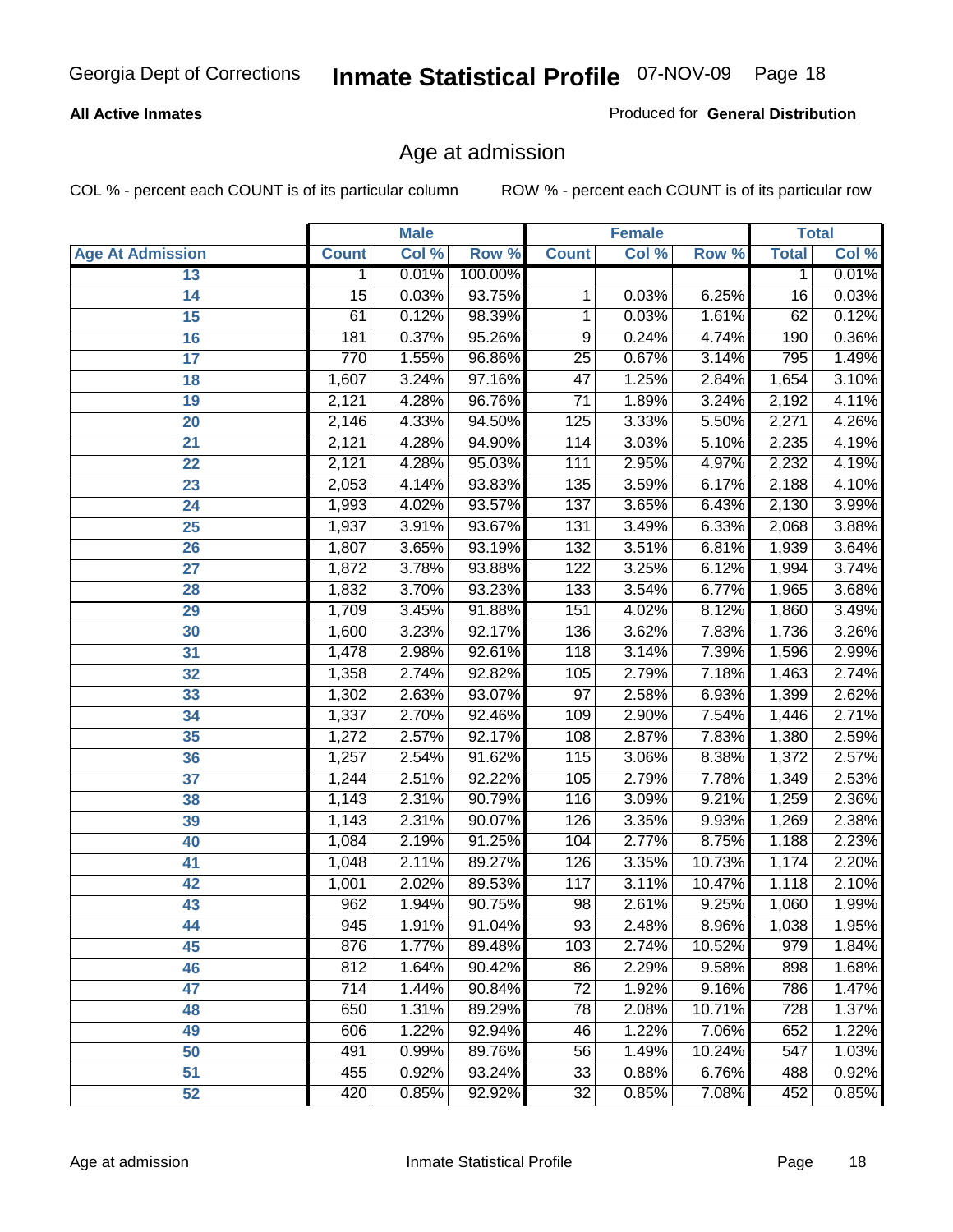#### **All Active Inmates**

Produced for **General Distribution**

### Age at admission

|                         |                  | <b>Male</b> |         |                 | <b>Female</b> |          |                  | <b>Total</b> |
|-------------------------|------------------|-------------|---------|-----------------|---------------|----------|------------------|--------------|
| <b>Age At Admission</b> | <b>Count</b>     | Col %       | Row %   | <b>Count</b>    | Col %         | Row %    | <b>Total</b>     | Col %        |
| 53                      | 338              | 0.68%       | 88.95%  | $\overline{42}$ | 1.12%         | 11.05%   | 380              | 0.71%        |
| 54                      | $\overline{251}$ | 0.51%       | 94.36%  | $\overline{15}$ | 0.40%         | 5.64%    | 266              | 0.50%        |
| $\overline{55}$         | $\overline{272}$ | 0.55%       | 94.44%  | $\overline{16}$ | 0.43%         | 5.56%    | 288              | 0.54%        |
| $\overline{56}$         | 194              | 0.39%       | 93.72%  | $\overline{13}$ | 0.35%         | 6.28%    | $\overline{207}$ | 0.39%        |
| $\overline{57}$         | 167              | 0.34%       | 93.30%  | $\overline{12}$ | 0.32%         | 6.70%    | 179              | 0.34%        |
| 58                      | 137              | 0.28%       | 94.48%  | $\overline{8}$  | 0.21%         | 5.52%    | 145              | 0.27%        |
| 59                      | $\overline{142}$ | 0.29%       | 93.42%  | 10              | 0.27%         | 6.58%    | 152              | 0.29%        |
| 60                      | $\overline{86}$  | 0.17%       | 95.56%  | 4               | 0.11%         | 4.44%    | $\overline{90}$  | 0.17%        |
| 61                      | 68               | 0.14%       | 97.14%  | $\overline{2}$  | 0.05%         | 2.86%    | 70               | 0.13%        |
| 62                      | $\overline{59}$  | 0.12%       | 100.00% |                 |               |          | $\overline{59}$  | 0.11%        |
| 63                      | $\overline{53}$  | 0.11%       | 98.15%  | 1               | 0.03%         | 1.85%    | $\overline{54}$  | 0.10%        |
| 64                      | $\overline{43}$  | 0.09%       | 97.73%  | 1               | 0.03%         | 2.27%    | $\overline{44}$  | 0.08%        |
| 65                      | $\overline{35}$  | 0.07%       | 97.22%  | 1               | 0.03%         | 2.78%    | $\overline{36}$  | 0.07%        |
| 66                      | $\overline{28}$  | 0.06%       | 96.55%  | 1               | 0.03%         | 3.45%    | $\overline{29}$  | 0.05%        |
| 67                      | 26               | 0.05%       | 92.86%  | $\overline{2}$  | 0.05%         | 7.14%    | $\overline{28}$  | 0.05%        |
| 68                      | $\overline{30}$  | 0.06%       | 96.77%  | 1               | 0.03%         | 3.23%    | $\overline{31}$  | 0.06%        |
| 69                      | $\overline{26}$  | 0.05%       | 100.00% |                 |               |          | $\overline{26}$  | 0.05%        |
| 70                      | $\overline{11}$  | 0.02%       | 84.62%  | $\overline{2}$  | 0.05%         | 15.38%   | $\overline{13}$  | 0.02%        |
| 71                      | $\overline{8}$   | 0.02%       | 100.00% |                 |               |          | 8                | 0.02%        |
| $\overline{72}$         | $\overline{9}$   | 0.02%       | 100.00% |                 |               |          | $\overline{9}$   | 0.02%        |
| $\overline{73}$         | $\overline{9}$   | 0.02%       | 100.00% |                 |               |          | $\overline{9}$   | 0.02%        |
| $\overline{74}$         | $\overline{6}$   | 0.01%       | 100.00% |                 |               |          | $\overline{6}$   | 0.01%        |
| $\overline{75}$         | $\overline{8}$   | 0.02%       | 100.00% |                 |               |          | $\overline{8}$   | 0.02%        |
| 76                      | $\overline{6}$   | 0.01%       | 100.00% |                 |               |          | 6                | 0.01%        |
| 77                      | $\overline{2}$   | 0.01%       | 66.67%  | 1               | 0.03%         | 33.33%   | $\overline{3}$   | 0.01%        |
| 78                      | $\overline{1}$   | 0.01%       | 100.00% |                 |               |          | 1                | 0.01%        |
| 79                      | $\overline{5}$   | 0.01%       | 83.33%  | $\overline{1}$  | 0.03%         | 16.67%   | 6                | 0.01%        |
| 80                      | $\overline{2}$   | 0.01%       | 100.00% |                 |               |          | $\overline{2}$   | 0.01%        |
| $\overline{81}$         | $\mathbf{1}$     | 0.01%       | 100.00% |                 |               |          | 1                | 0.01%        |
| 84                      | 1                | 0.01%       | 100.00% |                 |               |          | 1                | 0.01%        |
| <b>Total Reported</b>   | 49,569           | 100%        | 92.95%  | 3,757           | 100%          | $7.05\%$ | 53,326           | 100%         |

| <b>Not Reported</b> |        |       |        |
|---------------------|--------|-------|--------|
| <b>Grand Total</b>  | 49,570 | 3.757 | 53,327 |

| <b>Mean</b><br>(average)       | 31.89 | 34.05   | 32.05 |
|--------------------------------|-------|---------|-------|
| <b>Median (middle)</b>         | 30    | ົ<br>აა | 30    |
| <b>Mode</b><br>(most frequent) | 20    | 29      | 20    |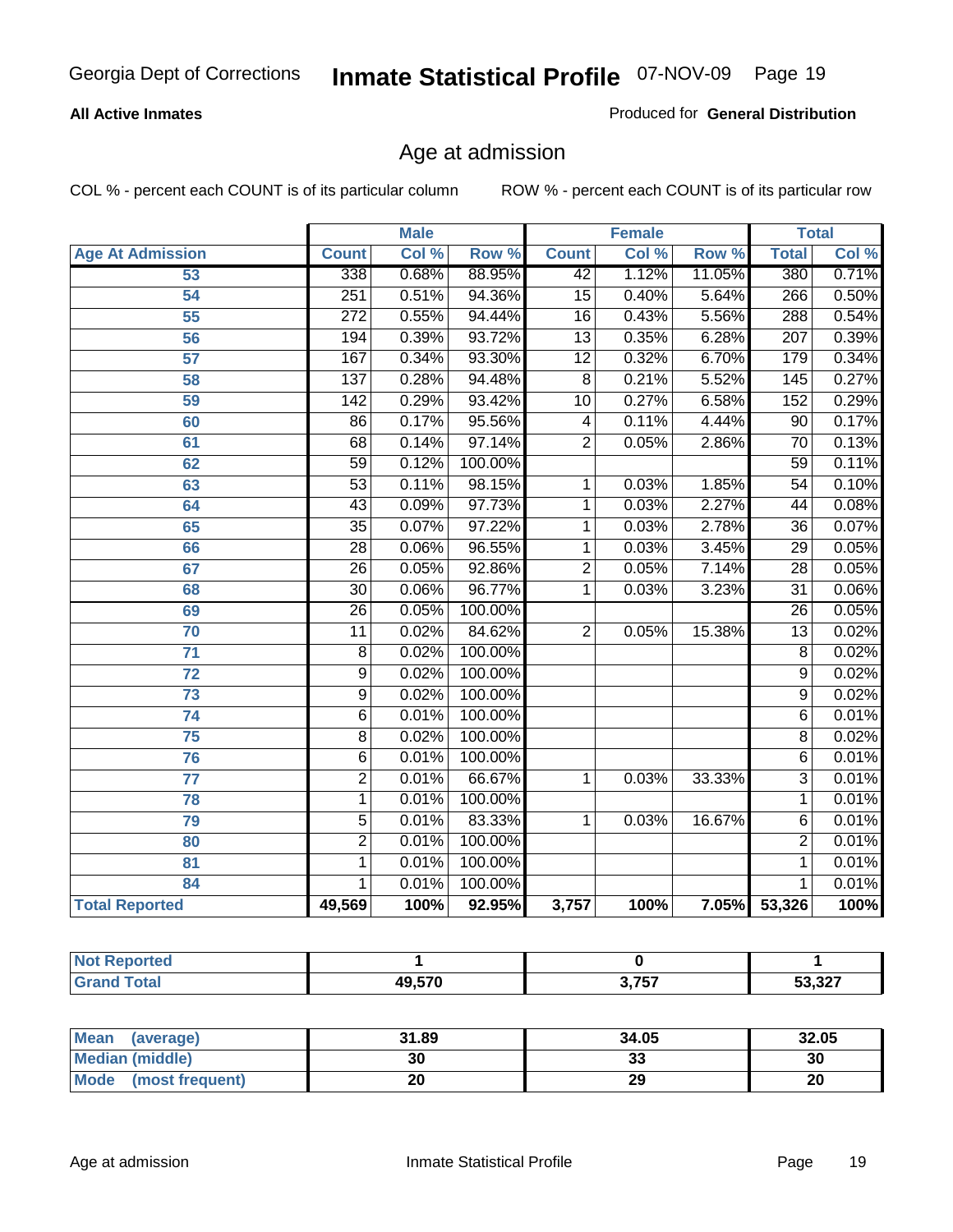#### **All Active Inmates**

#### Produced for **General Distribution**

### Height, measured at entry to prison

|                        |                 | <b>Male</b> |                  |                  | <b>Female</b> |         | <b>Total</b>     |        |
|------------------------|-----------------|-------------|------------------|------------------|---------------|---------|------------------|--------|
| <b>Height</b>          | <b>Count</b>    | Col %       | Row <sup>%</sup> | <b>Count</b>     | Col %         | Row %   | <b>Total</b>     | Col %  |
| <b>Under four feet</b> | 1               | 0.01%       | 50.00%           | 1                | 0.03%         | 50.00%  | $\overline{2}$   | 0.01%  |
| 4'01''                 |                 |             |                  | $\overline{3}$   | 0.09%         | 100.00% | $\overline{3}$   | 0.01%  |
| 4'02''                 | $\mathbf{1}$    | 0.01%       | 100.00%          |                  |               |         | 1                | 0.01%  |
| 4'03"                  | $\overline{1}$  | 0.01%       | 100.00%          |                  |               |         | 1                | 0.01%  |
| 4'05''                 | 1               | 0.01%       | 100.00%          |                  |               |         | 1                | 0.01%  |
| 4'06"                  |                 |             |                  | $\mathbf{1}$     | 0.03%         | 100.00% | $\mathbf 1$      | 0.01%  |
| 4'08"                  | $\overline{3}$  | 0.01%       | 42.86%           | $\overline{4}$   | 0.11%         | 57.14%  | $\overline{7}$   | 0.01%  |
| 4'09"                  |                 |             |                  | $\overline{7}$   | 0.20%         | 100.00% | $\overline{7}$   | 0.01%  |
| 4'10''                 | 1               | 0.01%       | 8.33%            | $\overline{11}$  | 0.31%         | 91.67%  | $\overline{12}$  | 0.02%  |
| 4'11''                 | 9               | 0.02%       | 11.25%           | $\overline{71}$  | 2.01%         | 88.75%  | $\overline{80}$  | 0.15%  |
| 5'00''                 | $\overline{88}$ | 0.18%       | 38.10%           | $\overline{143}$ | 4.05%         | 61.90%  | 231              | 0.44%  |
| 5'01''                 | $\overline{88}$ | 0.18%       | 32.35%           | 184              | 5.21%         | 67.65%  | $\overline{272}$ | 0.52%  |
| 5'02''                 | 209             | 0.43%       | 36.16%           | 369              | 10.46%        | 63.84%  | $\frac{1}{578}$  | 1.11%  |
| 5'03''                 | 393             | 0.81%       | 49.37%           | 403              | 11.42%        | 50.63%  | 796              | 1.53%  |
| 5'04"                  | 895             | 1.85%       | 62.63%           | 534              | 15.13%        | 37.37%  | 1,429            | 2.75%  |
| 5'05''                 | 1,642           | 3.39%       | 79.63%           | 420              | 11.90%        | 20.37%  | 2,062            | 3.97%  |
| 5'06''                 | 3,211           | 6.63%       | 87.49%           | 459              | 13.01%        | 12.51%  | 3,670            | 7.06%  |
| 5'07''                 | 4,159           | 8.58%       | 91.19%           | 402              | 11.39%        | 8.81%   | 4,561            | 8.77%  |
| 5'08''                 | 4,903           | 10.12%      | 96.48%           | 179              | 5.07%         | 3.52%   | 5,082            | 9.78%  |
| 5'09''                 | 5,913           | 12.20%      | 97.35%           | 161              | 4.56%         | 2.65%   | 6,074            | 11.69% |
| 5'10''                 | 5,727           | 11.82%      | 98.81%           | $\overline{69}$  | 1.96%         | 1.19%   | 5,796            | 11.15% |
| 5'11''                 | 5,871           | 12.12%      | 98.99%           | 60               | 1.70%         | 1.01%   | 5,931            | 11.41% |
| 6'00''                 | 5,593           | 11.54%      | 99.61%           | $\overline{22}$  | 0.62%         | 0.39%   | 5,615            | 10.80% |
| 6'01''                 | 3,888           | 8.02%       | 99.67%           | $\overline{13}$  | 0.37%         | 0.33%   | 3,901            | 7.50%  |
| 6'02''                 | 2,804           | 5.79%       | 99.68%           | $\overline{9}$   | 0.26%         | 0.32%   | 2,813            | 5.41%  |
| 6'03''                 | 1,558           | 3.22%       | 99.87%           | $\overline{2}$   | 0.06%         | 0.13%   | 1,560            | 3.00%  |
| 6'04''                 | 848             | 1.75%       | 99.88%           | $\overline{1}$   | 0.03%         | 0.12%   | 849              | 1.63%  |
| 6'05''                 | 331             | 0.68%       | 100.00%          |                  |               |         | 331              | 0.64%  |
| 6'06''                 | 159             | 0.33%       | 99.38%           | $\mathbf{1}$     | 0.03%         | 0.63%   | 160              | 0.31%  |
| 6'07''                 | 63              | 0.13%       | 100.00%          |                  |               |         | 63               | 0.12%  |
| 6'08''                 | $\overline{20}$ | 0.04%       | 100.00%          |                  |               |         | $\overline{20}$  | 0.04%  |
| 6'09''                 | $\overline{21}$ | 0.04%       | 100.00%          |                  |               |         | $\overline{21}$  | 0.04%  |
| 6'10''                 | $\overline{11}$ | 0.02%       | 100.00%          |                  |               |         | $\overline{11}$  | 0.02%  |
| 6'11''                 | $\overline{19}$ | 0.04%       | 100.00%          |                  |               |         | $\overline{19}$  | 0.04%  |
| Seven feet +           | $\overline{20}$ | 0.04%       | 100.00%          |                  |               |         | $\overline{20}$  | 0.04%  |
| <b>Total Reported</b>  | 48,451          | 100%        | 93.21%           | 3,529            | 100%          | 6.79%   | 51,980           | 100%   |

| <b>eported</b> | 44 C<br>- 1119 | າາດ<br>ZZO<br>$\sim$ | 347.،  |
|----------------|----------------|----------------------|--------|
| <b>Total</b>   | 49,570         | ヘ フロフ                | 53,327 |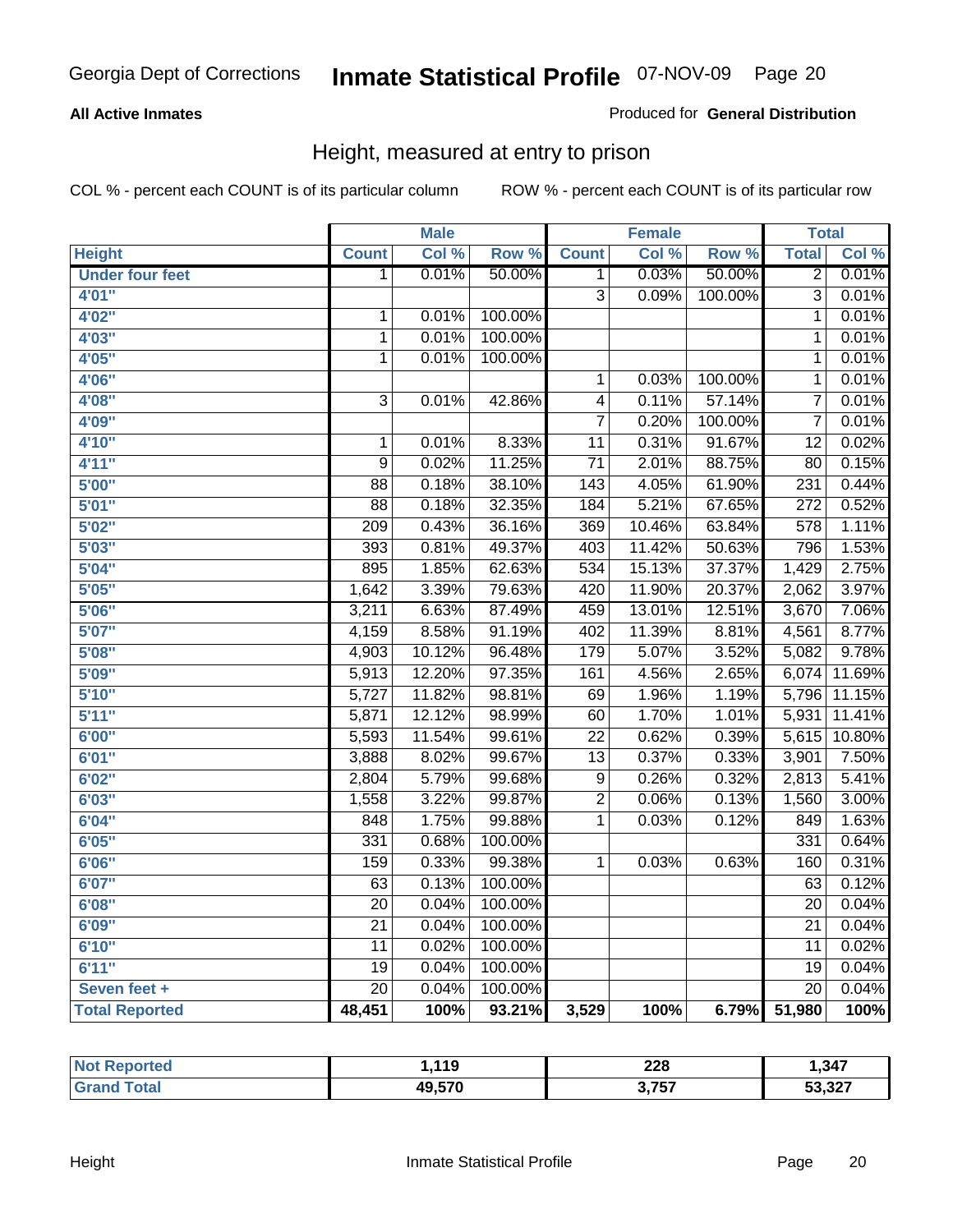#### **All Active Inmates**

Produced for **General Distribution**

### Height, measured at entry to prison

|                      | <b>Male</b> | <b>Female</b> | <b>Total</b> |
|----------------------|-------------|---------------|--------------|
| Mean (average)       | 5'10"       | 5'05"         | 5'10''       |
| Median (middle)      | 5'10"       | 5'05"         | 5'10''       |
| Mode (most frequent) | 5'09"       | 5'04"         | 5'09"        |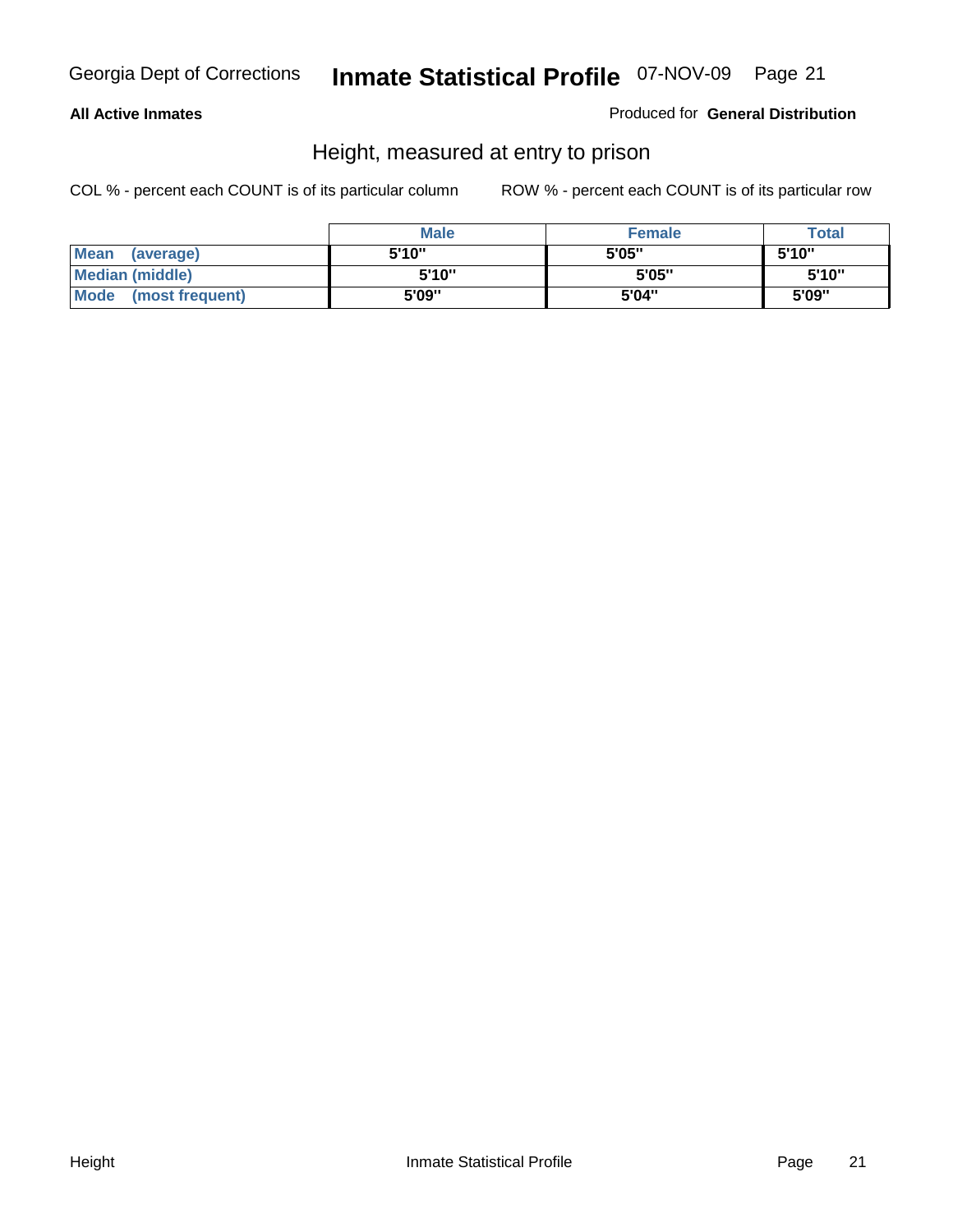#### **All Active Inmates**

#### Produced for **General Distribution**

### Weight, measured at entry to prison

|                        |                  | <b>Male</b> |         |                  | <b>Female</b> |                  | <b>Total</b>     |        |
|------------------------|------------------|-------------|---------|------------------|---------------|------------------|------------------|--------|
| Weight                 | <b>Count</b>     | Col %       | Row %   | <b>Count</b>     | Col %         | Row <sup>%</sup> | <b>Total</b>     | Col %  |
| <b>Under 80 pounds</b> | $\overline{16}$  | 0.03%       | 88.89%  | $\overline{2}$   | 0.06%         | 11.11%           | $\overline{18}$  | 0.03%  |
| 80 - 89 pounds         | $\overline{7}$   | 0.01%       | 87.50%  | $\overline{1}$   | 0.03%         | 12.50%           | $\overline{8}$   | 0.02%  |
| 90 - 99 pounds         | 4                | 0.01%       | 33.33%  | $\overline{8}$   | 0.23%         | 66.67%           | $\overline{12}$  | 0.02%  |
| 100 - 109 pounds       | $\overline{13}$  | 0.03%       | 19.40%  | $\overline{54}$  | 1.53%         | 80.60%           | $\overline{67}$  | 0.13%  |
| 110 - 119 pounds       | 106              | 0.22%       | 45.30%  | 128              | 3.63%         | 54.70%           | 234              | 0.45%  |
| 120 - 129 pounds       | 448              | 0.92%       | 60.46%  | 293              | 8.30%         | 39.54%           | $\overline{741}$ | 1.43%  |
| 130 - 139 pounds       | 1,397            | 2.88%       | 78.79%  | $\overline{376}$ | 10.65%        | 21.21%           | 1,773            | 3.41%  |
| 140 - 149 pounds       | 3,306            | 6.82%       | 88.82%  | $\overline{416}$ | 11.79%        | 11.18%           | 3,722            | 7.16%  |
| 150 - 159 pounds       | 4,666            | 9.63%       | 92.14%  | 398              | 11.28%        | 7.86%            | 5,064            | 9.74%  |
| 160 - 169 pounds       | 6,653            | 13.73%      | 94.42%  | 393              | 11.14%        | 5.58%            | 7,046            | 13.55% |
| 170 - 179 pounds       | 6,042            | 12.47%      | 95.39%  | 292              | 8.27%         | 4.61%            | 6,334            | 12.19% |
| 180 - 189 pounds       | 6,660            | 13.75%      | 96.30%  | 256              | 7.25%         | 3.70%            | 6,916            | 13.30% |
| 190 - 199 pounds       | 4,493            | 9.27%       | 96.15%  | 180              | 5.10%         | 3.85%            | 4,673            | 8.99%  |
| 200 - 209 pounds       | 4,029            | 8.32%       | 95.27%  | $\overline{200}$ | 5.67%         | 4.73%            | 4,229            | 8.14%  |
| 210 - 219 pounds       | 2,818            | 5.82%       | 96.51%  | 102              | 2.89%         | 3.49%            | 2,920            | 5.62%  |
| 220 - 229 pounds       | 2,441            | 5.04%       | 95.95%  | 103              | 2.92%         | 4.05%            | 2,544            | 4.89%  |
| 230 - 239 pounds       | 1,541            | 3.18%       | 94.60%  | $\overline{88}$  | 2.49%         | 5.40%            | 1,629            | 3.13%  |
| 240 - 249 pounds       | 1,252            | 2.58%       | 95.87%  | $\overline{54}$  | 1.53%         | 4.13%            | 1,306            | 2.51%  |
| 250 - 259 pounds       | 813              | 1.68%       | 94.21%  | $\overline{50}$  | 1.42%         | 5.79%            | 863              | 1.66%  |
| 260 - 269 pounds       | 596              | 1.23%       | 93.86%  | $\overline{39}$  | 1.11%         | 6.14%            | 635              | 1.22%  |
| 270 - 279 pounds       | 333              | 0.69%       | 93.54%  | $\overline{23}$  | 0.65%         | 6.46%            | 356              | 0.68%  |
| 280 - 289 pounds       | 291              | 0.60%       | 93.87%  | $\overline{19}$  | 0.54%         | 6.13%            | 310              | 0.60%  |
| 290 - 299 pounds       | 136              | 0.28%       | 92.52%  | $\overline{11}$  | 0.31%         | 7.48%            | 147              | 0.28%  |
| 300 - 309 pounds       | $\overline{122}$ | 0.25%       | 87.77%  | $\overline{17}$  | 0.48%         | 12.23%           | 139              | 0.27%  |
| 310 - 319 pounds       | 69               | 0.14%       | 87.34%  | $\overline{10}$  | 0.28%         | 12.66%           | $\overline{79}$  | 0.15%  |
| 320 - 329 pounds       | 65               | 0.13%       | 90.28%  | $\overline{7}$   | 0.20%         | 9.72%            | $\overline{72}$  | 0.14%  |
| 330 - 339 pounds       | $\overline{31}$  | 0.06%       | 100.00% |                  |               |                  | $\overline{31}$  | 0.06%  |
| 340 - 349 pounds       | $\overline{17}$  | 0.04%       | 89.47%  | $\overline{2}$   | 0.06%         | 10.53%           | $\overline{19}$  | 0.04%  |
| 350 - 359 pounds       | $\overline{35}$  | 0.07%       | 85.37%  | $\overline{6}$   | 0.17%         | 14.63%           | 41               | 0.08%  |
| 360 - 369 pounds       | 19               | 0.04%       | 100.00% |                  |               |                  | 19               | 0.04%  |
| 370 - 379 pounds       | $\overline{11}$  | 0.02%       | 100.00% |                  |               |                  | 11               | 0.02%  |
| 380 - 389 pounds       | 3                | 0.01%       | 75.00%  | 1                | 0.03%         | 25.00%           | 4                | 0.01%  |
| 390 - 399 pounds       | $\overline{3}$   | 0.01%       | 100.00% |                  |               |                  | $\overline{3}$   | 0.01%  |
| 400 pounds and over    | $\overline{16}$  | 0.03%       | 100.00% |                  |               |                  | $\overline{16}$  | 0.03%  |
| <b>Total Reported</b>  | 48,452           | 100%        | 93.21%  | 3,529            | 100%          | 6.79%            | 51,981           | 100%   |

| <b>eported</b> | 440    | 000   | .346   |
|----------------|--------|-------|--------|
| N0             | - 1 0  | ZZU   |        |
| $\sim$ form    | 49,570 | 3,757 | 53,327 |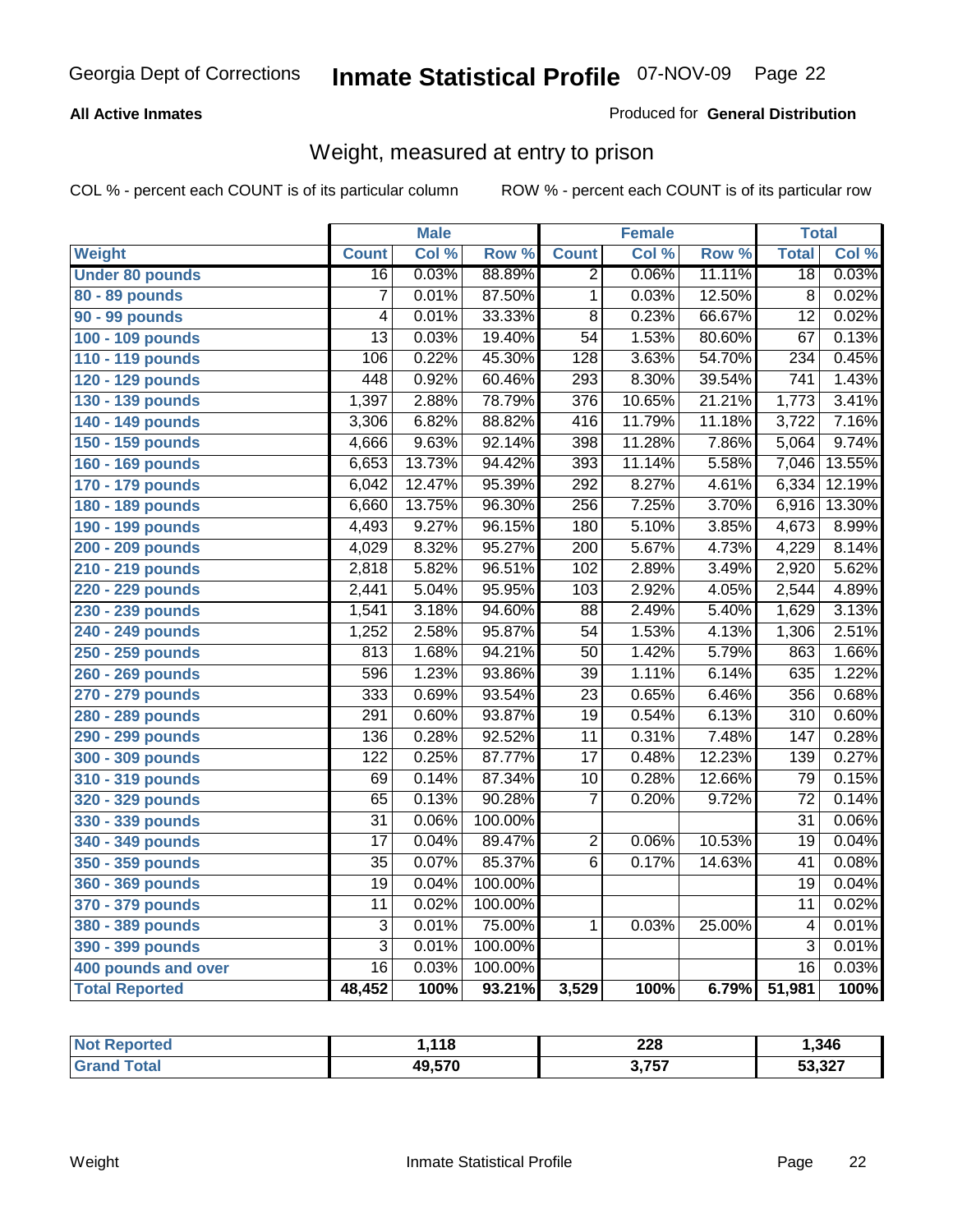#### **All Active Inmates**

#### Produced for **General Distribution**

### Weight, measured at entry to prison

|                          | <b>Male</b> | <b>Female</b> | Total |
|--------------------------|-------------|---------------|-------|
| <b>Mean</b><br>(average) | 185         | 168           | 184   |
| <b>Median (middle)</b>   | 180         | 160           | 180   |
| Mode<br>(most frequent)  | 180         | 140           | 180   |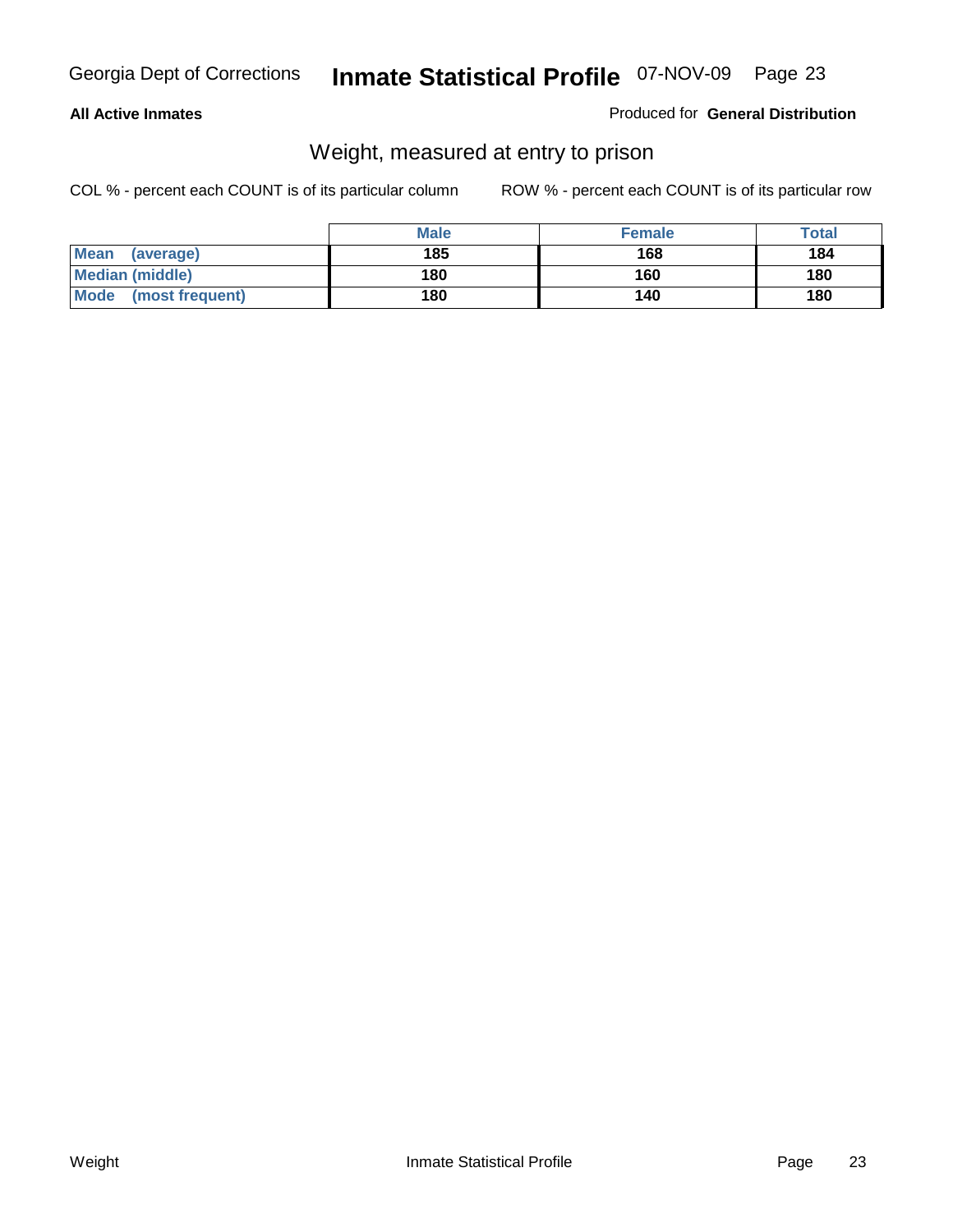**All Active Inmates**

#### Produced for **General Distribution**

### Military service

|                         |              | <b>Male</b> |             |       | <b>Female</b> |       |              | <b>Total</b> |
|-------------------------|--------------|-------------|-------------|-------|---------------|-------|--------------|--------------|
| <b>Military service</b> | <b>Count</b> | Col %       | Row % Count |       | Col %         | Row % | <b>Total</b> | Col %        |
| <b>Air Force</b>        | 269          | $.67\%$     | 97.11%      | 8     | .23%          | 2.89% | 277          | .63%         |
| 2<br><b>Army</b>        | 0.988        | 4.92%       | 98.46%      | 31    | .89%          | 1.54% | 2,019        | 4.60%        |
| <b>Navy</b><br>3        | 615          | 1.52%       | 98.72%      | 8     | .23%          | 1.28% | 623          | 1.42%        |
| <b>Marines</b><br>4     | 447          | 1.11%       | 99.78%      |       | .03%          | .22%  | 448          | 1.02%        |
| <b>Coast Guard</b><br>5 | 22           | .05%        | 100.00%     |       |               |       | 22           | .05%         |
| <b>None</b><br>96       | 37,069       | 91.73%      | 91.52%      | 3,436 | 98.62%        | 8.48% | 40,505       | 92.28%       |
| <b>Total Reported</b>   | 40,410       | 100%        | 92.06%      | 3,484 | 100%          | 7.94% | 43,894       | 100%         |

| rted<br>NO1 | ,160   | 070<br>21 J<br>$\sim$ | 1,433            |
|-------------|--------|-----------------------|------------------|
| `otal       | 49,570 | 3,757                 | こつ つつフ<br>33.3Z7 |

|  | <b>Mode</b><br>reauent)<br>.ost if | Army | Army | Army |
|--|------------------------------------|------|------|------|
|--|------------------------------------|------|------|------|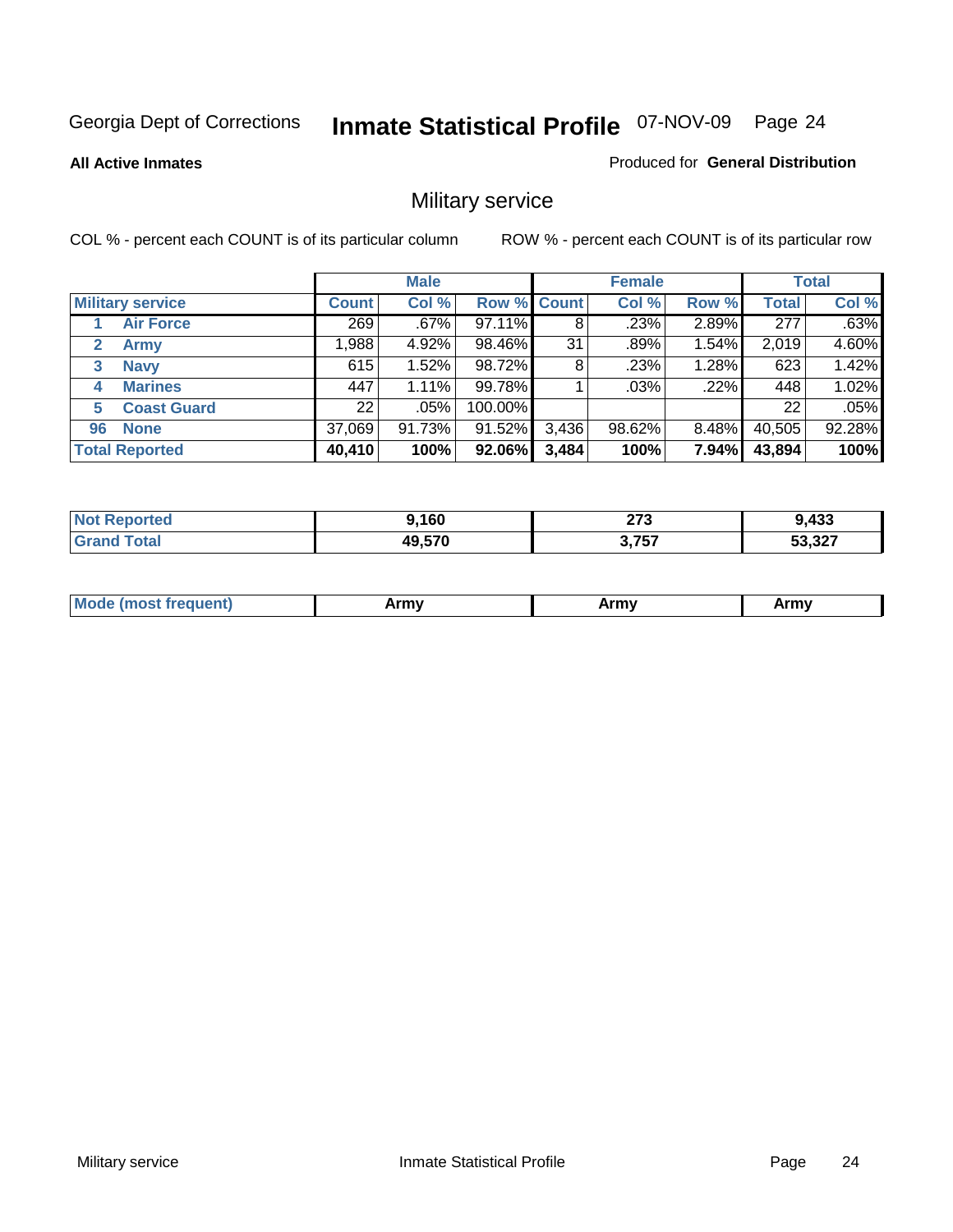#### **All Active Inmates**

#### Produced for **General Distribution**

### Type of admission to prison

|                |                             |              | <b>Male</b> |                    |     | <b>Female</b> |       |              | <b>Total</b> |
|----------------|-----------------------------|--------------|-------------|--------------------|-----|---------------|-------|--------------|--------------|
|                | <b>Type of Admission</b>    | <b>Count</b> | Col %       | <b>Row % Count</b> |     | Col %         | Row % | <b>Total</b> | Col %        |
|                | <b>Committed From Court</b> | 35,607       | 72.77%      | 92.94% 2,704       |     | 73.16%        | 7.06% | 38,311       | 72.79%       |
| $\overline{2}$ | <b>Return Appeal/Bond</b>   | 10           | .02%        | 100.00%            |     |               |       | 10           | .02%         |
| 3              | <b>Parole Rev/New Sent</b>  | 3,609        | 7.38%       | 95.68%             | 163 | 4.41%         | 4.32% | 3,772        | 7.17%        |
| 4              | <b>Par Rev/No New Sent</b>  | 1,296        | 2.65%       | 94.74%             | 72  | 1.95%         | 5.26% | 1,368        | 2.60%        |
| 5              | <b>Prob Viol/Total Rev</b>  |              | .01%        | 100.00%            |     |               |       |              | .01%         |
| 6              | <b>Prob Viol/Partial</b>    | 3,122        | 6.38%       | 90.34%             | 334 | 9.04%         | 9.66% | 3,456        | 6.57%        |
| 7              | <b>Admit Fm Other Cust</b>  | 33           | .07%        | 100.00%            |     |               |       | 33           | .06%         |
| 9              | <b>Prob Rev/Remainder</b>   | 3,999        | 8.17%       | 91.97%             | 349 | 9.44%         | 8.03% | 4,348        | 8.26%        |
| 10             | <b>New Sent/Par Rev Pnd</b> | 44           | .09%        | 95.65%             | 2   | .05%          | 4.35% | 46           | .09%         |
| 11             | <b>Life W/O Parole</b>      | 330          | .67%        | 98.51%             | 5   | .14%          | 1.49% | 335          | .64%         |
| 30             | <b>Par Rev/Rsn Unknown</b>  | 645          | 1.32%       | 91.62%             | 59  | 1.60%         | 8.38% | 704          | 1.34%        |
| 31             | <b>Probation/Parole Rev</b> | 2            | .01%        | 100.00%            |     |               |       | 2            | .01%         |
| 32             | <b>Pb Parole Rescinded</b>  | 18           | .04%        | 94.74%             | 1   | .03%          | 5.26% | 19           | .04%         |
| 33             | <b>Prob Revoc/Spec Cond</b> | 99           | .20%        | 93.40%             |     | .19%          | 6.60% | 106          | .20%         |
| 40             | <b>Par Rev/Revoc Center</b> | 103          | .21%        | 100.00%            |     |               |       | 103          | .20%         |
| 44             | <b>Whitworth Detention</b>  | 10           | .02%        | 100.00%            |     |               |       | 10           | .02%         |
| 50             | <b>Dcys At Risk</b>         | 5            | .01%        | 100.00%            |     |               |       | 5            | .01%         |
|                | <b>Total Reported</b>       | 48,933       | 100%        | 92.98% 3,696       |     | 100%          | 7.02% | 52,629       | 100%         |

| <b>Not</b><br>oorted<br>n a | $\sim$<br>ו טט | v.           | 698                 |
|-----------------------------|----------------|--------------|---------------------|
| <sup>-</sup> otal           | 49570          | - ---<br>757 | דרי כ<br>، 24<br>__ |

| <b>Court Cmmt</b><br><b>Court Cmmt</b><br>Court Cmmt |                             |  |  |
|------------------------------------------------------|-----------------------------|--|--|
|                                                      | <b>Mode (most frequent)</b> |  |  |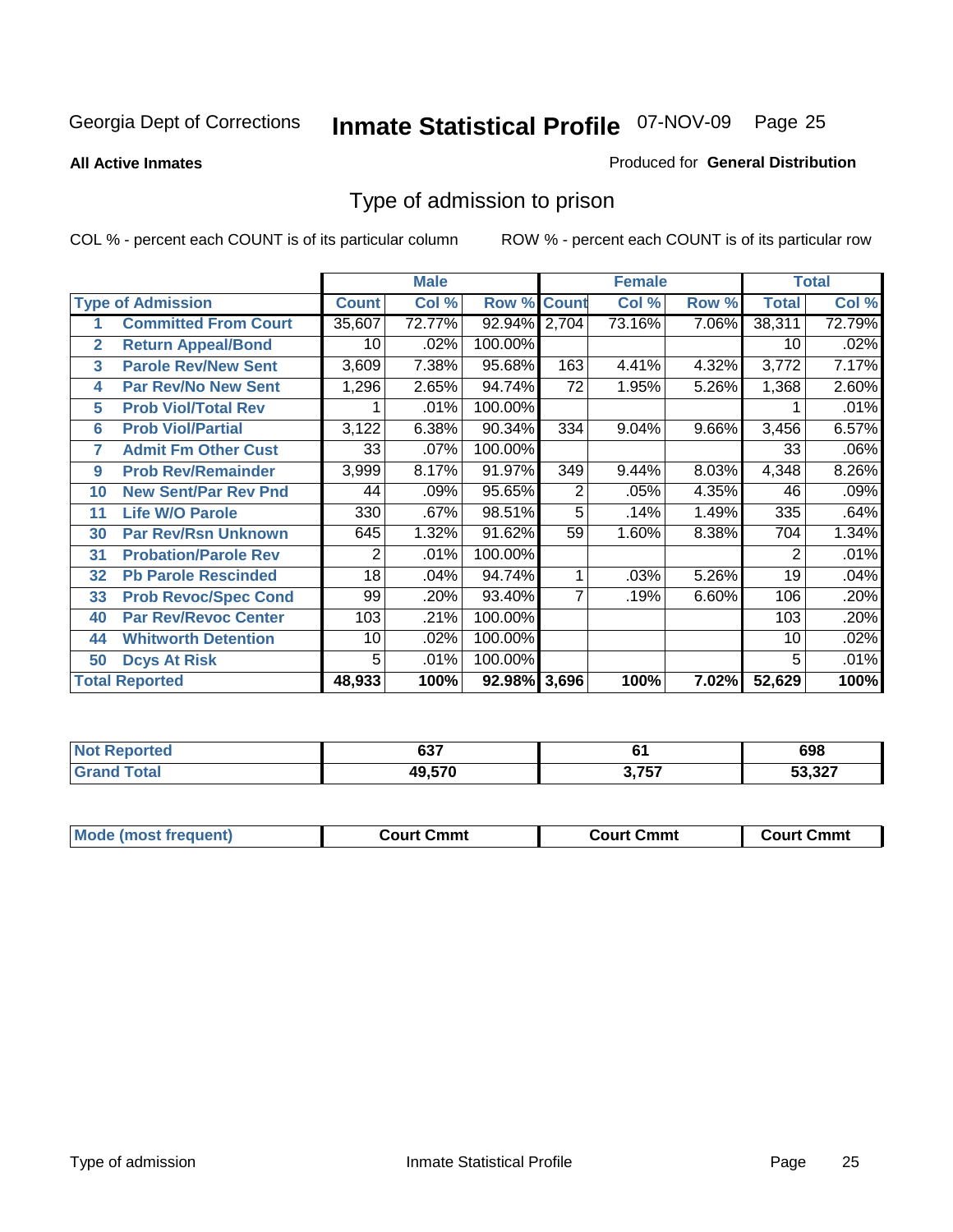**All Active Inmates**

#### Produced for **General Distribution**

### Current / last security status

|                        |         | <b>Male</b> |                    |       | <b>Female</b> |          |              | <b>Total</b> |
|------------------------|---------|-------------|--------------------|-------|---------------|----------|--------------|--------------|
| <b>Security Status</b> | Count l | Col %       | <b>Row % Count</b> |       | Col %         | Row %    | <b>Total</b> | Col %        |
| 0 Diag Incom           |         |             |                    |       | .03%          | 100.00%  |              | .01%         |
| 1 Wrk Releas           | 9       | $.02\%$     | 100.00%            |       | $.00\%$       |          | 9            | .02%         |
| 2 Trusty               | 58      | .12%        | 93.55%             | 4     | $.11\%$       | 6.45%    | 62           | .12%         |
| 3 Minimum              | 13,483  | 27.96%      | 86.07%             | 2,182 | 61.90%        | 13.93%   | 15,665       | 30.27%       |
| 4 Medium               | 27,656  | 57.35%      | 96.03%             | 1,144 | 32.45%        | $3.97\%$ | 28,800       | 55.66%       |
| 5 Close                | 6,914   | 14.34%      | 97.28%             | 193   | 5.48%         | 2.72%    | 7,107        | 13.73%       |
| <b>6 Maximum</b>       | 100     | .21%        | 99.01%             |       | .03%          | .99%     | 101          | .20%         |
| <b>Total Reported</b>  | 48,220  | 100%        | 93.19%             | 3,525 | 100%          | 6.81%    | 51,745       | 100%         |

| <b>Still being diagnosed</b> | .350   | 232   | 1,582  |
|------------------------------|--------|-------|--------|
| <b>Not Reported</b>          |        |       |        |
| <b>Grand Total</b>           | 49,570 | 3,757 | 53,327 |

| $M_{\Omega}$<br>יחב | M۵<br>dium | <b>BAL.</b><br>num | Mer<br>dium |
|---------------------|------------|--------------------|-------------|
|                     |            |                    |             |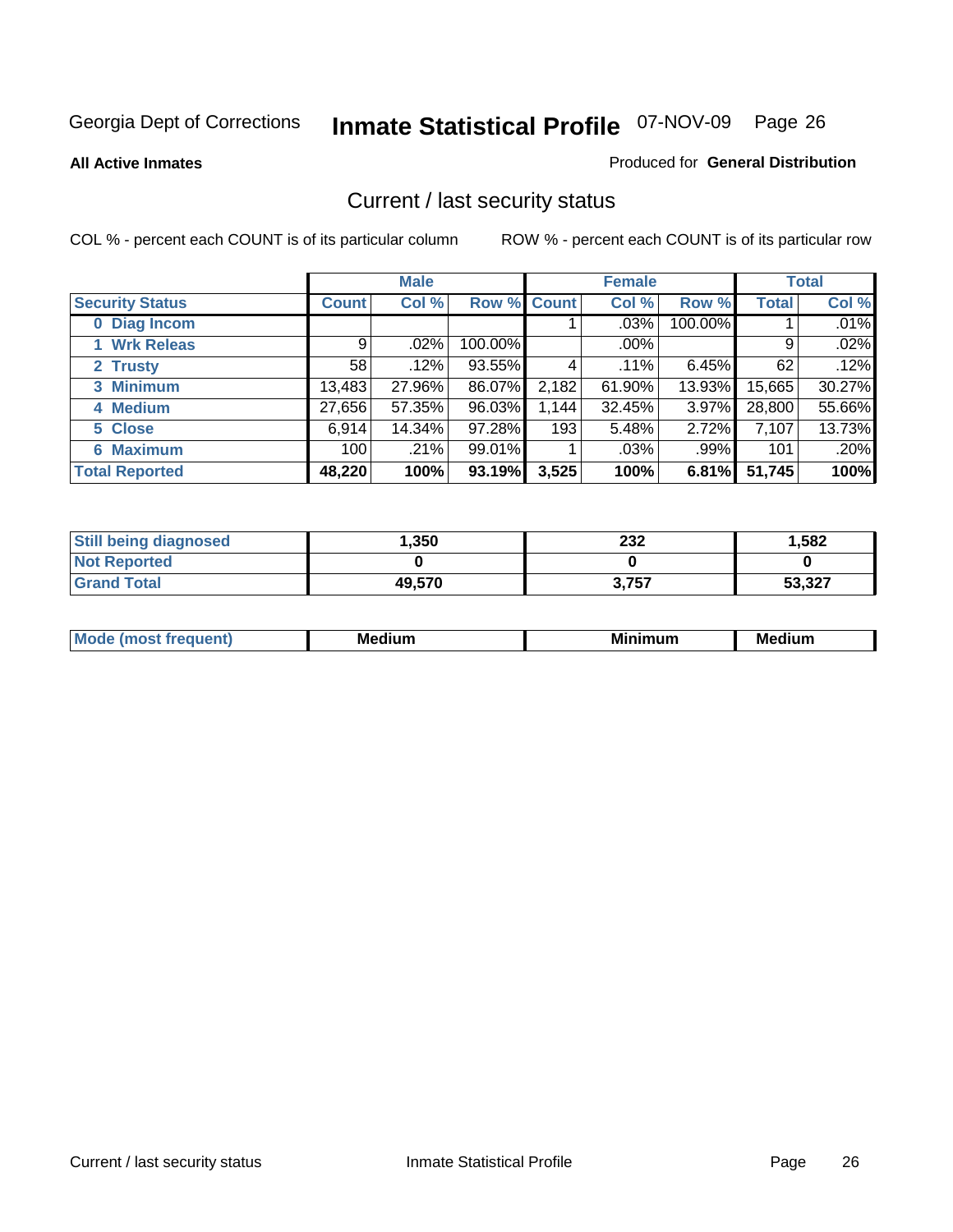**All Active Inmates**

#### Produced for **General Distribution**

### Current / last type of institution

|                            |                | <b>Male</b> |             |       | <b>Female</b> |        |              | <b>Total</b> |
|----------------------------|----------------|-------------|-------------|-------|---------------|--------|--------------|--------------|
| <b>Type of Institution</b> | <b>Count</b>   | Col %       | Row % Count |       | Col %         | Row %  | <b>Total</b> | Col %        |
| <b>County Jail</b>         | 49             | .10%        | 96.08%      | 2     | .05%          | 3.92%  | 51           | .10%         |
| <b>Transitional Center</b> | 2,574          | 5.19%       | 88.76%      | 326   | 8.68%         | 11.24% | 2,900        | 5.44%        |
| <b>County Camp</b>         | 4,849          | 9.78%       | 99.96%      | 2     | $.05\%$       | .04%   | 4,851        | 9.10%        |
| <b>State Prison</b>        | 35,607         | 71.83%      | 91.65%      | 3,245 | 86.37%        | 8.35%  | 38,852       | 72.86%       |
| <b>Private Prison</b>      | 5,254          | 10.60%      | 99.98%      |       | .03%          | .02%   | 5,255        | 9.85%        |
| <b>Prison Annex</b>        |                | $.01\%$     | 100.00%     |       |               |        |              | .01%         |
| <b>Pre Release Center</b>  | 1,128          | 2.28%       | 86.17%      | 181   | 4.82%         | 13.83% | 1,309        | 2.45%        |
| <b>Inmate Boot Camp</b>    | 106            | .21%        | 100.00%     |       |               |        | 106          | .20%         |
| <b>Parole Revoc Center</b> | 2 <sub>1</sub> | $.01\%$     | 100.00%     |       |               |        | 2            | .01%         |
| <b>Total Reported</b>      | 49,570         | 100%        | 92.95%      | 3,757 | 100%          | 7.05%  | 53,327       | 100%         |

| <b>Reported</b><br><b>NOT</b> |        |       |        |
|-------------------------------|--------|-------|--------|
| <b>Total</b>                  | 10 E70 | ク フェフ | 53,327 |
| $\mathbf{v}$ and              | лч.    | .     |        |

| <b>Mode (most frequent)</b> | <b>State Prison</b> | <b>State Prison</b> | <b>State Prison I</b> |
|-----------------------------|---------------------|---------------------|-----------------------|
|                             |                     |                     |                       |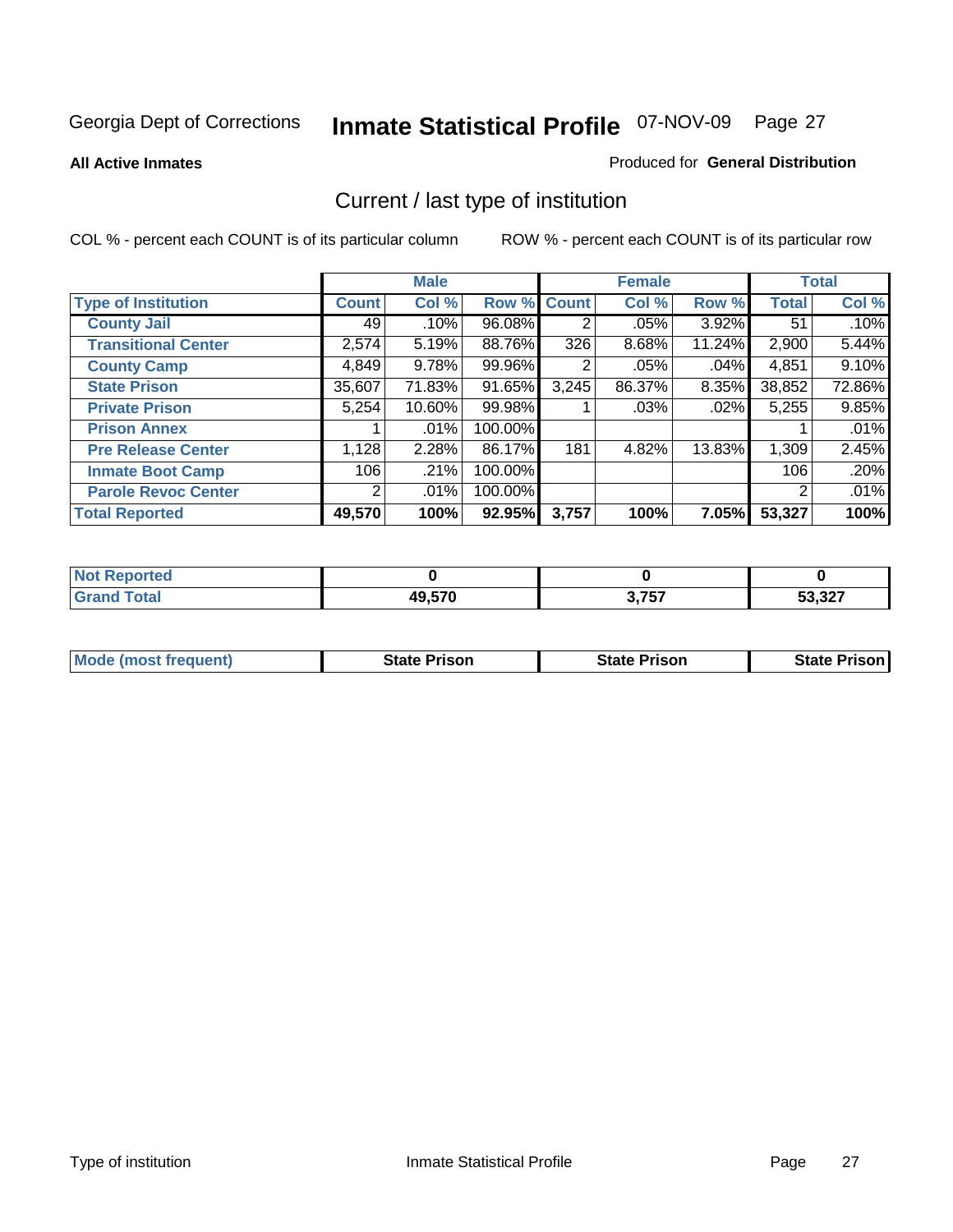**All Active Inmates**

#### Produced for **General Distribution**

### Institution type - transitional centers

|     |                                          |              | <b>Male</b> |         |              | <b>Female</b> |         |              | <b>Total</b> |
|-----|------------------------------------------|--------------|-------------|---------|--------------|---------------|---------|--------------|--------------|
|     | <b>Institution Type - Trans. Centers</b> | <b>Count</b> | Col %       | Row %   | <b>Count</b> | Col %         | Row %   | <b>Total</b> | Col %        |
| 220 | <b>Albany Trans-Ctr</b>                  | 152          | 5.91%       | 100.00% |              |               |         | 152          | 5.24%        |
| 227 | <b>Arrendale Trans-Ctr</b>               |              |             |         | 108          | 33.13%        | 100.00% | 108          | 3.72%        |
| 223 | <b>Atlanta Male Trans-Ctr</b>            | 253          | 9.83%       | 100.00% |              |               |         | 253          | 8.72%        |
| 246 | <b>Augusta Trans-Ctr</b>                 | 207          | 8.04%       | 100.00% |              |               |         | 207          | 7.14%        |
| 249 | <b>Clayton Transitional Ctr</b>          | 328          | 12.74%      | 100.00% |              |               |         | 328          | 11.31%       |
| 247 | <b>Coastal Transitional Ctr</b>          | 262          | 10.18%      | 100.00% |              |               |         | 262          | 9.03%        |
| 225 | <b>Columbus Trans-Ctr</b>                | 180          | 6.99%       | 100.00% |              |               |         | 180          | 6.21%        |
| 252 | <b>Emanuel-Swainsboro Tc</b>             | 209          | 8.12%       | 100.00% |              |               |         | 209          | 7.21%        |
| 250 | <b>Helms Trans-Ctr</b>                   | 105          | 4.08%       | 100.00% |              |               |         | 105          | 3.62%        |
| 248 | <b>Lagrange Trans Ctr</b>                | 145          | 5.63%       | 100.00% |              |               |         | 145          | 5.00%        |
| 231 | <b>Macon Male Trans-Ctr</b>              | 148          | 5.75%       | 100.00% |              |               |         | 148          | 5.10%        |
| 235 | <b>Metro Womens Trans-Ctr</b>            |              |             |         | 218          | 66.87%        | 100.00% | 218          | 7.52%        |
| 233 | <b>Phillips Trans-Ctr</b>                | 290          | 11.27%      | 100.00% |              |               |         | 290          | 10.00%       |
| 253 | <b>Smith Trans-Ctr</b>                   | 193          | 7.50%       | 100.00% |              |               |         | 193          | 6.66%        |
| 230 | <b>Valdosta Trans-Ctr</b>                | 102          | 3.96%       | 100.00% |              |               |         | 102          | 3.52%        |
|     | <b>Total Reported</b>                    | 2,574        | 100%        | 88.76%  | 326          | 100%          | 11.24%  | 2,900        | 100%         |

| N<br>τeα |         |              |      |
|----------|---------|--------------|------|
| - - ---- | .<br>,, | - הפ<br>$ -$ | .900 |

| <b>Mode (most frequent)</b> | 249 Clayton Transitional Ctrl 235 Metro Womens Trans- | Ctr | 249 Clayton<br><b>Transitional Ctr</b> |
|-----------------------------|-------------------------------------------------------|-----|----------------------------------------|
|                             |                                                       |     |                                        |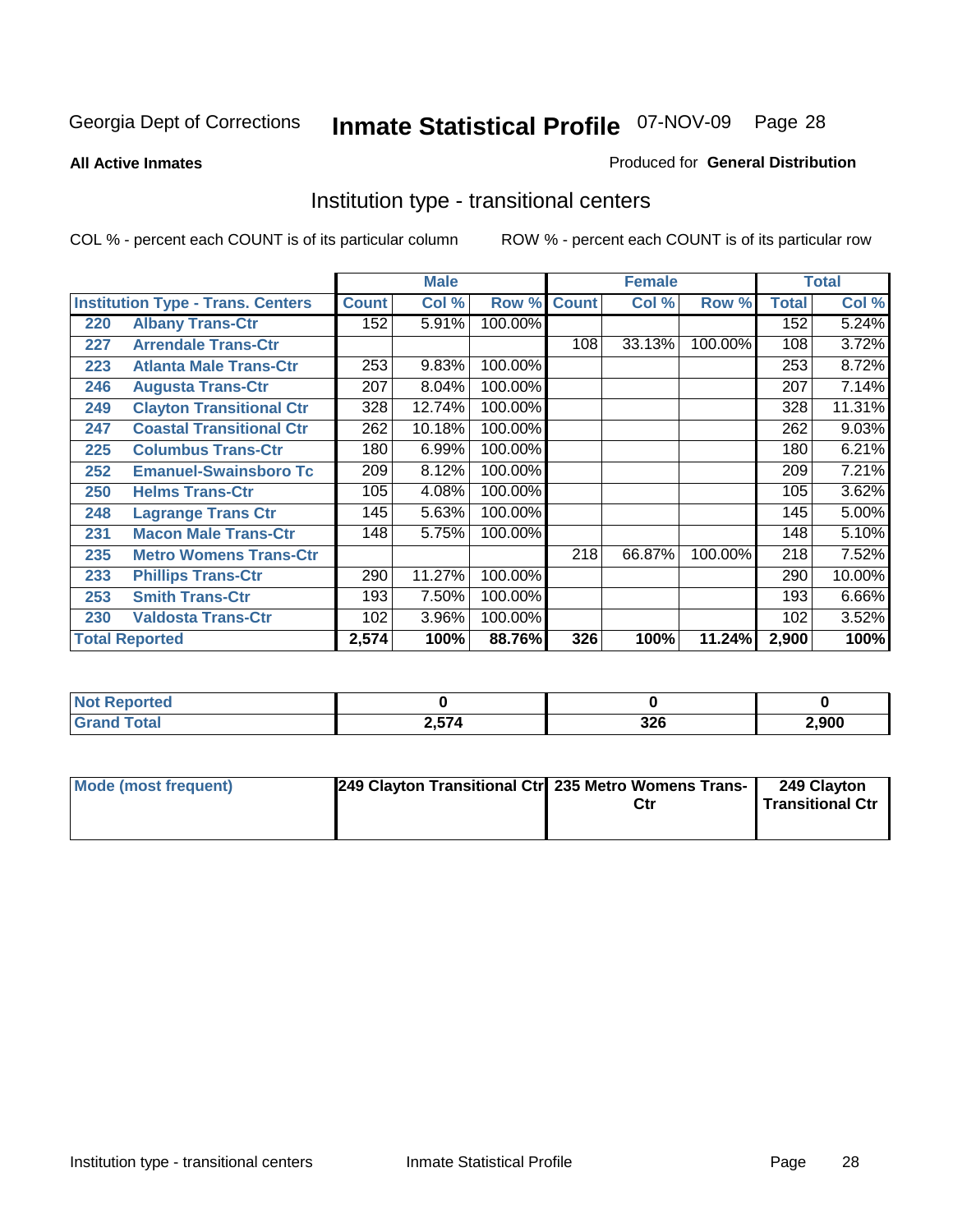**All Active Inmates**

#### Produced for **General Distribution**

### Institution type - mental hospitals

|                                                  | Male |                    | <b>Female</b> |                   | Total |
|--------------------------------------------------|------|--------------------|---------------|-------------------|-------|
| <b>Institution Type - Mental Hospitals Count</b> | Col% | <b>Row % Count</b> |               | Col % Row % Total | Col % |
| <b>Total Reported</b>                            |      |                    |               |                   |       |

| <b>Not Reported</b> |  |  |
|---------------------|--|--|
| <b>Total</b><br>Cro |  |  |

| Mode (most frequent) | <b>Null</b> | <b>Null</b> | <b>Null</b> |
|----------------------|-------------|-------------|-------------|
|                      |             |             |             |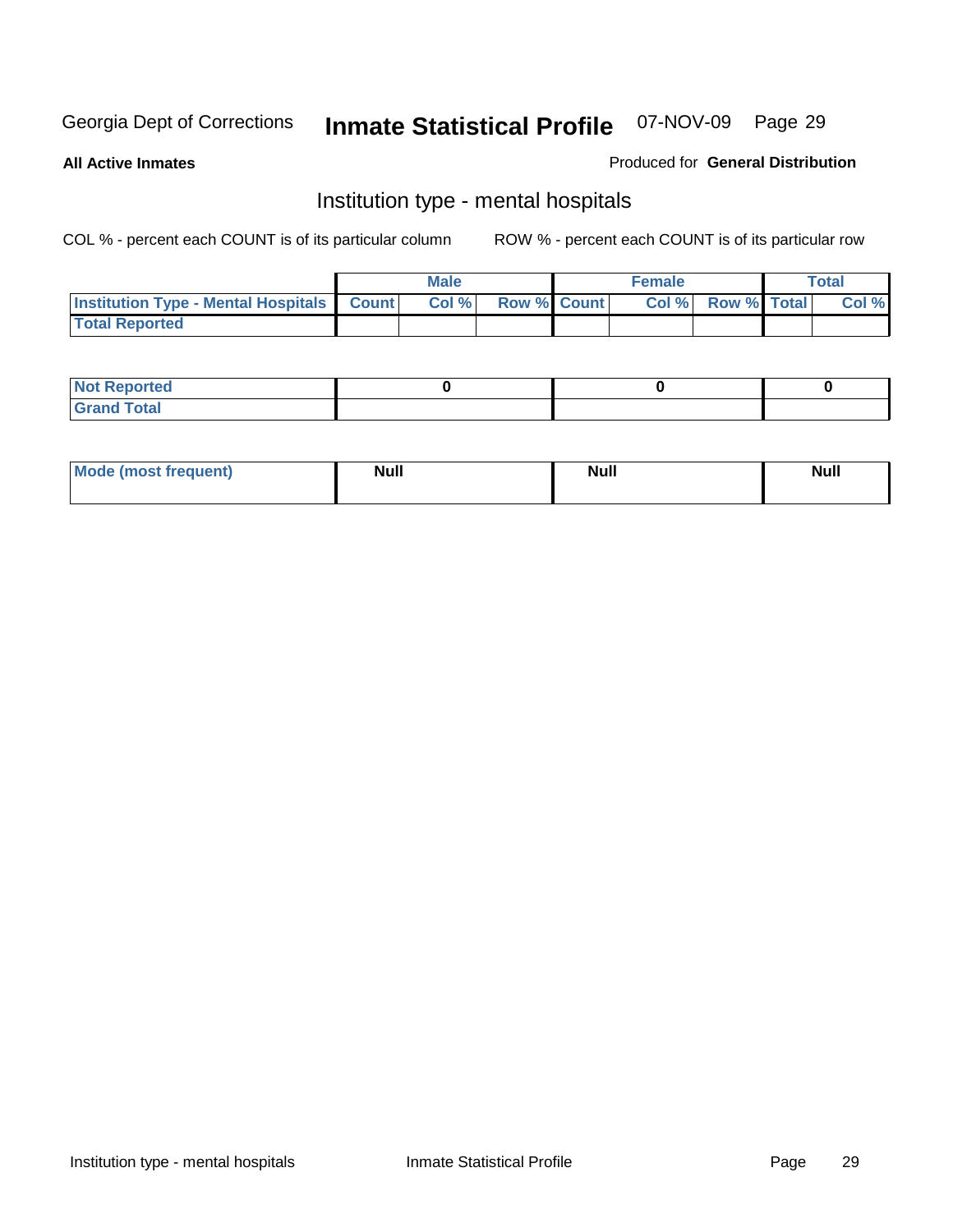#### **All Active Inmates**

#### Produced for **General Distribution**

### Institution type - county prisons

|                                          |                  | <b>Male</b> |         |              | <b>Female</b> |       |                  | <b>Total</b> |
|------------------------------------------|------------------|-------------|---------|--------------|---------------|-------|------------------|--------------|
| <b>Institution Type - County Prisons</b> | <b>Count</b>     | Col %       | Row %   | <b>Count</b> | Col %         | Row % | <b>Total</b>     | Col %        |
| <b>Bulloch County Ci</b><br>402          | 139              | 2.87%       | 99.29%  | 1            | 50.00%        | .71%  | 140              | 2.89%        |
| <b>Carroll County Ci</b><br>404          | $\overline{212}$ | 4.37%       | 100.00% |              |               |       | $\overline{212}$ | 4.37%        |
| <b>Clarke County Ci</b><br>406           | 105              | 2.17%       | 100.00% |              |               |       | 105              | 2.16%        |
| <b>Clayton County Ci</b><br>456          | $\overline{217}$ | 4.48%       | 100.00% |              |               |       | $\overline{217}$ | 4.47%        |
| <b>Colquitt County Ci</b><br>407         | 181              | 3.73%       | 99.45%  | 1            | 50.00%        | .55%  | 182              | 3.75%        |
| <b>Coweta County Ci</b><br>409           | 200              | 4.12%       | 100.00% |              |               |       | 200              | 4.12%        |
| <b>Decatur County Ci</b><br>411          | 216              | 4.45%       | 100.00% |              |               |       | 216              | 4.45%        |
| <b>Effingham County Ci</b><br>413        | 243              | 5.01%       | 100.00% |              |               |       | 243              | 5.01%        |
| <b>Floyd County Ci</b><br>415            | 341              | 7.03%       | 100.00% |              |               |       | 341              | 7.03%        |
| <b>Gwinnett County Ci</b><br>419         | 115              | 2.37%       | 100.00% |              |               |       | 115              | 2.37%        |
| <b>Hall County Ci</b><br>420             | 151              | 3.11%       | 100.00% |              |               |       | 151              | 3.11%        |
| <b>Harris County Ci</b><br>422           | 105              | 2.17%       | 100.00% |              |               |       | 105              | 2.16%        |
| Jackson County Ci<br>426                 | 167              | 3.44%       | 100.00% |              |               |       | 167              | 3.44%        |
| <b>Jefferson County Ci</b><br>428        | 184              | 3.79%       | 100.00% |              |               |       | 184              | 3.79%        |
| <b>Mitchell County Ci</b><br>433         | 122              | 2.52%       | 100.00% |              |               |       | 122              | 2.51%        |
| <b>Muscogee County Ci</b><br>435         | 511              | 10.54%      | 100.00% |              |               |       | 511              | 10.53%       |
| <b>Richmond County Ci</b><br>439         | $\overline{206}$ | 4.25%       | 100.00% |              |               |       | 206              | 4.25%        |
| <b>Screven County Prison</b><br>440      | 141              | 2.91%       | 100.00% |              |               |       | 141              | 2.91%        |
| <b>Spalding County Ci</b><br>441         | $\overline{379}$ | 7.82%       | 100.00% |              |               |       | $\overline{379}$ | 7.81%        |
| <b>Sumter County Ci</b><br>443           | 342              | 7.05%       | 100.00% |              |               |       | 342              | 7.05%        |
| <b>Terrell County Ci</b><br>444          | 135              | 2.78%       | 100.00% |              |               |       | 135              | 2.78%        |
| <b>Thomas County Ci</b><br>445           | 160              | 3.30%       | 100.00% |              |               |       | 160              | 3.30%        |
| <b>Troup County Ci</b><br>447            | 277              | 5.71%       | 100.00% |              |               |       | 277              | 5.71%        |
| <b>Total Reported</b>                    | 4,849            | 100%        | 99.96%  | $\mathbf{2}$ | 100%          | .04%  | 4,851            | 100%         |

| <b>Not</b><br><b>eported</b> |       |                 |
|------------------------------|-------|-----------------|
| <b>Total</b><br>Gran         | 4,849 | I QE4<br>. כס.י |

| Mode (most frequent) | 435 Muscogee County Ci | 402 Bulloch County Ci 435 Muscogee | <b>County Ci</b> |
|----------------------|------------------------|------------------------------------|------------------|
|----------------------|------------------------|------------------------------------|------------------|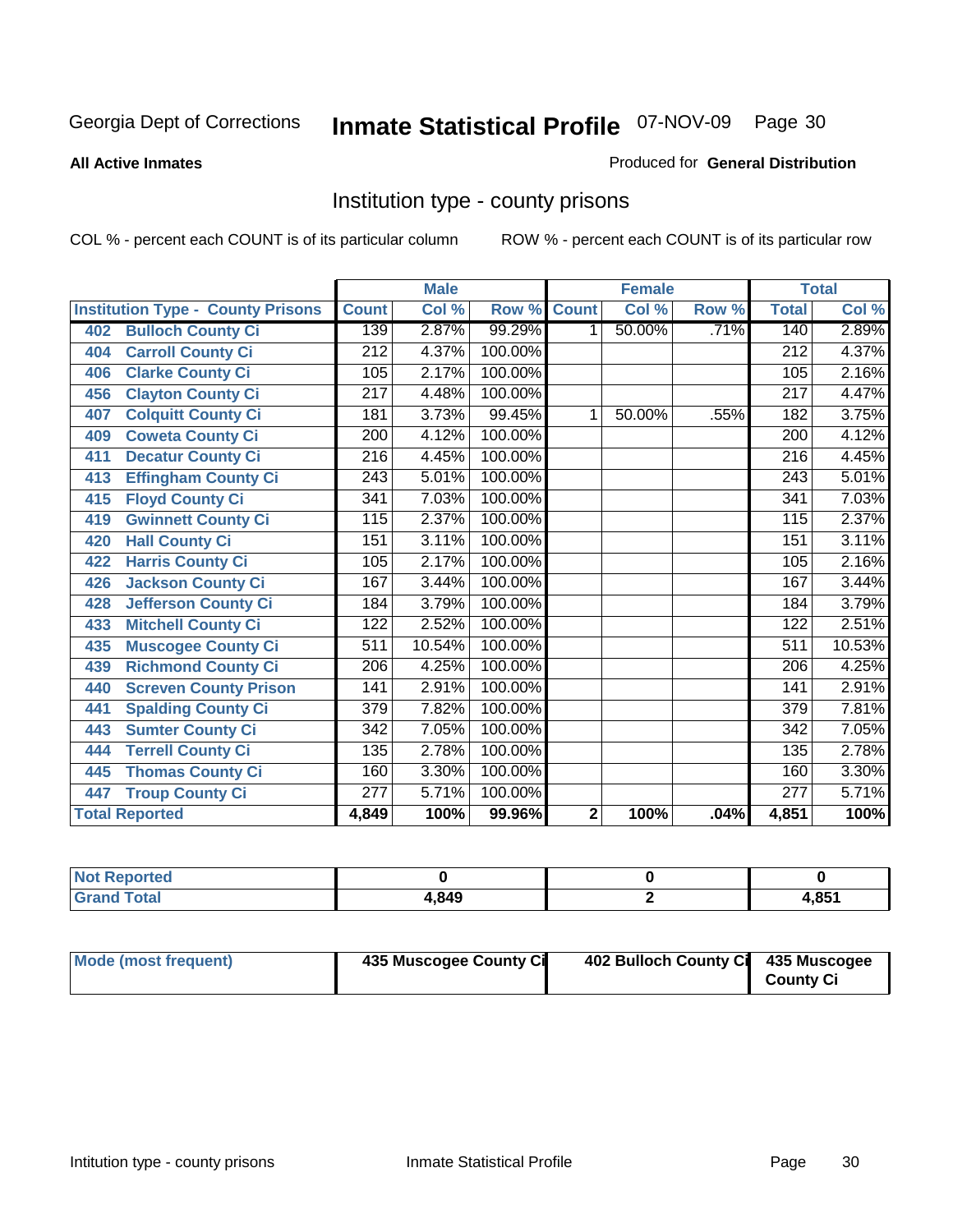**All Active Inmates**

#### Produced for **General Distribution**

### Institution type - state prisons

|     |                                         |                | <b>Male</b> |         |              | <b>Female</b> |         | <b>Total</b> |       |
|-----|-----------------------------------------|----------------|-------------|---------|--------------|---------------|---------|--------------|-------|
|     | <b>Institution Type - State Prisons</b> | <b>Count</b>   | Col %       | Row %   | <b>Count</b> | Col %         | Row %   | <b>Total</b> | Col % |
| 508 | <b>Arrendale State Prison</b>           | $\overline{3}$ | .01%        | .24%    | 1,259        | 38.80%        | 99.76%  | 1,262        | 3.25% |
|     | 532 Augusta State Med.<br><b>Prison</b> | 1,066          | 2.99%       | 99.91%  | 1.           | .03%          | .09%    | 1,067        | 2.75% |
| 543 | <b>Autry State Prison</b>               | 1,513          | 4.25%       | 100.00% |              |               |         | 1,513        | 3.89% |
| 553 | <b>Baldwin State Prison</b>             | 891            | 2.50%       | 100.00% |              |               |         | 891          | 2.29% |
| 536 | <b>Bostick State Prison</b>             | 705            | 1.98%       | 100.00% |              |               |         | 705          | 1.81% |
| 534 | <b>Burrus Corr Trn Cntr</b>             | 563            | 1.58%       | 100.00% |              |               |         | 563          | 1.45% |
| 547 | <b>Calhoun State Prison</b>             | 1,615          | 4.54%       | 100.00% |              |               |         | 1,615        | 4.16% |
| 531 | <b>Central State Prison</b>             | 802            | 2.25%       | 100.00% |              |               |         | 802          | 2.06% |
| 523 | <b>Coastal State Prison</b>             | 1,909          | 5.36%       | 100.00% |              |               |         | 1,909        | 4.91% |
| 535 | <b>Colony Farm State Prison</b>         | 1              | .01%        | 100.00% |              |               |         | 1            | .01%  |
| 503 | <b>Dodge State Prison</b>               | 1,217          | 3.42%       | 100.00% |              |               |         | 1,217        | 3.13% |
| 548 | <b>Dooly State Prison</b>               | 1,690          | 4.75%       | 100.00% |              |               |         | 1,690        | 4.35% |
| 521 | <b>Ga Diag &amp; Class Pris</b>         | 1,798          | 5.05%       | 99.89%  | 2            | .06%          | .11%    | 1,800        | 4.63% |
| 522 | <b>Ga Diag &amp; Class Pris-</b>        | 200            | .56%        | 100.00% |              |               |         | 200          | .51%  |
|     | <b>Perm</b>                             |                |             |         |              |               |         |              |       |
| 517 | <b>Ga State Prison</b>                  | 1,463          | 4.11%       | 100.00% |              |               |         | 1,463        | 3.77% |
| 541 | <b>Hancock State Prison</b>             | 1,318          | 3.70%       | 100.00% |              |               |         | 1,318        | 3.39% |
| 540 | <b>Hays State Prison</b>                | 1,693          | 4.75%       | 100.00% |              |               |         | 1,693        | 4.36% |
| 545 | <b>Johnson State Prison</b>             | 1,549          | 4.35%       | 100.00% |              |               |         | 1,549        | 3.99% |
| 510 | <b>Lee State Prison</b>                 | 629            | 1.77%       | 100.00% |              |               |         | 629          | 1.62% |
| 564 | <b>Long State Prison</b>                | 229            | .64%        | 100.00% |              |               |         | 229          | .59%  |
| 549 | <b>Macon State Prison</b>               | 1,755          | 4.93%       | 100.00% |              |               |         | 1,755        | 4.52% |
| 519 | <b>Men'S State Prison</b>               | 668            | 1.88%       | 100.00% |              |               |         | 668          | 1.72% |
| 554 | <b>Metro State Prison (W)</b>           | 4              | .01%        | .49%    | 817          | 25.18%        | 99.51%  | 821          | 2.11% |
| 561 | <b>Milan State Prison</b>               | 1              | .01%        | 100.00% |              |               |         | 1            | .01%  |
| 509 | <b>Montgomery State Prison</b>          | 402            | 1.13%       | 100.00% |              |               |         | 402          | 1.03% |
| 505 | <b>Phillips State Prison</b>            | 790            | 2.22%       | 100.00% |              |               |         | 790          | 2.03% |
| 557 | <b>Pulaski State Prison (W)</b>         |                |             |         | 1,166        | 35.93%        | 100.00% | 1,166        | 3.00% |
| 533 | <b>Rogers State Prison</b>              | 1,330          | 3.74%       | 100.00% |              |               |         | 1,330        | 3.42% |
| 530 | <b>Rutledge State Prison</b>            | 586            | 1.65%       | 100.00% |              |               |         | 586          | 1.51% |
| 525 | <b>Scott State Prison</b>               | 13             | .04%        | 100.00% |              |               |         | 13           | .03%  |
| 550 | <b>Smith State Prison</b>               | 1,544          | 4.34%       | 100.00% |              |               |         | 1,544        | 3.97% |
| 542 | <b>Telfair State Prison</b>             | 1,143          | 3.21%       | 100.00% |              |               |         | 1,143        | 2.94% |
| 537 | <b>Valdosta State Prison</b>            | 1,329          | 3.73%       | 100.00% |              |               |         | 1,329        | 3.42% |
| 506 | <b>Walker State Prison</b>              | 418            | 1.17%       | 100.00% |              |               |         | 418          | 1.08% |
| 501 | <b>Ware State Prison</b>                | 1,467          | 4.12%       | 100.00% |              |               |         | 1,467        | 3.78% |
| 552 | <b>Washington Sp</b>                    | 1,463          | 4.11%       | 100.00% |              |               |         | 1,463        | 3.77% |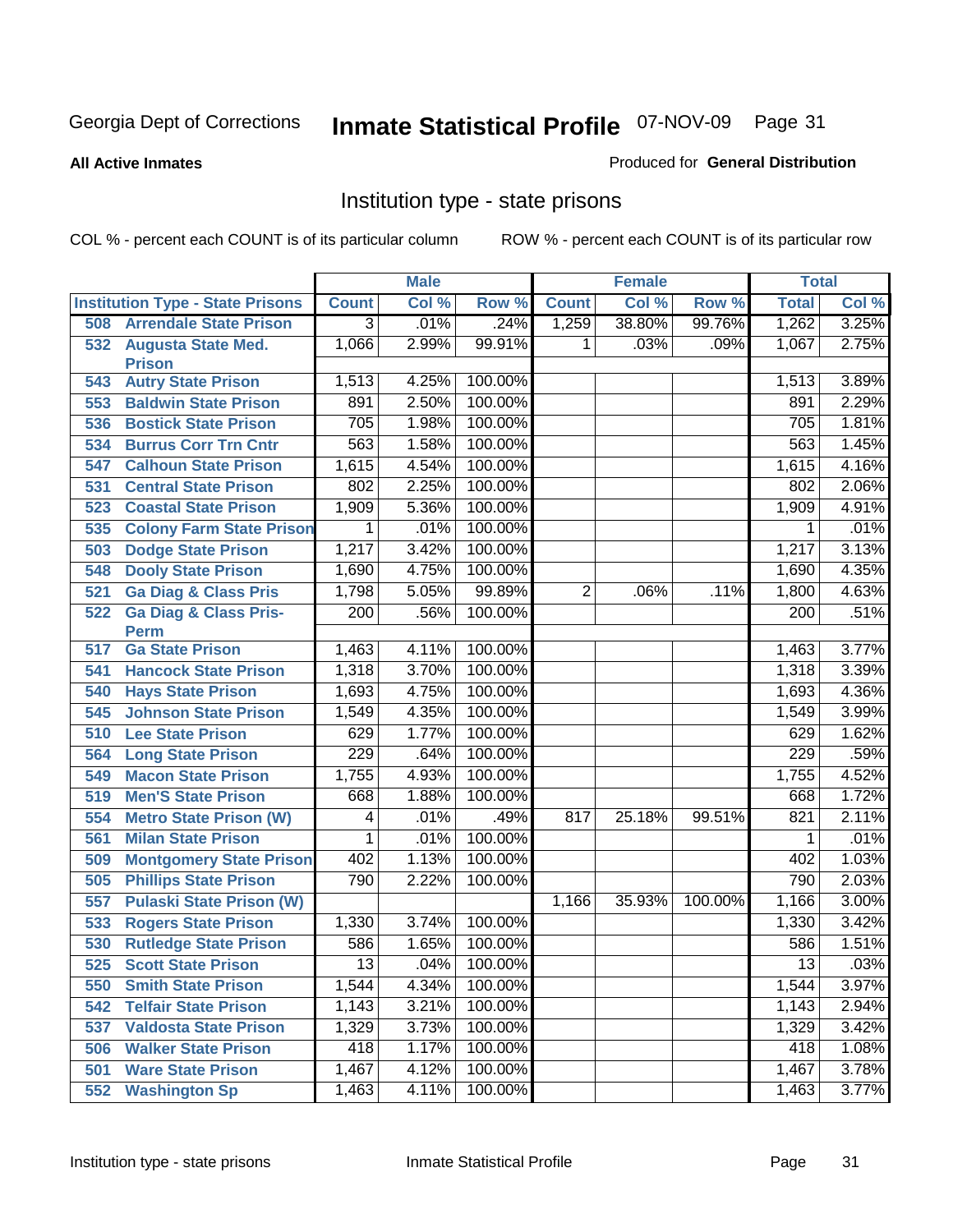**All Active Inmates**

#### Produced for **General Distribution**

### Institution type - state prisons

|                                         |              | <b>Male</b> |         |             | <b>Female</b> |          |              | Total |
|-----------------------------------------|--------------|-------------|---------|-------------|---------------|----------|--------------|-------|
| <b>Institution Type - State Prisons</b> | <b>Count</b> | Col %       |         | Row % Count | Col %         | Row %    | <b>Total</b> | Col % |
| 546<br><b>Wilcox State Prison</b>       | .840         | $5.17\%$    | 100.00% |             |               |          | .840         | 4.74% |
| <b>Total Reported</b>                   | 35,607       | 100%        | 91.65%  | 3.245       | 100%          | $8.35\%$ | 38,852       | 100%  |

| Reported<br>. |        |       |        |
|---------------|--------|-------|--------|
| ota.          | 35.607 | 3,245 | 38,852 |

| Mode (most frequent) | <b>1523 Coastal State Prison</b> | <b>508 Arrendale State Prison 1523 Coastal State</b> | <b>Prison</b> |
|----------------------|----------------------------------|------------------------------------------------------|---------------|
|----------------------|----------------------------------|------------------------------------------------------|---------------|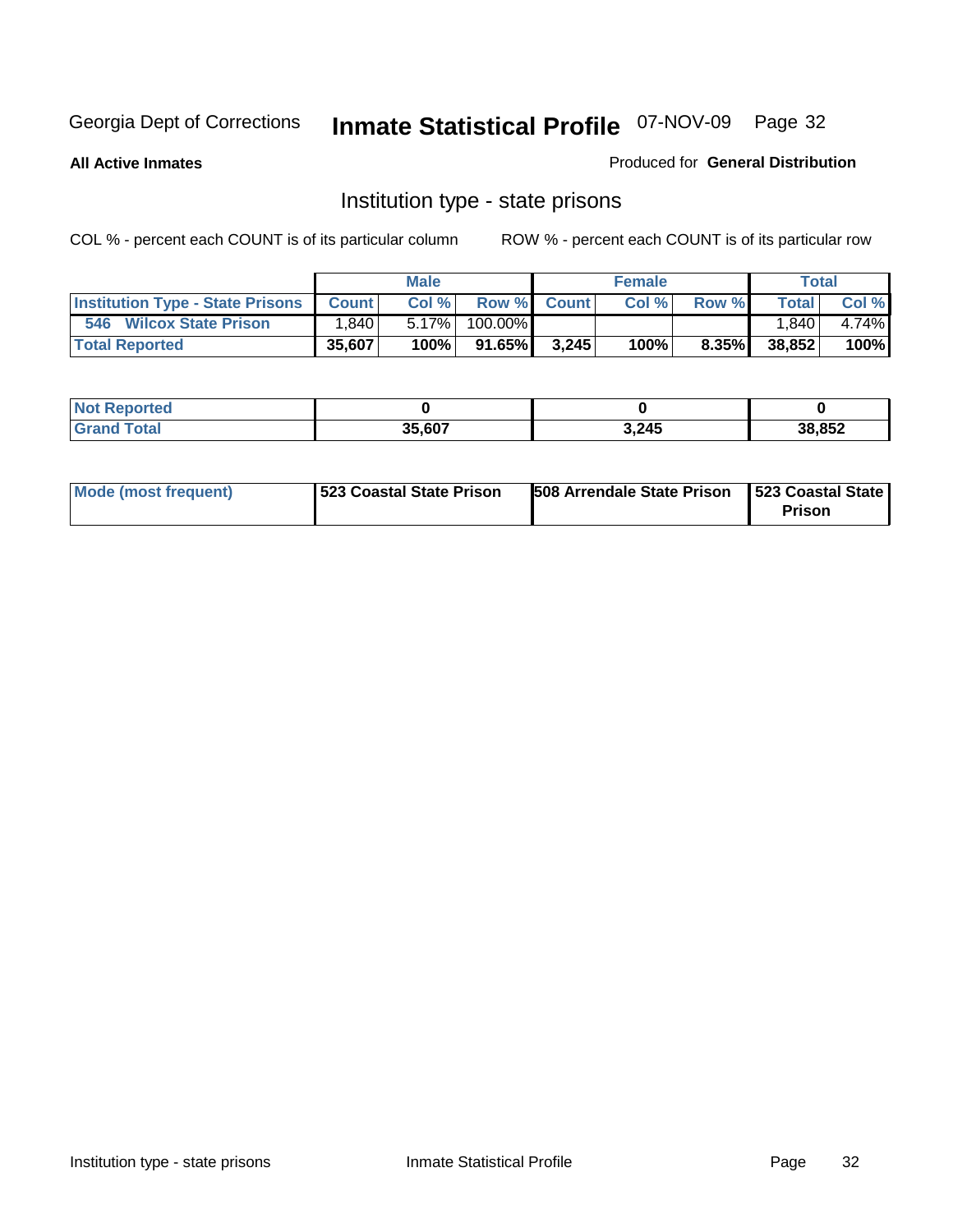**All Active Inmates**

#### Produced for **General Distribution**

### Institution type - private prisons

|                                           |              | <b>Male</b> |             | <b>Female</b> |         |       | <b>Total</b> |
|-------------------------------------------|--------------|-------------|-------------|---------------|---------|-------|--------------|
| <b>Institution Type - Private Prisons</b> | <b>Count</b> | Col %       | Row % Count | Col %         | Row %   | Total | Col %        |
| <b>Coffee Corr Facility</b><br>569        | 1.763        | 33.56%      | $99.94\%$   | $100.00\%$    | $.06\%$ | 1,764 | 33.57%       |
| 567 D Ray James Corr Fac                  | 1.767        | 33.63%      | 100.00%     |               |         | 1,767 | 33.63%       |
| <b>Wheeler Corr Facility</b><br>571       | 1.724        | $32.81\%$   | 100.00%     |               |         | 1.724 | 32.81%       |
| <b>Total Reported</b>                     | 5,254        | 100%        | 99.98%      | 100%          | $.02\%$ | 5,255 | 100%         |

| ported<br><b>NOT</b><br><b>UGP</b> |       |       |
|------------------------------------|-------|-------|
| <b>otal</b>                        | 5,254 | 5,255 |

| Mode (most frequent) | 567 D Ray James Corr Fac 569 Coffee Corr Facility |  | 567 D Ray James<br><b>Corr Fac</b> |
|----------------------|---------------------------------------------------|--|------------------------------------|
|----------------------|---------------------------------------------------|--|------------------------------------|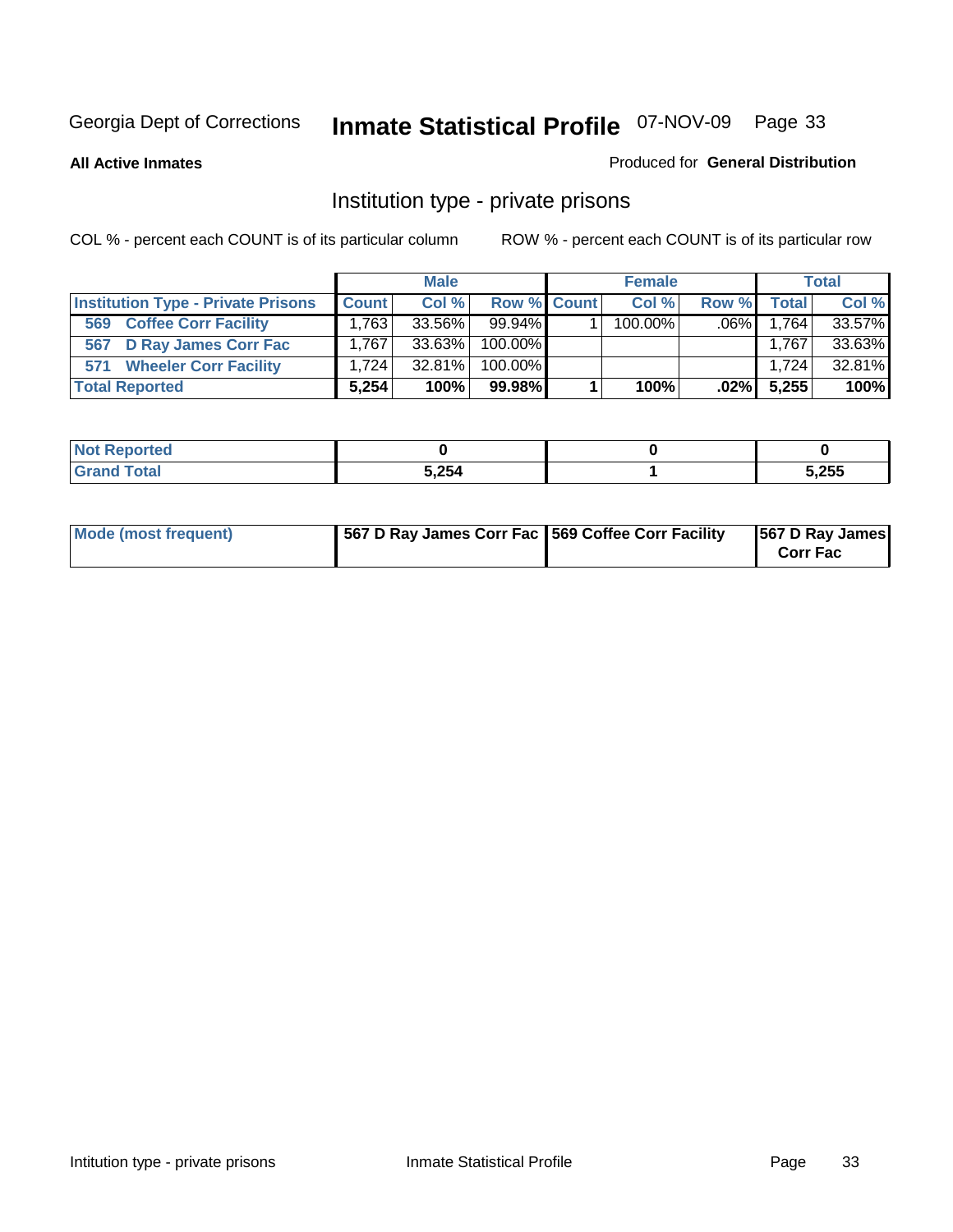**All Active Inmates**

#### Produced for **General Distribution**

### Institution type - prison annexes

|                                                  | <b>Male</b> |               |              | <b>Female</b> |       |        | Total   |
|--------------------------------------------------|-------------|---------------|--------------|---------------|-------|--------|---------|
| <b>Institution Type - Prison Annexes Count  </b> | Col%        | Row %         | <b>Count</b> | Col%          | Row % | Totall | Col %   |
| 7541 Hancock Annex                               | $100.00\%$  | 100.00%       |              |               |       |        | 100.00% |
| <b>Total Reported</b>                            | 100%        | 100% <b>I</b> |              |               | %     |        | 100%    |

| <b>Not Reported</b> |  |  |
|---------------------|--|--|
| <b>Grand Total</b>  |  |  |

| <b>Mode (most frequent)</b> | <b>17541 Hancock Annex</b> | <b>Null</b> | 7541 Hancock |
|-----------------------------|----------------------------|-------------|--------------|
|                             |                            |             | Annex        |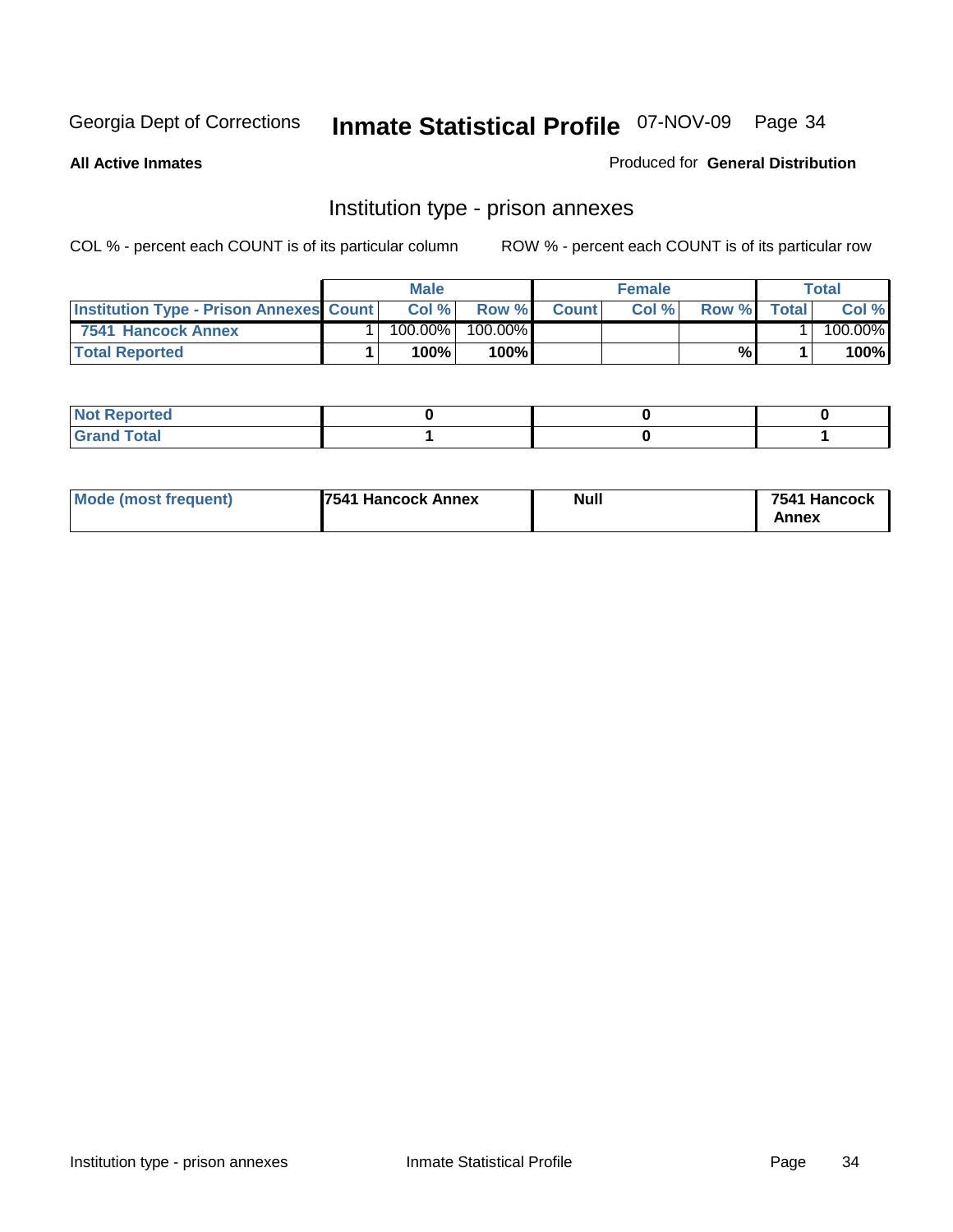#### **All Active Inmates**

#### Produced for **General Distribution**

#### Institution type - pre-release centers

|                                                | <b>Male</b> |         | <b>Female</b> |              |         | <b>Total</b> |              |        |
|------------------------------------------------|-------------|---------|---------------|--------------|---------|--------------|--------------|--------|
| <b>Institution Type - Prison Annexes Count</b> |             | Col %   | Row %         | <b>Count</b> | Col %   | Row %        | <b>Total</b> | Col %  |
| 7507 Appling Pre-Release Ctr                   | 223         | 19.77%  | 100.00%       |              |         |              | 223          | 17.04% |
| 7521 Lamar Pre-Release Center                  | 229         | 20.30%  | 100.00%       |              |         |              | 229          | 17.49% |
| 7543 Pelham Pre-Release                        |             | $.09\%$ | 100.00%       |              |         |              |              | .08%   |
| <b>Center</b>                                  |             |         |               |              |         |              |              |        |
| 7546 Turner Pre-Release Center                 | 228         | 20.21%  | 100.00%       |              |         |              | 228          | 17.42% |
| 7538 W Central Pre-Release Ctr                 |             |         |               | 181          | 100.00% | 100.00%      | 181          | 13.83% |
| 556 Western Pre-Release Cntr                   | 220         | 19.50%  | 100.00%       |              |         |              | 220          | 16.81% |
| 7572 Wilkes Pre-Release Center                 | 227         | 20.12%  | 100.00%       |              |         |              | 227          | 17.34% |
| <b>Total Reported</b>                          | 1,128       | 100%    | 86.17%        | 181          | 100%    | 13.83%       | 1,309        | 100%   |

| <b>Not</b><br>Reported |      |             |       |
|------------------------|------|-------------|-------|
| <b>Total</b><br>Grand  | ,128 | 404<br>10 I | 1,309 |

| Mode (most frequent) | 7521 Lamar Pre-Release | 7538 W Central Pre-Release 7521 Lamar Pre- |                |  |
|----------------------|------------------------|--------------------------------------------|----------------|--|
|                      | Center                 | Ctr                                        | Release Center |  |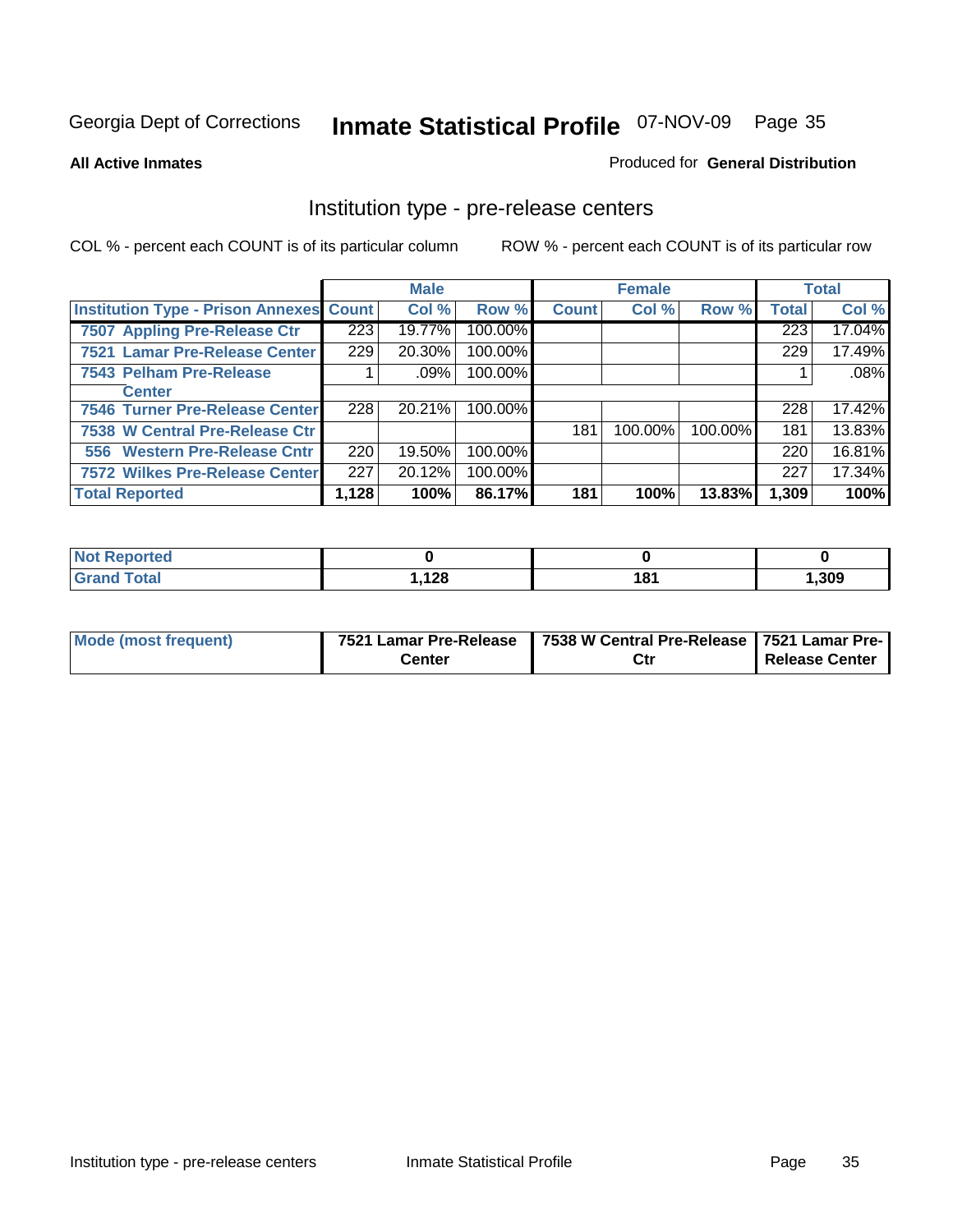**All Active Inmates**

#### Produced for **General Distribution**

### Institution type - inmate boot camp

|                                      | <b>Male</b>  |            | <b>Female</b> |              |      | Total |       |         |
|--------------------------------------|--------------|------------|---------------|--------------|------|-------|-------|---------|
| <b>Institution Type - Boot Camps</b> | <b>Count</b> | Col %      | Row %         | <b>Count</b> | Col% | Row % | Total | Col %   |
| 9534 Burruss Inm Boot Camp           | 106          | $100.00\%$ | 100.00%       |              |      |       | 106   | 100.00% |
| <b>Total Rported</b>                 | 106          | 100%       | 100%          |              |      | %⊾    | 106   | 100%    |

| <b>rted</b><br>.  |                    |           |
|-------------------|--------------------|-----------|
| $\sim$<br>$-0.01$ | מה ו<br>סט ו<br>__ | 106<br>__ |

| Mode (most frequent) | 9534 Burruss Inm Boot | Null | 9534 Burruss Inm |
|----------------------|-----------------------|------|------------------|
|                      | Camp                  |      | <b>Boot Camp</b> |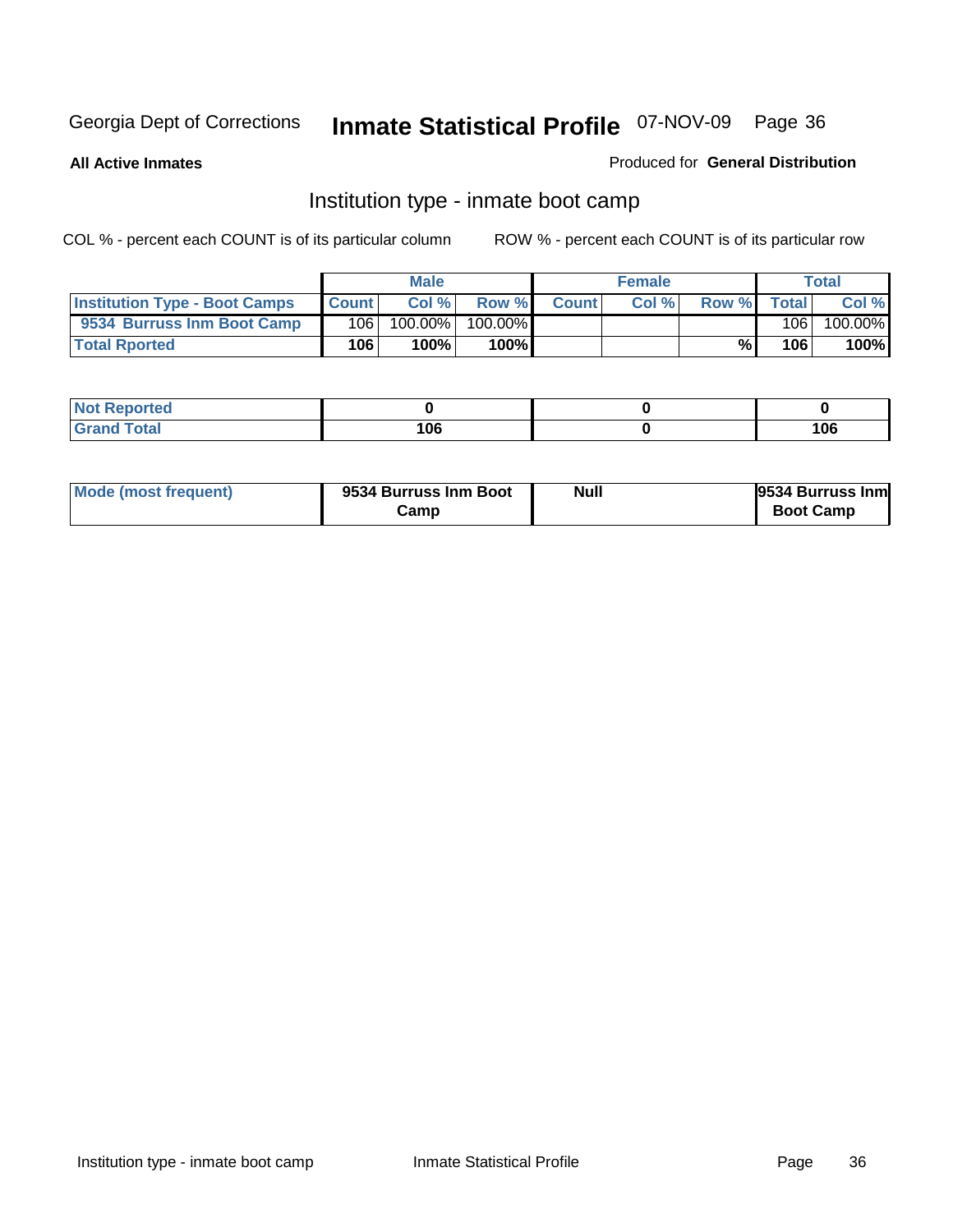**All Active Inmates**

### Produced for **General Distribution**

## Number of disciplinary reports

|                                       |              | <b>Male</b> |        |              | <b>Female</b> |          |              | <b>Total</b> |
|---------------------------------------|--------------|-------------|--------|--------------|---------------|----------|--------------|--------------|
| <b>Number of Disciplinary Reports</b> | <b>Count</b> | Col %       | Row %  | <b>Count</b> | Col %         | Row %    | <b>Total</b> | Col %        |
|                                       | 21,019       | 42.40%      | 90.33% | 2,251        | 59.91%        | 9.67%    | 23,270       | 43.64%       |
|                                       | 3,800        | 7.67%       | 93.39% | 269          | 7.16%         | 6.61%    | 4,069        | 7.63%        |
| 2                                     | 5,321        | 10.73%      | 92.88% | 408          | 10.86%        | $7.12\%$ | 5,729        | 10.74%       |
| 3                                     | 2,389        | 4.82%       | 94.95% | 127          | 3.38%         | $5.05\%$ | 2,516        | 4.72%        |
|                                       | 2,550        | 5.14%       | 94.13% | 159          | 4.23%         | 5.87%    | 2,709        | 5.08%        |
| 5                                     | .622         | $3.27\%$    | 95.81% | 71           | 1.89%         | 4.19%    | 1,693        | 3.17%        |
| <b>More Than 5</b>                    | 12,869       | 25.96%      | 96.46% | 472          | 12.56%        | $3.54\%$ | 13,341       | 25.02%       |
| <b>Total Reported</b>                 | 49,570       | 100%        | 92.95% | 3,757        | 100%          | 7.05%    | 53,327       | 100%         |

| $\sim$ 10<br>______ | <b>10570</b> | 2 757 | $F^{\alpha}$ $\Omega$ |
|---------------------|--------------|-------|-----------------------|

| Mean (average)       | 5.61 | 2.65 | 5.40 |
|----------------------|------|------|------|
| Median (middle)      |      |      |      |
| Mode (most frequent) |      |      |      |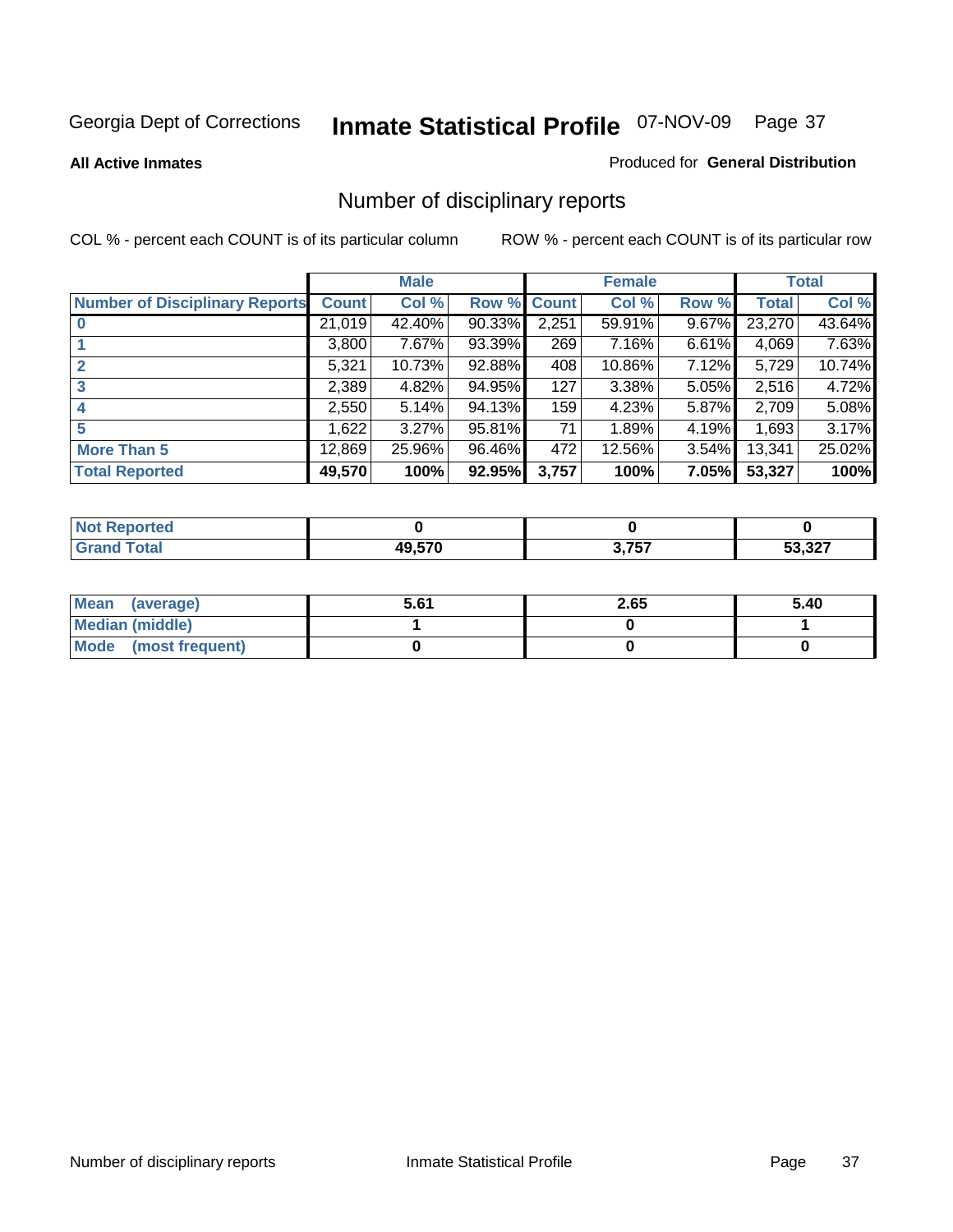**All Active Inmates**

### Produced for **General Distribution**

## Number of transfers

|                            |         | <b>Male</b> |                    |       | <b>Female</b> |          |              | <b>Total</b> |
|----------------------------|---------|-------------|--------------------|-------|---------------|----------|--------------|--------------|
| <b>Number of Transfers</b> | Count l | Col %       | <b>Row % Count</b> |       | Col %         | Row %    | <b>Total</b> | Col %        |
|                            | 2,408   | 4.86%       | 81.63%             | 542   | 14.43%        | 18.37%   | 2,950        | 5.53%        |
|                            | 18,557  | 37.44%      | 89.95%             | 2,073 | 55.18%        | 10.05%   | 20,630       | 38.69%       |
|                            | 10,193  | 20.56%      | 94.02%             | 648   | 17.25%        | 5.98%    | 10,841       | 20.33%       |
| 3                          | 6,405   | 12.92%      | 95.61%             | 294   | 7.83%         | 4.39%    | 6,699        | 12.56%       |
|                            | 4,000   | 8.07%       | 97.51%             | 102   | 2.71%         | 2.49%    | 4,102        | 7.69%        |
| 5                          | 2,534   | 5.11%       | 98.26%             | 45    | 1.20%         | 1.74%    | 2,579        | 4.84%        |
| <b>More Than 5</b>         | 5,473   | 11.04%      | 99.04%             | 53    | 1.41%         | $0.96\%$ | 5,526        | 10.36%       |
| <b>Total Reported</b>      | 49,570  | 100%        | 92.95%             | 3,757 | 100.0%        | 7.05%    | 53,327       | 100%         |

| $\sim$ 10<br>______ | <b>10570</b> | 2 757 | $F^{\alpha}$ $\Omega$ |
|---------------------|--------------|-------|-----------------------|

| Mean (average)       | 2.70 | 41. ا | 2.61 |
|----------------------|------|-------|------|
| Median (middle)      |      |       |      |
| Mode (most frequent) |      |       |      |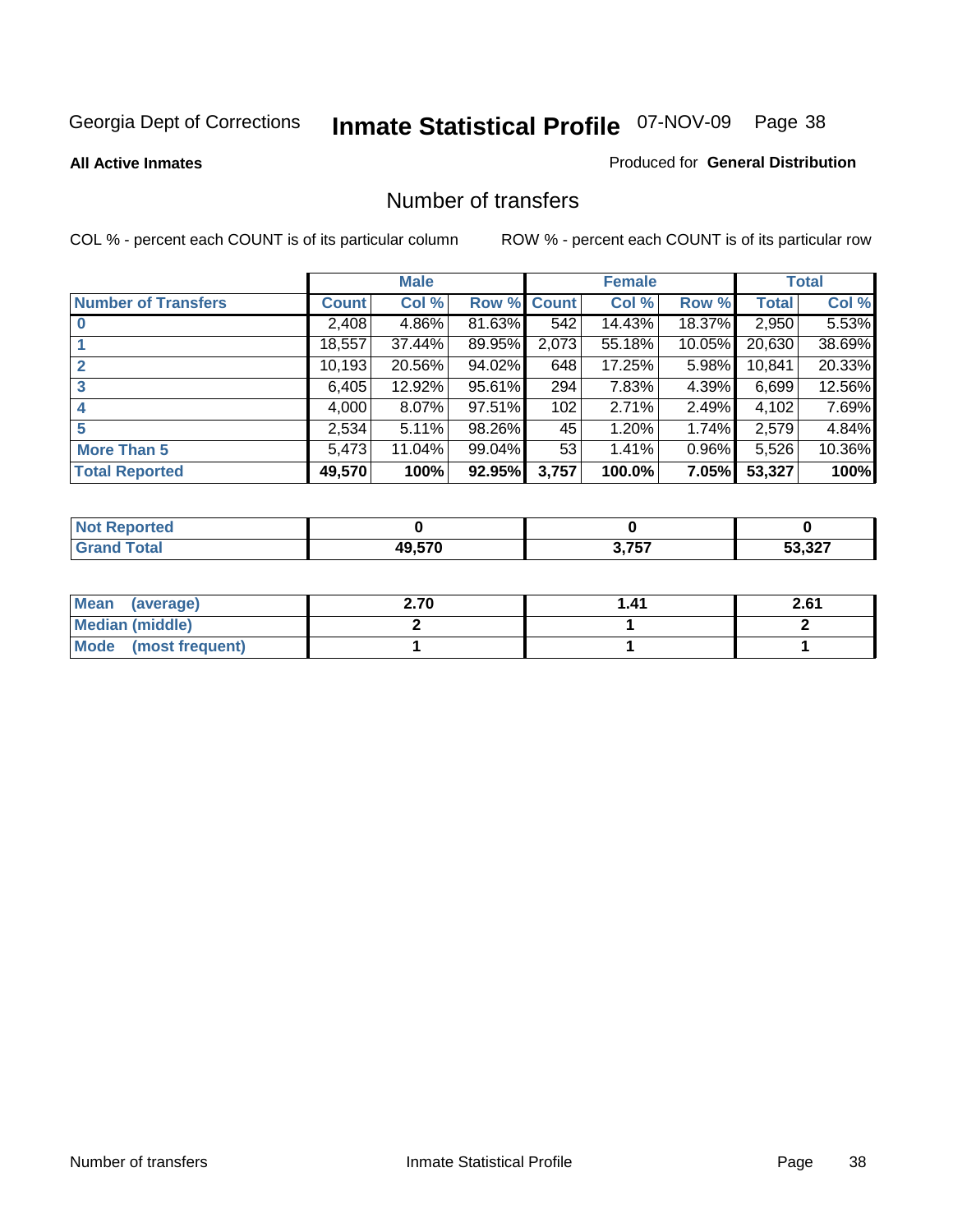**All Active Inmates**

### Produced for **General Distribution**

## Number of escapes

|                          |              | <b>Male</b> |             |       | <b>Female</b> |          |        | <b>Total</b> |
|--------------------------|--------------|-------------|-------------|-------|---------------|----------|--------|--------------|
| <b>Number of Escapes</b> | <b>Count</b> | Col %       | Row % Count |       | Col %         | Row %    | Total  | Col %        |
|                          | 49,261       | 99.38%      | $92.93\%$   | 3,750 | 99.81%        | 7.07%    | 53,011 | 99.41%       |
|                          | 291          | 0.59%       | 97.65%      |       | 0.19%         | 2.35%    | 298    | 0.56%        |
|                          | 12           | 0.02%       | 100.00%     |       |               |          | 12     | 0.02%        |
|                          | 5            | 0.01%       | 100.00%     |       |               |          | 5      | 0.01%        |
|                          |              | 0.01%       | $100.00\%$  |       |               |          |        | 0.01%        |
| <b>Total Reported</b>    | 49,570       | 100%        | 92.95%      | 3,757 | 100%          | $7.05\%$ | 53,327 | 100.0%       |

| <b>Not Reported</b> |      |       |              |
|---------------------|------|-------|--------------|
|                     | .570 | 3,757 | っっっ<br>-94 I |

| Mean (average)       |  | .01 |
|----------------------|--|-----|
| Median (middle)      |  |     |
| Mode (most frequent) |  |     |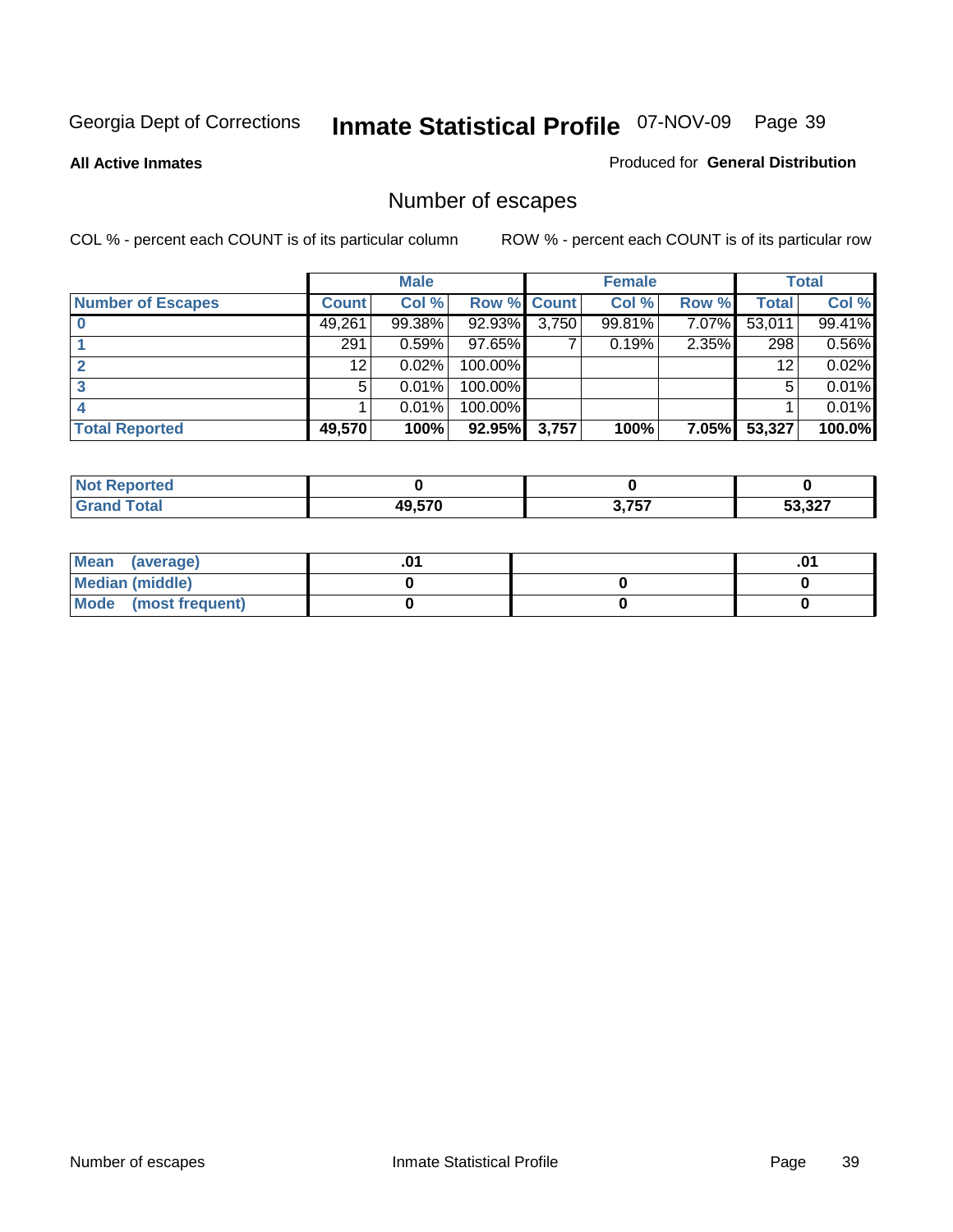**All Active Inmates**

### Produced for **General Distribution**

## Probable future release type of still active inmates

|                                         |              | <b>Male</b> |                    |                  | <b>Female</b> |          | <b>Total</b> |        |
|-----------------------------------------|--------------|-------------|--------------------|------------------|---------------|----------|--------------|--------|
| <b>Probable Future Release Type</b>     | <b>Count</b> | Col %       | <b>Row % Count</b> |                  | Col %         | Row %    | <b>Total</b> | Col %  |
| <b>Paroled with probation to follow</b> | 6,919        | 13.97%      | $93.02\%$          | 519              | 13.83%        | $6.98\%$ | 7,438        | 13.96% |
| Paroled w/o probation to follow         | 6,241        | $12.60\%$   | 93.26%             | 451              | $12.02\%$     | $6.74\%$ | 6,692        | 12.56% |
| <b>Maxout with probation to follow</b>  | 12,851       | 25.94%      | 93.56%             | 885              | 23.58%        | $6.44\%$ | 13,736       | 25.78% |
| <b>Maxout w/o probation to follow</b>   | 16,377       | 33.06%      | $91.16\%$          | 1,589            | 42.34%        | $8.84\%$ | 17,966       | 33.71% |
| Life, LWOP or death sentence            | 7,150        | 14.43%      | 95.86%             | 309 <sup>1</sup> | 8.23%         | $4.14\%$ | 7,459        | 14.00% |
| <b>Total Reported</b>                   | 49,538       | 100%        | $92.96\%$ 3,753    |                  | 100%          | $7.04\%$ | 53,291       | 100%   |

| Released        |        |            |        |
|-----------------|--------|------------|--------|
| Total<br>. Grar | 49,538 | フドス<br>799 | 53,291 |

| Mode (most frequent) | Maxout w/o PROB follow   Maxout w/o PROB follow   Maxout w/o PROB |        |  |
|----------------------|-------------------------------------------------------------------|--------|--|
|                      |                                                                   | follow |  |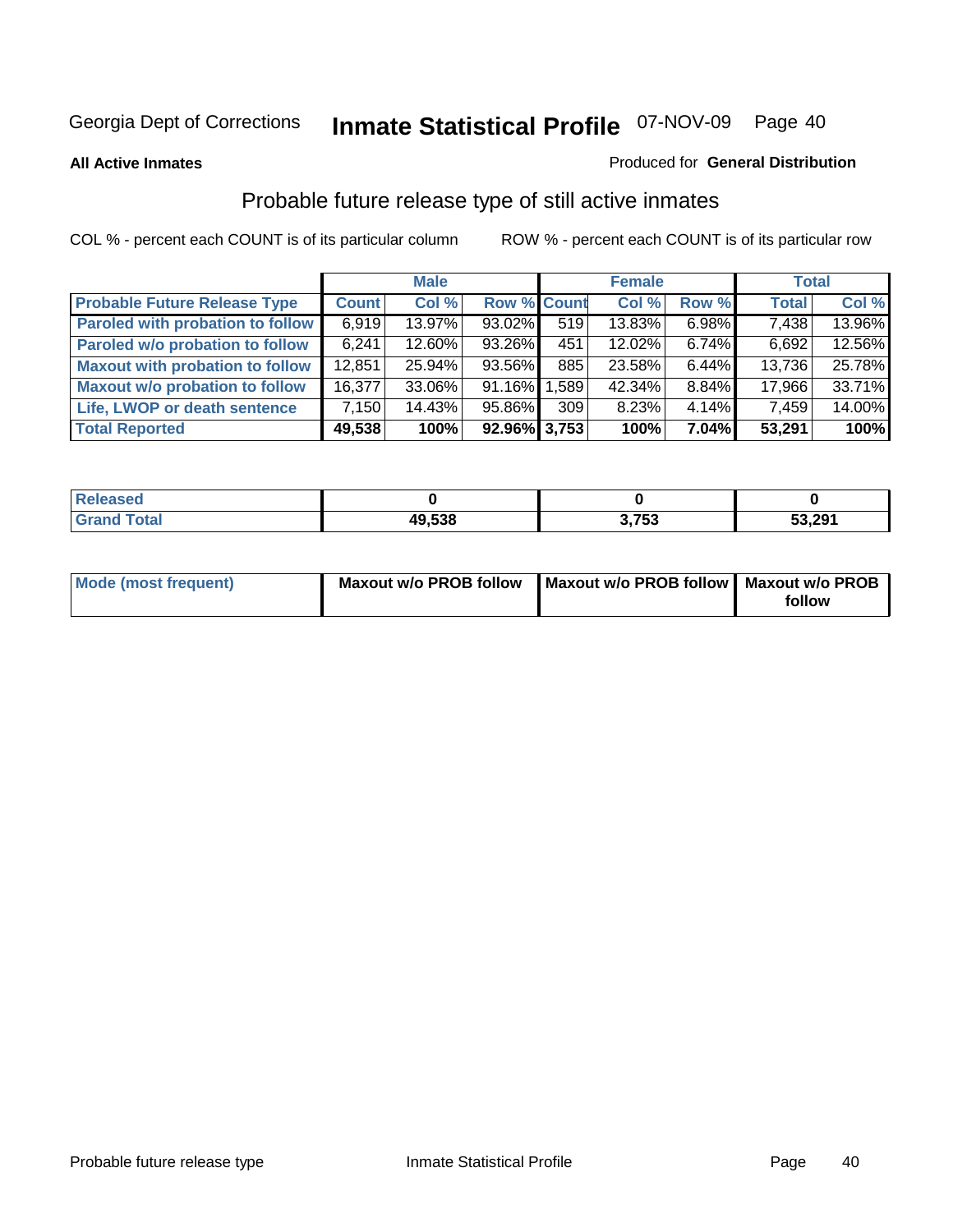### **All Active Inmates**

## Produced for **General Distribution**

## Time served in current (or last) institution

|                            |              | <b>Male</b> |        |              | <b>Female</b> |        |        | <b>Total</b> |
|----------------------------|--------------|-------------|--------|--------------|---------------|--------|--------|--------------|
| <b>Time In Institution</b> | <b>Count</b> | Col %       | Row %  | <b>Count</b> | Col %         | Row %  | Total  | Col %        |
| 0 to 3 months              | 11,459       | 23.12%      | 91.89% | 1,012        | 26.94%        | 8.11%  | 12,471 | 23.39%       |
| 3.01 to 6 months           | 8,922        | 18.00%      | 93.43% | 627          | 16.69%        | 6.57%  | 9,549  | 17.91%       |
| 6.01 to 9 months           | 6,440        | 12.99%      | 93.47% | 450          | 11.98%        | 6.53%  | 6,890  | 12.92%       |
| 9.01 to 12 months          | 4,141        | 8.35%       | 92.68% | 327          | 8.70%         | 7.32%  | 4,468  | 8.38%        |
| 12.01 to 18 months         | 6,385        | 12.88%      | 91.67% | 580          | 15.44%        | 8.33%  | 6,965  | 13.06%       |
| <b>18.01 to 24 months</b>  | 3,274        | 6.60%       | 94.73% | 182          | 4.84%         | 5.27%  | 3,456  | 6.48%        |
| 2.01 to 3 years            | 3,145        | 6.34%       | 94.53% | 182          | 4.84%         | 5.47%  | 3,327  | 6.24%        |
| 3.01 to 4 years            | 1,729        | 3.49%       | 93.41% | 122          | 3.25%         | 6.59%  | 1,851  | 3.47%        |
| 4.01 to 5 years            | 1,105        | 2.23%       | 88.05% | 150          | 3.99%         | 11.95% | 1,255  | 2.35%        |
| 5.01 to 6 years            | 748          | 1.51%       | 96.52% | 27           | 0.72%         | 3.48%  | 775    | 1.45%        |
| 6.01 to 7 years            | 476          | 0.96%       | 96.75% | 16           | 0.43%         | 3.25%  | 492    | 0.92%        |
| 7.01 to 8 years            | 453          | 0.91%       | 96.59% | 16           | 0.43%         | 3.41%  | 469    | 0.88%        |
| 8.01 to 9 years            | 330          | 0.67%       | 95.65% | 15           | 0.40%         | 4.35%  | 345    | 0.65%        |
| 9.01 to 10 years           | 213          | 0.43%       | 93.01% | 16           | 0.43%         | 6.99%  | 229    | 0.43%        |
| Over 10 years              | 750          | 1.51%       | 95.54% | 35           | 0.93%         | 4.46%  | 785    | 1.47%        |
| <b>Total Reported</b>      | 49,570       | 100%        | 92.95% | 3,757        | 100%          | 7.05%  | 53,327 | 100%         |

| N<br>тес. |        |       |           |
|-----------|--------|-------|-----------|
|           | 49.570 | . .e. | 007<br>__ |

| <b>Mean</b><br>(average) | 17 months | 15 months | 17 months |
|--------------------------|-----------|-----------|-----------|
| Median (middle)          | 8 months  | 7 months  | 8 months  |
| Mode<br>(most frequent)  | 0 months  | 2 months  | months    |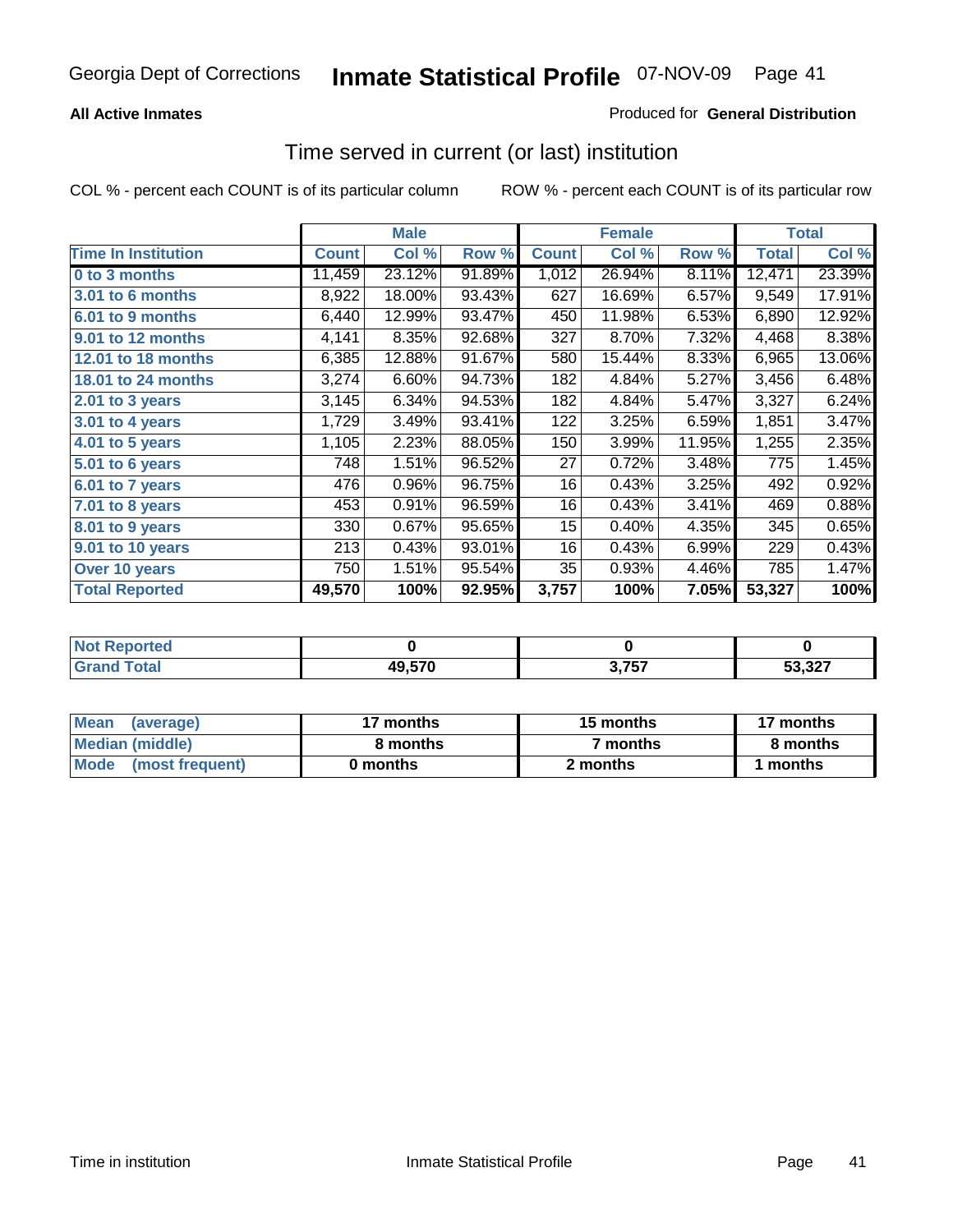**All Active Inmates**

### Produced for **General Distribution**

## Highest grade level attained

|                              |                  | <b>Male</b> |         |                  | <b>Female</b> |        |                 | <b>Total</b> |
|------------------------------|------------------|-------------|---------|------------------|---------------|--------|-----------------|--------------|
| <b>Grade Level</b>           | <b>Count</b>     | Col %       | Row %   | <b>Count</b>     | Col %         | Row %  | <b>Total</b>    | Col %        |
| No school at all             | $\overline{56}$  | 0.12%       | 94.92%  | $\overline{3}$   | 0.08%         | 5.08%  | 59              | 0.11%        |
| Grade 1                      | $\overline{32}$  | 0.07%       | 100.00% |                  |               |        | $\overline{32}$ | 0.06%        |
| <b>Grade 2</b>               | 64               | 0.13%       | 95.52%  | 3                | 0.08%         | 4.48%  | 67              | 0.13%        |
| <b>Grade 3</b>               | 128              | 0.27%       | 95.52%  | 6                | 0.17%         | 4.48%  | 134             | 0.26%        |
| Grade 4                      | 138              | 0.29%       | 95.83%  | $\overline{6}$   | 0.17%         | 4.17%  | 144             | 0.28%        |
| Grade 5                      | 225              | 0.47%       | 96.15%  | $\overline{9}$   | 0.25%         | 3.85%  | 234             | 0.45%        |
| Grade 6                      | 812              | 1.69%       | 95.19%  | $\overline{41}$  | 1.16%         | 4.81%  | 853             | 1.66%        |
| <b>Grade 7</b>               | 1,203            | 2.51%       | 94.21%  | $\overline{74}$  | 2.09%         | 5.79%  | 1,277           | 2.48%        |
| <b>Grade 8</b>               | 4,552            | 9.49%       | 93.22%  | 331              | 9.33%         | 6.78%  | 4,883           | 9.48%        |
| Grade 9                      | 7,580            | 15.80%      | 94.07%  | 478              | 13.47%        | 5.93%  | 8,058           | 15.64%       |
| Grade 10                     | 10,145           | 21.15%      | 94.84%  | 552              | 15.56%        | 5.16%  | 10,697          | 20.77%       |
| Grade 11                     | 8,865            | 18.48%      | 94.67%  | 499              | 14.06%        | 5.33%  | 9,364           | 18.18%       |
| <b>Grade 12 or GED</b>       | 8,347            | 17.40%      | 93.33%  | 597              | 16.83%        | 6.67%  | 8,944           | 17.36%       |
| <b>Some tech school</b>      | $\overline{716}$ | 1.49%       | 81.09%  | 167              | 4.71%         | 18.91% | 883             | 1.71%        |
| <b>Completed tech school</b> | 1,127            | 2.35%       | 84.61%  | $\overline{205}$ | 5.78%         | 15.39% | 1,332           | 2.59%        |
| College, 1 year              | 1,192            | 2.49%       | 88.96%  | 148              | 4.17%         | 11.04% | 1,340           | 2.60%        |
| College, 2 year              | 1,621            | 3.38%       | 87.29%  | 236              | 6.65%         | 12.71% | 1,857           | 3.61%        |
| College, 3 year              | 438              | 0.91%       | 86.56%  | 68               | 1.92%         | 13.44% | 506             | 0.98%        |
| <b>Bachelor's degree</b>     | 565              | 1.18%       | 84.71%  | 102              | 2.87%         | 15.29% | 667             | 1.29%        |
| <b>Master's degree</b>       | 104              | 0.22%       | 84.55%  | 19               | 0.54%         | 15.45% | 123             | 0.24%        |
| Ph.D. degree                 | 24               | 0.05%       | 92.31%  | $\overline{2}$   | 0.06%         | 7.69%  | 26              | 0.05%        |
| Law degree                   | $\overline{15}$  | 0.03%       | 88.24%  | $\overline{2}$   | 0.06%         | 11.76% | $\overline{17}$ | 0.03%        |
| <b>Some medical school</b>   | $\overline{2}$   | 0.01%       | 100.00% |                  |               |        | $\overline{2}$  | 0.01%        |
| <b>Medical degree</b>        | $\overline{12}$  | 0.03%       | 100.00% |                  |               |        | 12              | 0.02%        |
| <b>Total Reported</b>        | 47,963           | 100%        | 93.11%  | 3,548            | 100.0%        | 6.89%  | 51,511          | 100%         |

| .607   | 209<br>__    | .816  |
|--------|--------------|-------|
| ,, ,,, | っ フロフ<br>. پ | E2022 |

| <b>Mean</b><br>(average)       | 10.45    | 11.08           | 10.49    |
|--------------------------------|----------|-----------------|----------|
| Median (middle)                | Grade 10 | Grade 11        | Grade 10 |
| <b>Mode</b><br>(most frequent) | Grade 10 | Grade 12 or GED | Grade 10 |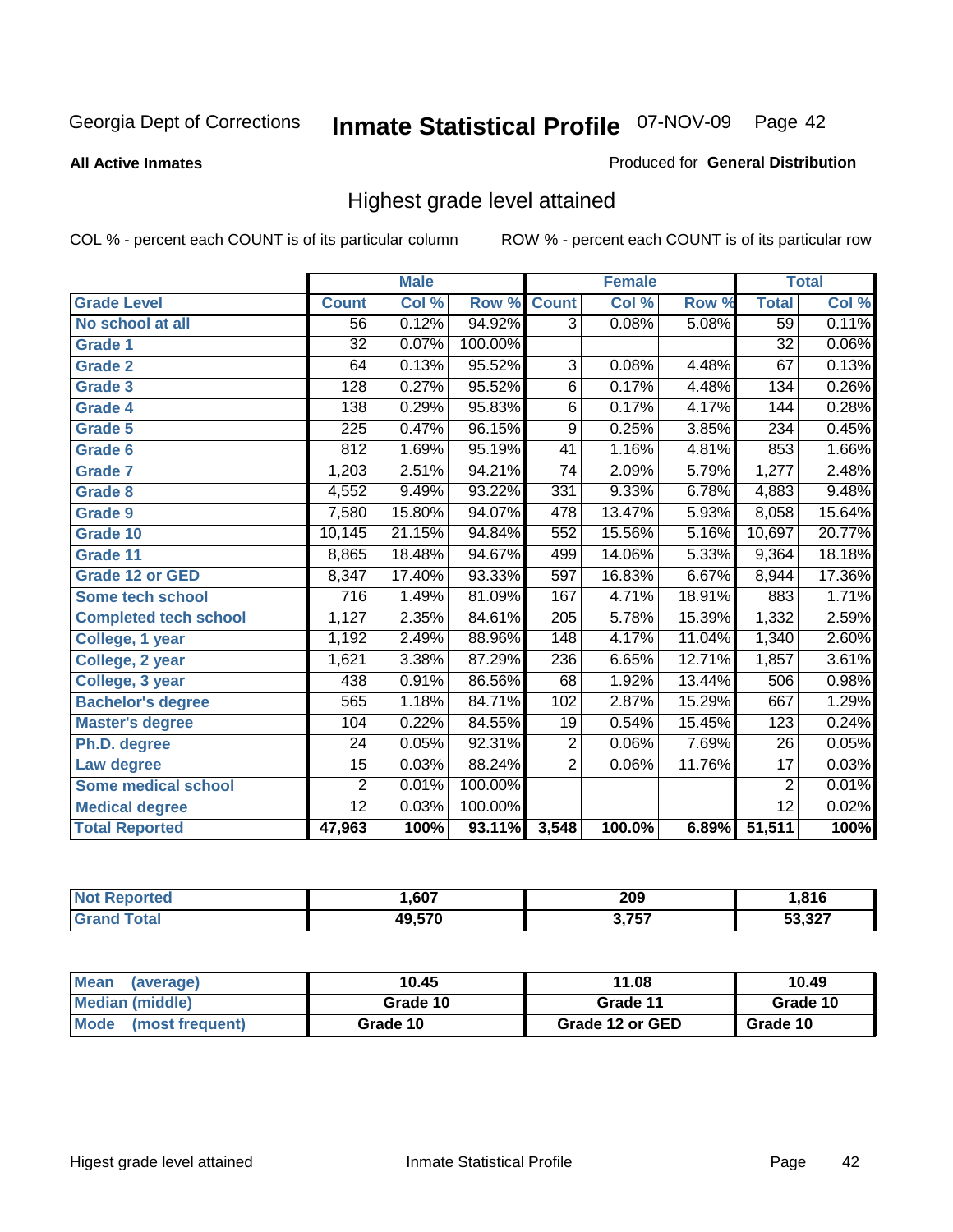### **All Active Inmates**

### Produced for **General Distribution**

## Culture fair IQ scores

|                       |              | <b>Male</b> |        |              | <b>Female</b> |        |              | <b>Total</b> |
|-----------------------|--------------|-------------|--------|--------------|---------------|--------|--------------|--------------|
| <b>IQ Scores</b>      | <b>Count</b> | Col %       | Row %  | <b>Count</b> | Col %         | Row %  | <b>Total</b> | Col %        |
| $60 - 69$             | 1,486        | 3.19%       | 95.13% | 76           | 2.54%         | 4.87%  | 1,562        | 3.15%        |
| $70 - 79$             | 3,826        | 8.22%       | 93.75% | 255          | 8.51%         | 6.25%  | 4,081        | 8.23%        |
| $80 - 89$             | 7,181        | 15.42%      | 90.78% | 729          | 24.32%        | 9.22%  | 7,910        | 15.96%       |
| $90 - 99$             | 12,191       | 26.18%      | 92.19% | 1,033        | 34.46%        | 7.81%  | 13,224       | 26.68%       |
| $100 - 109$           | 12,435       | 26.70%      | 96.48% | 454          | 15.14%        | 3.52%  | 12,889       | 26.01%       |
| $110 - 119$           | 7,750        | 16.64%      | 97.24% | 220          | 7.34%         | 2.76%  | 7,970        | 16.08%       |
| $120 - 129$           | 1,613        | 3.46%       | 92.49% | 131          | 4.37%         | 7.51%  | 1,744        | 3.52%        |
| $130 - 139$           | 63           | 0.14%       | 47.37% | 70           | 2.33%         | 52.63% | 133          | 0.27%        |
| 140 & Up              | 20           | 0.04%       | 40.00% | 30           | 1.00%         | 60.00% | 50           | 0.10%        |
| <b>Total Reported</b> | 46,565       | 100%        | 93.95% | 2,998        | 100.0%        | 6.05%  | 49,563       | 100%         |

| <b>Not Reported</b>  | 2,374  | 547   | 2,921  |
|----------------------|--------|-------|--------|
| Not Valid (under 60) | 631    | 212   | 843    |
| <b>Grand Total</b>   | 49,570 | 3,757 | 53,327 |

| <b>Mean</b><br>(average) | 98  | 96 | 97 |
|--------------------------|-----|----|----|
| Median (middle)          | 99  | 94 | 99 |
| Mode (most frequent)     | 103 |    | 99 |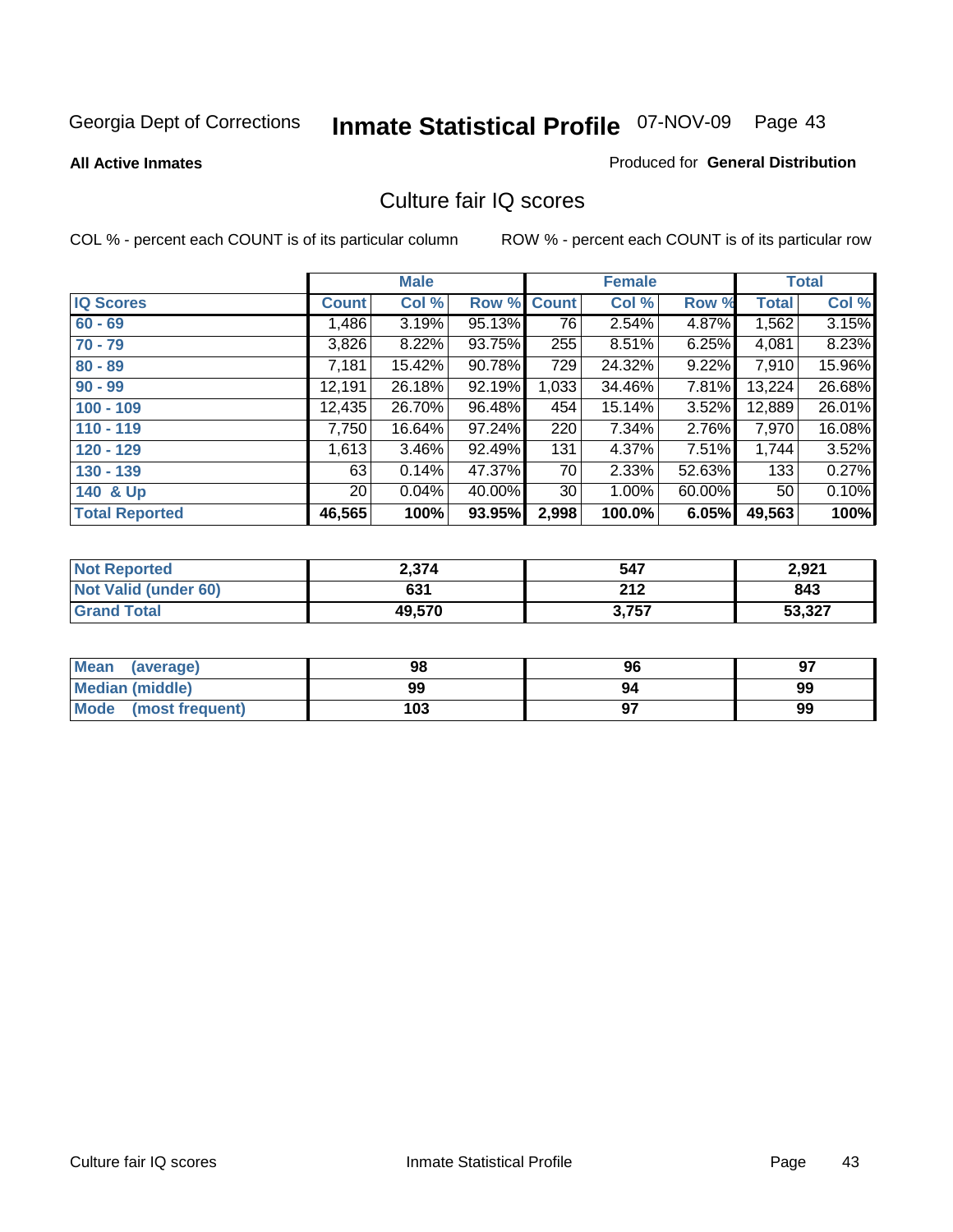### **All Active Inmates**

### Produced for **General Distribution**

## Wide Range Achievement Test (WRAT) reading score

|                           |              | <b>Male</b> |        |              | <b>Female</b> |        |              | <b>Total</b> |
|---------------------------|--------------|-------------|--------|--------------|---------------|--------|--------------|--------------|
| <b>WRAT Reading Score</b> | <b>Count</b> | Col %       | Row %  | <b>Count</b> | Col %         | Row %  | <b>Total</b> | Col %        |
| 0.1 to 0.9                | 965          | 2.04%       | 98.67% | 13           | 0.40%         | 1.33%  | 978          | 1.94%        |
| 1.0 to 1.9                | 1,234        | 2.61%       | 97.47% | 32           | 0.99%         | 2.53%  | 1,266        | 2.51%        |
| 2.0 to 2.9                | 2,208        | 4.68%       | 96.50% | 80           | 2.48%         | 3.50%  | 2,288        | 4.54%        |
| 3.0 to 3.9                | 3,861        | 8.18%       | 95.38% | 187          | 5.81%         | 4.62%  | 4,048        | 8.03%        |
| 4.0 to 4.9                | 4,465        | 9.46%       | 95.10% | 230          | 7.14%         | 4.90%  | 4,695        | 9.31%        |
| 5.0 to 5.9                | 3,939        | 8.34%       | 95.38% | 191          | 5.93%         | 4.62%  | 4,130        | 8.19%        |
| 6.0 to 6.9                | 4,208        | 8.91%       | 93.89% | 274          | 8.51%         | 6.11%  | 4,482        | 8.89%        |
| 7.0 to 7.9                | 1,895        | 4.01%       | 93.49% | 132          | 4.10%         | 6.51%  | 2,027        | 4.02%        |
| 8.0 to 8.9                | 3,925        | 8.32%       | 94.24% | 240          | 7.45%         | 5.76%  | 4,165        | 8.26%        |
| 9.0 to 9.9                | 3,054        | 6.47%       | 95.26% | 152          | 4.72%         | 4.74%  | 3,206        | 6.36%        |
| 10.0 to 10.9              | 2,626        | 5.56%       | 92.76% | 205          | 6.37%         | 7.24%  | 2,831        | 5.61%        |
| 11.0 to 11.9              | 3,176        | 6.73%       | 90.25% | 343          | 10.65%        | 9.75%  | 3,519        | 6.98%        |
| 12.0 to 12.9              | 9,424        | 19.96%      | 91.43% | 883          | 27.42%        | 8.57%  | 10,307       | 20.44%       |
| 13                        | 2,223        | 4.71%       | 89.60% | 258          | 8.01%         | 10.40% | 2,481        | 4.92%        |
| <b>Total Reported</b>     | 47,203       | 100%        | 93.61% | 3,220        | 100%          | 6.39%  | 50,423       | 100%         |

| 2,367  | ヒヘフ<br>ວວ. | 2,904  |
|--------|------------|--------|
| 19.570 | 3,757      | 53,327 |

| <b>Mean</b><br>(average) | 8.01           | 9.28 | 8.09       |
|--------------------------|----------------|------|------------|
| Median (middle)          | י ה<br>0.Z     | 10.2 | 0 ח<br>o.z |
| Mode<br>(most frequent)  | 1 2 9<br>I ∠.O | 12.9 | 12.8       |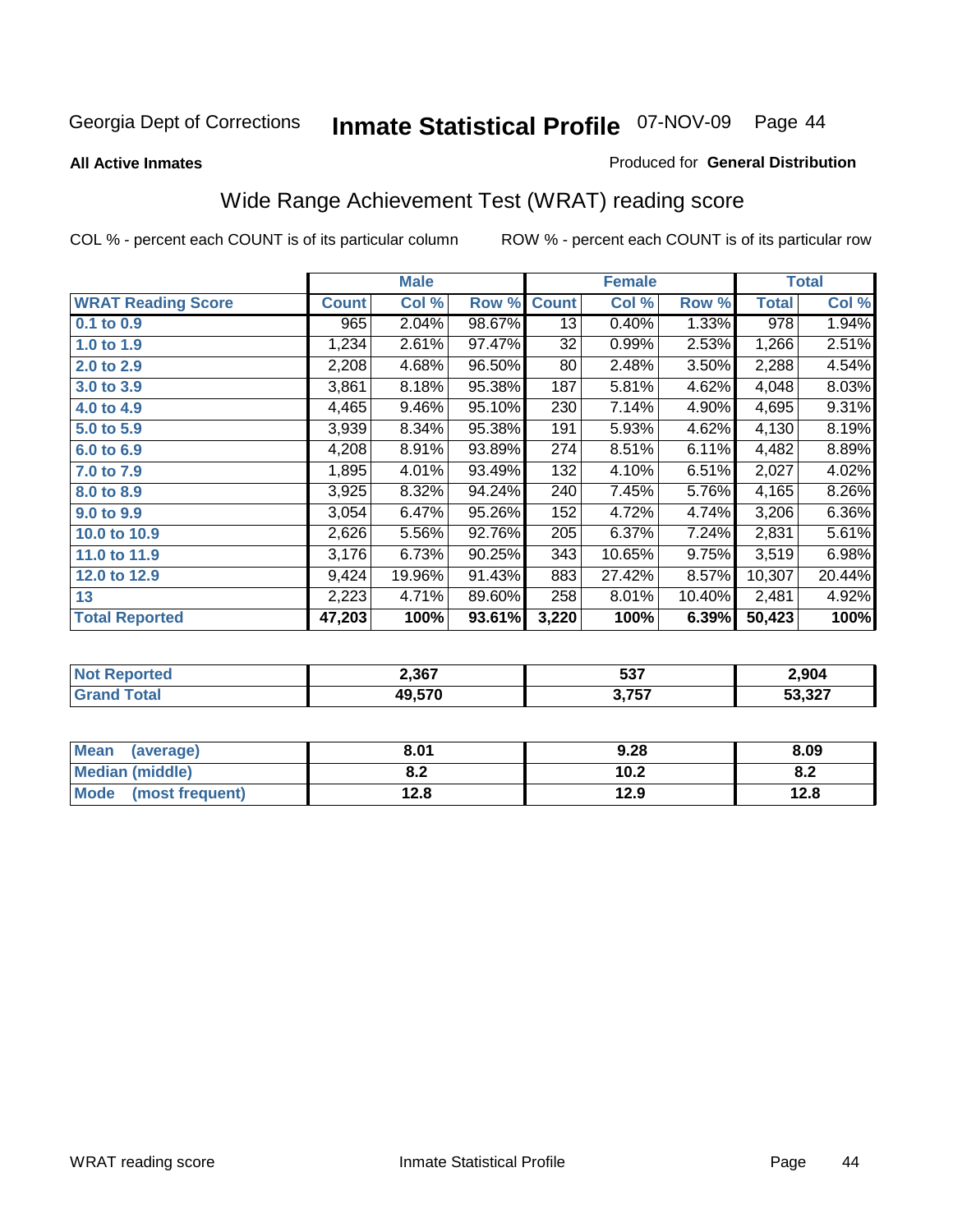**All Active Inmates**

### Produced for **General Distribution**

## Wide Range Achievement Test (WRAT) math score

|                              |              | <b>Male</b> |        |              | <b>Female</b> |          |              | <b>Total</b> |
|------------------------------|--------------|-------------|--------|--------------|---------------|----------|--------------|--------------|
| <b>WRAT Mathematic Score</b> | <b>Count</b> | Col %       | Row %  | <b>Count</b> | Col %         | Row %    | <b>Total</b> | Col %        |
| $0.1$ to $0.9$               | 125          | 0.26%       | 98.43% | 2            | 0.06%         | 1.57%    | 127          | 0.25%        |
| 1.0 to 1.9                   | 293          | 0.62%       | 95.75% | 13           | 0.40%         | 4.25%    | 306          | 0.61%        |
| 2.0 to 2.9                   | 1,199        | 2.54%       | 95.39% | 58           | 1.80%         | 4.61%    | 1,257        | 2.49%        |
| 3.0 to 3.9                   | 2,828        | 5.99%       | 96.26% | 110          | 3.42%         | 3.74%    | 2,938        | 5.83%        |
| 4.0 to 4.9                   | 5,537        | 11.73%      | 95.47% | 263          | 8.17%         | 4.53%    | 5,800        | 11.50%       |
| 5.0 to 5.9                   | 6,929        | 14.67%      | 94.45% | 407          | 12.65%        | 5.55%    | 7,336        | 14.55%       |
| 6.0 to 6.9                   | 10,478       | 22.19%      | 94.40% | 621          | 19.30%        | 5.60%    | 11,099       | 22.01%       |
| 7.0 to 7.9                   | 5,427        | 11.49%      | 94.58% | 311          | 9.66%         | 5.42%    | 5,738        | 11.38%       |
| 8.0 to 8.9                   | 3,966        | 8.40%       | 90.96% | 394          | 12.24%        | $9.04\%$ | 4,360        | 8.64%        |
| 9.0 to 9.9                   | 3,272        | 6.93%       | 93.41% | 231          | 7.18%         | 6.59%    | 3,503        | 6.95%        |
| 10.0 to 10.9                 | 1,536        | 3.25%       | 96.48% | 56           | 1.74%         | 3.52%    | 1,592        | 3.16%        |
| 11.0 to 11.9                 | 1,710        | 3.62%       | 91.20% | 165          | 5.13%         | 8.80%    | 1,875        | 3.72%        |
| 12.0 to 12.9                 | 3,653        | 7.74%       | 86.93% | 549          | 17.06%        | 13.07%   | 4,202        | 8.33%        |
| 13                           | 265          | 0.56%       | 87.46% | 38           | 1.18%         | 12.54%   | 303          | 0.60%        |
| <b>Total Reported</b>        | 47,218       | 100%        | 93.62% | 3,218        | 100%          | 6.38%    | 50,436       | 100.0%       |

| orted<br>N | 2,352  | 539   | 2,891  |
|------------|--------|-------|--------|
| otal       | 19.570 | 3,757 | 53,327 |

| Mean<br>(average)       | 744<br>. | 8.02 | 717<br>. |
|-------------------------|----------|------|----------|
| <b>Median (middle)</b>  | ნ. O     |      | o.o      |
| Mode<br>(most frequent) | 6.9      | 12.9 | 6.9      |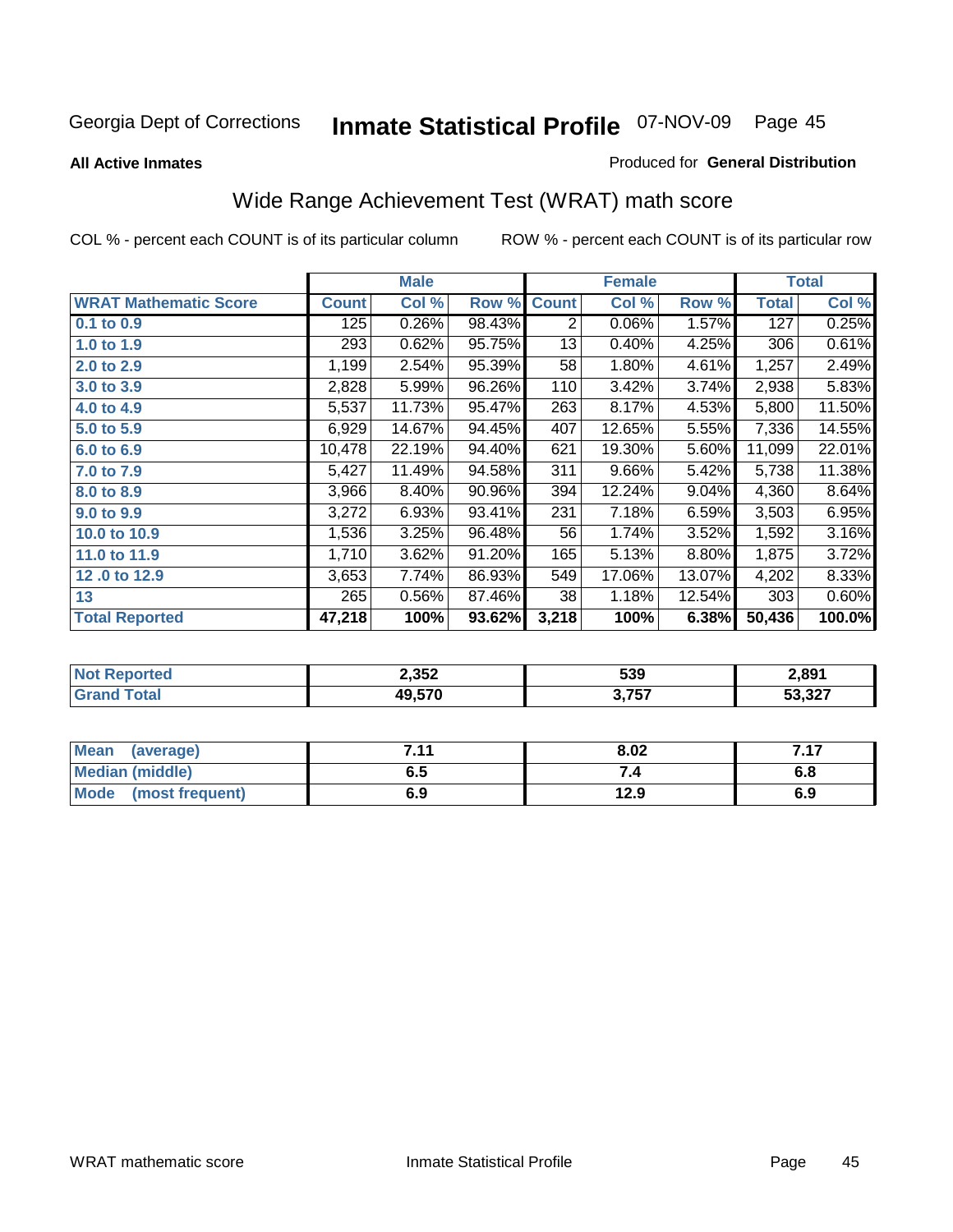### **All Active Inmates**

# Produced for **General Distribution**

## Wide Range Achievement Test (WRAT) spelling score

|                            |              | <b>Male</b> |        |              | <b>Female</b> |        |              | <b>Total</b> |
|----------------------------|--------------|-------------|--------|--------------|---------------|--------|--------------|--------------|
| <b>WRAT Spelling Score</b> | <b>Count</b> | Col %       | Row %  | <b>Count</b> | Col %         | Row %  | <b>Total</b> | Col %        |
| $0.1$ to $0.9$             | 1,055        | 2.23%       | 98.14% | 20           | 0.62%         | 1.86%  | 1,075        | 2.13%        |
| 1.0 to 1.9                 | 1,961        | 4.15%       | 98.54% | 29           | 0.90%         | 1.46%  | 1,990        | 3.95%        |
| 2.0 to 2.9                 | 3,271        | 6.93%       | 98.02% | 66           | 2.05%         | 1.98%  | 3,337        | 6.62%        |
| 3.0 to 3.9                 | 3,837        | 8.13%       | 97.16% | 112          | 3.48%         | 2.84%  | 3,949        | 7.83%        |
| 4.0 to 4.9                 | 4,011        | 8.50%       | 96.37% | 151          | 4.69%         | 3.63%  | 4,162        | 8.25%        |
| 5.0 to 5.9                 | 5,451        | 11.55%      | 94.72% | 304          | 9.44%         | 5.28%  | 5,755        | 11.41%       |
| 6.0 to 6.9                 | 5,155        | 10.92%      | 94.62% | 293          | 9.10%         | 5.38%  | 5,448        | 10.80%       |
| 7.0 to 7.9                 | 3,966        | 8.40%       | 93.43% | 279          | 8.66%         | 6.57%  | 4,245        | 8.42%        |
| 8.0 to 8.9                 | 3,728        | 7.90%       | 92.67% | 295          | 9.16%         | 7.33%  | 4,023        | 7.98%        |
| 9.0 to 9.9                 | 2,841        | 6.02%       | 93.92% | 184          | 5.71%         | 6.08%  | 3,025        | 6.00%        |
| 10.0 to 10.9               | 2,654        | 5.62%       | 93.22% | 193          | 5.99%         | 6.78%  | 2,847        | 5.64%        |
| 11.0 to 11.9               | 2,460        | 5.21%       | 90.81% | 249          | 7.73%         | 9.19%  | 2,709        | 5.37%        |
| 12.0 to 12.9               | 5,781        | 12.24%      | 86.63% | 892          | 27.69%        | 13.37% | 6,673        | 13.23%       |
| 13                         | 1,043        | 2.21%       | 87.13% | 154          | 4.78%         | 12.87% | 1,197        | 2.37%        |
| <b>Total Reported</b>      | 47,214       | 100%        | 93.61% | 3,221        | 100%          | 6.39%  | 50,435       | 100%         |

| rten.<br>NI. | 2,356  | 536   | 2,892  |
|--------------|--------|-------|--------|
| ັດtal        | 49,570 | 3,757 | 53,327 |

| <b>Mean</b><br>(average)       | 7.14 | 9.13 |      |
|--------------------------------|------|------|------|
| <b>Median (middle)</b>         | b.4  | ৬.১  | י.ט  |
| <b>Mode</b><br>(most frequent) | 12.9 | 12.9 | 12.9 |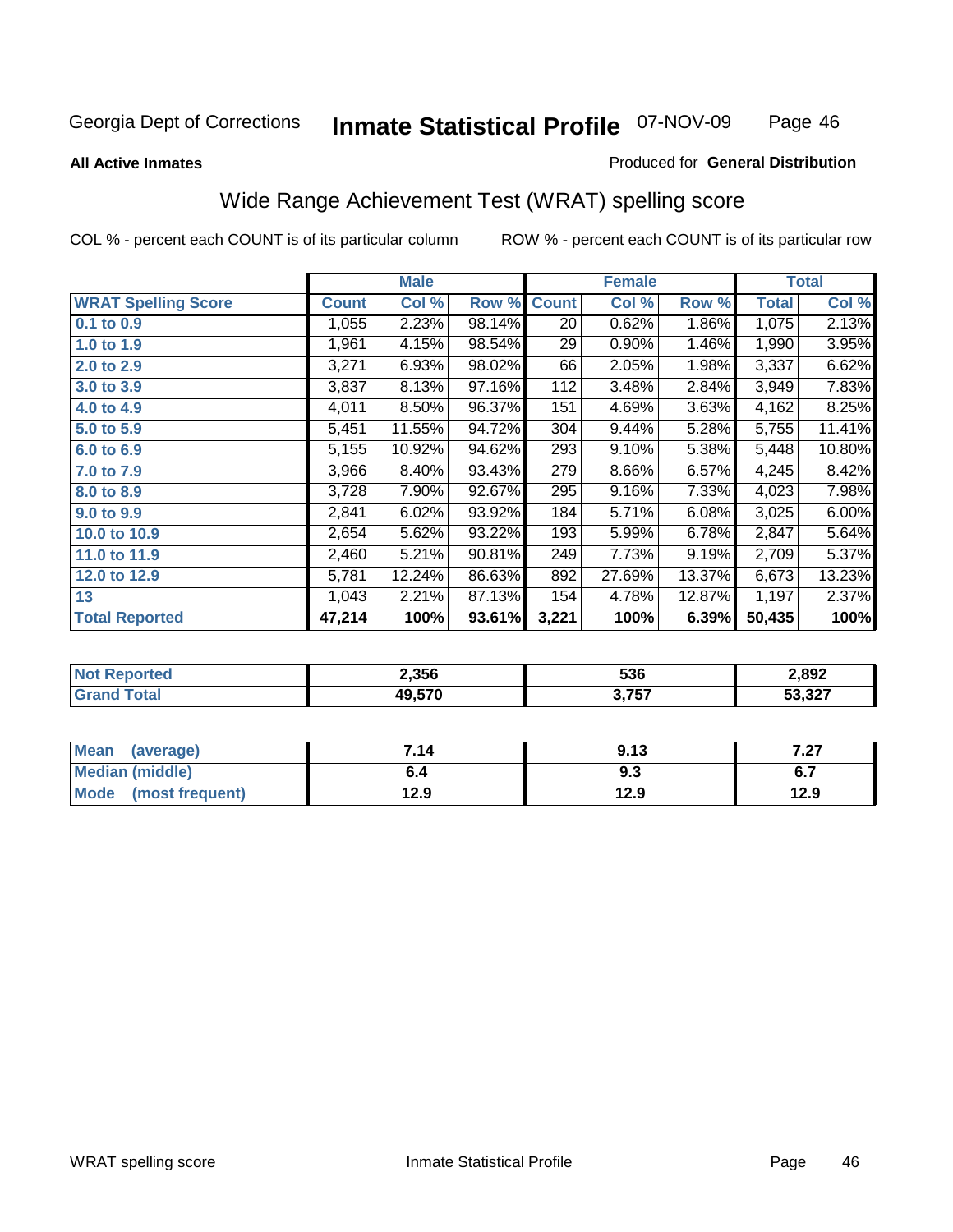### **All Active Inmates**

### Produced for **General Distribution**

## Scope of substance abuse - summary

|                        |              | <b>Male</b> |           |              | <b>Female</b> |           |              | <b>Total</b> |
|------------------------|--------------|-------------|-----------|--------------|---------------|-----------|--------------|--------------|
| <b>Substance Abuse</b> | <b>Count</b> | Col %       | Row %     | <b>Count</b> | Col %         | Row %     | <b>Total</b> | Col %        |
| <b>None</b>            | 18,350       | 37.02%      | 93.84%    | .205         | 32.07%        | $6.16\%$  | 19,555       | 36.67%       |
| Drugs only             | 17.367       | $35.04\%$   | 88.97%    | 2,154        | 57.33%        | $11.03\%$ | 19.521       | 36.61%       |
| <b>Alcohol only</b>    | 3.316        | $6.69\%$    | 97.82%    | 74           | $1.97\%$      | $2.18\%$  | 3,390        | 6.36%        |
| Drugs and alcohol      | 10,537       | 21.26%      | $97.02\%$ | 324          | 8.62%         | $2.98\%$  | 10,861       | 20.37%       |
| <b>Total Reported</b>  | 49,570       | 100%        | 92.95%    | 3,757        | 100%          | $7.05\%$  | 53,327       | 100.0%       |

| <b>Not</b><br>Reported |        |       |                         |
|------------------------|--------|-------|-------------------------|
| <b>Total</b>           | 49.570 | 3,757 | E2.22<br><b>วว,ว</b> ∠เ |

| Mode<br><b>Drugs only</b><br>None<br>None<br>(most frequent) |
|--------------------------------------------------------------|
|--------------------------------------------------------------|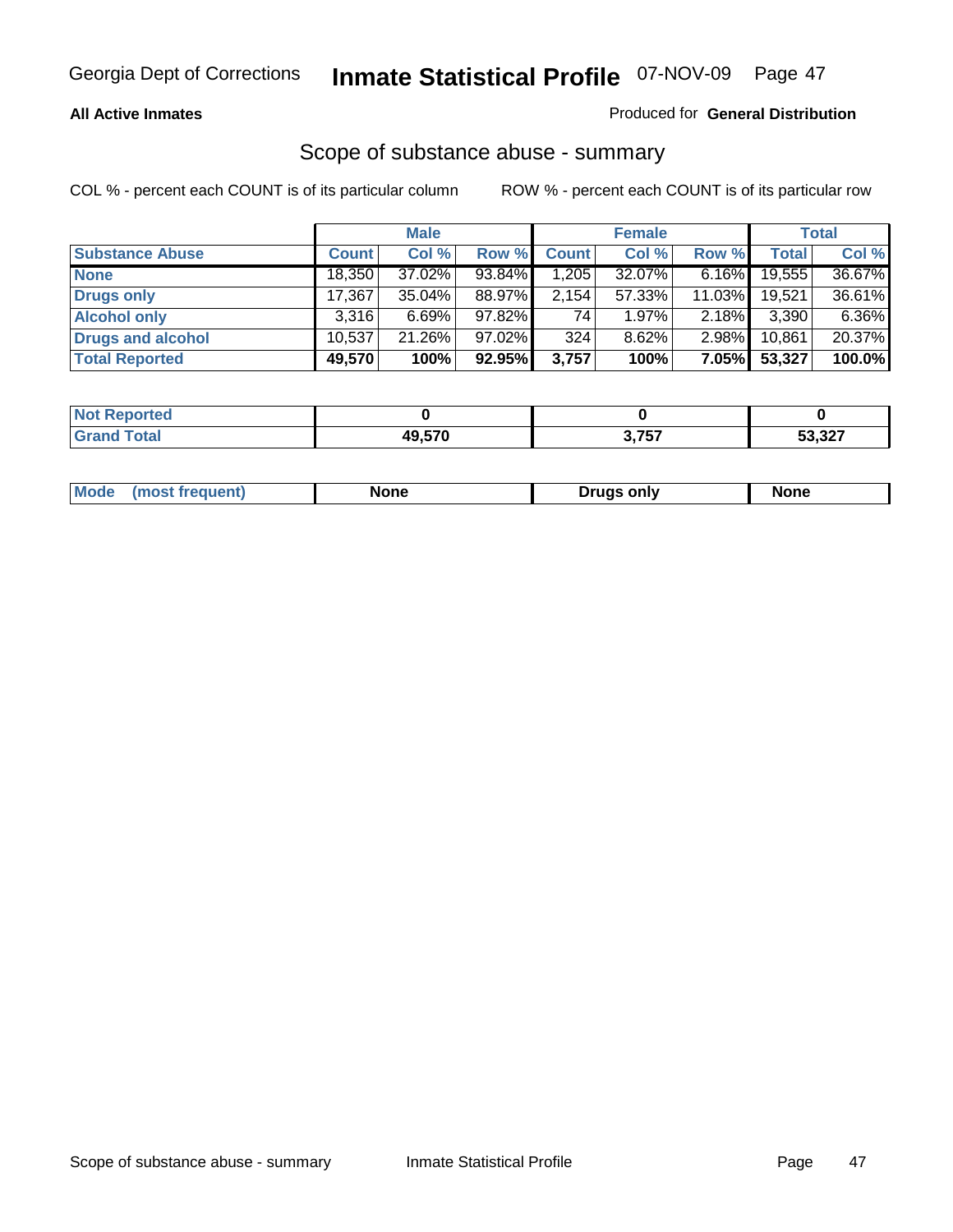### **All Active Inmates**

### Produced for **General Distribution**

## Scope of substance abuse - detail

|                                      |              | <b>Male</b> |        |              | <b>Female</b> |        |              | <b>Total</b> |
|--------------------------------------|--------------|-------------|--------|--------------|---------------|--------|--------------|--------------|
| <b>Substance Abuse</b>               | <b>Count</b> | Col %       | Row %  | <b>Count</b> | Col %         | Row %  | <b>Total</b> | Col %        |
| No drug or alcohol problems          | 18,350       | 37.02%      | 93.84% | 1,205        | 32.07%        | 6.16%  | 19,555       | 36.67%       |
| <b>Drug addiction but no alcohol</b> | 267          | 0.54%       | 76.29% | 83           | 2.21%         | 23.71% | 350          | 0.66%        |
| <b>Drug addiction and alcohol</b>    | 116          | 0.23%       | 98.31% | 2            | 0.05%         | 1.69%  | 118          | 0.22%        |
| abuse                                |              |             |        |              |               |        |              |              |
| <b>Drug addiction and alcoholism</b> | 72           | 0.15%       | 94.74% | 4            | 0.11%         | 5.26%  | 76           | 0.14%        |
| No drug problem but alcohol          | 2,724        | 5.50%       | 98.73% | 35           | 0.93%         | 1.27%  | 2,759        | 5.17%        |
| abuse                                |              |             |        |              |               |        |              |              |
| No drug problem but alcoholism       | 592          | 1.19%       | 93.82% | 39           | 1.04%         | 6.18%  | 631          | 1.18%        |
| Drug experiment but no alcohol       | 7,990        | 16.12%      | 95.18% | 405          | 10.78%        | 4.82%  | 8,395        | 15.74%       |
| <b>Drug experiment &amp; alcohol</b> | 1,484        | 2.99%       | 98.54% | 22           | 0.59%         | 1.46%  | 1,506        | 2.82%        |
| abuse                                |              |             |        |              |               |        |              |              |
| Drug experiment & alcoholism         | 538          | 1.09%       | 95.05% | 28           | 0.75%         | 4.95%  | 566          | 1.06%        |
| Drug abuse but no alcohol            | 9,110        | 18.38%      | 84.54% | 1,666        | 44.34%        | 15.46% | 10,776       | 20.21%       |
| Drug abuse and alcohol abuse         | 7,081        | 14.28%      | 98.36% | 118          | 3.14%         | 1.64%  | 7,199        | 13.50%       |
| Drug abuse and alcoholism            | 1,246        | 2.51%       | 89.26% | 150          | 3.99%         | 10.74% | 1,396        | 2.62%        |
| <b>Total Reported</b>                | 49,570       | 100%        | 92.95% | 3,757        | 100%          | 7.05%  | 53,327       | 100%         |

| Reported<br><b>NOT</b> |        |                |                      |
|------------------------|--------|----------------|----------------------|
| <b>otal</b>            | 49.570 | 2 757<br>.<br> | E2022<br>، عد<br>JJ. |

| Mode (most frequent) | No drug or alcohol problems Drug abuse but no alcohol No drug or alcohol |          |
|----------------------|--------------------------------------------------------------------------|----------|
|                      |                                                                          | problems |
|                      |                                                                          |          |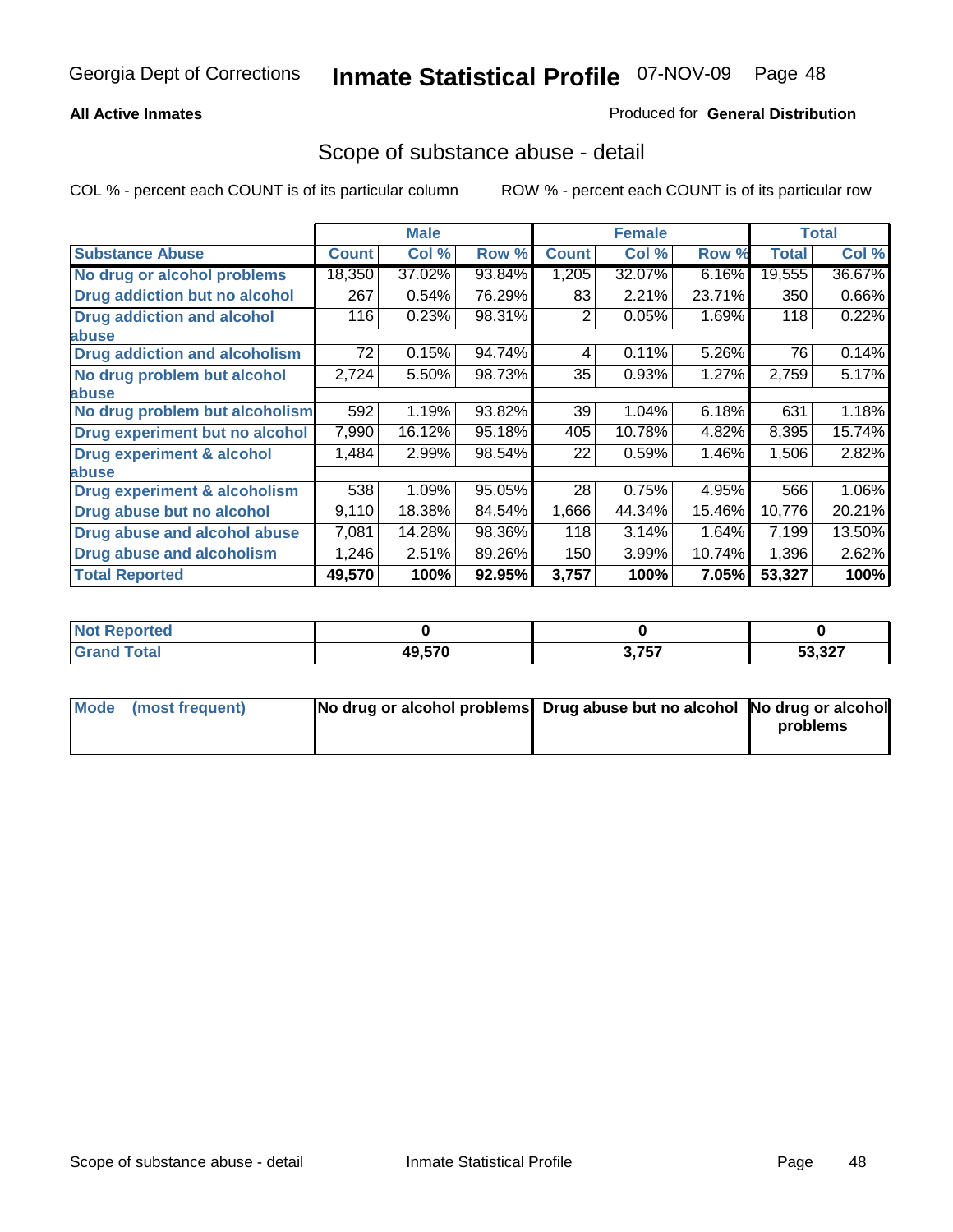### **All Active Inmates**

### Produced for **General Distribution**

## Current / last mental health treatment level

|                                    |              | <b>Male</b> |         |              | <b>Female</b> |        |              | <b>Total</b> |
|------------------------------------|--------------|-------------|---------|--------------|---------------|--------|--------------|--------------|
| <b>Mental Health Treatment Lev</b> | <b>Count</b> | Col %       | Row %   | <b>Count</b> | Col %         | Row %  | <b>Total</b> | Col %        |
| 1 No problem at current time       | 26,877       | 78.14%      | 95.30%  | 1,325        | 39.12%        | 4.70%  | 28,202       | 74.65%       |
| 2 Receiving outpatient             | 5,782        | 16.81%      | 74.27%  | 2,003        | 59.14%        | 25.73% | 7,785        | 20.61%       |
| treatment                          |              |             |         |              |               |        |              |              |
| 3 Inpatient, moderate              | 1,370        | 3.98%       | 97.23%  | 39           | 1.15%         | 2.77%  | 1,409        | 3.73%        |
| treatment                          |              |             |         |              |               |        |              |              |
| 4 Inpatient, intensive             | 327          | 0.95%       | 94.24%  | 20           | 0.59%         | 5.76%  | 347          | 0.92%        |
| treatment                          |              |             |         |              |               |        |              |              |
| <b>5 Undergoing crisis</b>         | 30           | 0.09%       | 100.00% |              |               |        | 30           | 0.08%        |
| stabilization                      |              |             |         |              |               |        |              |              |
| <b>6 Hospital for criminally</b>   | 8            | 0.02%       | 100.00% |              |               |        | 8            | 0.02%        |
| insane                             |              |             |         |              |               |        |              |              |
| <b>Total Evaluated</b>             | 34,394       | 100%        | 91.04%  | 3,387        | 100%          | 8.96%  | 37,781       | 100.0%       |

| Never had MH evaluation | 15,176 | 370             | 15,546 |
|-------------------------|--------|-----------------|--------|
| $\tau$ otal<br>Grand    | 49,570 | 757<br>J. I J I | 53,327 |

| Median (middle) | No problem at current time | <b>Receiving outpatient</b><br>treatment | No problem at<br>current time |
|-----------------|----------------------------|------------------------------------------|-------------------------------|
| <b>Mode</b>     | No problem at current time | <b>Receiving outpatient</b>              | No problem at                 |
| (most frequent) |                            | treatment                                | current time                  |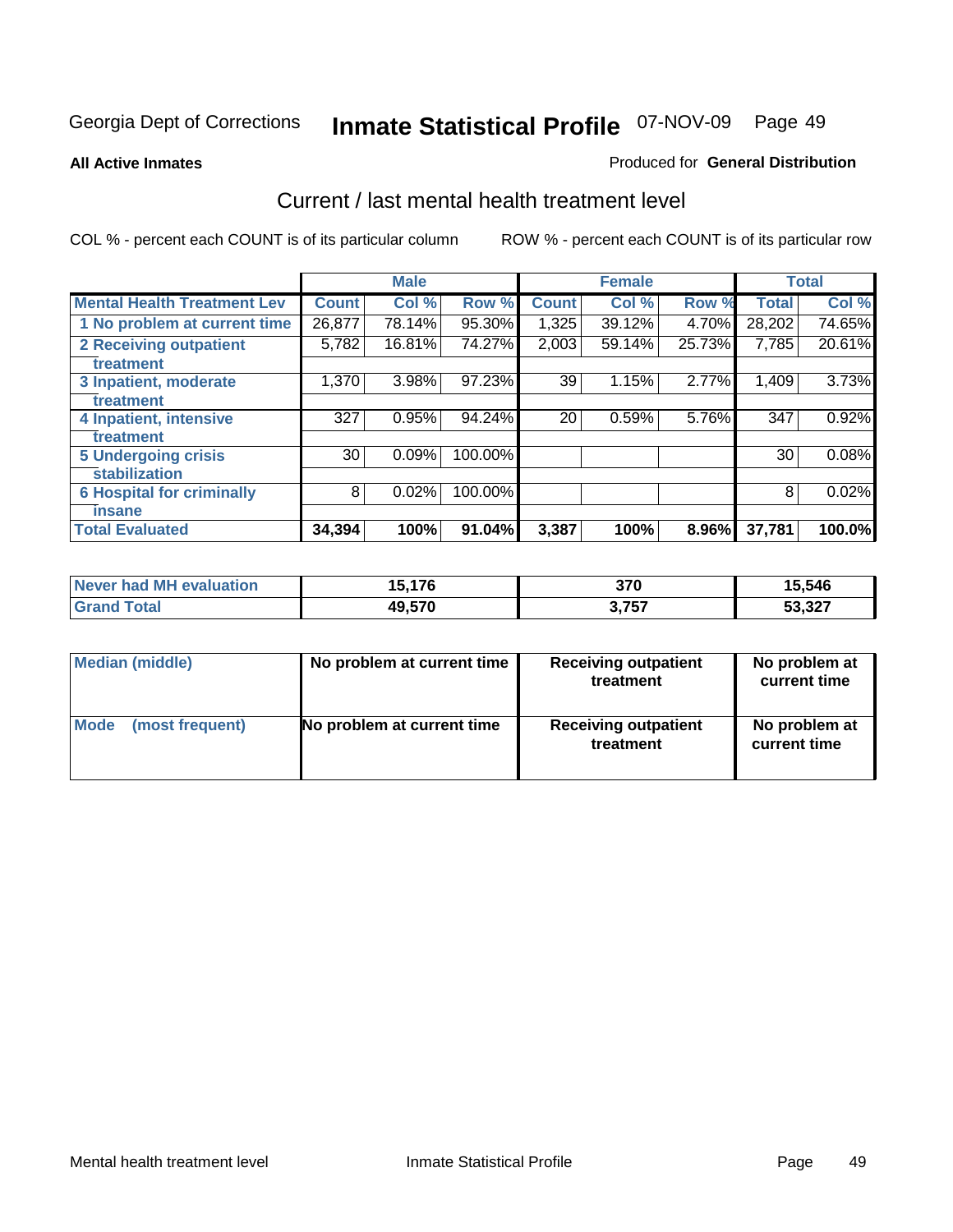## **All Active Inmates**

## Produced for **General Distribution**

## PULHESDWIT medical scale - 'P' overall condition ('P'hysical)

|                                                        |              | <b>Male</b> |        |              | <b>Female</b> |        |              | <b>Total</b> |
|--------------------------------------------------------|--------------|-------------|--------|--------------|---------------|--------|--------------|--------------|
| 'P' Overall Condition                                  | <b>Count</b> | Col %       | Row %  | <b>Count</b> | Col %         | Row %  | <b>Total</b> | Col %        |
| 1 No medical illness                                   | 35,457       | 74.73%      | 94.71% | 1,981        | 55.46%        | 5.29%  | 37,438       | 73.38%       |
| <b>Well-controlled chronic illness</b><br>$\mathbf{2}$ | 10,096       | 21.28%      | 87.89% | 1,391        | 38.94%        | 12.11% | 11,487       | 22.51%       |
| 3 Poorly-controlled chronic                            | 1,680        | 3.54%       | 92.61% | 134          | 3.75%         | 7.39%  | 1,814        | 3.56%        |
| <b>illness</b>                                         |              |             |        |              |               |        |              |              |
| 4 Significant problems requiring                       | 206          | 0.43%       | 87.66% | 29           | 0.81%         | 12.34% | 235          | 0.46%        |
| special housing                                        |              |             |        |              |               |        |              |              |
| 5 Terminal illness, < 6 months                         | 8            | 0.02%       | 88.89% |              | 0.03%         | 11.11% | 9            | 0.02%        |
| to live                                                |              |             |        |              |               |        |              |              |
| Inmate is pregnant<br>6                                | 2            | 0.01%       | 5.26%  | 36           | 1.01%         | 94.74% | 38           | 0.07%        |
| <b>Total Reported</b>                                  | 47,449       | 100%        | 93.00% | 3,572        | 100%          | 7.00%  | 51,021       | 100%         |

| тео | າ 4 າ4<br><u>.</u> | 185 | 2.306             |
|-----|--------------------|-----|-------------------|
|     | 10 57N             | 777 | דמם כם<br>. ∠د. د |

| Mode | (most frequent) | 1 No medical illness | 1 No medical illness | 1 No medical<br>illness |
|------|-----------------|----------------------|----------------------|-------------------------|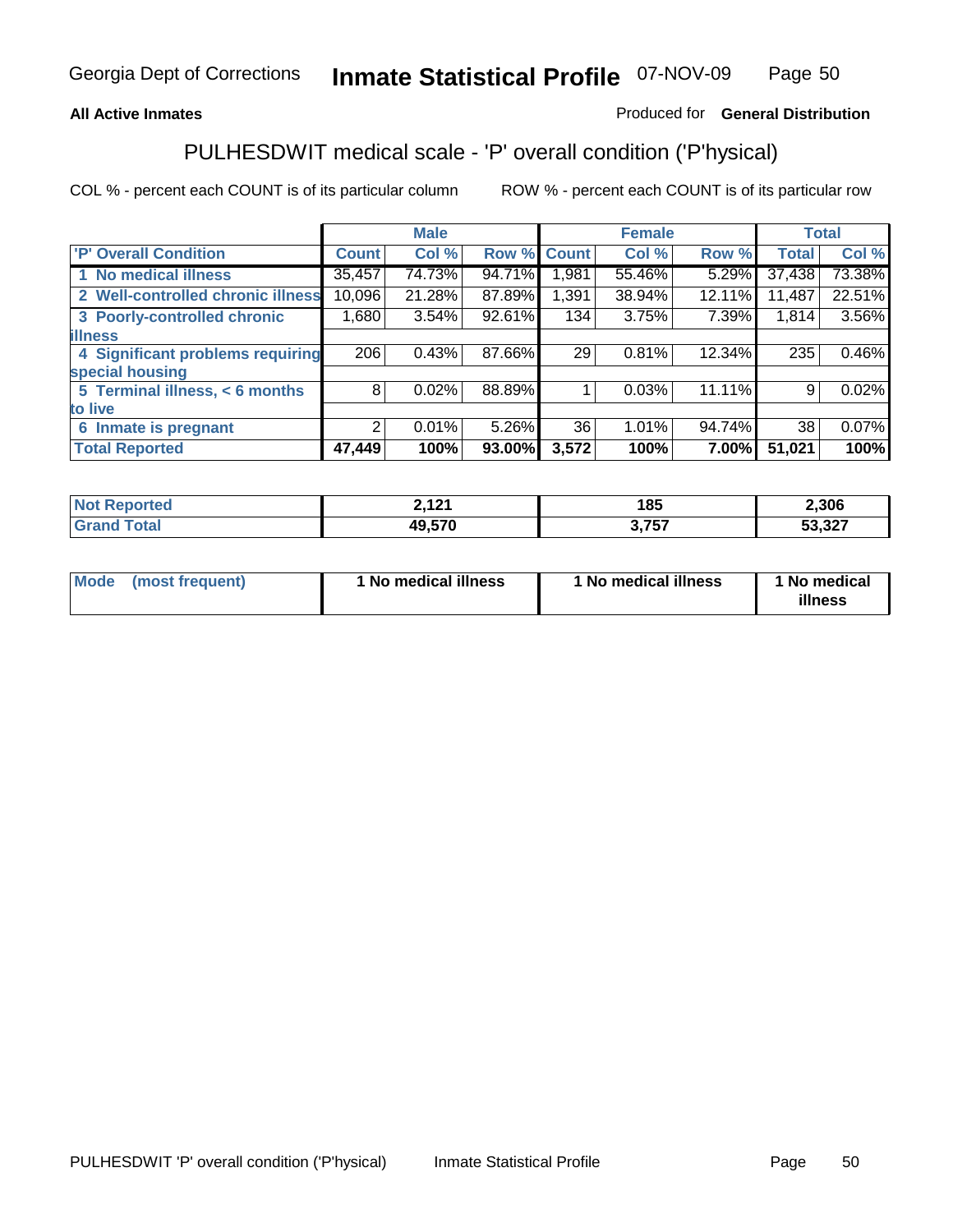### **All Active Inmates**

### Produced for **General Distribution**

## PULHESDWIT medical scale - 'U' upper body

|                              |        | <b>Male</b> |         |              | <b>Female</b> |        |              | <b>Total</b> |
|------------------------------|--------|-------------|---------|--------------|---------------|--------|--------------|--------------|
| <b>U' Upper Body</b>         | Count! | Col %       | Row %   | <b>Count</b> | Col %         | Row %  | <b>Total</b> | Col %        |
| 1 Upper bones, joints,       | 45,520 | 96.07%      | 93.30%  | 3,270        | 91.47%        | 6.70%  | 48,790       | 95.75%       |
| muscles all OK               |        |             |         |              |               |        |              |              |
| 2 One or both arms minimally | 1,579  | 3.33%       | 84.66%  | 286          | 8.00%         | 15.34% | 1,865        | 3.66%        |
| limited                      |        |             |         |              |               |        |              |              |
| 3 One or both arms           | 229    | 0.48%       | 93.85%  | 15           | 0.42%         | 6.15%  | 244          | 0.48%        |
| moderately limited           |        |             |         |              |               |        |              |              |
| 4 One arm disabled,          | 51     | 0.11%       | 92.73%  | 4            | 0.11%         | 7.27%  | 55           | 0.11%        |
| paralyzed, or amputated      |        |             |         |              |               |        |              |              |
| 5 Both arms disabled,        | 2      | 0.01%       | 100.00% |              |               |        | 2            | 0.01%        |
| paralyzed, or amputated      |        |             |         |              |               |        |              |              |
| <b>Total Reported</b>        | 47,381 | 100%        | 92.98%  | 3,575        | 100%          | 7.02%  | 50,956       | 100.0%       |

| N <sub>of</sub><br>Reported | ∠,189  | 182            | n 274<br>ا اد.ع |
|-----------------------------|--------|----------------|-----------------|
| Total                       | 49,570 | フトフ<br>. ט ו ט | 53,327          |

| <b>Mode</b> | (most frequent) | 1 Upper bones, joints,<br>muscles all OK | 1 Upper bones, joints,<br>muscles all OK | 1 Upper bones,<br>joints, muscles all<br>ΟK |
|-------------|-----------------|------------------------------------------|------------------------------------------|---------------------------------------------|
|-------------|-----------------|------------------------------------------|------------------------------------------|---------------------------------------------|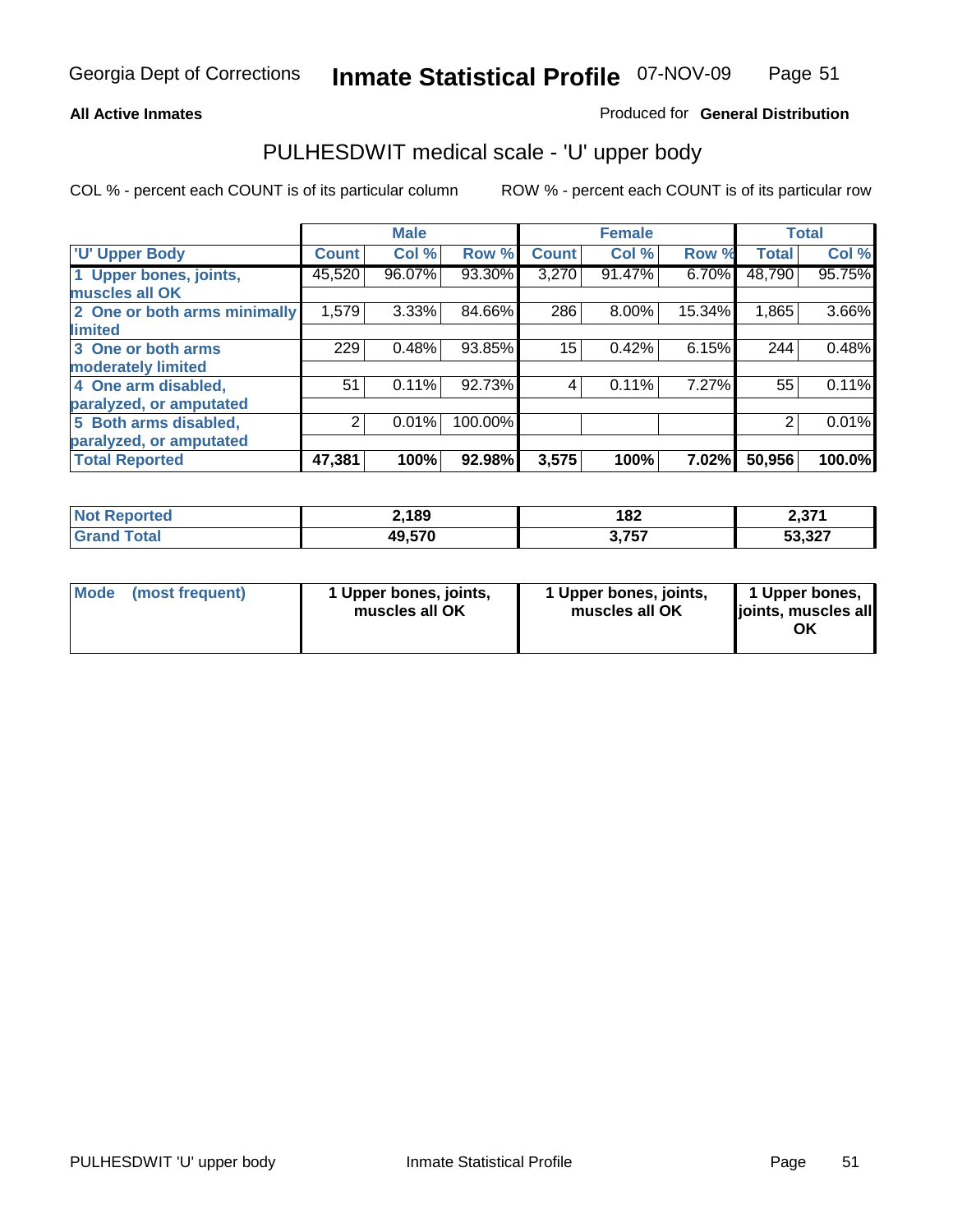### **All Active Inmates**

### Produced for **General Distribution**

## PULHESDWIT medical scale - 'L' lower body

|                                |              | <b>Male</b> |        |              | <b>Female</b> |        |              | <b>Total</b> |
|--------------------------------|--------------|-------------|--------|--------------|---------------|--------|--------------|--------------|
| <b>L' Lower Body</b>           | <b>Count</b> | Col %       | Row %  | <b>Count</b> | Col %         | Row %  | <b>Total</b> | Col %        |
| 1 Lower bones, joints,         | 42,183       | 89.03%      | 94.30% | 2,551        | 71.34%        | 5.70%  | 44,734       | 87.79%       |
| muscles all OK                 |              |             |        |              |               |        |              |              |
| 2 One or both legs minimally   | 4,393        | 9.27%       | 81.88% | 972          | 27.18%        | 18.12% | 5,365        | 10.53%       |
| limited                        |              |             |        |              |               |        |              |              |
| 3 One or both legs             | 669          | 1.41%       | 94.49% | 39           | 1.09%         | 5.51%  | 708          | 1.39%        |
| moderately limited             |              |             |        |              |               |        |              |              |
| 4 One leg disabled, paralyzed, | 124          | 0.26%       | 90.51% | 13           | 0.36%         | 9.49%  | 137          | 0.27%        |
| or amputated                   |              |             |        |              |               |        |              |              |
| 5 Both legs disabled,          | 10           | 0.02%       | 90.91% |              | 0.03%         | 9.09%  | 11           | 0.02%        |
| paralyzed, or amputated        |              |             |        |              |               |        |              |              |
| <b>Total Reported</b>          | 47,379       | 100%        | 92.98% | 3,576        | 100%          | 7.02%  | 50,955       | 100%         |

| <b>Not Reported</b> | 2,191  | 181   | 2,372  |
|---------------------|--------|-------|--------|
| <b>Grand Total</b>  | 49,570 | 3.757 | 53,327 |

|  | Mode (most frequent) | 1 Lower bones, joints,<br>muscles all OK | 1 Lower bones, joints,<br>muscles all OK | 1 Lower bones,<br>joints, muscles all<br>OK |
|--|----------------------|------------------------------------------|------------------------------------------|---------------------------------------------|
|--|----------------------|------------------------------------------|------------------------------------------|---------------------------------------------|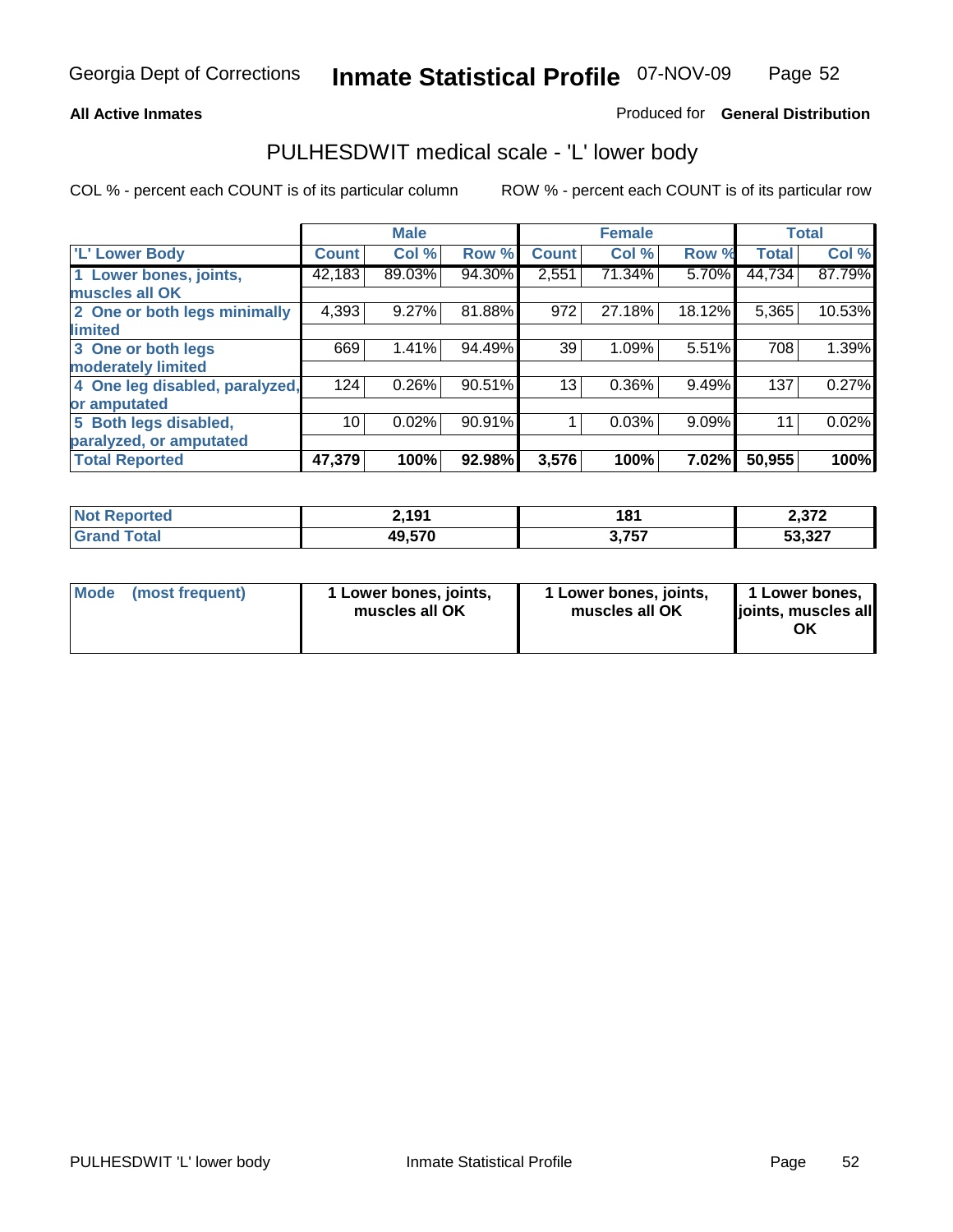### **All Active Inmates**

## Produced for **General Distribution**

## PULHESDWIT medical scale - 'H' hearing

|                                |              | <b>Male</b> |             |       | <b>Female</b> |        | <b>Total</b> |        |
|--------------------------------|--------------|-------------|-------------|-------|---------------|--------|--------------|--------|
| <b>H'</b> Hearing              | <b>Count</b> | Col %       | Row % Count |       | Col %         | Row %  | <b>Total</b> | Col %  |
| 1 Normal hearing both ears     | 46,848       | 98.91%      | 93.00%      | 3,527 | 98.60%        | 7.00%  | 50,375       | 98.89% |
| 2 Some loss in one ear with    | 400          | 0.84%       | 90.50%      | 42    | 1.17%         | 9.50%  | 442          | 0.87%  |
| other OK, or mild loss in both |              |             |             |       |               |        |              |        |
| 3 Total loss in one ear with   | 73           | 0.15%       | 94.81%      | 4     | 0.11%         | 5.19%  | 77           | 0.15%  |
| mild loss in other             |              |             |             |       |               |        |              |        |
| 4 Severe loss in both ears     | 26           | 0.05%       | 100.00%     |       |               |        | 26           | 0.05%  |
| 5 Total loss in both ears,     | 19           | 0.04%       | 82.61%      | 4     | 0.11%         | 17.39% | 23           | 0.05%  |
| requiring special housing      |              |             |             |       |               |        |              |        |
| <b>Total Reported</b>          | 47,366       | 100%        | 92.98%      | 3,577 | 100%          | 7.02%  | 50,943       | 100.0% |

| <b>Leu</b> | 2,204  | 180   | 2,384           |
|------------|--------|-------|-----------------|
|            | 49.570 | 3,757 | =^ ^^<br>ו גט ט |

| Mode (most frequent) | 1 Normal hearing both ears 11 Normal hearing both ears | 1 Normal hearing |
|----------------------|--------------------------------------------------------|------------------|
|                      |                                                        | both ears        |
|                      |                                                        |                  |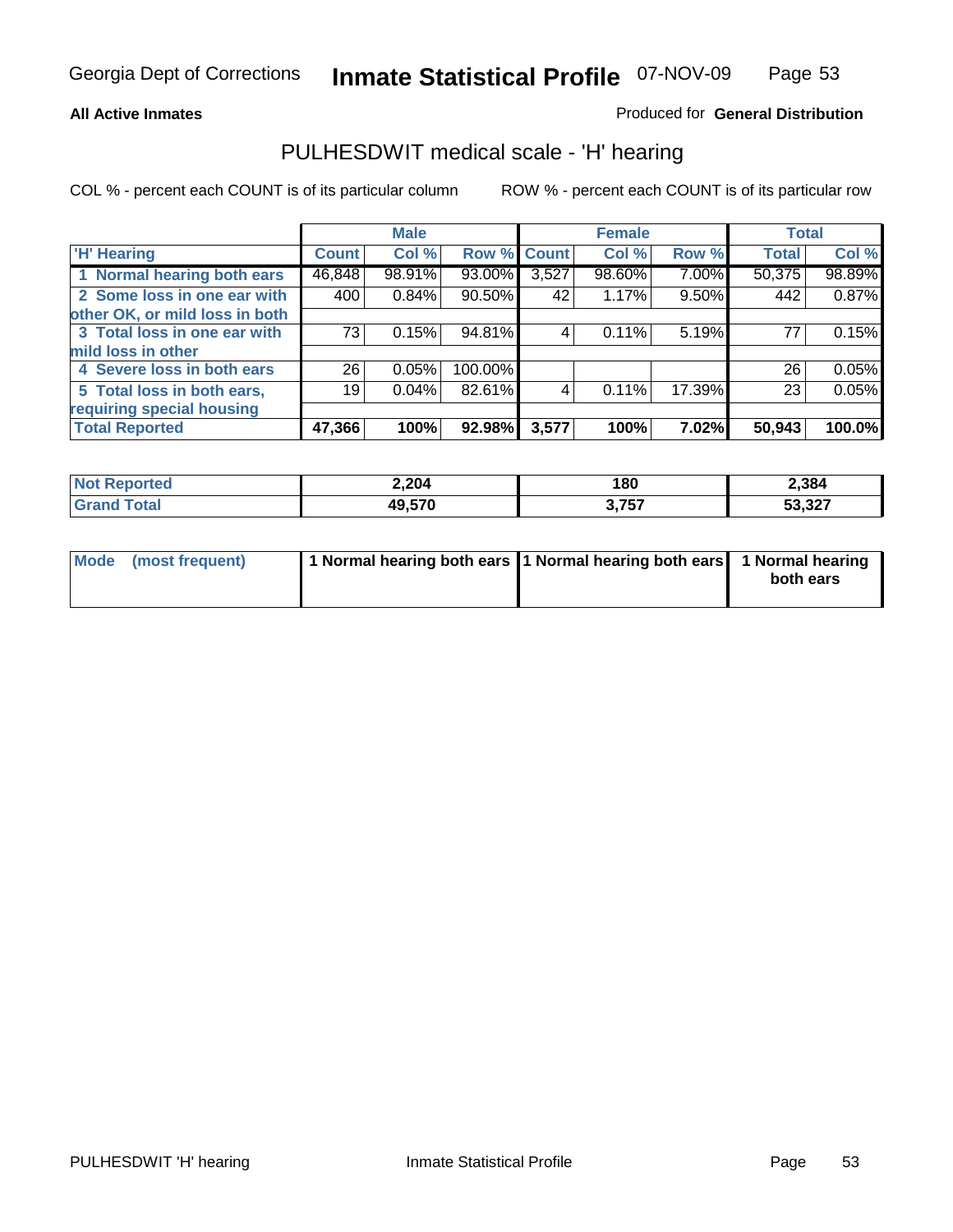### **All Active Inmates**

### Produced for **General Distribution**

## PULHESDWIT medical scale - 'E' vision

|                                 |              | <b>Male</b> |             |       | <b>Female</b> |        |              | <b>Total</b> |
|---------------------------------|--------------|-------------|-------------|-------|---------------|--------|--------------|--------------|
| 'E' Vision                      | <b>Count</b> | Col %       | Row % Count |       | Col %         | Row %  | <b>Total</b> | Col %        |
| 1 Correctable to 20/40 in both  | 39,985       | 85.37%      | 94.44%      | 2,353 | 65.80%        | 5.56%  | 42,338       | 83.98%       |
| eyes                            |              |             |             |       |               |        |              |              |
| 2 Correctable to 20/70 in one   | 6,104        | 13.03%      | 84.57%      | 1,114 | 31.15%        | 15.43% | 7,218        | 14.32%       |
| eye, may be blind in other      |              |             |             |       |               |        |              |              |
| 3 Correctable to 20/200 in one  | 632          | 1.35%       | 85.52%      | 107   | 2.99%         | 14.48% | 739          | 1.47%        |
| eye, may be blind in other      |              |             |             |       |               |        |              |              |
| 4 One eye not correctable to    | 106          | 0.23%       | 98.15%      | 2     | 0.06%         | 1.85%  | 108          | 0.21%        |
| 20/200, other may be blind      |              |             |             |       |               |        |              |              |
| 5 Blind in both eyes, requiring | 13           | 0.03%       | 100.00%     |       |               |        | 13           | 0.03%        |
| special housing                 |              |             |             |       |               |        |              |              |
| <b>Total Reported</b>           | 46,840       | 100%        | 92.91%      | 3,576 | 100%          | 7.09%  | 50,416       | 100.0%       |

| <b>Not Reported</b> | 2,730  | 181   | 2,911  |
|---------------------|--------|-------|--------|
| Γota⊦<br>. Gre      | 49,570 | 3,757 | 53,327 |

| Mode | (most frequent) | 1 Correctable to 20/40 in<br>both eves | 1 Correctable to 20/40 in   1 Correctable to<br>both eves | 20/40 in both eyes |
|------|-----------------|----------------------------------------|-----------------------------------------------------------|--------------------|
|------|-----------------|----------------------------------------|-----------------------------------------------------------|--------------------|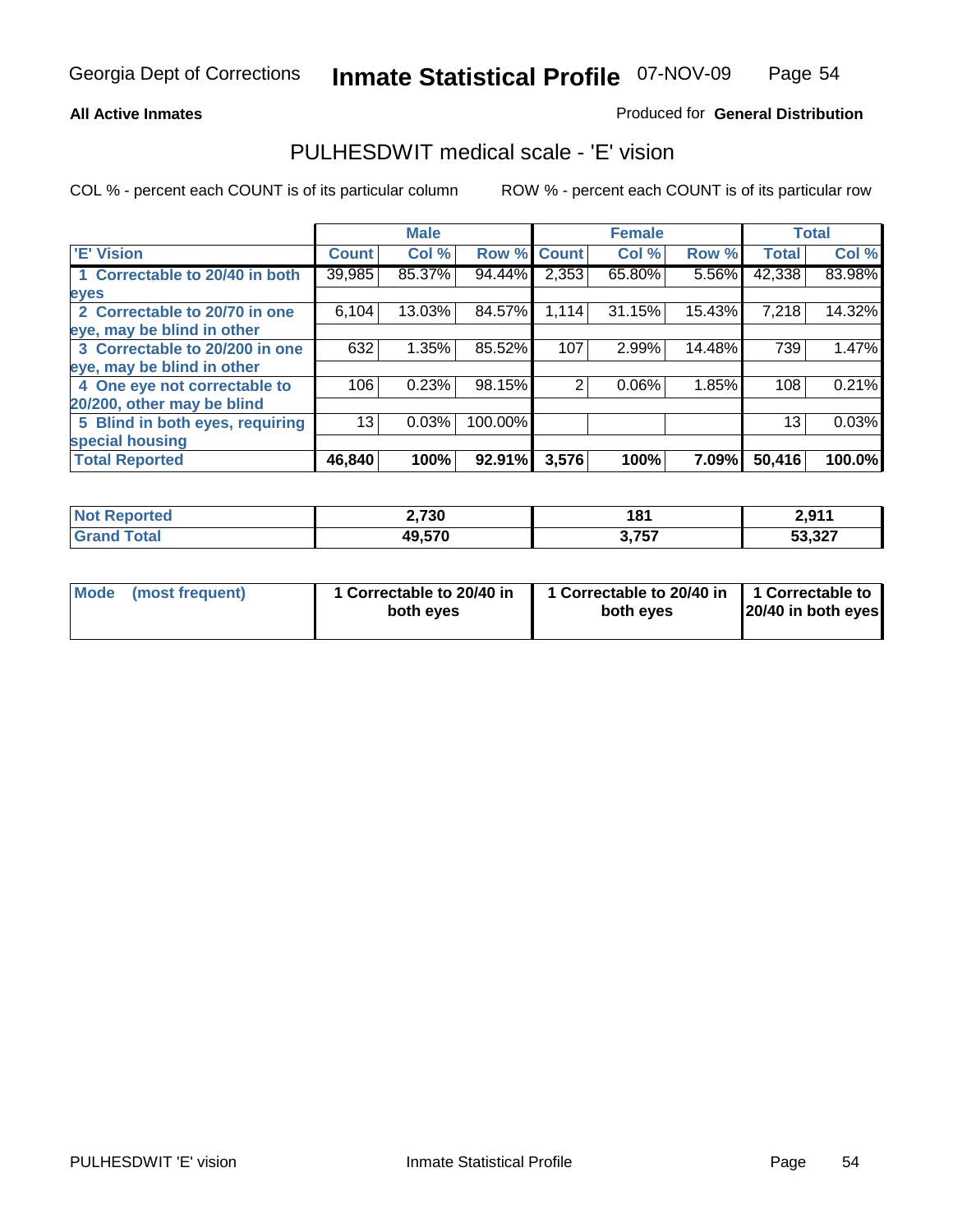### **All Active Inmates**

### Produced for **General Distribution**

## PULHESDWIT medical scale - 'S' pSychiatric

|                                        |              | <b>Male</b> |             |       | <b>Female</b> |        |              | <b>Total</b> |
|----------------------------------------|--------------|-------------|-------------|-------|---------------|--------|--------------|--------------|
| 'S' pSychiatric                        | <b>Count</b> | Col %       | Row % Count |       | Col %         | Row %  | <b>Total</b> | Col %        |
| 1 No impairment or disorders           | 40,356       | 87.24%      | 95.26%      | 2,006 | 58.47%        | 4.74%  | 42,362       | 85.26%       |
| 2 Stable, or in remission, or          | 4,456        | 9.63%       | 76.38%      | 1,378 | 40.16%        | 23.62% | 5,834        | 11.74%       |
| mild impairment or retardation         |              |             |             |       |               |        |              |              |
| 3 Requires moderate inpatient          | 1,210        | 2.62%       | 97.27%      | 34    | 0.99%         | 2.73%  | 1,244        | 2.50%        |
| treatment                              |              |             |             |       |               |        |              |              |
| 4 Requires intensive inpatient         | 211          | $0.46\%$    | 94.20%      | 13    | 0.38%         | 5.80%  | 224          | 0.45%        |
| treatment                              |              |             |             |       |               |        |              |              |
| <b>5 Requires Crisis Stabilization</b> | 24           | 0.05%       | 100.00%     |       |               |        | 24           | 0.05%        |
| Unit (CSU) inpatient care              |              |             |             |       |               |        |              |              |
| <b>Total Reported</b>                  | 46,257       | 100%        | 93.09%      | 3,431 | 100%          | 6.91%  | 49,688       | 100%         |

| <b>Not Reported</b> | 2.212<br>د ۱ د.د | 326   | 3,639  |
|---------------------|------------------|-------|--------|
| Total<br>' Grand    | 49,570           | 3,757 | 53,327 |

| Mode (most frequent) | <b>1 No impairment or disorders</b> | 1 No impairment or<br>disorders | 1 No impairment or<br>disorders |
|----------------------|-------------------------------------|---------------------------------|---------------------------------|
|                      |                                     |                                 |                                 |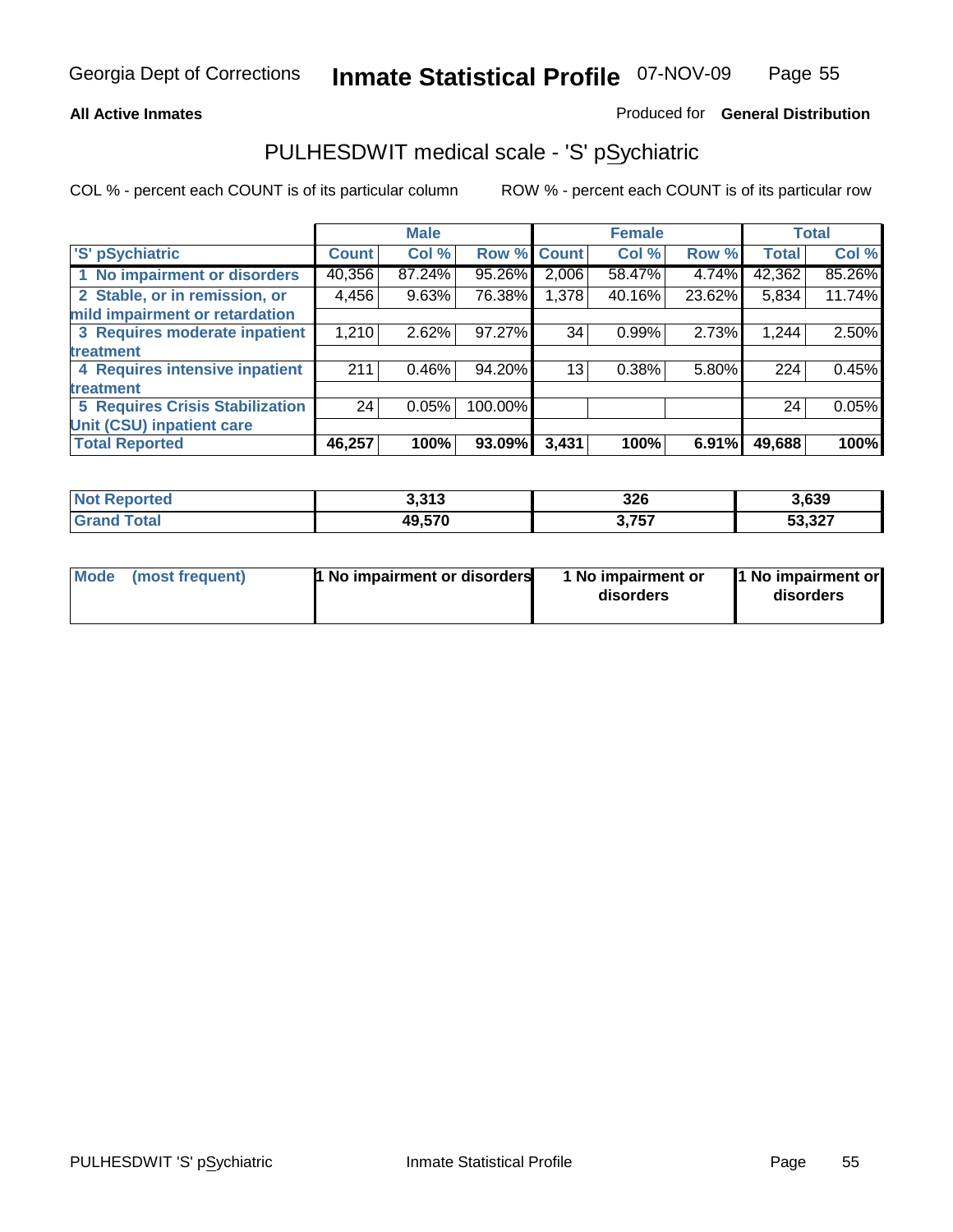### **All Active Inmates**

### Produced for **General Distribution**

## PULHESDWIT medical scale - 'D' dental

|                                 |              | <b>Male</b> |             |        | <b>Female</b> |        |              | <b>Total</b> |
|---------------------------------|--------------|-------------|-------------|--------|---------------|--------|--------------|--------------|
| 'D' Dental                      | <b>Count</b> | Col %       | Row % Count |        | Col %         | Row %  | <b>Total</b> | Col %        |
| 1 Minimal routine dental health | 16,219       | 36.16%      | 89.77%      | ا 848. | 53.83%        | 10.23% | 18,067       | 37.41%       |
| <b>needs</b>                    |              |             |             |        |               |        |              |              |
| 2 Moderate cavities and/or      | 18,019       | 40.17%      | 93.39%      | 1,275  | 37.14%        | 6.61%  | 19,294       | 39.95%       |
| gum disease                     |              |             |             |        |               |        |              |              |
| 3 Extensive gum disease         | 10,580       | 23.59%      | 97.15%      | 310    | 9.03%         | 2.85%  | 10,890       | 22.55%       |
| and/or widespread decay         |              |             |             |        |               |        |              |              |
| 4 Urgent need for dental        | 38           | 0.08%       | 100.00%     |        |               |        | 38           | 0.08%        |
| <b>services</b>                 |              |             |             |        |               |        |              |              |
| 5 Life-threatening disease or   |              | 0.01%       | 100.00%     |        |               |        |              | 0.01%        |
| extreme pain or infection       |              |             |             |        |               |        |              |              |
| <b>Total Reported</b>           | 44,857       | 100%        | 92.89%      | 3,433  | 100%          | 7.11%  | 48,290       | 100%         |

| <b>Reported</b><br>NO.      | 742<br>1.I I J | 324   | 5,037  |
|-----------------------------|----------------|-------|--------|
| Tota <sub>l</sub><br>'Grand | 49,570         | 3,757 | 53,327 |

| <b>Mode</b> | (most frequent) | 2 Moderate cavities and/or<br>qum disease | 1 Minimal routine dental<br>health needs | 2 Moderate<br>cavities and/or |
|-------------|-----------------|-------------------------------------------|------------------------------------------|-------------------------------|
|             |                 |                                           |                                          | qum disease                   |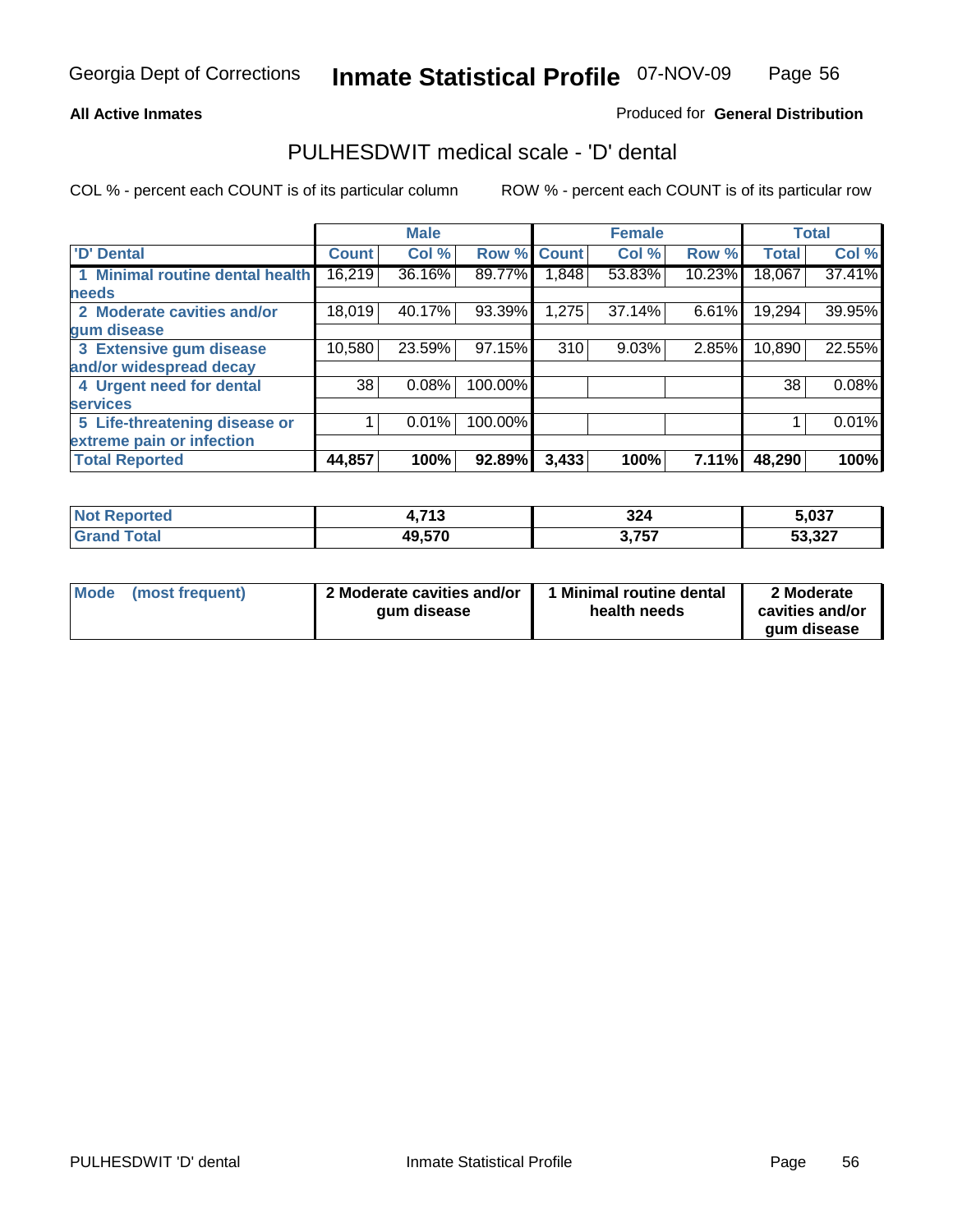### **All Active Inmates**

### Produced for **General Distribution**

## PULHESDWIT medical scale - 'W' work ability

|                                 |              | <b>Male</b> |        |             | <b>Female</b> |        |              | <b>Total</b> |
|---------------------------------|--------------|-------------|--------|-------------|---------------|--------|--------------|--------------|
| W' work ability                 | <b>Count</b> | Col %       |        | Row % Count | Col %         | Row %  | <b>Total</b> | Col %        |
| 1 Unrestricted work or activity | 39,384       | 83.13%      | 93.17% | 2,889       | 80.77%        | 6.83%  | 42,273       | 82.97%       |
| 2 Minor restrictions on type of | 6,233        | 13.16%      | 92.74% | 488         | 13.64%        | 7.26%  | 6,721        | 13.19%       |
| <b>work</b>                     |              |             |        |             |               |        |              |              |
| 3 Moderate restrictions on type | 1,223        | 2.58%       | 90.59% | 127         | 3.55%         | 9.41%  | 1,350        | 2.65%        |
| of work                         |              |             |        |             |               |        |              |              |
| 4 Major restrictions on type of | 451          | 0.95%       | 86.73% | 69          | 1.93%         | 13.27% | 520          | 1.02%        |
| <b>work</b>                     |              |             |        |             |               |        |              |              |
| 5 Cannot work under any         | 84           | 0.18%       | 95.45% | 4           | 0.11%         | 4.55%  | 88           | 0.17%        |
| <b>circumstances</b>            |              |             |        |             |               |        |              |              |
| <b>Total Reported</b>           | 47,375       | 100%        | 92.98% | 3,577       | 100%          | 7.02%  | 50,952       | 100%         |

| <b>Not Reported</b> | 2,195  | 180   | 2,375  |
|---------------------|--------|-------|--------|
| <b>Grand Total</b>  | 49,570 | 3,757 | 53,327 |

| Mode            | 1 Unrestricted work or | 1 Unrestricted work or | 1 Unrestricted   |
|-----------------|------------------------|------------------------|------------------|
| (most frequent) | activity               | activity               | work or activity |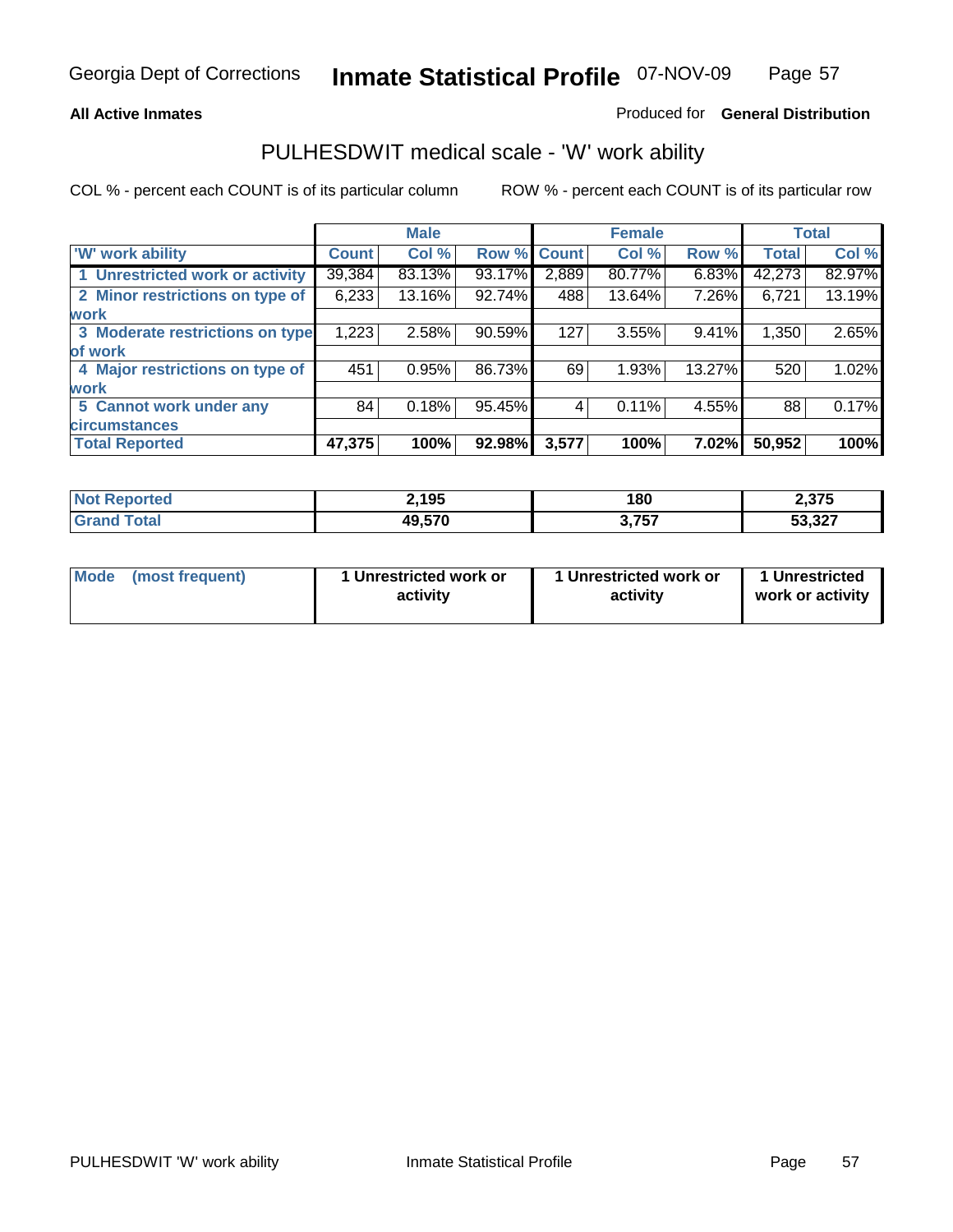### **All Active Inmates**

## Produced for **General Distribution**

## PULHESDWIT medical scale - 'I' impairment

|                                 |              | <b>Male</b> |         |              | <b>Female</b> |       |              | <b>Total</b> |
|---------------------------------|--------------|-------------|---------|--------------|---------------|-------|--------------|--------------|
| <b>T</b> Impairment             | <b>Count</b> | Col %       | Row %   | <b>Count</b> | Col %         | Row % | <b>Total</b> | Col %        |
| 1 No impairments or             | 47,072       | 99.42%      | 92.97%  | 3,562        | 99.69%        | 7.03% | 50,634       | 99.44%       |
| disabilities                    |              |             |         |              |               |       |              |              |
| 2 Wheelchair-bound but          | 164          | 0.35%       | 97.04%  | 5            | 0.14%         | 2.96% | 169          | 0.33%        |
| otherwise OK                    |              |             |         |              |               |       |              |              |
| 3 Needs low-level Assisted      | 34           | $0.07\%$    | 91.89%  | 3            | 0.08%         | 8.11% | 37           | 0.07%        |
| Living (level I)                |              |             |         |              |               |       |              |              |
| 4 Needs moderate Assisted       | 16           | 0.03%       | 100.00% |              |               |       | 16           | 0.03%        |
| <b>Living (level II)</b>        |              |             |         |              |               |       |              |              |
| <b>5 Needs maximal Assisted</b> | 61           | 0.13%       | 95.31%  | 3            | 0.08%         | 4.69% | 64           | 0.13%        |
| <b>Living (level III)</b>       |              |             |         |              |               |       |              |              |
| <b>Total Reported</b>           | 47,347       | 100%        | 92.98%  | 3,573        | 100%          | 7.02% | 50,920       | 100%         |

| <b>Not</b><br><b>Reported</b> | 2,223  | 184          | 2,407  |
|-------------------------------|--------|--------------|--------|
| <b>cotal</b>                  | 49,570 | フドフ<br>וט,וט | 53,327 |

| <b>Mode</b> | (most frequent) | 1 No impairments or<br>disabilities | 1 No impairments or<br>disabilities | 1 No impairments<br>or disabilities |
|-------------|-----------------|-------------------------------------|-------------------------------------|-------------------------------------|
|-------------|-----------------|-------------------------------------|-------------------------------------|-------------------------------------|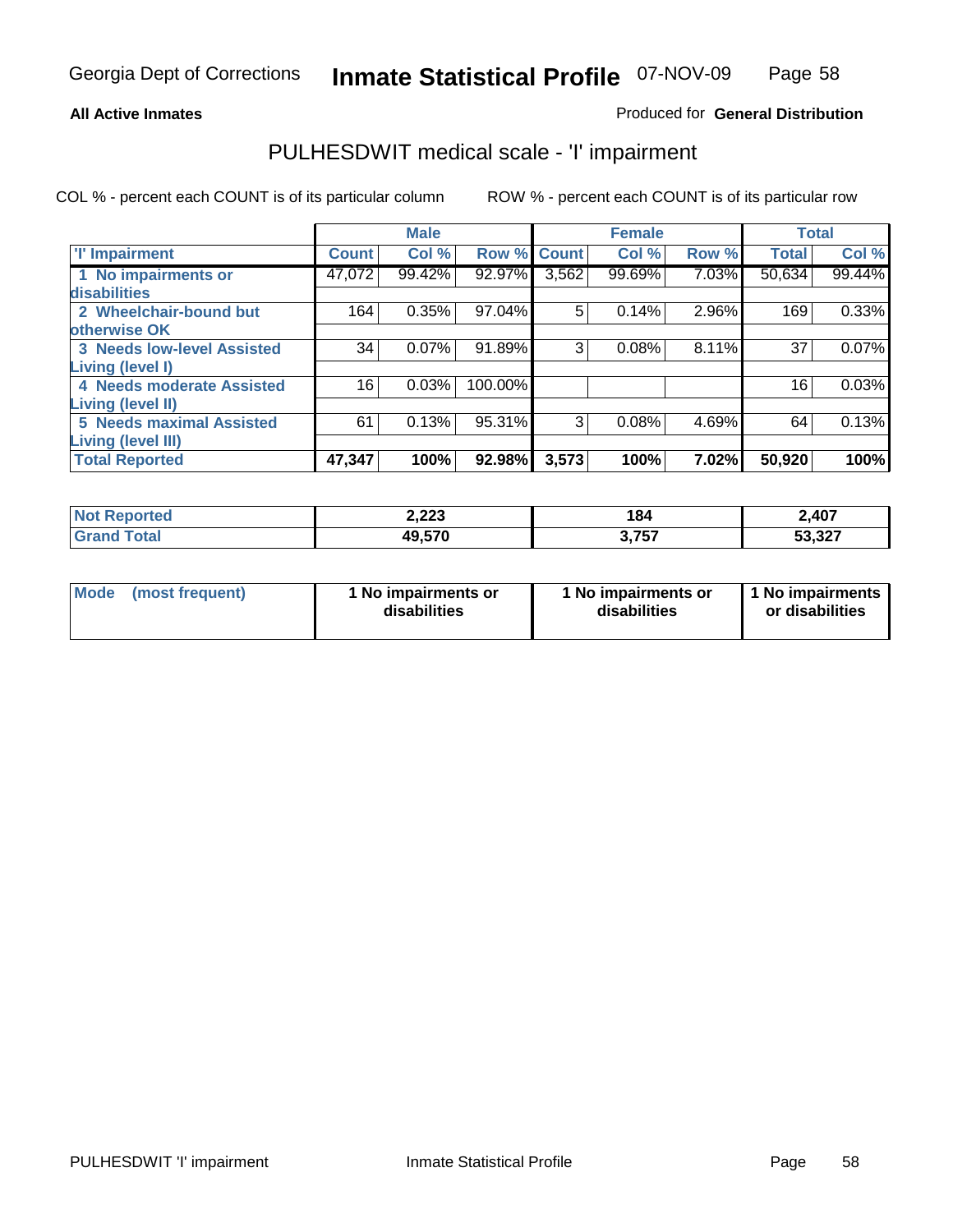#### **Inmate Statistical Profile** 07-NOV-09 Page Page 59

### **All Active Inmates Allowski** Produced fo **General Distribution**

## PULHESDWIT medical scale - 'T' transportability

|                              |              | <b>Male</b> |         |                | <b>Female</b> |       | <b>Total</b> |        |
|------------------------------|--------------|-------------|---------|----------------|---------------|-------|--------------|--------|
| <b>T' Transportability</b>   | <b>Count</b> | Col %       | Row %   | <b>Count</b>   | Col %         | Row % | <b>Total</b> | Col %  |
| 1 Can be transported in any  | 47,165       | 99.65%      | 92.98%  | 3,561          | 99.72%        | 7.02% | 50,726       | 99.65% |
| ordinary approved vehicle    |              |             |         |                |               |       |              |        |
| 2 Wheelchair-bound, not      | 69           | 0.15%       | 90.79%  |                | 0.20%         | 9.21% | 76           | 0.15%  |
| needing special vehicle      |              |             |         |                |               |       |              |        |
| 3 Wheelchair-bound, requires | 17           | 0.04%       | 94.44%  |                | 0.03%         | 5.56% | 18           | 0.04%  |
| special vehicle              |              |             |         |                |               |       |              |        |
| 4 Needs specially-equipped   | 6            | 0.01%       | 100.00% |                |               |       | 6            | 0.01%  |
| medical vehicle              |              |             |         |                |               |       |              |        |
| <b>5 Requires ambulance</b>  | 75           | 0.16%       | 97.40%  | $\overline{2}$ | 0.06%         | 2.60% | 77           | 0.15%  |
| transport                    |              |             |         |                |               |       |              |        |
| <b>Total Reported</b>        | 47,332       | 100%        | 92.98%  | 3,571          | 100%          | 7.02% | 50,903       | 100%   |

| <b>Not Reported</b> | 2,238  | 186   | 2,424  |
|---------------------|--------|-------|--------|
| <b>Grand Total</b>  | 49,570 | 3,757 | 53,327 |

| Mode (most frequent) | 1 Can be transported in any 1 Can be transported in any | ordinary approved vehicle   ordinary approved vehicle   transported in any | 1 Can be<br>ordinary approved<br>vehicle |
|----------------------|---------------------------------------------------------|----------------------------------------------------------------------------|------------------------------------------|
|                      |                                                         |                                                                            |                                          |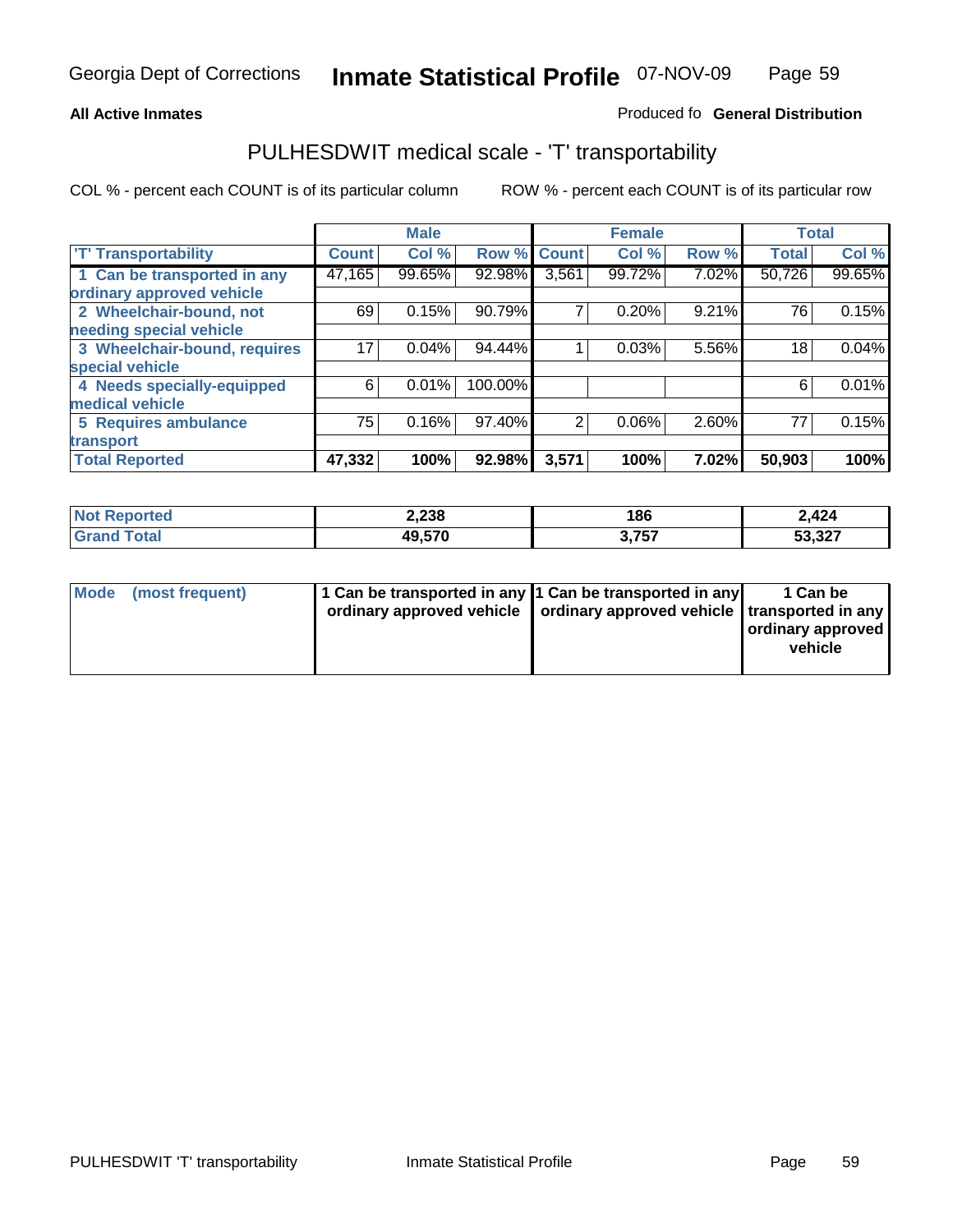### **All Active Inmates**

### Produced for **General Distribution**

## Criminality in family, self-reported

|                              |              | <b>Male</b> |        |              | <b>Female</b> |       |               | <b>Total</b> |
|------------------------------|--------------|-------------|--------|--------------|---------------|-------|---------------|--------------|
| <b>Criminality In Family</b> | <b>Count</b> | Col %       | Row %  | <b>Count</b> | Col %         | Row % | <b>Total</b>  | Col %        |
| Yes, criminality in family   | 10,621       | 22.12%      | 86.87% | 1,605        | 44.47%        |       | 13.13% 12,226 | 23.68%       |
| No criminality in family     | 37,395       | 77.88%      | 94.91% | 2,004        | 55.53%        |       | 5.09% 39,399  | 76.32%       |
| <b>Total Reported</b>        | 48,016       | 100%        | 93.01% | 3,609        | 100%          |       | 6.99% 51,625  | 100%         |

| <b>Not Reported</b>   | . ,554 | 148         | 1,702  |
|-----------------------|--------|-------------|--------|
| <b>Total</b><br>Grano | 49,570 | フドフ<br>ו טו | 53,327 |

|  | Mode (most frequent) | No criminality in family | No criminality in family | No criminality in<br>family |
|--|----------------------|--------------------------|--------------------------|-----------------------------|
|--|----------------------|--------------------------|--------------------------|-----------------------------|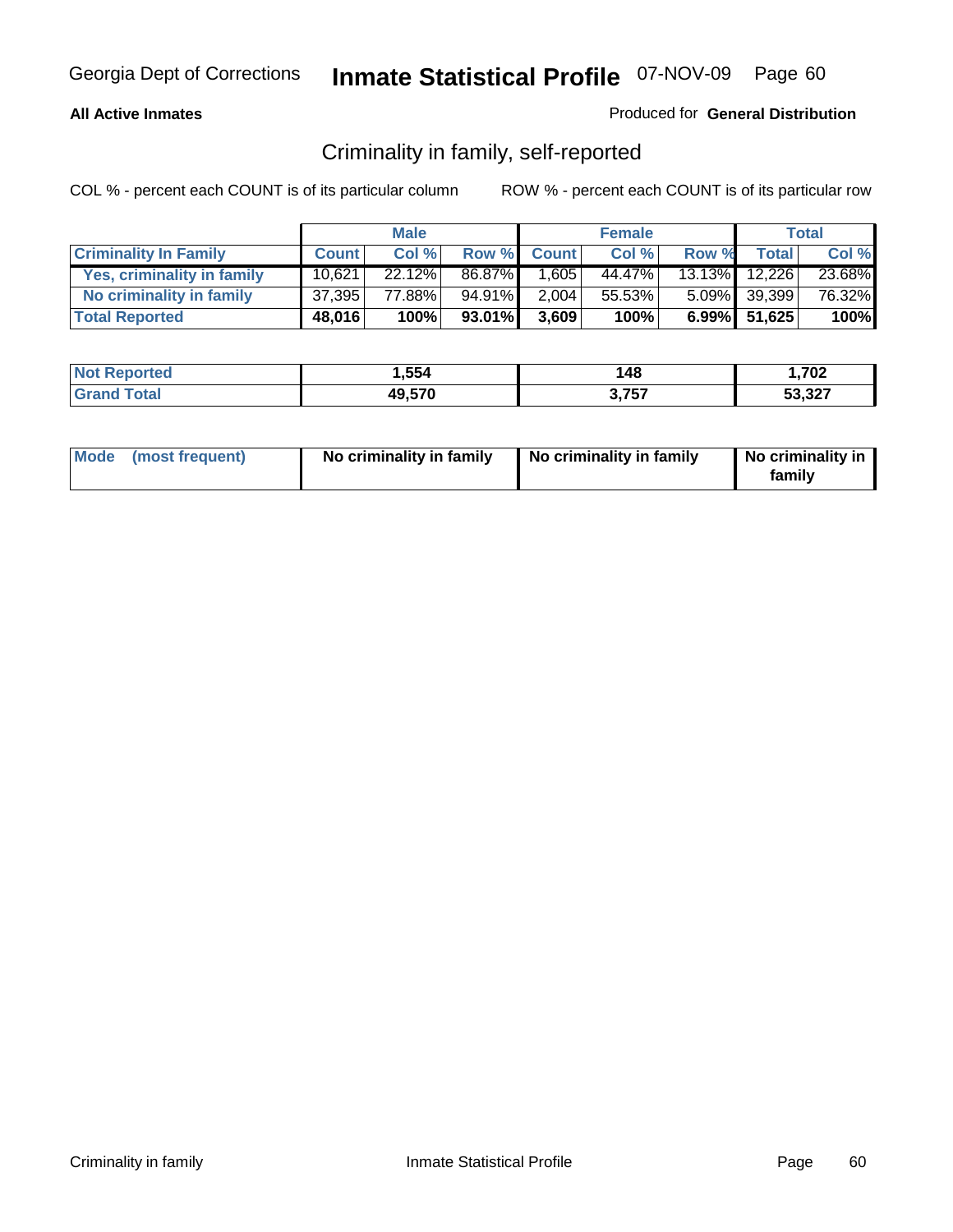### **All Active Inmates**

### Produced for **General Distribution**

## Alcoholism in family, self-reported

|                             |              | <b>Male</b> |        |              | <b>Female</b> |           |              | <b>Total</b> |
|-----------------------------|--------------|-------------|--------|--------------|---------------|-----------|--------------|--------------|
| <b>Alcoholism In Family</b> | <b>Count</b> | Col %       | Row %  | <b>Count</b> | Col %         | Row %     | <b>Total</b> | Col %        |
| Yes, alcoholism in family   | 6.913        | $14.40\%$   | 88.23% | 922          | 25.55%        | $11.77\%$ | 7,835        | 15.18%       |
| No alcoholism in family     | 41,103       | 85.60%      | 93.86% | 2,687        | 74.45%        |           | 6.14% 43,790 | 84.82%       |
| <b>Total Reported</b>       | 48,016       | 100%        | 93.01% | 3,609        | 100%          |           | 6.99% 51,625 | 100%         |

| <b>Not Reported</b>   | . ,554 | 148         | 1,702  |
|-----------------------|--------|-------------|--------|
| <b>Total</b><br>Grano | 49,570 | フドフ<br>ו טו | 53,327 |

|  | Mode (most frequent) | No alcoholism in family | No alcoholism in family | No alcoholism in<br>family |
|--|----------------------|-------------------------|-------------------------|----------------------------|
|--|----------------------|-------------------------|-------------------------|----------------------------|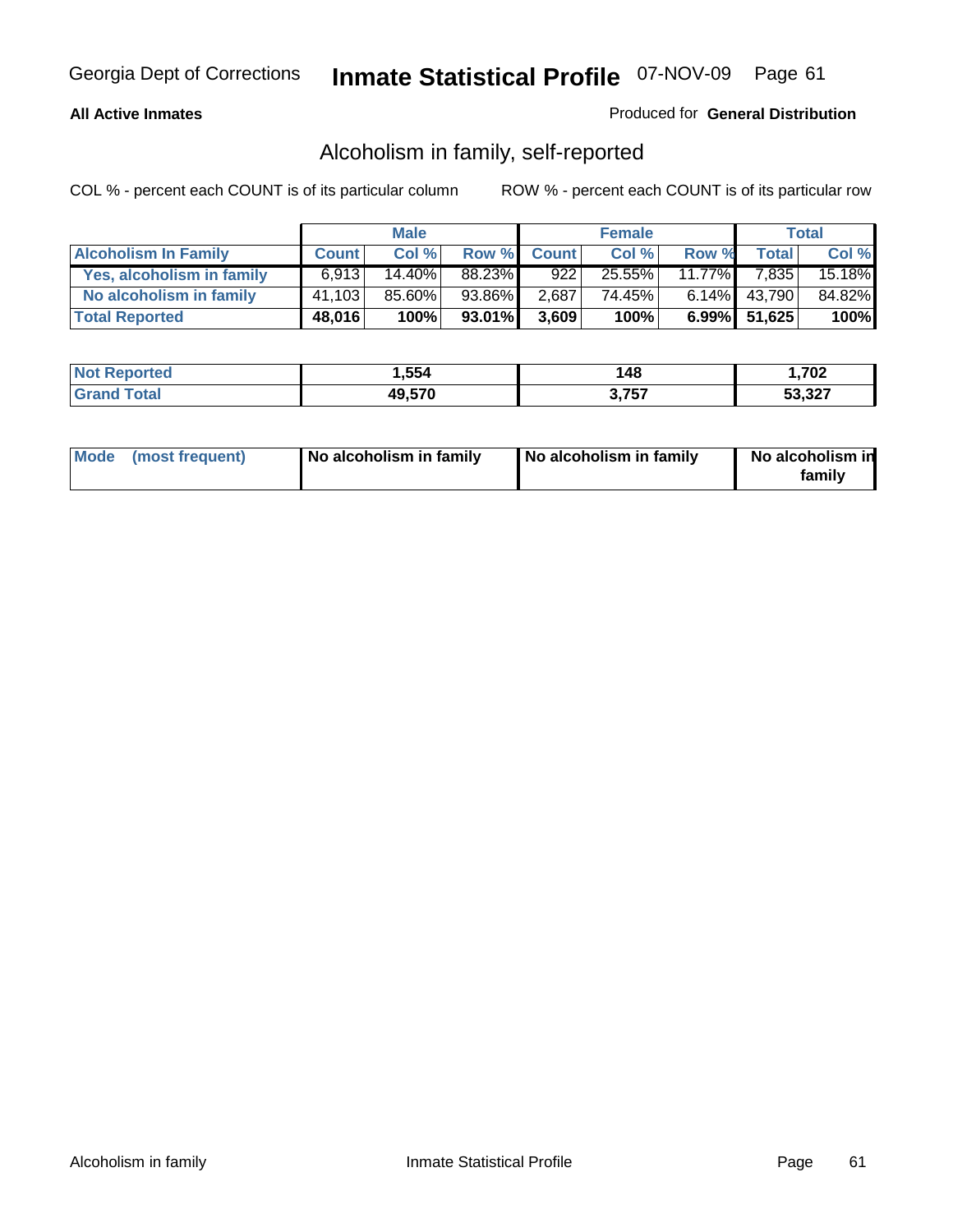### **All Active Inmates**

Produced for **General Distribution**

## Drug abuse in family, self-reported

|                           |              | <b>Male</b> |        |              | <b>Female</b> |           |              | <b>Total</b> |
|---------------------------|--------------|-------------|--------|--------------|---------------|-----------|--------------|--------------|
| Drug Abuse In Family      | <b>Count</b> | Col %       | Row %  | <b>Count</b> | Col %         | Row %     | <b>Total</b> | Col %        |
| Yes, drug abuse in family | 3.777        | 7.87%       | 81.52% | 856          | 23.72%        | $18.48\%$ | 4.633        | $8.97\%$     |
| No drug abuse in family   | 44,239       | 92.13%      | 94.14% | 2,753        | 76.28%        | $5.86\%$  | 46,992       | 91.03%       |
| <b>Total Reported</b>     | 48,016       | 100%        | 93.01% | 3,609        | 100%          |           | 6.99% 51,625 | 100%         |

| <b>Not Reported</b>          | . ,554 | 148         | 1,702  |
|------------------------------|--------|-------------|--------|
| <b>Total</b><br><b>Grand</b> | 49,570 | フドフ<br>ו טו | 53,327 |

|  | Mode (most frequent) | No drug abuse in family | No drug abuse in family | No drug abuse in<br>family |
|--|----------------------|-------------------------|-------------------------|----------------------------|
|--|----------------------|-------------------------|-------------------------|----------------------------|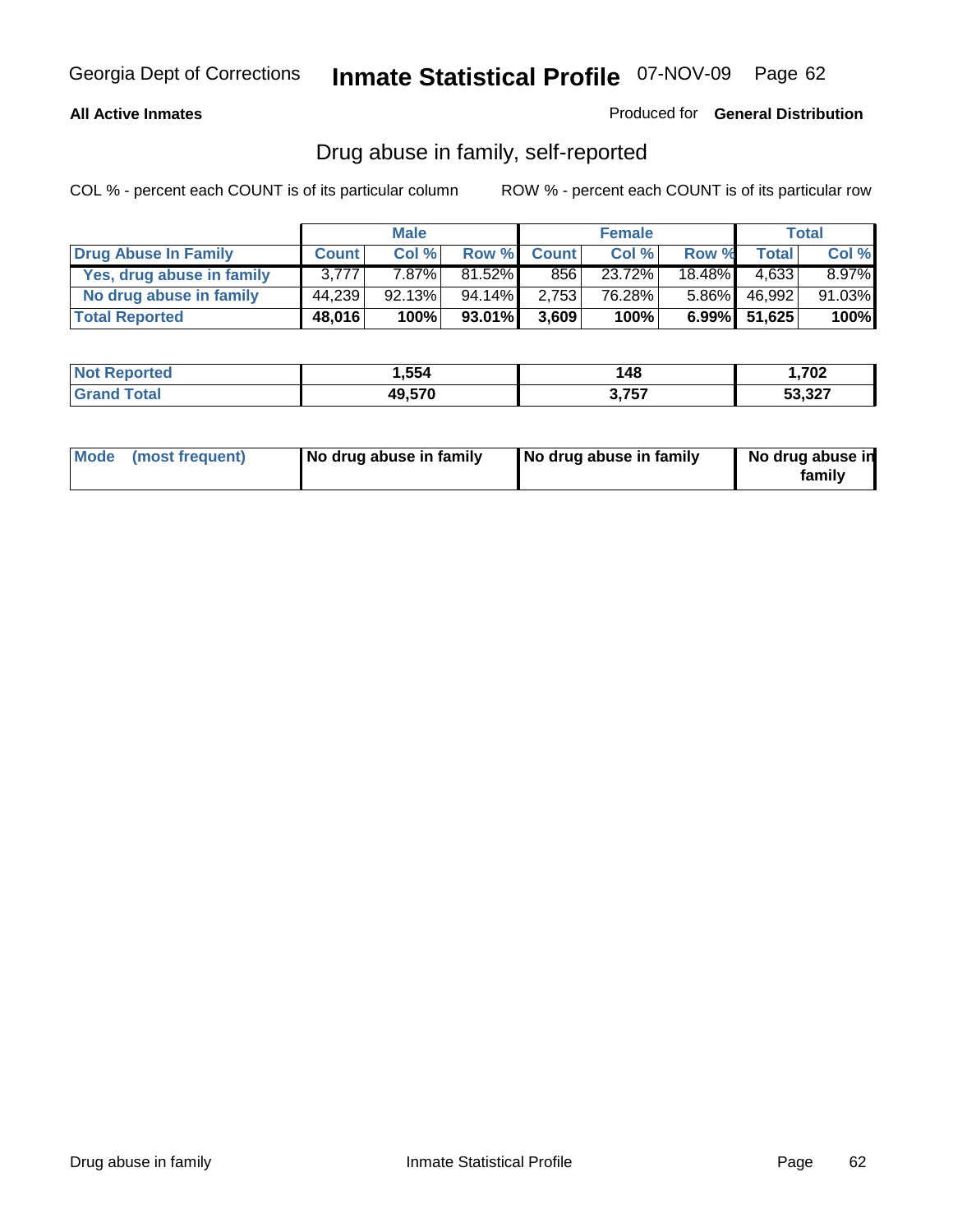### **All Active Inmates**

## Produced for **General Distribution**

## Subjected to frequent beatings, self-reported

|                                   |              | <b>Male</b> |           |              | <b>Female</b> |          |        | Total  |
|-----------------------------------|--------------|-------------|-----------|--------------|---------------|----------|--------|--------|
| <b>Frequent beatings</b>          | <b>Count</b> | Col %       | Row %     | <b>Count</b> | Col %         | Row %    | Total  | Col %  |
| <b>Yes, subjected to frequent</b> | 1,824        | 3.80%       | 78.59%    | 497          | 13.77%        | 21.41%   | 2,321  | 4.50%  |
| <b>beatings</b>                   |              |             |           |              |               |          |        |        |
| Not subjected to frequent         | 46.192       | 96.20%      | $93.69\%$ | 3.112        | 86.23%        | $6.31\%$ | 49.304 | 95.50% |
| <b>beatings</b>                   |              |             |           |              |               |          |        |        |
| <b>Total Reported</b>             | 48,016       | 100%        | 93.01%    | 3,609        | 100%          | $6.99\%$ | 51,625 | 100%   |

| Reported<br><b>Not</b> | 554,،  | 148            | 1,702  |
|------------------------|--------|----------------|--------|
| <b>Total</b><br>' Gra  | 49.570 | 2 フドラ<br>1 J . | 53,327 |

| Mode (most frequent) | Not subjected to frequent | Not subjected to frequent   Not subjected to |                          |
|----------------------|---------------------------|----------------------------------------------|--------------------------|
|                      | beatings                  | beatings                                     | <b>frequent beatings</b> |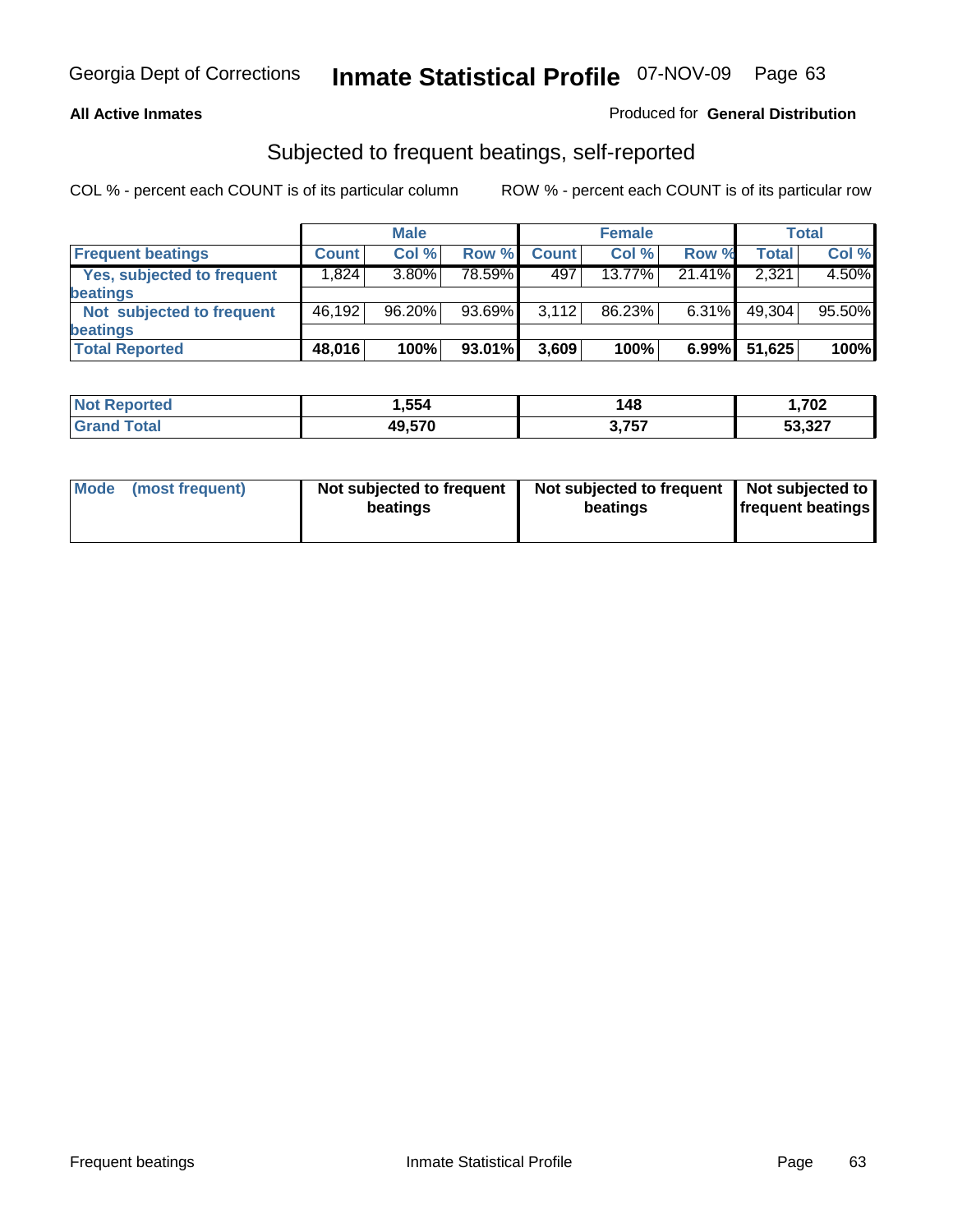### **All Active Inmates**

## Produced for **General Distribution**

## Father absent during inmate's childhood

|                           |              | <b>Male</b> |           |              | <b>Female</b> |       |                 | <b>Total</b> |
|---------------------------|--------------|-------------|-----------|--------------|---------------|-------|-----------------|--------------|
| <b>Father Absent</b>      | <b>Count</b> | Col %       | Row %     | <b>Count</b> | Col %         | Row % | Total           | Col %        |
| Yes, father was absent    | 24,079       | 50.15%      | 94.67%    | 1,355        | 37.55%        |       | $5.33\%$ 25,434 | 49.27%       |
| No, father was not absent | 23,937       | 49.85%      | $91.39\%$ | 2.254        | 62.45%        |       | 8.61% 26,191    | 50.73%       |
| <b>Total Reported</b>     | 48,016       | 100%        | 93.01%    | 3,609        | 100%          |       | 6.99% 51,625    | 100%         |

| <b>Not Reported</b> | . ,554 | 148         | ,702   |
|---------------------|--------|-------------|--------|
| Гоtal<br>l Grand    | 49,570 | ィフドブ<br>791 | 53,327 |

| Mode (most frequent) | Yes, father was absent | No, father was not absent No, father was not | absent |
|----------------------|------------------------|----------------------------------------------|--------|
|                      |                        |                                              |        |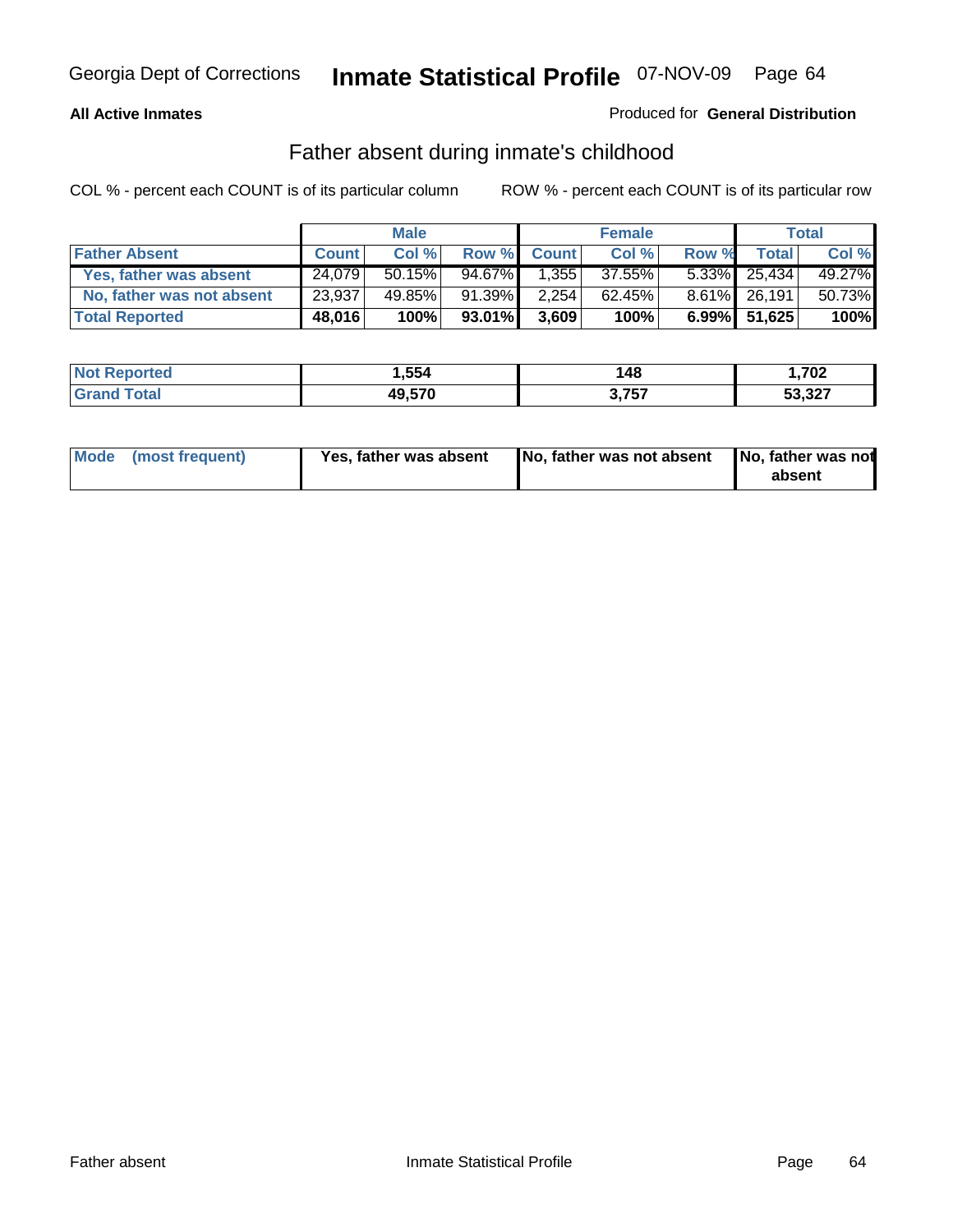### **All Active Inmates**

## Produced for **General Distribution**

## Mother absent during inmate's childhood

|                           |              | <b>Male</b> |           |              | <b>Female</b> |          |              | Total  |
|---------------------------|--------------|-------------|-----------|--------------|---------------|----------|--------------|--------|
| <b>Mother Absent</b>      | <b>Count</b> | Col %       | Row %     | <b>Count</b> | Col %         | Row %    | <b>Total</b> | Col %  |
| Yes, mother was absent    | 6.381        | 13.29%      | $92.71\%$ | 502          | 13.91%        | $7.29\%$ | 6,883        | 13.33% |
| No, mother was not absent | 41,635       | 86.71%      | 93.06%    | 3,107        | 86.09%        | $6.94\%$ | 44.742       | 86.67% |
| <b>Total Reported</b>     | 48,016       | 100%        | 93.01%    | 3,609        | 100%          |          | 6.99% 51,625 | 100%   |

| <b>Not</b><br><b>Reported</b> | 554,ا  | 148 | 1,702  |
|-------------------------------|--------|-----|--------|
| <b>ofa</b>                    | 49,570 | 757 | 53,327 |

| Mode (most frequent) | No, mother was not absent   No, mother was not absent   No, mother was | not absent |
|----------------------|------------------------------------------------------------------------|------------|
|----------------------|------------------------------------------------------------------------|------------|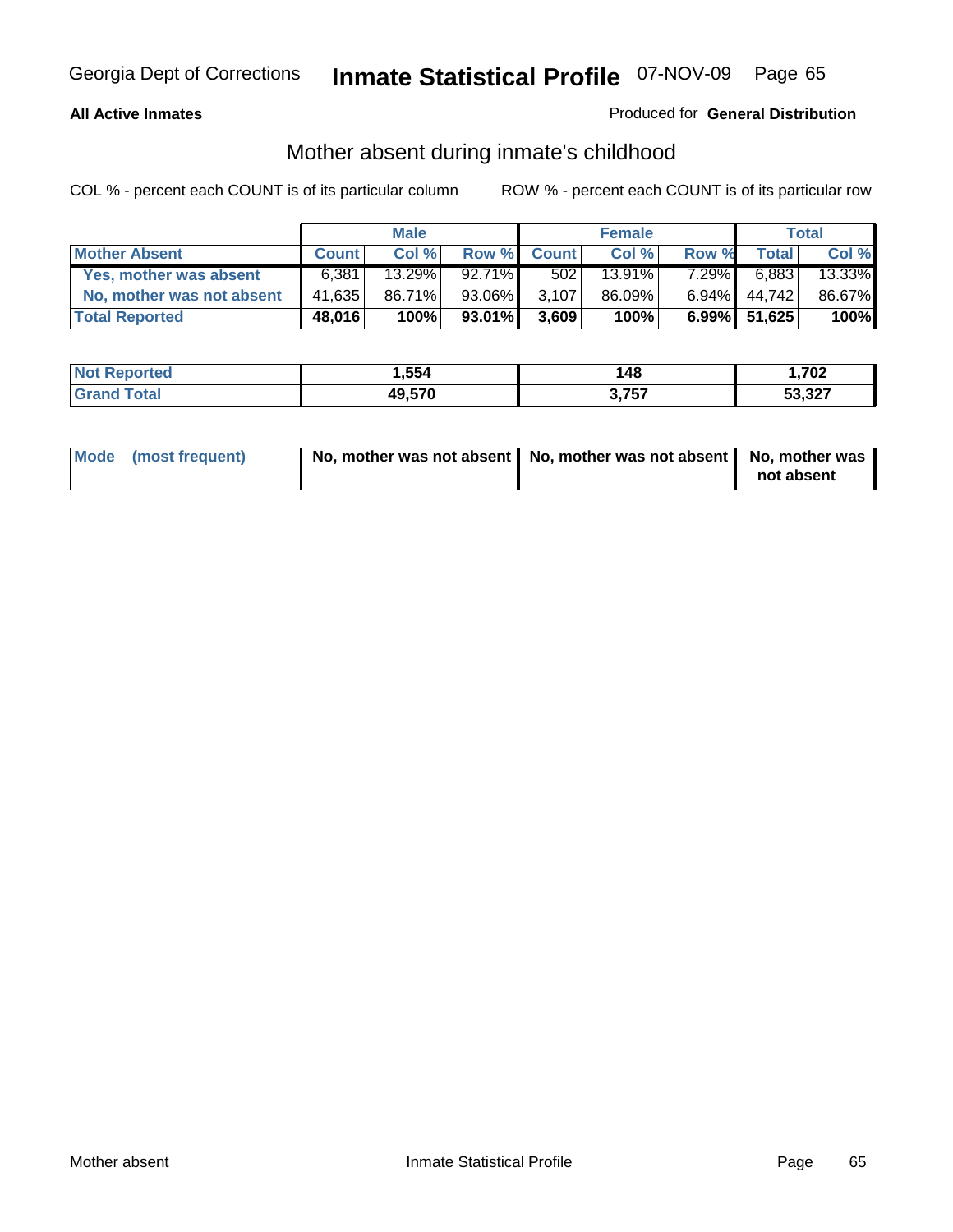**All Active Inmates**

### Produced for **General Distribution**

## Number of prior Georgia incarcerations

|                                       |              | <b>Male</b> |        |                 | <b>Female</b> |       |        | <b>Total</b> |
|---------------------------------------|--------------|-------------|--------|-----------------|---------------|-------|--------|--------------|
| <b>Num of Prior GA Incarcerations</b> | <b>Count</b> | Col %       | Row %  | <b>Count</b>    | Col %         | Row % | Total  | Col %        |
| $\bf{0}$                              | 28,594       | 57.68%      | 91.67% | 2,598           | 69.15%        | 8.33% | 31,192 | 58.49%       |
|                                       | 8,677        | 17.50%      | 94.25% | 529             | 14.08%        | 5.75% | 9,206  | 17.26%       |
|                                       | 4,909        | 9.90%       | 94.68% | 276             | 7.35%         | 5.32% | 5,185  | 9.72%        |
| 3                                     | 2,988        | 6.03%       | 95.46% | 142             | 3.78%         | 4.54% | 3,130  | 5.87%        |
|                                       | 1,869        | 3.77%       | 95.50% | 88              | 2.34%         | 4.50% | 1,957  | 3.67%        |
| 5                                     | 1,084        | 2.19%       | 95.59% | 50 <sub>1</sub> | 1.33%         | 4.41% | 1,134  | 2.13%        |
| <b>More Than 5</b>                    | 1,449        | 2.92%       | 95.14% | 74              | 1.97%         | 4.86% | 1,523  | 2.86%        |
| <b>Total Reported</b>                 | 49,570       | 100%        | 92.95% | 3,757           | 100%          | 7.05% | 53,327 | 100%         |

| <b>orted</b><br><b>N</b> |        |            |        |
|--------------------------|--------|------------|--------|
|                          | 49.570 | 757<br>, J | 53,327 |

| Mean (average)       | l.O2 |  |
|----------------------|------|--|
| Median (middle)      |      |  |
| Mode (most frequent) |      |  |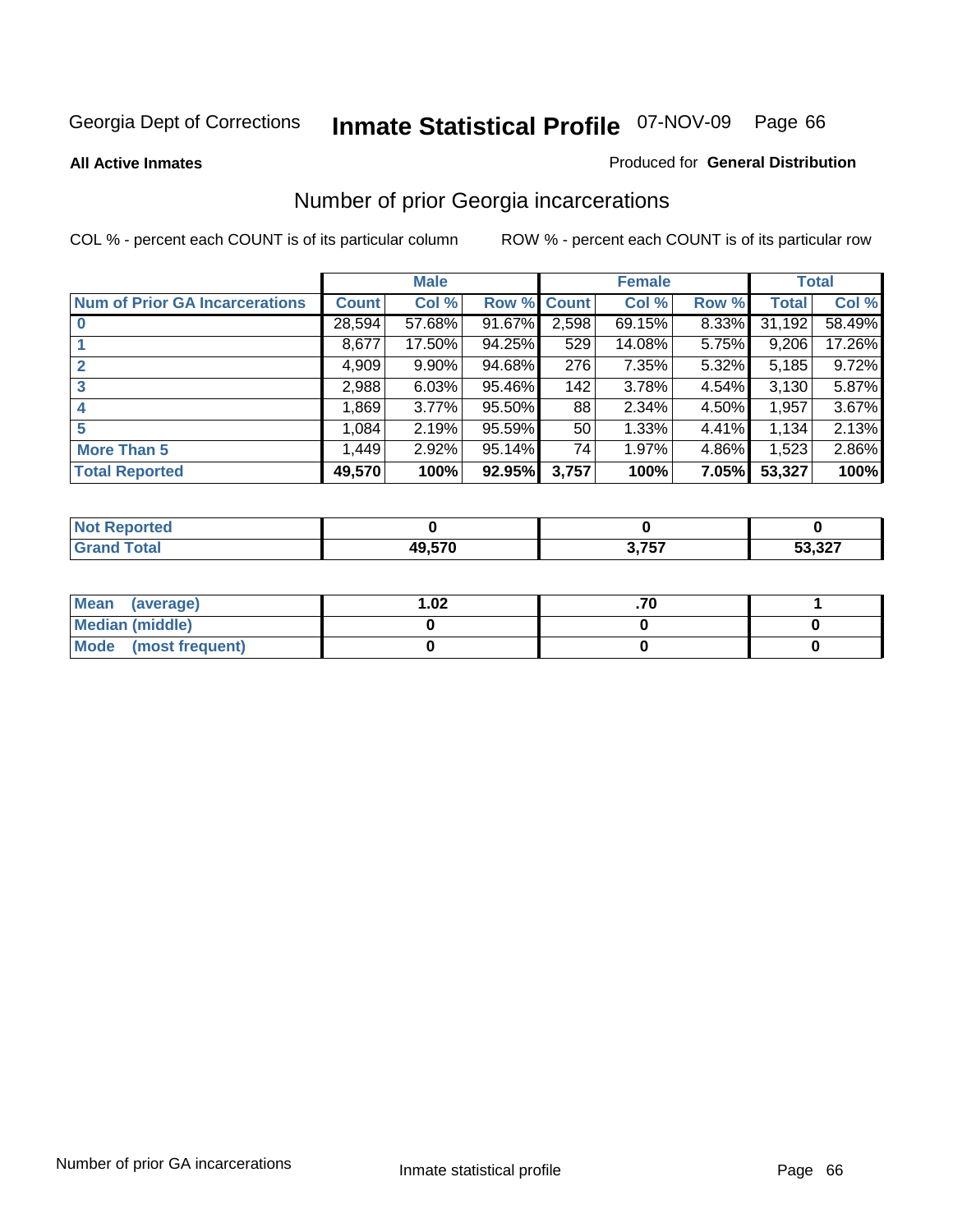### **All Active Inmates**

### Produced for **General Distribution**

## Prison sentence in years

COL % - percent each COUNT is of its particular column ROW % - percent each COUNT is of its particular row

|                                 |              | <b>Male</b> |         |              | <b>Female</b> |          |                 | <b>Total</b> |
|---------------------------------|--------------|-------------|---------|--------------|---------------|----------|-----------------|--------------|
| <b>Prison Sentence In Years</b> | <b>Count</b> | Col %       | Row %   | <b>Count</b> | Col %         | Row %    | <b>Total</b>    | Col %        |
| $0 - 1$                         | 1,251        | 2.52%       | 86.34%  | 198          | 5.27%         | 13.66%   | 1,449           | 2.72%        |
| $1.1 - 2$                       | 3,578        | 7.22%       | 87.20%  | 525          | 13.97%        | 12.80%   | 4,103           | 7.69%        |
| $2.1 - 3$                       | 3,927        | 7.92%       | 88.47%  | 512          | 13.63%        | 11.53%   | 4,439           | 8.32%        |
| $3.1 - 4$                       | 2,899        | 5.85%       | 90.34%  | 310          | 8.25%         | 9.66%    | 3,209           | 6.02%        |
| $4.1 - 5$                       | 5,187        | 10.46%      | 90.70%  | 532          | 14.16%        | $9.30\%$ | 5,719           | 10.72%       |
| $5.1 - 6$                       | 2,054        | 4.14%       | 92.23%  | 173          | 4.60%         | 7.77%    | 2,227           | 4.18%        |
| $6.1 - 7$                       | 1,935        | 3.90%       | 92.98%  | 146          | 3.89%         | 7.02%    | 2,081           | 3.90%        |
| $7.1 - 8$                       | 1,831        | 3.69%       | 93.51%  | 127          | 3.38%         | 6.49%    | 1,958           | 3.67%        |
| $8.1 - 9$                       | 731          | 1.47%       | 93.12%  | 54           | 1.44%         | 6.88%    | 785             | 1.47%        |
| $9.1 - 10$                      | 6,112        | 12.33%      | 94.20%  | 376          | 10.01%        | 5.80%    | 6,488           | 12.17%       |
| $10.1 - 12$                     | 2,459        | 4.96%       | 95.16%  | 125          | 3.33%         | 4.84%    | 2,584           | 4.85%        |
| $12.1 - 15$                     | 3,815        | 7.70%       | 96.12%  | 154          | 4.10%         | 3.88%    | 3,969           | 7.44%        |
| $15.1 - 20$                     | 3,677        | 7.42%       | 96.36%  | 139          | 3.70%         | 3.64%    | 3,816           | 7.16%        |
| 20.1 - Over                     | 2,959        | 5.97%       | 97.46%  | 77           | 2.05%         | 2.54%    | 3,036           | 5.69%        |
| <b>Life</b>                     | 6,505        | 13.12%      | 95.62%  | 298          | 7.93%         | 4.38%    | $\sqrt{6}$ ,803 | 12.76%       |
| <b>Life Without Parole</b>      | 542          | 1.09%       | 98.19%  | 10           | 0.27%         | 1.81%    | 552             | 1.04%        |
| <b>Death</b>                    | 105          | 0.21%       | 99.06%  |              | 0.03%         | 0.94%    | 106             | 0.20%        |
| <b>Youthful Offenders</b>       | 3            | 0.01%       | 100.00% |              |               |          | 3               | 0.01%        |
| <b>Total Reported</b>           | 49,570       | 100%        | 92.95%  | 3,757        | 100.0%        | 7.05%    | 53,327          | 100.0%       |

| <b>Not Reported</b> |        |            |        |
|---------------------|--------|------------|--------|
| Total               | 19.570 | ) 7E7<br>. | 53,327 |

### **Determinate (numeric) sentences only**

| <b>Mea</b><br>10.33<br>л.<br>. .<br><br>11122111<br>__ |  |  |  |
|--------------------------------------------------------|--|--|--|
|                                                        |  |  |  |

**All sentences (including determinate), with life, life without parole, and death sentences figured at 45 years**

| $M$ ea<br>- - -<br>15.54<br>…<br>. ა.გ⁄<br>. <b>. .</b><br>--------<br>____<br>____ |  |  |
|-------------------------------------------------------------------------------------|--|--|
|                                                                                     |  |  |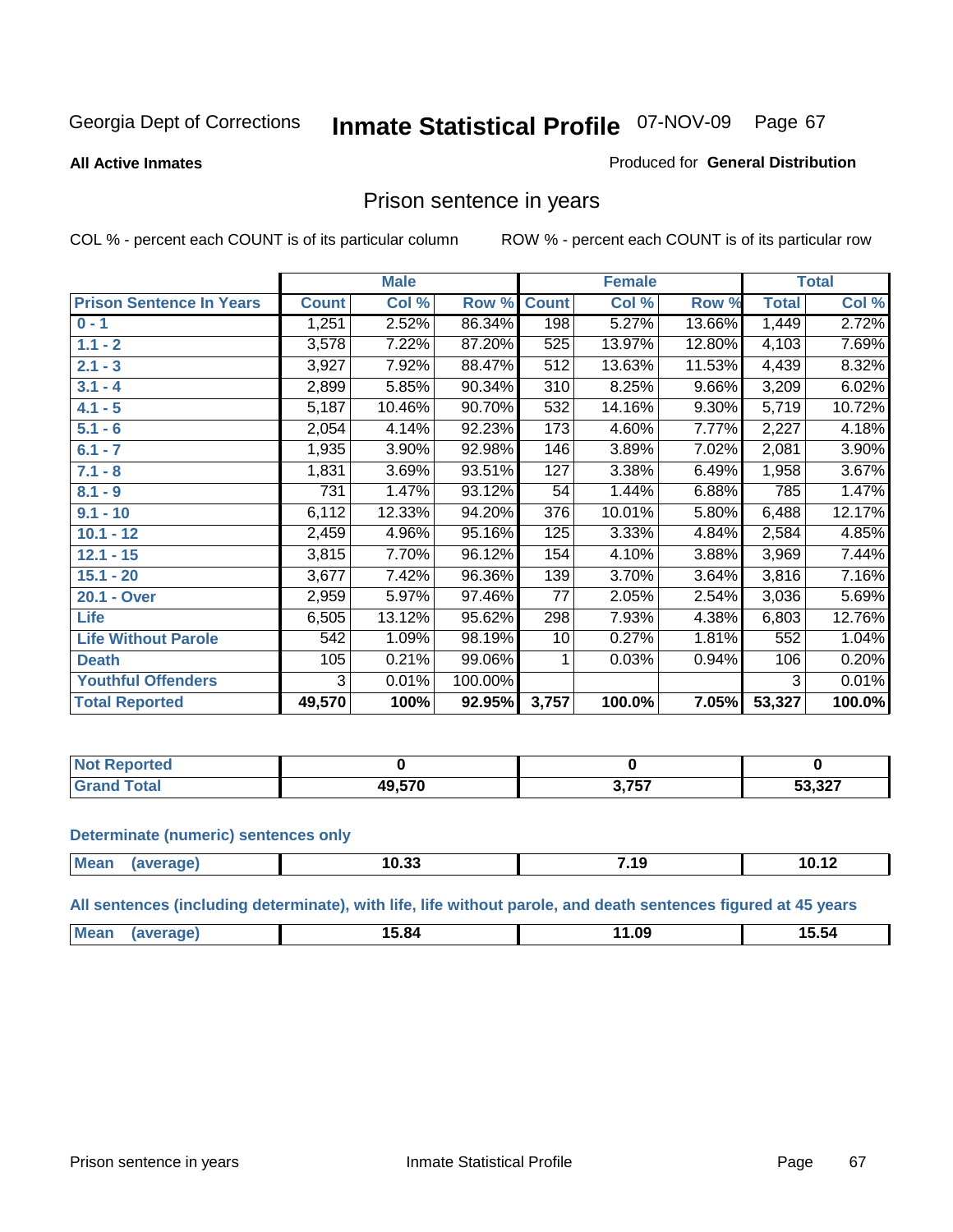### **All Active Inmates**

### Produced for **General Distribution**

## Primary offense, broken out into felonies vs misdemeanors

|                                  |              | <b>Male</b> |                    |       | <b>Female</b> |       |              | Total  |
|----------------------------------|--------------|-------------|--------------------|-------|---------------|-------|--------------|--------|
| <b>Felonies and Misdemeanors</b> | <b>Count</b> | Col%        | <b>Row % Count</b> |       | Col%          | Row % | <b>Total</b> | Col %  |
| <b>Felonies</b>                  | 49.546       | $99.99\%$   | 92.95%             | 3.756 | 100.00%       | 7.05% | 53,302       | 99.99% |
| <b>Misdemeanors</b>              | 5            | $.01\%$     | 100.00%            |       |               |       |              | .01%   |
| <b>Total Reported</b>            | 49,551       | 100%        | 92.95%             | 3.756 | 100%          | 7.05% | 53,307       | 100%   |

| <b>Not</b><br>*ted:<br>$\sim$ |      |        | ົ<br>ZU                           |
|-------------------------------|------|--------|-----------------------------------|
| Gran                          | ^~~~ | 49,552 | $F^{\alpha}$ $22$<br>ו∠כ.ככ<br>__ |

| M | . | . | . |
|---|---|---|---|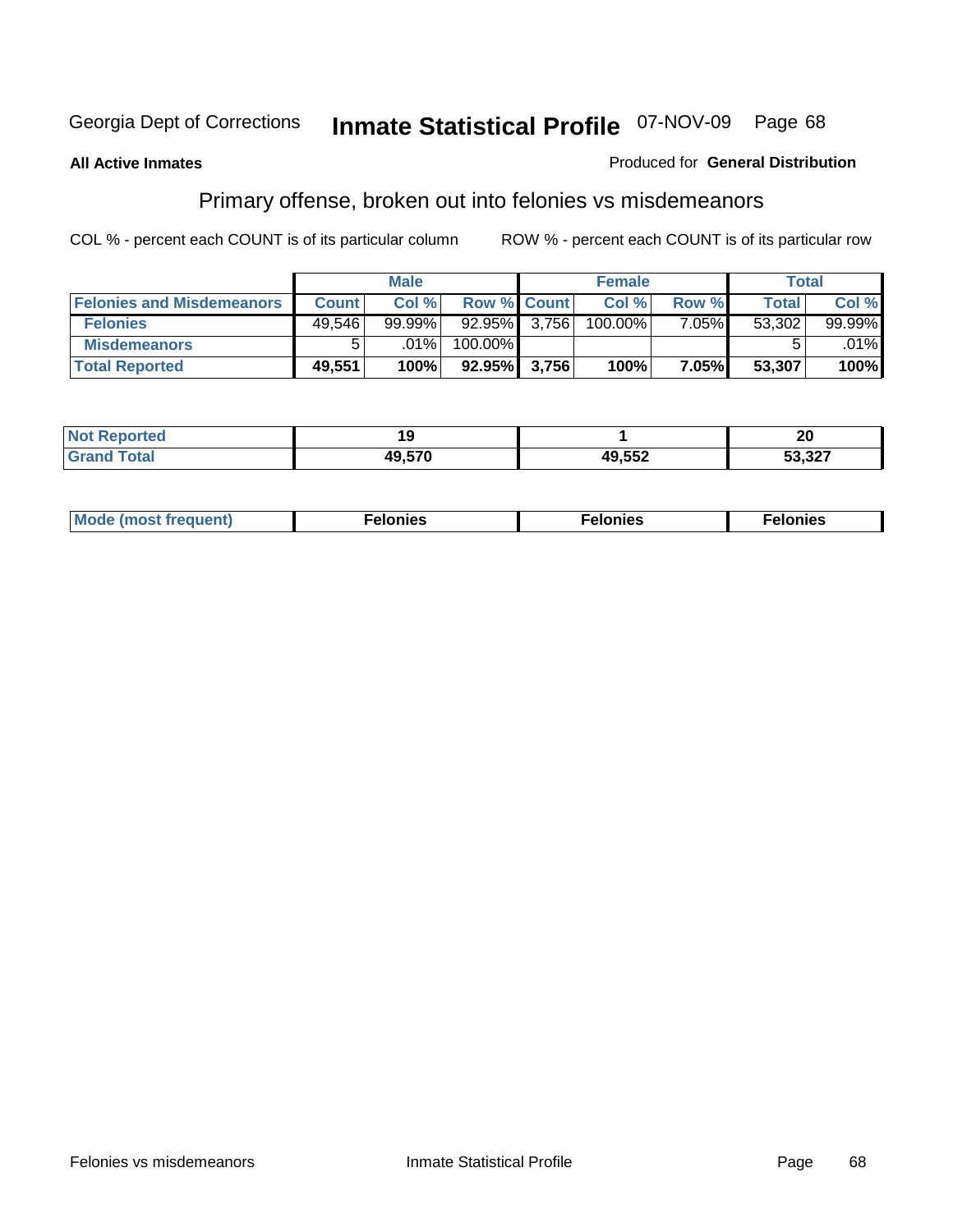### **All Active Inmates**

### Produced for **General Distribution**

## Primary offense, broken out into six broad crime categories

|                                  |              | <b>Male</b> |             |       | <b>Female</b> |           |              | <b>Total</b> |  |
|----------------------------------|--------------|-------------|-------------|-------|---------------|-----------|--------------|--------------|--|
| <b>Crime Categories</b>          | <b>Count</b> | Col %       | Row % Count |       | Col %         | Row %     | <b>Total</b> | Col %        |  |
| <b>Violent</b>                   | 22,484       | 45.38%      | 94.26%      | 1,368 | 36.42%        | 5.74%     | 23,852       | 44.74%       |  |
| <b>Sex Crime</b><br>$\mathbf{2}$ | 7,683        | 15.51%      | 98.68%      | 103   | 2.74%         | 1.32%     | 7,786        | 14.61%       |  |
| $\mathbf{3}$<br><b>Property</b>  | 9,307        | 18.78%      | 88.28%      | 1,235 | 32.88%        | 11.72%    | 10,542       | 19.78%       |  |
| <b>Drug</b><br>4                 | 7,947        | 16.04%      | 89.70%      | 913   | 24.31%        | $10.30\%$ | 8,860        | 16.62%       |  |
| <b>Habit/DUI</b><br>5            | 119          | $.24\%$     | 95.20%      | 6     | .16%          | 4.80%     | 125          | .23%         |  |
| <b>Other</b><br>6                | 2,011        | 4.06%       | 93.88%      | 131   | 3.49%         | 6.12%     | 2,142        | 4.02%        |  |
| <b>Total Reported</b>            | 49,551       | 100%        | 92.95%      | 3,756 | 100%          | 7.05%     | 53,307       | 100%         |  |

| orted<br>NG |        |                 | ה ה<br>ZU                       |
|-------------|--------|-----------------|---------------------------------|
|             | 49,570 | 2 757<br>ו טווי | $F^{\alpha}$ $\Omega$<br>ו∡נ,ככ |

| <b>Mo</b><br>'uent) | .<br>วlent | $- -$<br>Violent | --<br>Violent |
|---------------------|------------|------------------|---------------|
|                     |            |                  |               |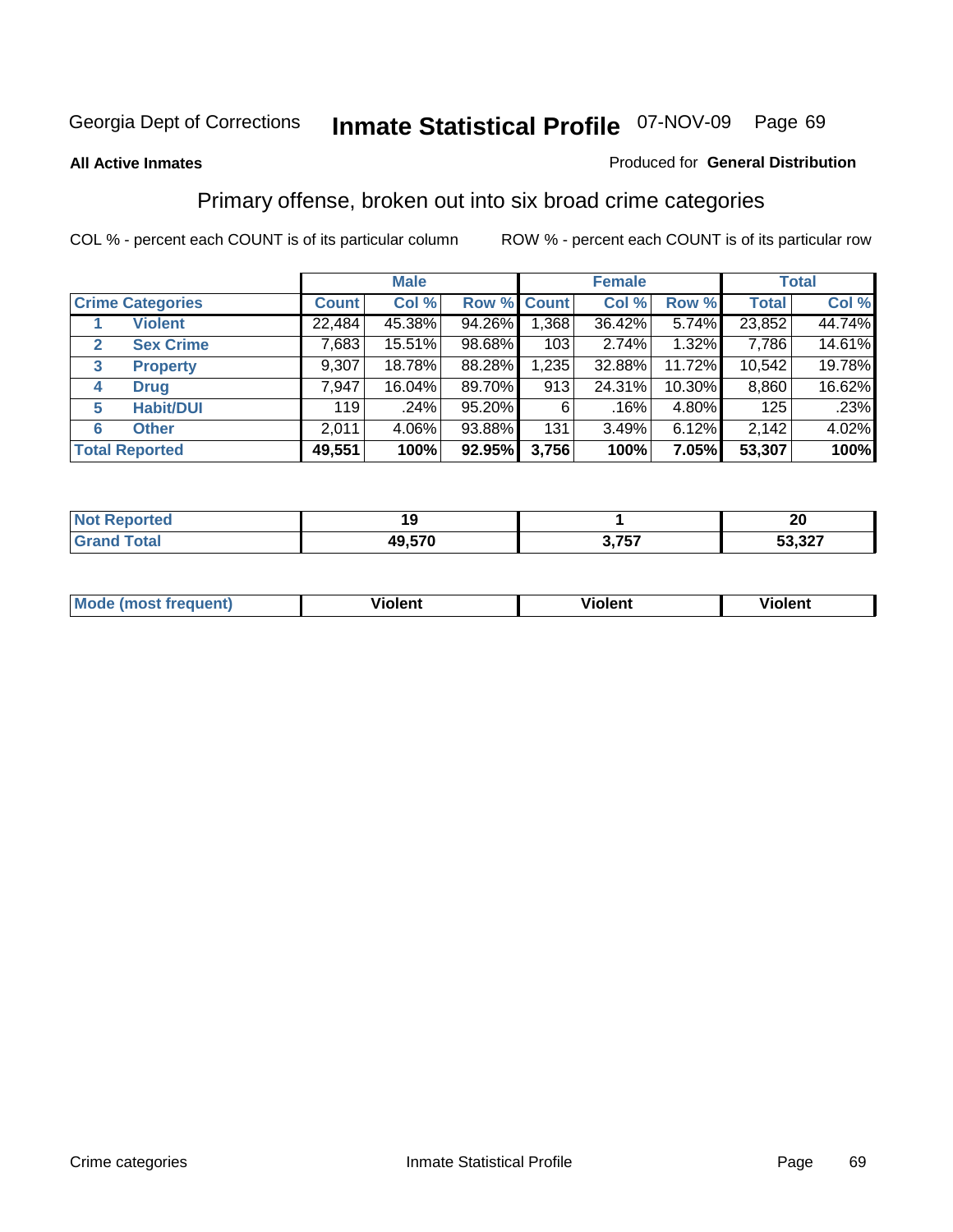### **All Active Inmates**

### Produced for **General Distribution**

## Primary offense, detailed offense code

|      |                                                   | <b>Male</b>      |       | <b>Female</b> |                 |         | <b>Total</b> |                 |       |
|------|---------------------------------------------------|------------------|-------|---------------|-----------------|---------|--------------|-----------------|-------|
|      | <b>Primary Offense</b>                            | <b>Count</b>     | Col % | Row %         | <b>Count</b>    | Col %   | Row %        | <b>Total</b>    | Col % |
| 45   | <b>Burglary</b>                                   | $\overline{2}$   | .01%  | 100.00%       |                 |         |              | $\overline{2}$  | .01%  |
| 73   | <b>Obstr Of Law Enf Officer</b>                   | 1                | .01%  | 100.00%       |                 |         |              | 1               | .01%  |
| 149  | <b>Entrng Mot Veh Crim</b>                        | 1                | .01%  | 100.00%       |                 |         |              | 1               | .01%  |
|      | Intnt                                             |                  |       |               |                 |         |              |                 |       |
| 500  | <b>Misc Misdemeanor</b>                           | 1                | .01%  | 100.00%       |                 |         |              | 1               | .01%  |
| 1100 | <b>Misc Homicide Offense</b>                      | $\overline{14}$  | .03%  | 82.35%        | $\overline{3}$  | .08%    | 17.65%       | $\overline{17}$ | .03%  |
| 1101 | <b>Murder</b>                                     | 4,817            | 9.72% | 94.40%        | 286             | 7.61%   | 5.60%        | 5,103           | 9.57% |
| 1102 | <b>Voluntary Manslaughter</b>                     | 1,019            | 2.06% | 88.23%        | 136             | 3.62%   | 11.77%       | 1,155           | 2.17% |
| 1103 | <b>Involuntary</b>                                | 116              | .23%  | 81.69%        | $\overline{26}$ | .69%    | 18.31%       | 142             | .27%  |
|      | <b>Manslaughter</b>                               |                  |       |               |                 |         |              |                 |       |
| 1118 | <b>Feticide By Vehicle</b>                        | 1                | .01%  | 50.00%        | $\mathbf 1$     | .03%    | 50.00%       | $\overline{2}$  | .01%  |
| 1121 | <b>Feticide</b>                                   | $\overline{6}$   | .01%  | 100.00%       |                 |         |              | $\overline{6}$  | .01%  |
| 1123 | <b>Vehicular Homicide</b>                         | 341              | .69%  | 85.68%        | 57              | 1.52%   | 14.32%       | 398             | .75%  |
| 1124 | <b>Homicide By Vessel</b>                         | $\overline{9}$   | .02%  | 90.00%        | 1               | .03%    | 10.00%       | 10              | .02%  |
| 1125 | <b>Conceal Death Of</b>                           | $\overline{21}$  | .04%  | 91.30%        | $\overline{2}$  | .05%    | 8.70%        | $\overline{23}$ | .04%  |
| 1190 | <b>Another</b>                                    | $\overline{9}$   | .02%  | 100.00%       |                 |         |              | $\overline{9}$  | .02%  |
|      | <b>Atmpt Murder</b><br><b>Murder, Conspire To</b> | $\overline{1}$   | .01%  | 33.33%        | $\overline{2}$  |         |              | $\overline{3}$  | .01%  |
| 1191 | <b>Commit</b>                                     |                  |       |               |                 | .05%    | 66.67%       |                 |       |
| 1300 | <b>Misc Assault/Battery</b>                       | $\overline{24}$  | .05%  | 96.00%        | 1               | .03%    | 4.00%        | 25              | .05%  |
| 1301 | <b>Family Violence Battery</b>                    | 100              | .20%  | 97.09%        | $\overline{3}$  | .08%    | 2.91%        | 103             | .19%  |
| 1302 | <b>Aggrav Assault</b>                             | 4,398            | 8.88% | 94.64%        | 249             | 6.63%   | 5.36%        | 4,647           | 8.72% |
| 1303 | <b>Atmpt Aggrav Assault</b>                       | 8                | .02%  | 100.00%       |                 |         |              | 8               | .02%  |
| 1304 | <b>Aggravated Assault On</b>                      | $\overline{3}$   | .01%  | 75.00%        | 1               | .03%    | 25.00%       | 4               | .01%  |
|      | $65+$                                             |                  |       |               |                 |         |              |                 |       |
| 1305 | <b>Aggrav Battery</b>                             | 808              | 1.63% | 93.41%        | 57              | 1.52%   | 6.59%        | 865             | 1.62% |
| 1306 | <b>Misc Family Violence</b>                       | $\overline{5}$   | .01%  | 100.00%       |                 |         |              | $\overline{5}$  | .01%  |
| 1307 | <b>Terrorist Threats &amp; Acts</b>               | 333              | .67%  | 94.07%        | $\overline{21}$ | .56%    | 5.93%        | 354             | .66%  |
| 1308 | <b>False Imprisonment</b>                         | 180              | .36%  | 96.26%        | 7               | .19%    | 3.74%        | 187             | .35%  |
| 1309 | <b>False Impris Color Legal</b>                   | 1                | .01%  | 100.00%       |                 |         |              | 1               | .01%  |
| 1311 | <b>Kidnapping</b>                                 | 1,553            | 3.13% | 96.94%        | 49              | 1.30%   | 3.06%        | 1,602           | 3.01% |
| 1312 | <b>Interference With</b>                          | 8                | .02%  | 88.89%        | $\mathbf{1}$    | .03%    | 11.11%       | $\overline{9}$  | .02%  |
|      | <b>Custody</b>                                    |                  |       |               |                 |         |              |                 |       |
| 1314 | <b>Aggrav Assault Peace</b>                       | $\overline{319}$ | .64%  | 95.80%        | 14              | $.37\%$ | 4.20%        | 333             | .62%  |
|      | <b>Ofcr</b>                                       |                  |       |               |                 |         |              |                 |       |
| 1315 | <b>Aggrav Battery Peace</b><br><b>Ofcr</b>        | 16               | .03%  | 100.00%       |                 |         |              | 16              | .03%  |
| 1316 | <b>Simple Battery</b>                             | $\overline{17}$  | .03%  | 89.47%        | 2               | .05%    | 10.53%       | 19              | .04%  |
| 1317 | <b>Reck Cond Infected</b>                         | 16               | .03%  | 84.21%        | $\overline{3}$  | .08%    | 15.79%       | 19              | .04%  |
|      | <b>Person</b>                                     |                  |       |               |                 |         |              |                 |       |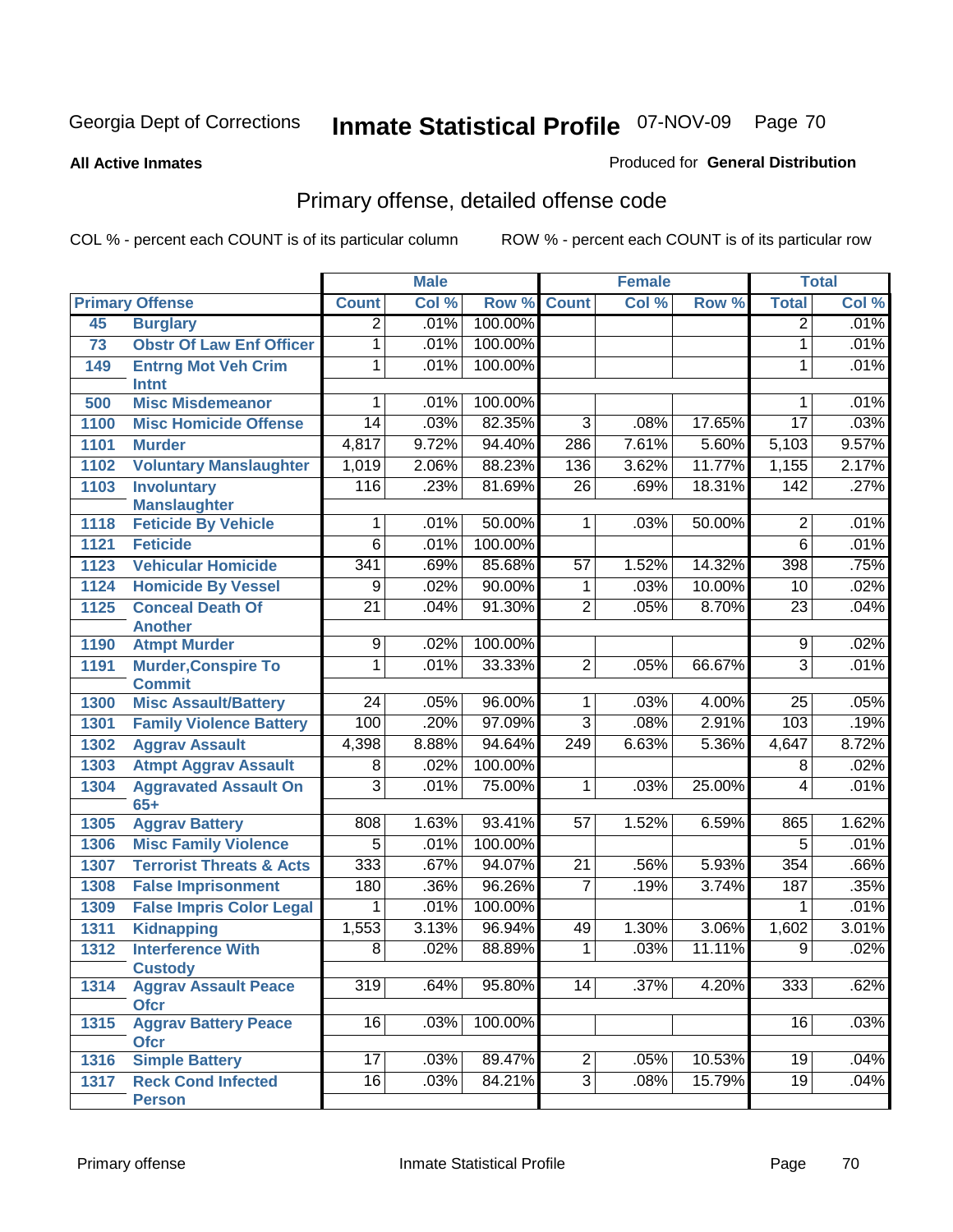**All Active Inmates**

### Produced for **General Distribution**

## Primary offense, detailed offense code

|      |                                             |                 | <b>Male</b> |         |                     | <b>Female</b> |         |                 | <b>Total</b> |
|------|---------------------------------------------|-----------------|-------------|---------|---------------------|---------------|---------|-----------------|--------------|
|      | <b>Primary Offense</b>                      | <b>Count</b>    | Col %       | Row %   | <b>Count</b>        | Col %         | Row %   | <b>Total</b>    | Col %        |
| 1318 | <b>Injury By Vehicle</b>                    | 102             | .21%        | 94.44%  | $\overline{6}$      | .16%          | 5.56%   | 108             | .20%         |
| 1320 | <b>Stalking</b>                             | $\overline{5}$  | .01%        | 100.00% |                     |               |         | 5               | .01%         |
| 1321 | <b>Aggrav Stalking</b>                      | 290             | .59%        | 97.32%  | $\overline{8}$      | .21%          | 2.68%   | 298             | .56%         |
| 1390 | <b>Atmpt Kidnap</b>                         | 4               | .01%        | 100.00% |                     |               |         | 4               | .01%         |
| 1400 | <b>Arson Misc</b>                           | 1               | .01%        | 100.00% |                     |               |         | 1               | .01%         |
| 1401 | <b>Arson 1st Degree</b>                     | 105             | .21%        | 85.37%  | $\overline{18}$     | .48%          | 14.63%  | 123             | .23%         |
| 1402 | <b>Arson 2nd Degree</b>                     | $\overline{20}$ | .04%        | 80.00%  | $\overline{5}$      | .13%          | 20.00%  | $\overline{25}$ | .05%         |
| 1403 | <b>Arson 3rd Degree</b>                     | $\overline{2}$  | .01%        | 66.67%  | 1                   | .03%          | 33.33%  | $\overline{3}$  | .01%         |
| 1501 | <b>Crmnl Damage 1st</b><br><b>Degree</b>    | $\overline{23}$ | .05%        | 82.14%  | $\overline{5}$      | .13%          | 17.86%  | $\overline{28}$ | .05%         |
| 1502 | <b>Crmnl Damage 2nd</b>                     | 104             | .21%        | 95.41%  | 5                   | .13%          | 4.59%   | 109             | .20%         |
|      | <b>Degree</b>                               |                 |             |         |                     |               |         |                 |              |
| 1506 | <b>Alter Id</b>                             | $\overline{3}$  | .01%        | 100.00% |                     |               |         | $\overline{3}$  | .01%         |
| 1601 | <b>Burglary</b>                             | 5,024           | 10.14%      | 95.99%  | $\overline{210}$    | 5.59%         | 4.01%   | 5,234           | 9.82%        |
| 1602 | <b>Poss Burglar Tools</b>                   | $\overline{35}$ | .07%        | 100.00% |                     |               |         | $\overline{35}$ | .07%         |
| 1690 | <b>Atmpt Burglary</b>                       | $\overline{30}$ | .06%        | 96.77%  | 1                   | .03%          | 3.23%   | $\overline{31}$ | .06%         |
| 1700 | <b>Misc Forgery</b>                         | 1               | .01%        | 25.00%  | $\overline{3}$      | .08%          | 75.00%  | $\overline{4}$  | .01%         |
| 1701 | <b>Forgery 1st Degree</b>                   | 1,023           | 2.06%       | 70.21%  | 434                 | 11.55%        | 29.79%  | 1,457           | 2.73%        |
| 1702 | <b>Forgery 2nd Degree</b>                   | $\overline{27}$ | .05%        | 79.41%  | 7                   | .19%          | 20.59%  | 34              | .06%         |
| 1704 | <b>Bad Checks</b>                           | 5               | .01%        | 83.33%  | 1                   | .03%          | 16.67%  | 6               | .01%         |
| 1750 | <b>Fraudulent Checks</b>                    | 1               | .01%        | 50.00%  | $\overline{1}$      | .03%          | 50.00%  | $\overline{2}$  | .01%         |
| 1751 | <b>Theft Credit Card</b>                    | $\overline{20}$ | .04%        | 68.97%  | $\overline{9}$      | .24%          | 31.03%  | $\overline{29}$ | .05%         |
| 1752 | <b>Forgery Credit Card</b>                  | 1               | .01%        | 100.00% |                     |               |         | 1               | .01%         |
| 1753 | <b>Fraudulent Credit Card</b>               | 52              | .10%        | 58.43%  | $\overline{37}$     | .99%          | 41.57%  | 89              | .17%         |
| 1755 | <b>Recv Gds, Srvs Fraud</b><br><b>Obtnd</b> | $\overline{1}$  | .01%        | 50.00%  | 1                   | .03%          | 50.00%  | $\overline{2}$  | .01%         |
| 1756 | <b>Financial Identity Fraud</b>             | 47              | .09%        | 54.65%  | $\overline{39}$     | 1.04%         | 45.35%  | 86              | .16%         |
| 1759 | <b>Telecommunications</b><br><b>Fraud</b>   | $\overline{2}$  | .01%        | 100.00% |                     |               |         | $\overline{2}$  | .01%         |
| 1760 | <b>Computer Pornography</b>                 | $\overline{13}$ | .03%        | 100.00% |                     |               |         | $\overline{13}$ | .02%         |
| 1761 | <b>Computer Theft</b>                       | $\overline{6}$  | .01%        | 60.00%  | 4                   | .11%          | 40.00%  | 10              | .02%         |
| 1762 | <b>Computer Trespass</b>                    |                 |             |         | $\overline{1}$      | .03%          | 100.00% | 1               | .01%         |
| 1790 | <b>Atmpt Forgery</b>                        | $\mathbf 1$     | .01%        | 100.00% |                     |               |         | $\mathbf{1}$    | .01%         |
| 1796 | <b>Fraudulent Access</b><br><b>Compute</b>  |                 |             |         | $\overline{1}$      | .03%          | 100.00% | $\mathbf{1}$    | .01%         |
| 1799 | <b>Misc Fraud</b>                           | $\overline{12}$ | .02%        | 60.00%  | $\overline{\infty}$ | .21%          | 40.00%  | $\overline{20}$ | .04%         |
| 1800 | <b>Viol Ga Securities Act</b>               | 1               | .01%        | 100.00% |                     |               |         | 1               | .01%         |
| 1802 | <b>Theft By Taking</b>                      | 988             | 1.99%       | 85.91%  | 162                 | 4.31%         | 14.09%  | 1,150           | 2.16%        |
| 1803 | <b>Theft By Deception</b>                   | 46              | .09%        | 88.46%  | 6                   | .16%          | 11.54%  | 52              | .10%         |
|      |                                             |                 |             |         |                     |               |         |                 |              |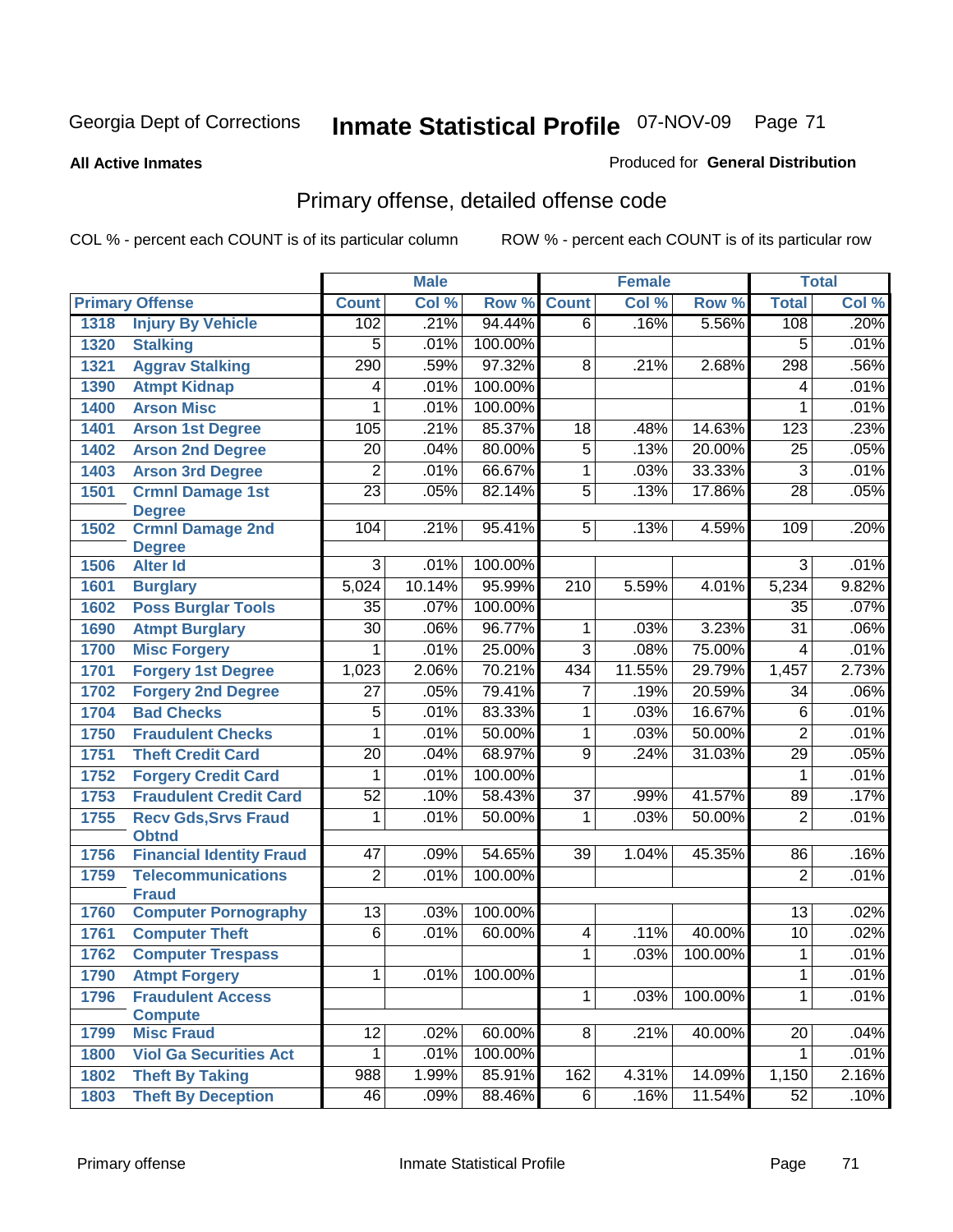**All Active Inmates**

### Produced for **General Distribution**

## Primary offense, detailed offense code

|      |                                            |                  | <b>Male</b> |         |                     | <b>Female</b> |        |                  | <b>Total</b> |
|------|--------------------------------------------|------------------|-------------|---------|---------------------|---------------|--------|------------------|--------------|
|      | <b>Primary Offense</b>                     | <b>Count</b>     | Col %       | Row %   | <b>Count</b>        | Col %         | Row %  | <b>Total</b>     | Col %        |
| 1804 | <b>Theft By Extortion</b>                  | 2                | .01%        | 100.00% |                     |               |        | 2                | .01%         |
| 1805 | <b>Theft Of Lost Property</b>              | 1                | .01%        | 50.00%  | 1                   | .03%          | 50.00% | $\overline{2}$   | .01%         |
| 1806 | <b>Theft By Rec Stolen Prop</b>            | 923              | 1.86%       | 95.15%  | $\overline{47}$     | 1.25%         | 4.85%  | 970              | 1.82%        |
| 1807 | <b>Theft Of Services</b>                   | 7                | .01%        | 87.50%  | 1                   | .03%          | 12.50% | 8                | .02%         |
| 1808 | <b>Theft By Conversion</b>                 | $\overline{26}$  | .05%        | 78.79%  | 7                   | .19%          | 21.21% | $\overline{33}$  | .06%         |
| 1811 | <b>Convsn Paymnts Real</b>                 | 4                | .01%        | 100.00% |                     |               |        | 4                | .01%         |
|      | <b>Propy</b>                               |                  |             |         |                     |               |        |                  |              |
| 1812 | <b>Atmpt Theft By Taking</b>               | $\overline{6}$   | .01%        | 100.00% |                     |               |        | 6                | .01%         |
| 1813 | <b>Theft Motorveh Or Part</b>              | 116              | .23%        | 93.55%  | $\overline{8}$      | .21%          | 6.45%  | 124              | .23%         |
| 1815 | <b>Theft Bring Prop In State</b>           | $\overline{12}$  | .02%        | 100.00% |                     |               |        | $\overline{12}$  | .02%         |
| 1816 | <b>Theft Recv Prop Out</b><br><b>State</b> | 7                | .01%        | 100.00% |                     |               |        | $\overline{7}$   | .01%         |
| 1821 | <b>Theft By Shoplifting</b>                | 426              | .86%        | 69.38%  | 188                 | 5.01%         | 30.62% | 614              | 1.15%        |
| 1880 | <b>Entering Vehicle</b>                    | 138              | .28%        | 97.87%  | $\overline{3}$      | .08%          | 2.13%  | 141              | .26%         |
| 1901 | <b>Robbery</b>                             | 1,675            | 3.38%       | 94.42%  | 99                  | 2.64%         | 5.58%  | 1,774            | 3.33%        |
| 1902 | <b>Armed Robbery</b>                       | 4,979            | 10.05%      | 96.89%  | 160                 | 4.26%         | 3.11%  | 5,139            | 9.64%        |
| 1903 | <b>Robbery By Force</b>                    | $\overline{206}$ | .42%        | 91.15%  | $\overline{20}$     | .53%          | 8.85%  | $\overline{226}$ | .42%         |
| 1904 | <b>Robbery By Intimidation</b>             | 260              | .52%        | 90.59%  | $\overline{27}$     | .72%          | 9.41%  | 287              | .54%         |
| 1905 | <b>Robbery By Sudden</b>                   | 123              | .25%        | 91.79%  | $\overline{11}$     | .29%          | 8.21%  | 134              | .25%         |
|      | <b>Snatch</b>                              |                  |             |         |                     |               |        |                  |              |
| 1911 | <b>Hijacking Motor Vehicle</b>             | $\overline{42}$  | .08%        | 97.67%  | 1                   | .03%          | 2.33%  | $\overline{43}$  | .08%         |
| 1991 | <b>Atmpt Robbery</b>                       | $\overline{37}$  | .07%        | 94.87%  | $\overline{2}$      | .05%          | 5.13%  | $\overline{39}$  | .07%         |
| 1992 | <b>Atmpt Armed Robbery</b>                 | 69               | .14%        | 95.83%  | $\overline{3}$      | .08%          | 4.17%  | $\overline{72}$  | .14%         |
| 2000 | <b>Misc Sexual Offense</b>                 | $\overline{35}$  | .07%        | 100.00% |                     |               |        | $\overline{35}$  | .07%         |
| 2001 | <b>Rape</b>                                | 1,785            | 3.60%       | 99.78%  | $\overline{4}$      | .11%          | .22%   | 1,789            | 3.36%        |
| 2002 | <b>Sodomy</b>                              | $\overline{26}$  | .05%        | 100.00% |                     |               |        | 26               | .05%         |
| 2003 | <b>Aggrav Sodomy</b>                       | $\overline{211}$ | .43%        | 99.06%  | $\overline{2}$      | .05%          | .94%   | $\overline{213}$ | .40%         |
| 2004 | <b>Bestiality</b>                          | 2                | .01%        | 100.00% |                     |               |        | $\overline{2}$   | .01%         |
| 2006 | <b>Incest</b>                              | 161              | .32%        | 97.58%  | $\overline{4}$      | .11%          | 2.42%  | 165              | .31%         |
| 2007 | <b>Bigamy</b>                              | 1                | .01%        | 100.00% |                     |               |        | 1                | .01%         |
| 2009 | <b>Aggrav Sexual Battery</b>               | 180              | .36%        | 99.45%  | 1                   | .03%          | .55%   | 181              | .34%         |
| 2011 | <b>Sexual Battery</b>                      | 84               | .17%        | 97.67%  | $\overline{2}$      | .05%          | 2.33%  | 86               | .16%         |
| 2016 | <b>Pimping A Minor Under</b><br>18         | $\overline{5}$   | .01%        | 100.00% |                     |               |        | $\overline{5}$   | .01%         |
| 2017 | <b>Pandering By</b><br><b>Compulsion</b>   | $\overline{4}$   | .01%        | 100.00% |                     |               |        | $\overline{4}$   | .01%         |
| 2018 | <b>Statutory Rape</b>                      | 834              | 1.68%       | 99.05%  | $\overline{\infty}$ | .21%          | .95%   | 842              | 1.58%        |
| 2019 | <b>Child Molestation</b>                   | 2,440            | 4.92%       | 97.95%  | $\overline{51}$     | 1.36%         | 2.05%  | 2,491            | 4.67%        |
| 2020 | <b>Enticing Child-Indec</b>                | 110              | .22%        | 94.02%  | $\overline{7}$      | .19%          | 5.98%  | 117              | .22%         |
|      |                                            |                  |             |         |                     |               |        |                  |              |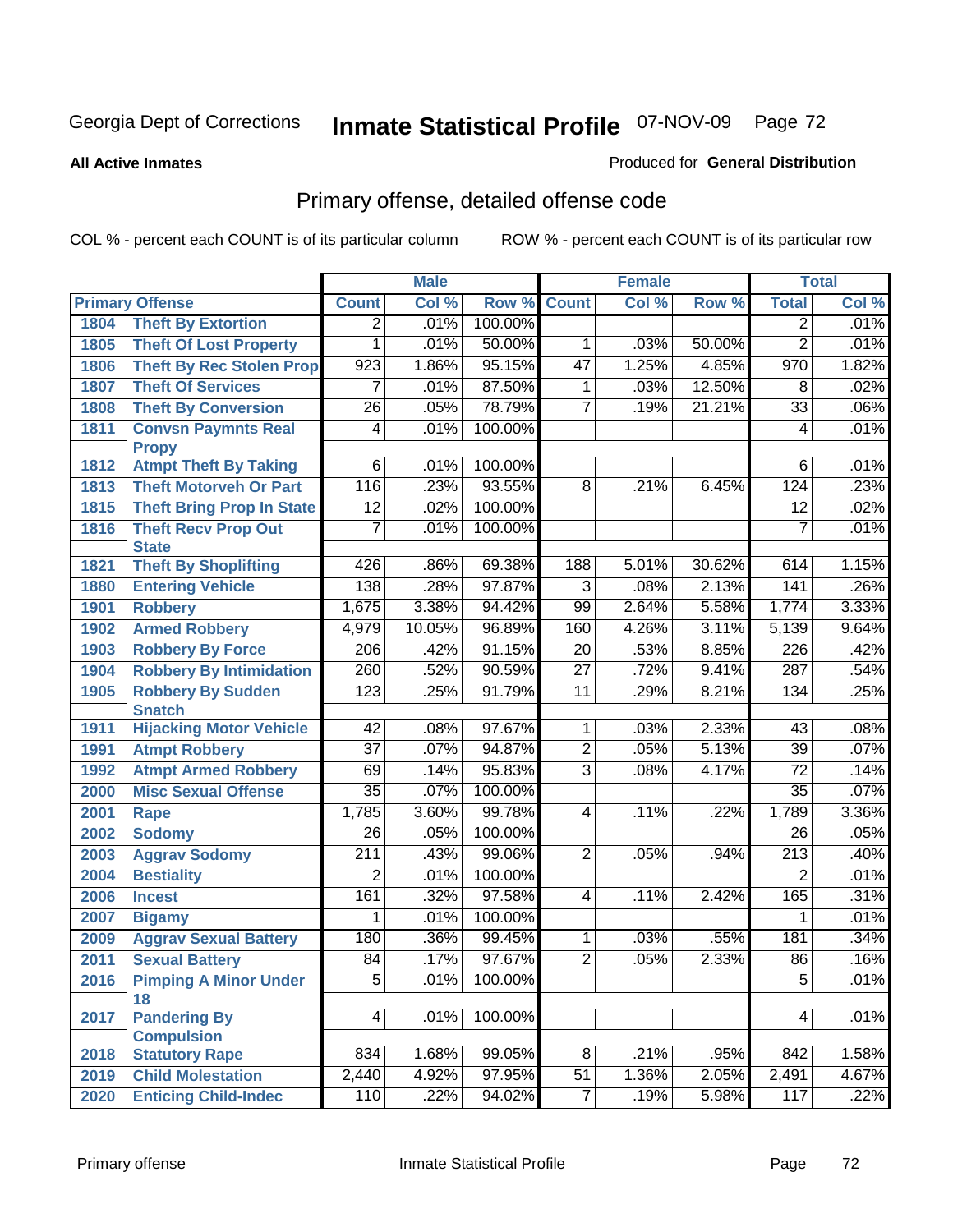#### **All Active Inmates**

#### Produced for **General Distribution**

# Primary offense, detailed offense code

|      |                                                  | <b>Male</b>     |       | <b>Female</b> |                |       | <b>Total</b> |                 |       |
|------|--------------------------------------------------|-----------------|-------|---------------|----------------|-------|--------------|-----------------|-------|
|      | <b>Primary Offense</b>                           | <b>Count</b>    | Col % | Row %         | <b>Count</b>   | Col % | Row %        | <b>Total</b>    | Col % |
|      | <b>Purp</b>                                      |                 |       |               |                |       |              |                 |       |
| 2021 | <b>Aggrav Child Molestation</b>                  | 1,319           | 2.66% | 98.58%        | 19             | .51%  | 1.42%        | 1,338           | 2.51% |
| 2022 | <b>Necrophilia</b>                               | 1               | .01%  | 100.00%       |                |       |              | 1               | .01%  |
| 2023 | Sexl/AssIt/Agn/Pers/Cstd                         | $\overline{6}$  | .01%  | 100.00%       |                |       |              | $\overline{6}$  | .01%  |
|      | v                                                |                 |       |               |                |       |              |                 |       |
| 2025 | <b>Solicit Sodomy From</b>                       | $\overline{3}$  | .01%  | 100.00%       |                |       |              | 3               | .01%  |
|      | <b>Minor</b><br><b>Sex Offender Fail Registr</b> | 231             | .47%  | 98.72%        | $\overline{3}$ |       | 1.28%        |                 | .44%  |
| 2026 |                                                  |                 |       | 100.00%       |                | .08%  |              | 234             | .01%  |
| 2028 | <b>Sex Offender Fail To</b><br><b>Move</b>       | $\overline{7}$  | .01%  |               |                |       |              | $\overline{7}$  |       |
| 2090 | <b>Entice Child, Attempted</b>                   | $\overline{5}$  | .01%  | 100.00%       |                |       |              | $\overline{5}$  | .01%  |
| 2091 | <b>Atmpt Rape</b>                                | $\overline{22}$ | .04%  | 95.65%        | $\mathbf{1}$   | .03%  | 4.35%        | $\overline{23}$ | .04%  |
| 2092 | <b>Atmpt Sodomy</b>                              | $\overline{2}$  | .01%  | 100.00%       |                |       |              | $\overline{2}$  | .01%  |
| 2093 | <b>Atmpt Aggrav Sodomy</b>                       | $\overline{3}$  | .01%  | 100.00%       |                |       |              | $\overline{3}$  | .01%  |
| 2094 | <b>Atmpt Child Molestation</b>                   | $\overline{27}$ | .05%  | 100.00%       |                |       |              | $\overline{27}$ | .05%  |
| 2095 | <b>Agg Aslt W Intnt To Rape</b>                  | 44              | .09%  | 100.00%       |                |       |              | 44              | .08%  |
| 2096 | <b>Aggrav Ch Molest, Atmpt</b>                   | $\overline{2}$  | .01%  | 100.00%       |                |       |              | $\overline{2}$  | .01%  |
| 2097 | <b>Statutory Rape, Atmpt</b>                     | $\overline{3}$  | .01%  | 100.00%       |                |       |              | $\overline{3}$  | .01%  |
| 2099 | <b>Agg Sex Battery Atmpt</b>                     | $\overline{1}$  | .01%  | 100.00%       |                |       |              | 1               | .01%  |
| 2100 | <b>Misc Obscenity</b>                            | $\overline{3}$  | .01%  | 100.00%       |                |       |              | $\overline{3}$  | .01%  |
| 2102 | <b>Distr Mat Depict Nudity</b>                   | $\overline{1}$  | .01%  | 100.00%       |                |       |              | $\overline{1}$  | .01%  |
| 2200 | <b>Misc Public Order</b>                         | 1               | .01%  | 100.00%       |                |       |              | 1               | .01%  |
| 2203 | <b>Inciting To Insurrection</b>                  |                 |       |               | 1              | .03%  | 100.00%      | 1               | .01%  |
| 2205 | <b>False Swearng Writtn</b>                      | $\overline{6}$  | .01%  | 85.71%        | $\mathbf{1}$   | .03%  | 14.29%       | 7               | .01%  |
|      | <b>Stmt</b>                                      |                 |       |               |                |       |              |                 |       |
| 2301 | <b>Bribery Govt Officer</b>                      | $\overline{3}$  | .01%  | 75.00%        | $\mathbf{1}$   | .03%  | 25.00%       | 4               | .01%  |
| 2302 | <b>Viol Oath Public Offcr</b>                    | $\overline{2}$  | .01%  | 100.00%       |                |       |              | $\overline{2}$  | .01%  |
| 2304 | <b>Influence Legislative Act</b>                 | 1               | .01%  | 100.00%       |                |       |              | $\mathbf 1$     | .01%  |
| 2305 | <b>Influence Govt Official</b>                   | 1               | .01%  | 100.00%       |                |       |              | 1               | .01%  |
| 2307 | <b>Defrauding State</b>                          | 1               | .01%  | 25.00%        | 3              | .08%  | 75.00%       | 4               | .01%  |
| 2311 | <b>False Certificates</b>                        | $\overline{2}$  | .01%  | 100.00%       |                |       |              | $\overline{2}$  | .01%  |
| 2313 | <b>Influencing Witness</b>                       | $\overline{4}$  | .01%  | 80.00%        | $\mathbf{1}$   | .03%  | 20.00%       | $\overline{5}$  | .01%  |
| 2314 | <b>Obstr Of Law Enf Officer</b>                  | 588             | 1.19% | 93.93%        | 38             | 1.01% | 6.07%        | 626             | 1.17% |
| 2315 | <b>Tampering With</b>                            | 7               | .01%  | 63.64%        | 4              | .11%  | 36.36%       | $\overline{11}$ | .02%  |
|      | <b>Evidence</b>                                  |                 |       |               |                |       |              |                 |       |
| 2316 | <b>Fleeing/Eluding Police</b>                    | 166             | .34%  | 95.40%        | 8              | .21%  | 4.60%        | 174             | .33%  |
| 2400 | <b>Misc Judicial Proceeding</b>                  | $\overline{2}$  | .01%  | 100.00%       |                |       |              | $\overline{2}$  | .01%  |
| 2401 | <b>Perjury</b>                                   | $\overline{2}$  | .01%  | 100.00%       |                |       |              | $\overline{2}$  | .01%  |
| 2402 | <b>False Swearing</b>                            | $\overline{4}$  | .01%  | 80.00%        | $\mathbf 1$    | .03%  | 20.00%       | $\overline{5}$  | .01%  |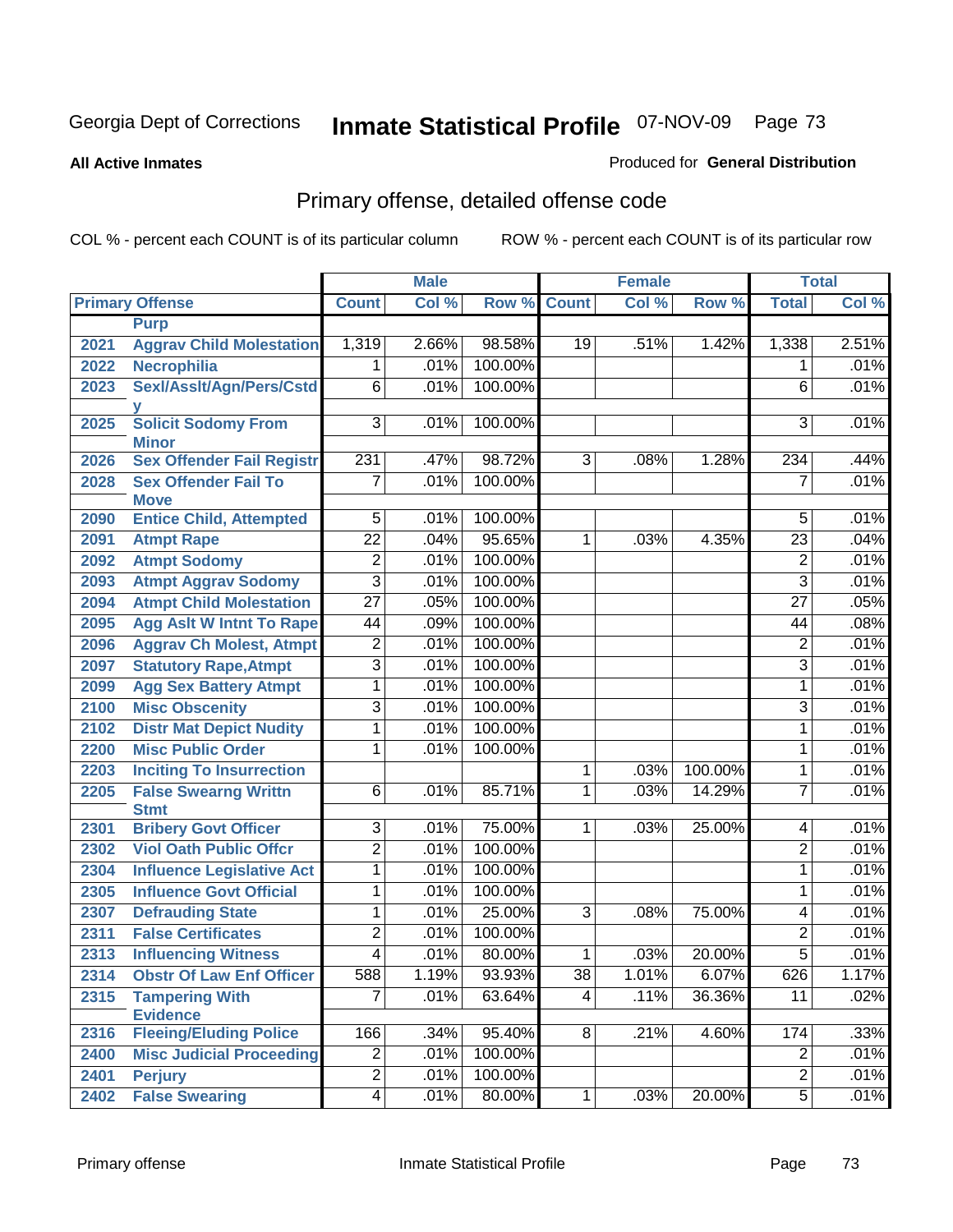**All Active Inmates**

#### Produced for **General Distribution**

# Primary offense, detailed offense code

| <b>Total</b><br>Col %<br><b>Primary Offense</b><br>Col %<br>Row %<br><b>Count</b><br>Col %<br>Row %<br><b>Count</b><br>Impersonation<br>66.67%<br>33.33%<br>.01%<br>2404<br>.01%<br>.03%<br>3<br>$\overline{2}$<br>$\mathbf 1$<br>3<br>$\overline{3}$<br>.01%<br>100.00%<br>.01%<br><b>Impersonating Officer</b><br>2405<br>72.00%<br><b>False Statements Govt</b><br>$\overline{18}$<br>.04%<br>28.00%<br>.05%<br>2408<br>7<br>.19%<br>25<br>.12%<br>89.39%<br>$\overline{7}$<br>10.61%<br>.12%<br>$\overline{59}$<br>.19%<br>2501<br>66<br><b>Escape</b><br><b>Aiding Escape</b><br>.01%<br>50.00%<br>.03%<br>50.00%<br>$\overline{2}$<br>.01%<br>2502<br>1<br>1<br>50.00%<br>50.00%<br>$\overline{2}$<br><b>Hindering Appreh Or Pun</b><br>.01%<br>.03%<br>.01%<br>2503<br>1<br>1<br>$\overline{2}$<br>100.00%<br>.01%<br><b>Mutiny In Penal Inst</b><br>.01%<br>$\overline{2}$<br>2507<br>100.00%<br>.01%<br><b>Instigating Mutiny</b><br>1<br>.01%<br>2508<br>1<br>$\overline{9}$<br>90.00%<br><b>Bail Jumping</b><br>.02%<br>.03%<br>10.00%<br>.02%<br>2511<br>1<br>10<br>$\overline{32}$<br>$\overline{5}$<br><b>Crmnl Interfere Govt</b><br>86.49%<br>.13%<br>13.51%<br>$\overline{37}$<br>.07%<br>.06%<br>2613<br><b>Prop</b><br><b>Commerical Gambling</b><br>100.00%<br>.01%<br>1<br>.01%<br>2703<br>1<br>.01%<br><b>Bribery Of Contestant</b><br>.03%<br>100.00%<br>2711<br>1<br>1<br><b>Lottery Violation</b><br>.01%<br>100.00%<br>.01%<br>2730<br>1<br>1<br>100.00%<br>.01%<br><b>Bus Hijacking</b><br>1<br>.01%<br>2751<br>1<br>.01%<br>100.00%<br>.01%<br>2761<br><b>Removal Baggage, Cargo</b><br>1<br>1<br><b>Etc</b><br><b>Cruelty To Children</b><br>$\overline{245}$<br>74.70%<br>328<br>.62%<br>2801<br>.49%<br>83<br>2.21%<br>25.30%<br>.01%<br><b>Atmpt Cruelty To</b><br>.01%<br>100.00%<br>1<br>2802<br>1<br><b>Children</b><br>$\overline{15}$<br>83.33%<br>.03%<br><b>Manufact Meth Near</b><br>.03%<br>$\overline{3}$<br>.08%<br>16.67%<br>$\overline{18}$<br>2803<br><b>Child</b><br><b>Cruelty To Elder Person</b><br>.05%<br>17<br>.03%<br>68.00%<br>.21%<br>32.00%<br>25<br>2811<br>8<br><b>Sex Exploitation Child</b><br>98.95%<br>.19%<br>1<br>.03%<br>1.05%<br>.18%<br>2843<br>94<br>95<br><b>Abandonment Of Child</b><br>.01%<br>$\overline{3}$<br>.01%<br>100.00%<br>$\overline{3}$<br>2852<br>1<br>100.00%<br>.01%<br>2854<br><b>Cntrbtng Delingency</b><br>.03%<br>1<br><b>Minor</b><br><b>Misc Weapon/Explosive</b><br>100.00%<br>.01%<br>4<br>.01%<br>2900<br>4<br><b>Off</b><br><b>Carry Concealed Weapon</b><br>100.00%<br>.01%<br>$\mathbf{1}$<br>.03%<br>2901<br>1<br><b>Carry Pistl Without Licns</b><br>100.00%<br>.01%<br>2903<br>.01%<br>1<br>1<br><b>Alter Pistl License</b><br>.01%<br>100.00%<br>.01%<br>2904<br>1<br>1<br>273<br>.55%<br>94.14%<br>.45%<br>.54%<br>2910<br>$\overline{17}$<br>5.86%<br>290<br><b>Poss Of Firearm Dur</b> |  | <b>Male</b> |  | <b>Female</b> |  | <b>Total</b> |
|-------------------------------------------------------------------------------------------------------------------------------------------------------------------------------------------------------------------------------------------------------------------------------------------------------------------------------------------------------------------------------------------------------------------------------------------------------------------------------------------------------------------------------------------------------------------------------------------------------------------------------------------------------------------------------------------------------------------------------------------------------------------------------------------------------------------------------------------------------------------------------------------------------------------------------------------------------------------------------------------------------------------------------------------------------------------------------------------------------------------------------------------------------------------------------------------------------------------------------------------------------------------------------------------------------------------------------------------------------------------------------------------------------------------------------------------------------------------------------------------------------------------------------------------------------------------------------------------------------------------------------------------------------------------------------------------------------------------------------------------------------------------------------------------------------------------------------------------------------------------------------------------------------------------------------------------------------------------------------------------------------------------------------------------------------------------------------------------------------------------------------------------------------------------------------------------------------------------------------------------------------------------------------------------------------------------------------------------------------------------------------------------------------------------------------------------------------------------------------------------------------------------------------------------------------------------------------------------------------------------------------------------------------------------------------------------------------------------------------------------------------------------------------------------------------------------------------------------------------------------------------------------------|--|-------------|--|---------------|--|--------------|
|                                                                                                                                                                                                                                                                                                                                                                                                                                                                                                                                                                                                                                                                                                                                                                                                                                                                                                                                                                                                                                                                                                                                                                                                                                                                                                                                                                                                                                                                                                                                                                                                                                                                                                                                                                                                                                                                                                                                                                                                                                                                                                                                                                                                                                                                                                                                                                                                                                                                                                                                                                                                                                                                                                                                                                                                                                                                                                 |  |             |  |               |  |              |
|                                                                                                                                                                                                                                                                                                                                                                                                                                                                                                                                                                                                                                                                                                                                                                                                                                                                                                                                                                                                                                                                                                                                                                                                                                                                                                                                                                                                                                                                                                                                                                                                                                                                                                                                                                                                                                                                                                                                                                                                                                                                                                                                                                                                                                                                                                                                                                                                                                                                                                                                                                                                                                                                                                                                                                                                                                                                                                 |  |             |  |               |  |              |
|                                                                                                                                                                                                                                                                                                                                                                                                                                                                                                                                                                                                                                                                                                                                                                                                                                                                                                                                                                                                                                                                                                                                                                                                                                                                                                                                                                                                                                                                                                                                                                                                                                                                                                                                                                                                                                                                                                                                                                                                                                                                                                                                                                                                                                                                                                                                                                                                                                                                                                                                                                                                                                                                                                                                                                                                                                                                                                 |  |             |  |               |  |              |
|                                                                                                                                                                                                                                                                                                                                                                                                                                                                                                                                                                                                                                                                                                                                                                                                                                                                                                                                                                                                                                                                                                                                                                                                                                                                                                                                                                                                                                                                                                                                                                                                                                                                                                                                                                                                                                                                                                                                                                                                                                                                                                                                                                                                                                                                                                                                                                                                                                                                                                                                                                                                                                                                                                                                                                                                                                                                                                 |  |             |  |               |  |              |
|                                                                                                                                                                                                                                                                                                                                                                                                                                                                                                                                                                                                                                                                                                                                                                                                                                                                                                                                                                                                                                                                                                                                                                                                                                                                                                                                                                                                                                                                                                                                                                                                                                                                                                                                                                                                                                                                                                                                                                                                                                                                                                                                                                                                                                                                                                                                                                                                                                                                                                                                                                                                                                                                                                                                                                                                                                                                                                 |  |             |  |               |  |              |
|                                                                                                                                                                                                                                                                                                                                                                                                                                                                                                                                                                                                                                                                                                                                                                                                                                                                                                                                                                                                                                                                                                                                                                                                                                                                                                                                                                                                                                                                                                                                                                                                                                                                                                                                                                                                                                                                                                                                                                                                                                                                                                                                                                                                                                                                                                                                                                                                                                                                                                                                                                                                                                                                                                                                                                                                                                                                                                 |  |             |  |               |  |              |
|                                                                                                                                                                                                                                                                                                                                                                                                                                                                                                                                                                                                                                                                                                                                                                                                                                                                                                                                                                                                                                                                                                                                                                                                                                                                                                                                                                                                                                                                                                                                                                                                                                                                                                                                                                                                                                                                                                                                                                                                                                                                                                                                                                                                                                                                                                                                                                                                                                                                                                                                                                                                                                                                                                                                                                                                                                                                                                 |  |             |  |               |  |              |
|                                                                                                                                                                                                                                                                                                                                                                                                                                                                                                                                                                                                                                                                                                                                                                                                                                                                                                                                                                                                                                                                                                                                                                                                                                                                                                                                                                                                                                                                                                                                                                                                                                                                                                                                                                                                                                                                                                                                                                                                                                                                                                                                                                                                                                                                                                                                                                                                                                                                                                                                                                                                                                                                                                                                                                                                                                                                                                 |  |             |  |               |  |              |
|                                                                                                                                                                                                                                                                                                                                                                                                                                                                                                                                                                                                                                                                                                                                                                                                                                                                                                                                                                                                                                                                                                                                                                                                                                                                                                                                                                                                                                                                                                                                                                                                                                                                                                                                                                                                                                                                                                                                                                                                                                                                                                                                                                                                                                                                                                                                                                                                                                                                                                                                                                                                                                                                                                                                                                                                                                                                                                 |  |             |  |               |  |              |
|                                                                                                                                                                                                                                                                                                                                                                                                                                                                                                                                                                                                                                                                                                                                                                                                                                                                                                                                                                                                                                                                                                                                                                                                                                                                                                                                                                                                                                                                                                                                                                                                                                                                                                                                                                                                                                                                                                                                                                                                                                                                                                                                                                                                                                                                                                                                                                                                                                                                                                                                                                                                                                                                                                                                                                                                                                                                                                 |  |             |  |               |  |              |
|                                                                                                                                                                                                                                                                                                                                                                                                                                                                                                                                                                                                                                                                                                                                                                                                                                                                                                                                                                                                                                                                                                                                                                                                                                                                                                                                                                                                                                                                                                                                                                                                                                                                                                                                                                                                                                                                                                                                                                                                                                                                                                                                                                                                                                                                                                                                                                                                                                                                                                                                                                                                                                                                                                                                                                                                                                                                                                 |  |             |  |               |  |              |
|                                                                                                                                                                                                                                                                                                                                                                                                                                                                                                                                                                                                                                                                                                                                                                                                                                                                                                                                                                                                                                                                                                                                                                                                                                                                                                                                                                                                                                                                                                                                                                                                                                                                                                                                                                                                                                                                                                                                                                                                                                                                                                                                                                                                                                                                                                                                                                                                                                                                                                                                                                                                                                                                                                                                                                                                                                                                                                 |  |             |  |               |  |              |
|                                                                                                                                                                                                                                                                                                                                                                                                                                                                                                                                                                                                                                                                                                                                                                                                                                                                                                                                                                                                                                                                                                                                                                                                                                                                                                                                                                                                                                                                                                                                                                                                                                                                                                                                                                                                                                                                                                                                                                                                                                                                                                                                                                                                                                                                                                                                                                                                                                                                                                                                                                                                                                                                                                                                                                                                                                                                                                 |  |             |  |               |  |              |
|                                                                                                                                                                                                                                                                                                                                                                                                                                                                                                                                                                                                                                                                                                                                                                                                                                                                                                                                                                                                                                                                                                                                                                                                                                                                                                                                                                                                                                                                                                                                                                                                                                                                                                                                                                                                                                                                                                                                                                                                                                                                                                                                                                                                                                                                                                                                                                                                                                                                                                                                                                                                                                                                                                                                                                                                                                                                                                 |  |             |  |               |  |              |
|                                                                                                                                                                                                                                                                                                                                                                                                                                                                                                                                                                                                                                                                                                                                                                                                                                                                                                                                                                                                                                                                                                                                                                                                                                                                                                                                                                                                                                                                                                                                                                                                                                                                                                                                                                                                                                                                                                                                                                                                                                                                                                                                                                                                                                                                                                                                                                                                                                                                                                                                                                                                                                                                                                                                                                                                                                                                                                 |  |             |  |               |  |              |
|                                                                                                                                                                                                                                                                                                                                                                                                                                                                                                                                                                                                                                                                                                                                                                                                                                                                                                                                                                                                                                                                                                                                                                                                                                                                                                                                                                                                                                                                                                                                                                                                                                                                                                                                                                                                                                                                                                                                                                                                                                                                                                                                                                                                                                                                                                                                                                                                                                                                                                                                                                                                                                                                                                                                                                                                                                                                                                 |  |             |  |               |  |              |
|                                                                                                                                                                                                                                                                                                                                                                                                                                                                                                                                                                                                                                                                                                                                                                                                                                                                                                                                                                                                                                                                                                                                                                                                                                                                                                                                                                                                                                                                                                                                                                                                                                                                                                                                                                                                                                                                                                                                                                                                                                                                                                                                                                                                                                                                                                                                                                                                                                                                                                                                                                                                                                                                                                                                                                                                                                                                                                 |  |             |  |               |  |              |
|                                                                                                                                                                                                                                                                                                                                                                                                                                                                                                                                                                                                                                                                                                                                                                                                                                                                                                                                                                                                                                                                                                                                                                                                                                                                                                                                                                                                                                                                                                                                                                                                                                                                                                                                                                                                                                                                                                                                                                                                                                                                                                                                                                                                                                                                                                                                                                                                                                                                                                                                                                                                                                                                                                                                                                                                                                                                                                 |  |             |  |               |  |              |
|                                                                                                                                                                                                                                                                                                                                                                                                                                                                                                                                                                                                                                                                                                                                                                                                                                                                                                                                                                                                                                                                                                                                                                                                                                                                                                                                                                                                                                                                                                                                                                                                                                                                                                                                                                                                                                                                                                                                                                                                                                                                                                                                                                                                                                                                                                                                                                                                                                                                                                                                                                                                                                                                                                                                                                                                                                                                                                 |  |             |  |               |  |              |
|                                                                                                                                                                                                                                                                                                                                                                                                                                                                                                                                                                                                                                                                                                                                                                                                                                                                                                                                                                                                                                                                                                                                                                                                                                                                                                                                                                                                                                                                                                                                                                                                                                                                                                                                                                                                                                                                                                                                                                                                                                                                                                                                                                                                                                                                                                                                                                                                                                                                                                                                                                                                                                                                                                                                                                                                                                                                                                 |  |             |  |               |  |              |
|                                                                                                                                                                                                                                                                                                                                                                                                                                                                                                                                                                                                                                                                                                                                                                                                                                                                                                                                                                                                                                                                                                                                                                                                                                                                                                                                                                                                                                                                                                                                                                                                                                                                                                                                                                                                                                                                                                                                                                                                                                                                                                                                                                                                                                                                                                                                                                                                                                                                                                                                                                                                                                                                                                                                                                                                                                                                                                 |  |             |  |               |  |              |
|                                                                                                                                                                                                                                                                                                                                                                                                                                                                                                                                                                                                                                                                                                                                                                                                                                                                                                                                                                                                                                                                                                                                                                                                                                                                                                                                                                                                                                                                                                                                                                                                                                                                                                                                                                                                                                                                                                                                                                                                                                                                                                                                                                                                                                                                                                                                                                                                                                                                                                                                                                                                                                                                                                                                                                                                                                                                                                 |  |             |  |               |  |              |
|                                                                                                                                                                                                                                                                                                                                                                                                                                                                                                                                                                                                                                                                                                                                                                                                                                                                                                                                                                                                                                                                                                                                                                                                                                                                                                                                                                                                                                                                                                                                                                                                                                                                                                                                                                                                                                                                                                                                                                                                                                                                                                                                                                                                                                                                                                                                                                                                                                                                                                                                                                                                                                                                                                                                                                                                                                                                                                 |  |             |  |               |  |              |
|                                                                                                                                                                                                                                                                                                                                                                                                                                                                                                                                                                                                                                                                                                                                                                                                                                                                                                                                                                                                                                                                                                                                                                                                                                                                                                                                                                                                                                                                                                                                                                                                                                                                                                                                                                                                                                                                                                                                                                                                                                                                                                                                                                                                                                                                                                                                                                                                                                                                                                                                                                                                                                                                                                                                                                                                                                                                                                 |  |             |  |               |  |              |
|                                                                                                                                                                                                                                                                                                                                                                                                                                                                                                                                                                                                                                                                                                                                                                                                                                                                                                                                                                                                                                                                                                                                                                                                                                                                                                                                                                                                                                                                                                                                                                                                                                                                                                                                                                                                                                                                                                                                                                                                                                                                                                                                                                                                                                                                                                                                                                                                                                                                                                                                                                                                                                                                                                                                                                                                                                                                                                 |  |             |  |               |  |              |
|                                                                                                                                                                                                                                                                                                                                                                                                                                                                                                                                                                                                                                                                                                                                                                                                                                                                                                                                                                                                                                                                                                                                                                                                                                                                                                                                                                                                                                                                                                                                                                                                                                                                                                                                                                                                                                                                                                                                                                                                                                                                                                                                                                                                                                                                                                                                                                                                                                                                                                                                                                                                                                                                                                                                                                                                                                                                                                 |  |             |  |               |  |              |
|                                                                                                                                                                                                                                                                                                                                                                                                                                                                                                                                                                                                                                                                                                                                                                                                                                                                                                                                                                                                                                                                                                                                                                                                                                                                                                                                                                                                                                                                                                                                                                                                                                                                                                                                                                                                                                                                                                                                                                                                                                                                                                                                                                                                                                                                                                                                                                                                                                                                                                                                                                                                                                                                                                                                                                                                                                                                                                 |  |             |  |               |  |              |
|                                                                                                                                                                                                                                                                                                                                                                                                                                                                                                                                                                                                                                                                                                                                                                                                                                                                                                                                                                                                                                                                                                                                                                                                                                                                                                                                                                                                                                                                                                                                                                                                                                                                                                                                                                                                                                                                                                                                                                                                                                                                                                                                                                                                                                                                                                                                                                                                                                                                                                                                                                                                                                                                                                                                                                                                                                                                                                 |  |             |  |               |  |              |
|                                                                                                                                                                                                                                                                                                                                                                                                                                                                                                                                                                                                                                                                                                                                                                                                                                                                                                                                                                                                                                                                                                                                                                                                                                                                                                                                                                                                                                                                                                                                                                                                                                                                                                                                                                                                                                                                                                                                                                                                                                                                                                                                                                                                                                                                                                                                                                                                                                                                                                                                                                                                                                                                                                                                                                                                                                                                                                 |  |             |  |               |  |              |
|                                                                                                                                                                                                                                                                                                                                                                                                                                                                                                                                                                                                                                                                                                                                                                                                                                                                                                                                                                                                                                                                                                                                                                                                                                                                                                                                                                                                                                                                                                                                                                                                                                                                                                                                                                                                                                                                                                                                                                                                                                                                                                                                                                                                                                                                                                                                                                                                                                                                                                                                                                                                                                                                                                                                                                                                                                                                                                 |  |             |  |               |  |              |
|                                                                                                                                                                                                                                                                                                                                                                                                                                                                                                                                                                                                                                                                                                                                                                                                                                                                                                                                                                                                                                                                                                                                                                                                                                                                                                                                                                                                                                                                                                                                                                                                                                                                                                                                                                                                                                                                                                                                                                                                                                                                                                                                                                                                                                                                                                                                                                                                                                                                                                                                                                                                                                                                                                                                                                                                                                                                                                 |  |             |  |               |  |              |
|                                                                                                                                                                                                                                                                                                                                                                                                                                                                                                                                                                                                                                                                                                                                                                                                                                                                                                                                                                                                                                                                                                                                                                                                                                                                                                                                                                                                                                                                                                                                                                                                                                                                                                                                                                                                                                                                                                                                                                                                                                                                                                                                                                                                                                                                                                                                                                                                                                                                                                                                                                                                                                                                                                                                                                                                                                                                                                 |  |             |  |               |  |              |
|                                                                                                                                                                                                                                                                                                                                                                                                                                                                                                                                                                                                                                                                                                                                                                                                                                                                                                                                                                                                                                                                                                                                                                                                                                                                                                                                                                                                                                                                                                                                                                                                                                                                                                                                                                                                                                                                                                                                                                                                                                                                                                                                                                                                                                                                                                                                                                                                                                                                                                                                                                                                                                                                                                                                                                                                                                                                                                 |  |             |  |               |  |              |
| <b>Crime</b>                                                                                                                                                                                                                                                                                                                                                                                                                                                                                                                                                                                                                                                                                                                                                                                                                                                                                                                                                                                                                                                                                                                                                                                                                                                                                                                                                                                                                                                                                                                                                                                                                                                                                                                                                                                                                                                                                                                                                                                                                                                                                                                                                                                                                                                                                                                                                                                                                                                                                                                                                                                                                                                                                                                                                                                                                                                                                    |  |             |  |               |  |              |
| .02%<br><b>Poss Knife During Crime</b><br>$\overline{7}$<br>.01%<br>87.50%<br>$\overline{1}$<br>.03%<br>12.50%<br>$\overline{8}$<br>2911                                                                                                                                                                                                                                                                                                                                                                                                                                                                                                                                                                                                                                                                                                                                                                                                                                                                                                                                                                                                                                                                                                                                                                                                                                                                                                                                                                                                                                                                                                                                                                                                                                                                                                                                                                                                                                                                                                                                                                                                                                                                                                                                                                                                                                                                                                                                                                                                                                                                                                                                                                                                                                                                                                                                                        |  |             |  |               |  |              |
| $\overline{2}$<br>38<br>95.00%<br>.08%<br>.05%<br>5.00%<br>.08%<br><b>Poss Of Certain</b><br>40<br>2912                                                                                                                                                                                                                                                                                                                                                                                                                                                                                                                                                                                                                                                                                                                                                                                                                                                                                                                                                                                                                                                                                                                                                                                                                                                                                                                                                                                                                                                                                                                                                                                                                                                                                                                                                                                                                                                                                                                                                                                                                                                                                                                                                                                                                                                                                                                                                                                                                                                                                                                                                                                                                                                                                                                                                                                         |  |             |  |               |  |              |
| <b>Weapons</b><br>78<br>$\overline{3}$<br>.15%<br>.16%<br>96.30%<br>.08%<br>3.70%<br>$\overline{81}$<br><b>Poss Firearm 1st</b><br>2913                                                                                                                                                                                                                                                                                                                                                                                                                                                                                                                                                                                                                                                                                                                                                                                                                                                                                                                                                                                                                                                                                                                                                                                                                                                                                                                                                                                                                                                                                                                                                                                                                                                                                                                                                                                                                                                                                                                                                                                                                                                                                                                                                                                                                                                                                                                                                                                                                                                                                                                                                                                                                                                                                                                                                         |  |             |  |               |  |              |
| <b>Offender</b>                                                                                                                                                                                                                                                                                                                                                                                                                                                                                                                                                                                                                                                                                                                                                                                                                                                                                                                                                                                                                                                                                                                                                                                                                                                                                                                                                                                                                                                                                                                                                                                                                                                                                                                                                                                                                                                                                                                                                                                                                                                                                                                                                                                                                                                                                                                                                                                                                                                                                                                                                                                                                                                                                                                                                                                                                                                                                 |  |             |  |               |  |              |
| 97.37%<br>1.57%<br><b>Poss Firearm Convct</b><br>815<br>1.64%<br> 22 <br>.59%<br>2.63%<br>837<br>2914                                                                                                                                                                                                                                                                                                                                                                                                                                                                                                                                                                                                                                                                                                                                                                                                                                                                                                                                                                                                                                                                                                                                                                                                                                                                                                                                                                                                                                                                                                                                                                                                                                                                                                                                                                                                                                                                                                                                                                                                                                                                                                                                                                                                                                                                                                                                                                                                                                                                                                                                                                                                                                                                                                                                                                                           |  |             |  |               |  |              |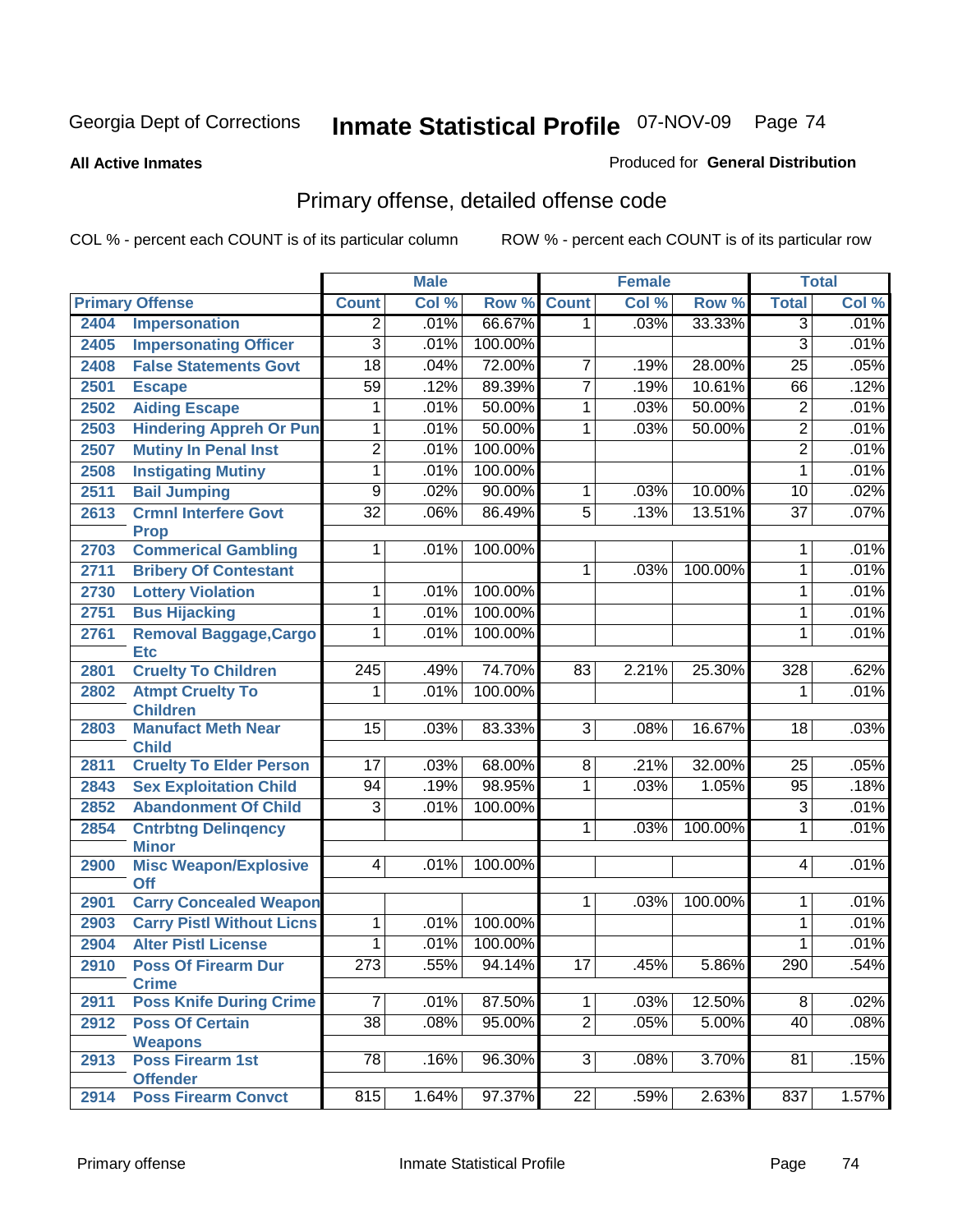#### **All Active Inmates**

#### Produced for **General Distribution**

# Primary offense, detailed offense code

|      |                                            | <b>Male</b>      |       | <b>Female</b> |                 |       | <b>Total</b> |                 |       |
|------|--------------------------------------------|------------------|-------|---------------|-----------------|-------|--------------|-----------------|-------|
|      | <b>Primary Offense</b>                     | <b>Count</b>     | Col % | Row %         | <b>Count</b>    | Col % | Row %        | <b>Total</b>    | Col % |
|      | <b>Felon</b>                               |                  |       |               |                 |       |              |                 |       |
| 2915 | <b>Carry Weapon At School</b>              | 13               | .03%  | 100.00%       |                 |       |              | 13              | .02%  |
| 2963 | <b>Guard Line</b>                          | $\overline{3}$   | .01%  | 50.00%        | $\overline{3}$  | .08%  | 50.00%       | 6               | .01%  |
|      | <b>W/Weapon/Drugs</b>                      |                  |       |               |                 |       |              |                 |       |
| 2965 | <b>Poss Wpn, Drugs By</b>                  | 20               | .04%  | 100.00%       |                 |       |              | 20              | .04%  |
| 2971 | <b>Prisnr</b><br><b>Cruelty To Animals</b> | 4                | .01%  | 100.00%       |                 |       |              | 4               | .01%  |
| 2972 | <b>Aggrav Cruelty To</b>                   | 7                | .01%  | 100.00%       |                 |       |              | $\overline{7}$  | .01%  |
|      | <b>Animals</b>                             |                  |       |               |                 |       |              |                 |       |
| 3000 | <b>Misc Invasion Of Privacy</b>            | $\overline{2}$   | .01%  | 100.00%       |                 |       |              | $\overline{2}$  | .01%  |
| 3001 | Eavesdrop &                                | 1                | .01%  | 100.00%       |                 |       |              | 1               | .01%  |
|      | <b>Surveillance</b>                        |                  |       |               |                 |       |              |                 |       |
| 3002 | <b>Peeping Tom</b>                         | 19               | .04%  | 100.00%       |                 |       |              | 19              | .04%  |
| 3404 | <b>Racketeering</b>                        | 41               | .08%  | 71.93%        | $\overline{16}$ | .43%  | 28.07%       | $\overline{57}$ | .11%  |
| 4001 | <b>S/D Narcotics Opiates</b>               | $\overline{33}$  | .07%  | 84.62%        | $\overline{6}$  | .16%  | 15.38%       | $\overline{39}$ | .07%  |
| 4002 | <b>S/D Dep Stim Cntrf Drugs</b>            | $\overline{58}$  | .12%  | 80.56%        | $\overline{14}$ | .37%  | 19.44%       | $\overline{72}$ | .14%  |
| 4003 | <b>S/D Of Lsd</b>                          | 1                | .01%  | 100.00%       |                 |       |              | 1               | .01%  |
| 4004 | <b>S/D Of Marijuana</b>                    | 333              | .67%  | 94.33%        | $\overline{20}$ | .53%  | 5.67%        | 353             | .66%  |
| 4006 | <b>Poss Narcotics Opiates</b>              | 67               | .14%  | 82.72%        | $\overline{14}$ | .37%  | 17.28%       | 81              | .15%  |
| 4007 | <b>Poss Dep Stim Cntrf</b>                 | 79               | .16%  | 85.87%        | $\overline{13}$ | .35%  | 14.13%       | 92              | .17%  |
|      | <b>Drugs</b>                               |                  |       |               |                 |       |              |                 |       |
| 4009 | <b>Poss Of Marijuana</b>                   | $\overline{112}$ | .23%  | 96.55%        | 4               | .11%  | 3.45%        | 116             | .22%  |
| 4011 | <b>Illegal Attm To Obt Drugs</b>           | $\overline{10}$  | .02%  | 66.67%        | $\overline{5}$  | .13%  | 33.33%       | $\overline{15}$ | .03%  |
| 4012 | <b>Viol Ga Cntrl Sbst Act</b>              | $\overline{37}$  | .07%  | 80.43%        | $\overline{9}$  | .24%  | 19.57%       | 46              | .09%  |
| 4013 | <b>Viol Dngrous Drgs Act</b>               | $\overline{16}$  | .03%  | 72.73%        | $\overline{6}$  | .16%  | 27.27%       | $\overline{22}$ | .04%  |
| 4014 | <b>Uniwfl Mfg/Del/Dist N-C S</b>           | $\overline{25}$  | .05%  | 96.15%        | 1               | .03%  | 3.85%        | $\overline{26}$ | .05%  |
| 4016 | <b>Poss Drug Related Matri</b>             | $\overline{14}$  | .03%  | 60.87%        | $\overline{9}$  | .24%  | 39.13%       | $\overline{23}$ | .04%  |
| 4017 | <b>S/D Cont Sub Public</b>                 | $\overline{77}$  | .16%  | 93.90%        | $\overline{5}$  | .13%  | 6.10%        | $\overline{82}$ | .15%  |
| 4018 | <b>S/D Cont Sub School</b>                 | $\overline{57}$  | .12%  | 100.00%       |                 |       |              | $\overline{57}$ | .11%  |
| 4021 | <b>S/D Cocaine</b>                         | 1,470            | 2.97% | 93.99%        | 94              | 2.50% | 6.01%        | 1,564           | 2.93% |
| 4022 | <b>Poss Of Cocaine</b>                     | 1,499            | 3.03% | 85.80%        | 248             | 6.60% | 14.20%       | 1,747           | 3.28% |
| 4030 | <b>Poss Ephedrine</b>                      | 9                | .02%  | 90.00%        | 1               | .03%  | 10.00%       | 10              | .02%  |
| 4031 | <b>Poss Methamphetamine</b>                | 508              | 1.03% | 79.00%        | 135             | 3.59% | 21.00%       | 643             | 1.21% |
| 4032 | <b>Sale Methamphetamine</b>                | 93               | .19%  | 76.86%        | 28              | .75%  | 23.14%       | 121             | .23%  |
| 4033 | <b>Poss Mda/Extsy</b>                      | $\overline{17}$  | .03%  | 94.44%        | $\mathbf{1}$    | .03%  | 5.56%        | 18              | .03%  |
| 4034 | <b>Sale Mda/Extsy</b>                      | $\overline{10}$  | .02%  | 100.00%       |                 |       |              | 10              | .02%  |
| 4050 | <b>Poss W Int Dist Cocaine</b>             | 610              | 1.23% | 92.85%        | 47              | 1.25% | 7.15%        | 657             | 1.23% |
| 4051 | <b>Poss W Int Dist</b>                     | 618              | 1.25% | 96.11%        | $\overline{25}$ | .67%  | 3.89%        | 643             | 1.21% |
|      | <b>Marijuana</b>                           |                  |       |               |                 |       |              |                 |       |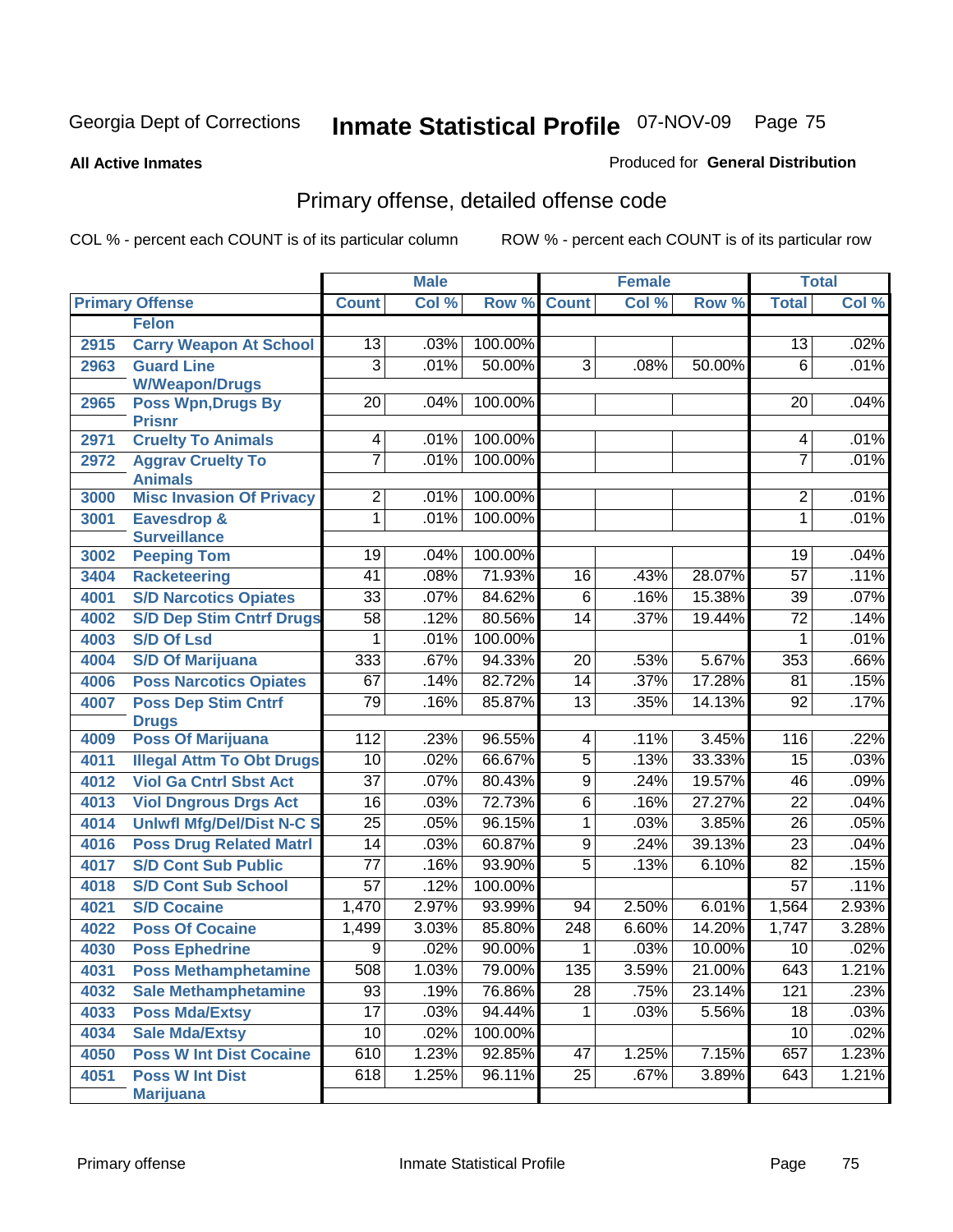**All Active Inmates**

#### Produced for **General Distribution**

# Primary offense, detailed offense code

|      |                                            |                 | <b>Male</b> |                 |                     | <b>Female</b> |        |                 | <b>Total</b> |
|------|--------------------------------------------|-----------------|-------------|-----------------|---------------------|---------------|--------|-----------------|--------------|
|      | <b>Primary Offense</b>                     | <b>Count</b>    | Col %       | Row %           | <b>Count</b>        | Col %         | Row %  | <b>Total</b>    | Col %        |
| 4052 | <b>Poss W Int Dist Meth</b>                | 218             | .44%        | 81.95%          | 48                  | 1.28%         | 18.05% | 266             | .50%         |
| 4053 | <b>Poss W Int Dis Other</b><br><b>Drug</b> | 76              | .15%        | 85.39%          | 13                  | .35%          | 14.61% | 89              | .17%         |
| 4090 | <b>Atmpt Viol Substance Act</b>            | $\overline{23}$ | .05%        | 88.46%          | $\overline{3}$      | .08%          | 11.54% | 26              | .05%         |
| 4100 | <b>Misc Drugs Trafficking</b>              | $\overline{73}$ | .15%        | 92.41%          | $\overline{6}$      | .16%          | 7.59%  | 79              | .15%         |
| 4101 | <b>Traf Cocaine Less 200</b>               | 594             | 1.20%       | 96.74%          | $\overline{20}$     | .53%          | 3.26%  | 614             | 1.15%        |
|      | Gm                                         |                 |             |                 |                     |               |        |                 |              |
| 4102 | <b>Traf Cocaine 201-400 Gm</b>             | 158             | .32%        | 91.33%          | 15                  | .40%          | 8.67%  | 173             | .32%         |
| 4103 | <b>Traf Cocaine 401+ Gm</b>                | 150             | .30%        | 96.15%          | $\overline{6}$      | .16%          | 3.85%  | 156             | .29%         |
| 4111 | <b>Traf Narcotic Less 14 Gm</b>            | 10              | .02%        | 100.00%         |                     |               |        | 10              | .02%         |
| 4112 | <b>Traf Narcotic 15-28 Gm</b>              | $\overline{4}$  | .01%        | 100.00%         |                     |               |        | 4               | .01%         |
| 4113 | <b>Traf Narcotic 29+ Gm</b>                | $\overline{2}$  | .01%        | 100.00%         |                     |               |        | $\overline{2}$  | .01%         |
| 4121 | Traf Marijna 10-2000 Lb                    | $\overline{95}$ | .19%        | 95.96%          | 4                   | .11%          | 4.04%  | 99              | .19%         |
| 4122 | <b>Traf Marijna 2001-10k Lb</b>            | $\overline{2}$  | .01%        | 100.00%         |                     |               |        | $\overline{2}$  | .01%         |
| 4126 | <b>Traf Amphtmine 28-199</b>               | $\overline{9}$  | .02%        | 75.00%          | $\overline{\omega}$ | .08%          | 25.00% | $\overline{12}$ | .02%         |
|      | Gm                                         |                 |             |                 |                     |               |        |                 |              |
| 4127 | <b>Traf Amphtmine 200-399</b>              | $\overline{2}$  | .01%        | 100.00%         |                     |               |        | $\overline{2}$  | .01%         |
|      | Gm                                         |                 |             |                 |                     |               |        |                 |              |
| 4128 | <b>Traf Amphtmine 400+ Gm</b>              | $\overline{2}$  | .01%        | 100.00%         |                     |               |        | $\overline{2}$  | .01%         |
| 4130 | <b>Cnspire Traffic Cntrl Sub</b>           | $\overline{6}$  | .01%        | 85.71%          | $\mathbf 1$         | .03%          | 14.29% | $\overline{7}$  | .01%         |
| 4133 | <b>Use Comm Facity Vio C</b><br><b>Sub</b> | 1               | .01%        | 100.00%         |                     |               |        | 1               | .01%         |
| 4134 | <b>Att/Consprcy Commt</b>                  | 55              | .11%        | 87.30%          | 8 <sup>1</sup>      | .21%          | 12.70% | 63              | .12%         |
|      | C/S/Of                                     |                 |             |                 |                     |               |        |                 |              |
| 4140 | <b>Traf Methamph 28-199</b>                | 285             | .58%        | 83.82%          | 55                  | 1.46%         | 16.18% | 340             | .64%         |
|      | Gm                                         |                 |             |                 |                     |               |        |                 |              |
| 4141 | Traf Methamph 200-399                      | 77              | .16%        | 91.67%          | 7 <sup>1</sup>      | .19%          | 8.33%  | 84              | .16%         |
|      | Gm                                         |                 |             |                 |                     |               |        |                 |              |
| 4142 | Traf Methamph 400+ Gm                      | 75              | .15%        | 97.40%          | $\overline{2}$      | .05%          | 2.60%  | 77              | .14%         |
| 4143 | <b>Manf Methamph 28-199</b>                | $\overline{26}$ | .05%        | 86.67%          | $\overline{4}$      | .11%          | 13.33% | 30              | .06%         |
| 4144 | Gm<br><b>Manf Methamph 200-399</b>         | $\overline{2}$  | .01%        | 50.00%          | $\overline{2}$      | .05%          | 50.00% | 4               | .01%         |
|      | Gm                                         |                 |             |                 |                     |               |        |                 |              |
| 4145 | <b>Manf Methamph 400+ Gm</b>               | $\overline{2}$  |             | $.01\%$ 100.00% |                     |               |        | $\overline{2}$  | .01%         |
| 4146 | <b>Traf Methamph Unspec</b>                | $\overline{92}$ | .19%        | 90.20%          | 10                  | .27%          | 9.80%  | 102             | .19%         |
|      | Amt                                        |                 |             |                 |                     |               |        |                 |              |
| 4147 | <b>Manf Methamph Unspec</b>                | 119             | .24%        | 89.47%          | 14                  | .37%          | 10.53% | 133             | .25%         |
|      | Amt                                        |                 |             |                 |                     |               |        |                 |              |
| 4150 | <b>Traf Mda/Extsy 28-199gm</b>             | $\overline{18}$ | .04%        | 81.82%          | $\vert$             | .11%          | 18.18% | $\overline{22}$ | .04%         |
| 4151 | <b>Traf Mda/Extsy 200-</b>                 | $\mathbf{1}$    | .01%        | 100.00%         |                     |               |        | $\mathbf 1$     | .01%         |
|      | 399gm                                      |                 |             |                 |                     |               |        |                 |              |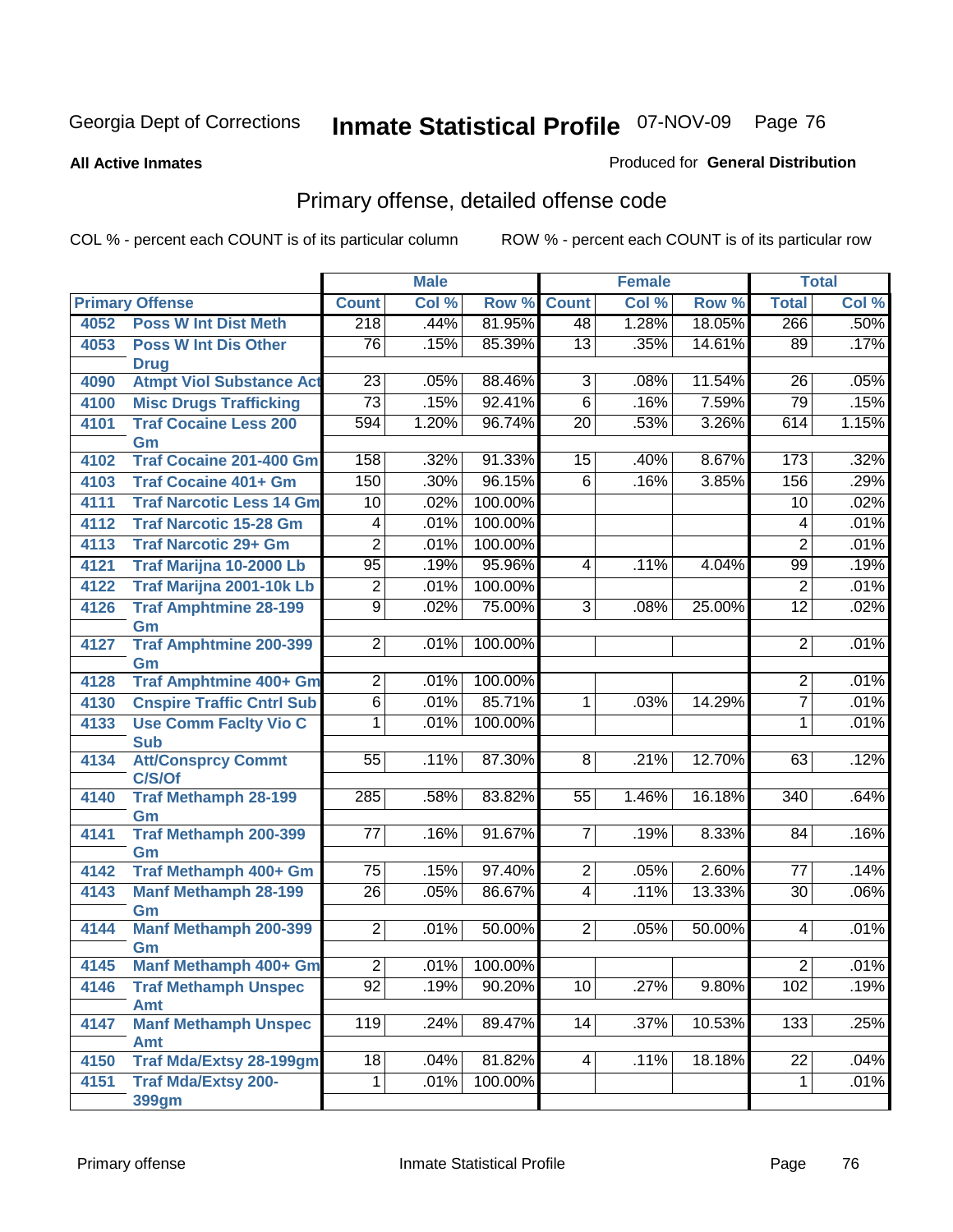#### **All Active Inmates**

#### Produced for **General Distribution**

# Primary offense, detailed offense code

|                      |                                  | <b>Male</b>  |         |         |                | <b>Female</b> |        | <b>Total</b> |       |
|----------------------|----------------------------------|--------------|---------|---------|----------------|---------------|--------|--------------|-------|
|                      | <b>Primary Offense</b>           | <b>Count</b> | Col %   | Row %   | <b>Count</b>   | Col %         | Row %  | <b>Total</b> | Col % |
| 4152                 | Traf Mda/Extsy 400+Gm            | 2            | .01%    | 100.00% |                |               |        | 2            | .01%  |
| 5001                 | <b>Viol Motor Vehicle Laws</b>   | 23           | .05%    | 95.83%  | 1              | .03%          | 4.17%  | 24           | .05%  |
| 5003                 | <b>Chop Shop Violation</b>       | 4            | .01%    | 100.00% |                |               |        | 4            | .01%  |
| 5004                 | <b>Drvng Habtl Violator</b>      | 59           | .12%    | 96.72%  | 2              | .05%          | 3.28%  | 61           | .11%  |
| 5005                 | <b>Habit Traf Viol/Impaired</b>  | 12           | $.02\%$ | 92.31%  |                | .03%          | 7.69%  | 13           | .02%  |
| 5006                 | <b>Habit Traf Viol/Other</b>     | 24           | .05%    | 100.00% |                |               |        | 24           | .05%  |
| 5007                 | <b>Hit-Run W/Injury/Fatality</b> |              | .01%    | 33.33%  | $\overline{2}$ | .05%          | 66.67% | 3            | .01%  |
| 6000                 | <b>Misc Mrals/Pblic H/Safty</b>  | 25           | .05%    | 80.65%  | 6              | .16%          | 19.35% | 31           | .06%  |
| 6200                 | <b>Misc Correctionl Inst Off</b> | 11           | $.02\%$ | 91.67%  |                | .03%          | 8.33%  | 12           | .02%  |
| 8001                 | <b>Violatn Othr States Law</b>   |              | .01%    | 100.00% |                |               |        |              | .01%  |
| 9901                 | <b>Conspiracy</b>                | 39           | .08%    | 75.00%  | 13             | .35%          | 25.00% | 52           | .10%  |
| 9905                 | <b>Crmnl Atmpt</b>               | 3            | .01%    | 100.00% |                |               |        | 3            | .01%  |
| 9907                 | <b>Unauth Dist Recrd</b>         | 4            | .01%    | 66.67%  | $\overline{2}$ | .05%          | 33.33% | 6            | .01%  |
|                      | <b>Devices</b>                   |              |         |         |                |               |        |              |       |
| 9910                 | <b>Crmnl Solicitation</b>        |              | .01%    | 100.00% |                |               |        |              | .01%  |
| 9914                 | <b>Gang Participation</b>        | 24           | .05%    | 100.00% |                |               |        | 24           | .05%  |
| 9999                 | <b>Unknown Offense</b>           | 4            | .01%    | 100.00% |                |               |        | 4            | .01%  |
| <b>Total Rported</b> |                                  | 49,551       | 100%    | 92.95%  | 3,756          | 100%          | 7.05%  | 53,307       | 101%  |

| <b>Not Reported</b> |              |                | or.<br>24 |
|---------------------|--------------|----------------|-----------|
| Total               | <b>49570</b> | ? 757<br>J,IJ. | 53,327    |

| Mode (most frequent) | 1601 Burglary | 1701 Forgery 1st Degree | 1601 Burglary |
|----------------------|---------------|-------------------------|---------------|
|----------------------|---------------|-------------------------|---------------|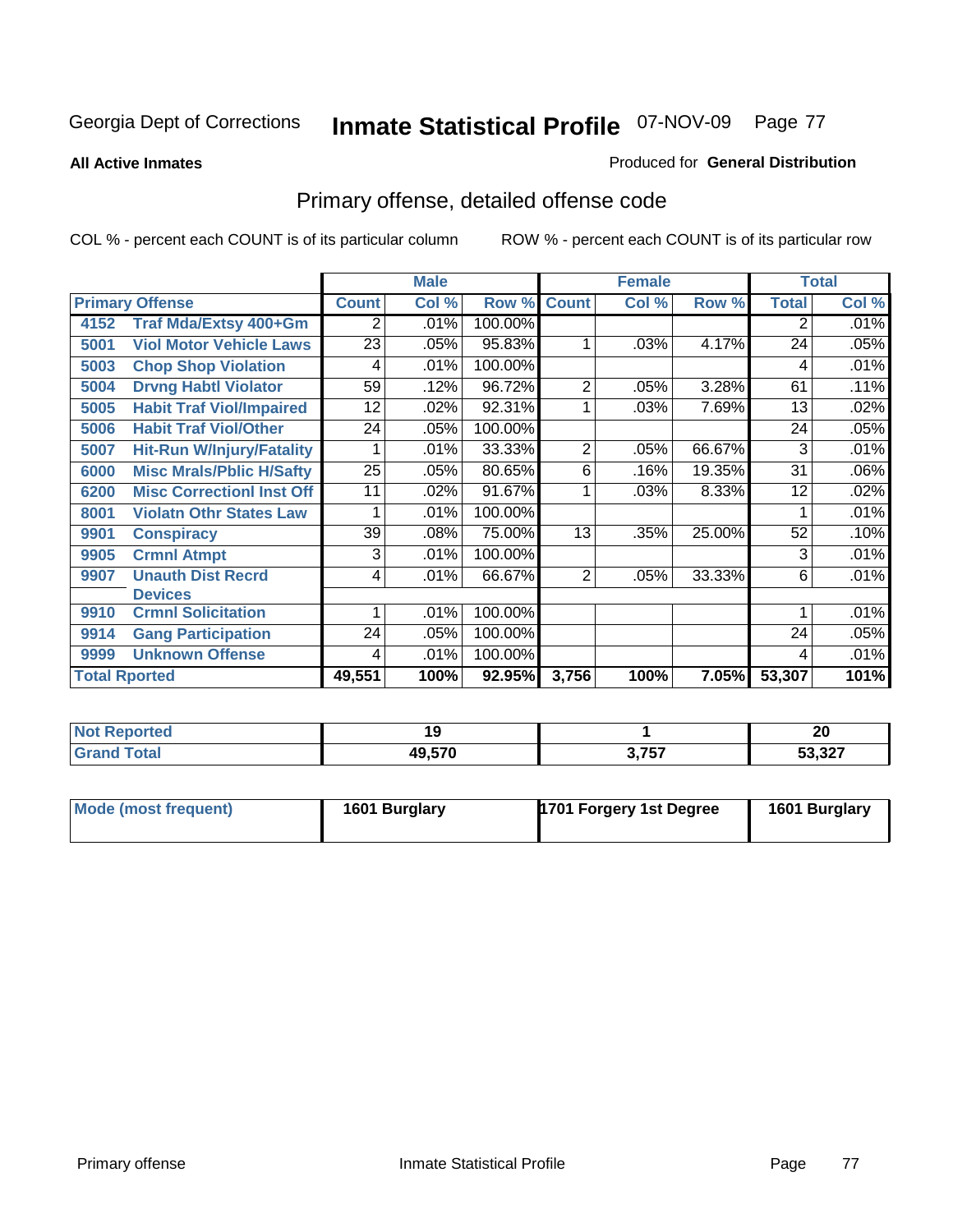#### **All Active Inmates**

#### Produced for **General Distribution**

# County of conviction of primary offense

|                 |                             | <b>Male</b>      |       |        | <b>Female</b>   |       |        | <b>Total</b>     |       |  |
|-----------------|-----------------------------|------------------|-------|--------|-----------------|-------|--------|------------------|-------|--|
|                 | <b>County of Conviction</b> | <b>Count</b>     | Col % | Row %  | <b>Count</b>    | Col % | Row %  | <b>Total</b>     | Col % |  |
| 1               | <b>Appling</b>              | 101              | .20%  | 91.82% | 9               | .24%  | 8.18%  | 110              | .21%  |  |
| $\overline{2}$  | <b>Atkinson</b>             | 48               | .10%  | 97.96% | $\mathbf{1}$    | .03%  | 2.04%  | 49               | .09%  |  |
| 3               | <b>Bacon</b>                | 60               | .12%  | 96.77% | $\overline{2}$  | .05%  | 3.23%  | 62               | .12%  |  |
| 4               | <b>Baker</b>                | $\overline{13}$  | .03%  | 92.86% | $\mathbf{1}$    | .03%  | 7.14%  | $\overline{14}$  | .03%  |  |
| 5               | <b>Baldwin</b>              | 338              | .68%  | 94.68% | $\overline{19}$ | .51%  | 5.32%  | 357              | .67%  |  |
| 6               | <b>Banks</b>                | $\overline{59}$  | .12%  | 89.39% | $\overline{7}$  | .19%  | 10.61% | 66               | .12%  |  |
| $\overline{7}$  | <b>Barrow</b>               | $\overline{248}$ | .50%  | 92.19% | $\overline{21}$ | .56%  | 7.81%  | 269              | .50%  |  |
| 8               | <b>Bartow</b>               | 609              | 1.23% | 89.56% | $\overline{71}$ | 1.89% | 10.44% | 680              | 1.28% |  |
| 9               | <b>Ben Hill</b>             | 266              | .54%  | 93.66% | $\overline{18}$ | .48%  | 6.34%  | 284              | .53%  |  |
| 10              | <b>Berrien</b>              | $\overline{88}$  | .18%  | 96.70% | $\overline{3}$  | .08%  | 3.30%  | $\overline{91}$  | .17%  |  |
| 11              | <b>Bibb</b>                 | 1,069            | 2.16% | 94.69% | 60              | 1.60% | 5.31%  | 1,129            | 2.12% |  |
| 12              | <b>Bleckley</b>             | $\overline{76}$  | .15%  | 85.39% | $\overline{13}$ | .35%  | 14.61% | 89               | .17%  |  |
| $\overline{13}$ | <b>Brantley</b>             | $\overline{58}$  | .12%  | 90.63% | $\overline{6}$  | .16%  | 9.38%  | 64               | .12%  |  |
| $\overline{14}$ | <b>Brooks</b>               | $\overline{57}$  | .12%  | 93.44% | 4               | .11%  | 6.56%  | $\overline{61}$  | .11%  |  |
| 15              | <b>Bryan</b>                | $\overline{98}$  | .20%  | 93.33% | $\overline{7}$  | .19%  | 6.67%  | 105              | .20%  |  |
| 16              | <b>Bulloch</b>              | 462              | .93%  | 91.49% | $\overline{43}$ | 1.14% | 8.51%  | 505              | .95%  |  |
| $\overline{17}$ | <b>Burke</b>                | $\overline{216}$ | .44%  | 94.74% | $\overline{12}$ | .32%  | 5.26%  | $\overline{228}$ | .43%  |  |
| 18              | <b>Butts</b>                | 151              | .30%  | 93.21% | $\overline{11}$ | .29%  | 6.79%  | 162              | .30%  |  |
| 19              | <b>Calhoun</b>              | $\overline{36}$  | .07%  | 92.31% | $\overline{3}$  | .08%  | 7.69%  | $\overline{39}$  | .07%  |  |
| 20              | <b>Camden</b>               | 145              | .29%  | 93.55% | $\overline{10}$ | .27%  | 6.45%  | 155              | .29%  |  |
| 21              | <b>Candler</b>              | $\overline{89}$  | .18%  | 87.25% | $\overline{13}$ | .35%  | 12.75% | 102              | .19%  |  |
| $\overline{22}$ | <b>Carroll</b>              | 548              | 1.11% | 90.58% | $\overline{57}$ | 1.52% | 9.42%  | 605              | 1.13% |  |
| $\overline{23}$ | <b>Catoosa</b>              | $\overline{311}$ | .63%  | 91.47% | $\overline{29}$ | .77%  | 8.53%  | 340              | .64%  |  |
| 24              | <b>Charlton</b>             | $\overline{53}$  | .11%  | 92.98% | $\overline{4}$  | .11%  | 7.02%  | $\overline{57}$  | .11%  |  |
| 25              | <b>Chatham</b>              | 2,458            | 4.96% | 95.20% | 124             | 3.30% | 4.80%  | 2,582            | 4.84% |  |
| 26              | <b>Chattahoochee</b>        | $\overline{32}$  | .06%  | 94.12% | $\overline{2}$  | .05%  | 5.88%  | $\overline{34}$  | .06%  |  |
| 27              | <b>Chattooga</b>            | $\overline{232}$ | .47%  | 91.34% | $\overline{22}$ | .59%  | 8.66%  | 254              | .48%  |  |
| 28              | <b>Cherokee</b>             | 596              | 1.20% | 90.30% | 64              | 1.70% | 9.70%  | 660              | 1.24% |  |
| 29              | <b>Clarke</b>               | 388              | .78%  | 94.40% | $\overline{23}$ | .61%  | 5.60%  | 411              | .77%  |  |
| 30              | <b>Clay</b>                 | $\overline{30}$  | .06%  | 93.75% | $\overline{2}$  | .05%  | 6.25%  | $\overline{32}$  | .06%  |  |
| $\overline{31}$ | <b>Clayton</b>              | 1,421            | 2.87% | 91.62% | 130             | 3.46% | 8.38%  | 1,551            | 2.91% |  |
| 32              | <b>Clinch</b>               | 58               | .12%  | 93.55% | 4               | .11%  | 6.45%  | 62               | .12%  |  |
| 33              | <b>Cobb</b>                 | 2,882            | 5.82% | 90.89% | 289             | 7.69% | 9.11%  | 3,171            | 5.95% |  |
| 34              | <b>Coffee</b>               | 241              | .49%  | 92.34% | $\overline{20}$ | .53%  | 7.66%  | 261              | .49%  |  |
| 35              | <b>Colquitt</b>             | 305              | .62%  | 95.31% | $\overline{15}$ | .40%  | 4.69%  | 320              | .60%  |  |
| 36              | <b>Columbia</b>             | 281              | .57%  | 93.98% | $\overline{18}$ | .48%  | 6.02%  | 299              | .56%  |  |
| 37              | <b>Cook</b>                 | 141              | .28%  | 94.00% | 9               | .24%  | 6.00%  | 150              | .28%  |  |
| 38              | <b>Coweta</b>               | 485              | .98%  | 92.03% | $\overline{42}$ | 1.12% | 7.97%  | 527              | .99%  |  |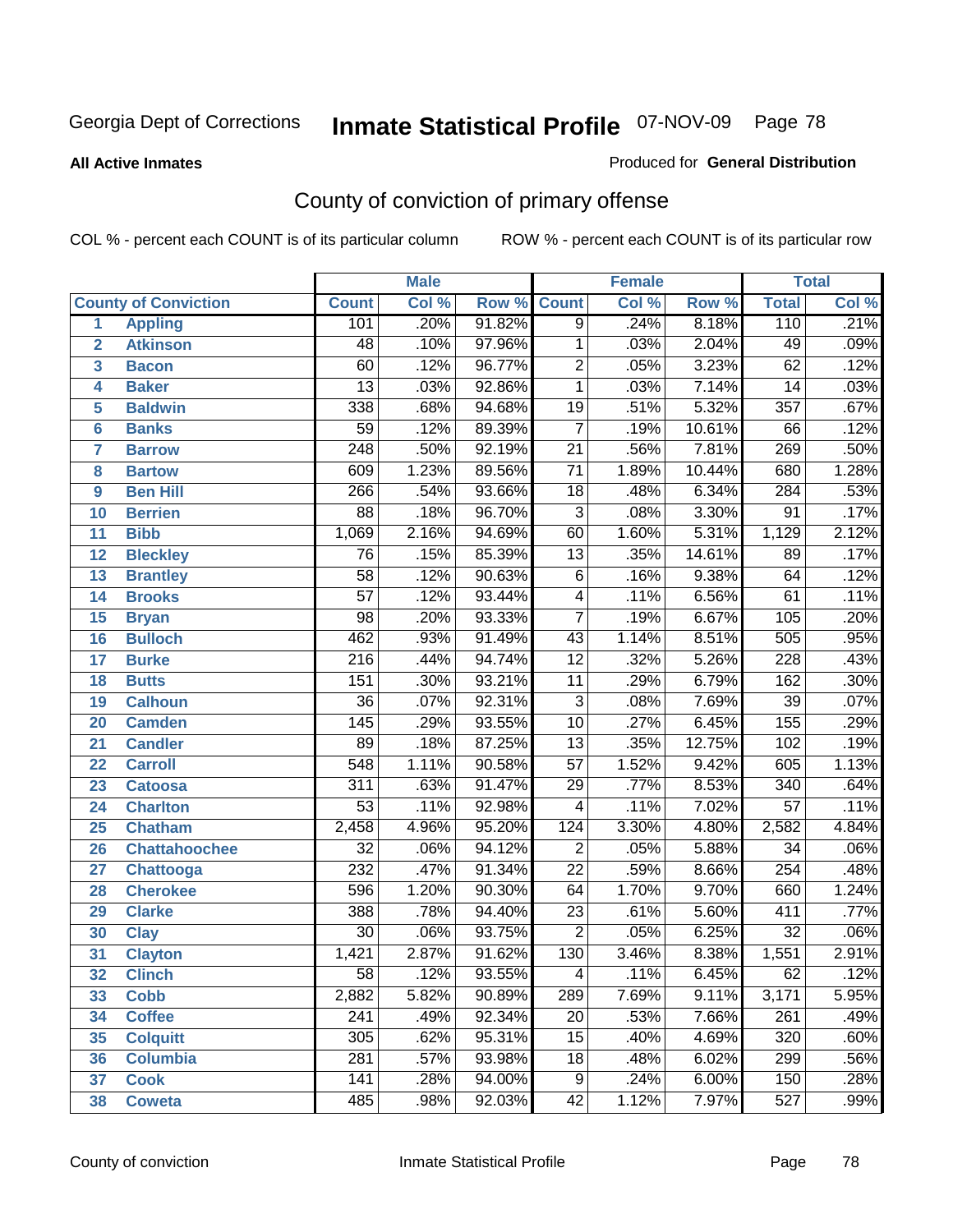#### **All Active Inmates**

#### Produced for **General Distribution**

# County of conviction of primary offense

|                 |                             | <b>Male</b><br><b>Female</b> |       |        |                  | <b>Total</b> |        |                  |       |
|-----------------|-----------------------------|------------------------------|-------|--------|------------------|--------------|--------|------------------|-------|
|                 | <b>County of Conviction</b> | <b>Count</b>                 | Col % | Row %  | <b>Count</b>     | Col %        | Row %  | <b>Total</b>     | Col % |
| 39              | <b>Crawford</b>             | $\overline{20}$              | .04%  | 86.96% | $\overline{3}$   | .08%         | 13.04% | $\overline{23}$  | .04%  |
| 40              | <b>Crisp</b>                | $\overline{276}$             | .56%  | 93.56% | $\overline{19}$  | .51%         | 6.44%  | 295              | .55%  |
| 41              | <b>Dade</b>                 | 129                          | .26%  | 96.27% | $\overline{5}$   | .13%         | 3.73%  | $\overline{134}$ | .25%  |
| 42              | <b>Dawson</b>               | 102                          | .21%  | 91.07% | $\overline{10}$  | .27%         | 8.93%  | $\overline{112}$ | .21%  |
| 43              | <b>Decatur</b>              | 353                          | .71%  | 91.69% | $\overline{32}$  | .85%         | 8.31%  | 385              | .72%  |
| 44              | <b>Dekalb</b>               | 2,858                        | 5.77% | 94.89% | 154              | 4.10%        | 5.11%  | 3,012            | 5.65% |
| 45              | <b>Dodge</b>                | 162                          | .33%  | 91.01% | $\overline{16}$  | .43%         | 8.99%  | $\overline{178}$ | .33%  |
| 46              | <b>Dooly</b>                | 109                          | .22%  | 94.78% | $\overline{6}$   | .16%         | 5.22%  | 115              | .22%  |
| 47              | <b>Dougherty</b>            | $\overline{945}$             | 1.91% | 94.03% | 60               | 1.60%        | 5.97%  | 1,005            | 1.89% |
| 48              | <b>Douglas</b>              | 1,094                        | 2.21% | 89.89% | $\overline{123}$ | 3.27%        | 10.11% | 1,217            | 2.28% |
| 49              | <b>Early</b>                | 75                           | .15%  | 96.15% | 3                | .08%         | 3.85%  | $\overline{78}$  | .15%  |
| 50              | <b>Echols</b>               | $\overline{11}$              | .02%  | 91.67% | 1                | .03%         | 8.33%  | $\overline{12}$  | .02%  |
| $\overline{51}$ | <b>Effingham</b>            | 163                          | .33%  | 94.77% | $\overline{9}$   | .24%         | 5.23%  | $\overline{172}$ | .32%  |
| 52              | <b>Elbert</b>               | 158                          | .32%  | 96.34% | $\overline{6}$   | .16%         | 3.66%  | 164              | .31%  |
| 53              | <b>Emanuel</b>              | $\overline{178}$             | .36%  | 97.27% | $\overline{5}$   | .13%         | 2.73%  | $\overline{183}$ | .34%  |
| $\overline{54}$ | <b>Evans</b>                | 89                           | .18%  | 94.68% | $\overline{5}$   | .13%         | 5.32%  | $\overline{94}$  | .18%  |
| 55              | <b>Fannin</b>               | $\overline{94}$              | .19%  | 92.16% | $\overline{8}$   | .21%         | 7.84%  | 102              | .19%  |
| 56              | <b>Fayette</b>              | 365                          | .74%  | 90.57% | $\overline{38}$  | 1.01%        | 9.43%  | 403              | .76%  |
| 57              | <b>Floyd</b>                | 836                          | 1.69% | 88.56% | 108              | 2.88%        | 11.44% | 944              | 1.77% |
| 58              | <b>Forsyth</b>              | $\overline{276}$             | .56%  | 85.71% | 46               | 1.22%        | 14.29% | 322              | .60%  |
| 59              | <b>Franklin</b>             | 146                          | .29%  | 94.19% | $\overline{9}$   | .24%         | 5.81%  | 155              | .29%  |
| 60              | <b>Fulton</b>               | 4,465                        | 9.01% | 96.42% | 166              | 4.42%        | 3.58%  | 4,631            | 8.69% |
| 61              | Gilmer                      | 130                          | .26%  | 92.20% | $\overline{11}$  | .29%         | 7.80%  | $\overline{141}$ | .26%  |
| 62              | <b>Glascock</b>             | $\overline{10}$              | .02%  | 90.91% | $\mathbf{1}$     | .03%         | 9.09%  | $\overline{11}$  | .02%  |
| 63              | <b>Glynn</b>                | 403                          | .81%  | 94.16% | $\overline{25}$  | .67%         | 5.84%  | 428              | .80%  |
| 64              | <b>Gordon</b>               | 308                          | .62%  | 90.59% | $\overline{32}$  | .85%         | 9.41%  | $\overline{340}$ | .64%  |
| 65              | <b>Grady</b>                | 233                          | .47%  | 96.28% | $\overline{9}$   | .24%         | 3.72%  | $\overline{242}$ | .45%  |
| 66              | <b>Greene</b>               | 155                          | .31%  | 93.94% | $\overline{10}$  | .27%         | 6.06%  | 165              | .31%  |
| 67              | <b>Gwinnett</b>             | 2,025                        | 4.09% | 92.21% | 171              | 4.55%        | 7.79%  | 2,196            | 4.12% |
| 68              | <b>Habersham</b>            | $\overline{119}$             | .24%  | 94.44% | $\overline{7}$   | .19%         | 5.56%  | $\overline{126}$ | .24%  |
| 69              | <b>Hall</b>                 | 737                          | 1.49% | 92.70% | $\overline{58}$  | 1.54%        | 7.30%  | 795              | 1.49% |
| 70              | <b>Hancock</b>              | 35                           | .07%  | 97.22% | 1                | .03%         | 2.78%  | 36               | .07%  |
| 71              | <b>Haralson</b>             | $\overline{90}$              | .18%  | 95.74% | 4                | .11%         | 4.26%  | 94               | .18%  |
| 72              | <b>Harris</b>               | $\overline{116}$             | .23%  | 96.67% | $\overline{4}$   | .11%         | 3.33%  | $\overline{120}$ | .23%  |
| 73              | <b>Hart</b>                 | $\overline{133}$             | .27%  | 93.66% | $\overline{9}$   | .24%         | 6.34%  | 142              | .27%  |
| 74              | <b>Heard</b>                | 60                           | .12%  | 92.31% | $\overline{5}$   | .13%         | 7.69%  | 65               | .12%  |
| 75              | <b>Henry</b>                | 551                          | 1.11% | 89.01% | 68               | 1.81%        | 10.99% | 619              | 1.16% |
| 76              | <b>Houston</b>              | 623                          | 1.26% | 93.54% | $\overline{43}$  | 1.14%        | 6.46%  | 666              | 1.25% |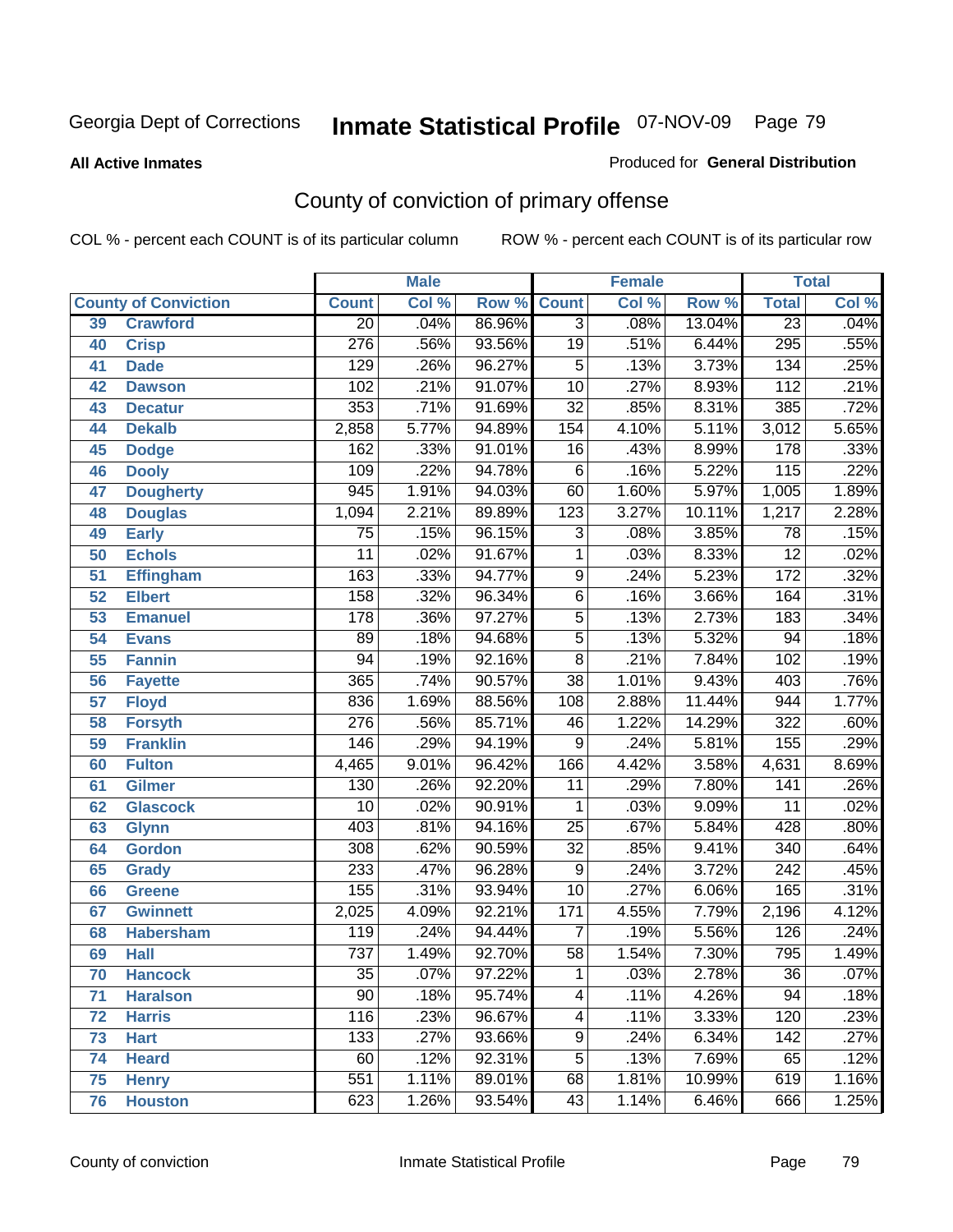#### **All Active Inmates**

#### Produced for **General Distribution**

# County of conviction of primary offense

|                 |                             |                  | <b>Male</b> |        |                 | <b>Female</b> |        |                  | <b>Total</b> |
|-----------------|-----------------------------|------------------|-------------|--------|-----------------|---------------|--------|------------------|--------------|
|                 | <b>County of Conviction</b> | <b>Count</b>     | Col %       | Row %  | <b>Count</b>    | Col %         | Row %  | <b>Total</b>     | Col %        |
| $\overline{77}$ | <b>Irwin</b>                | 61               | .12%        | 93.85% | $\overline{4}$  | .11%          | 6.15%  | 65               | .12%         |
| 78              | <b>Jackson</b>              | 209              | .42%        | 92.89% | 16              | .43%          | 7.11%  | $\overline{225}$ | .42%         |
| 79              | <b>Jasper</b>               | 61               | .12%        | 95.31% | $\overline{3}$  | .08%          | 4.69%  | 64               | .12%         |
| 80              | <b>Jeff Davis</b>           | 94               | .19%        | 94.00% | 6               | .16%          | 6.00%  | 100              | .19%         |
| 81              | <b>Jefferson</b>            | $\overline{127}$ | .26%        | 97.69% | $\overline{3}$  | .08%          | 2.31%  | 130              | .24%         |
| 82              | <b>Jenkins</b>              | $\overline{75}$  | .15%        | 96.15% | $\overline{3}$  | .08%          | 3.85%  | 78               | .15%         |
| 83              | <b>Johnson</b>              | $\overline{58}$  | .12%        | 93.55% | $\overline{4}$  | .11%          | 6.45%  | 62               | .12%         |
| 84              | <b>Jones</b>                | 162              | .33%        | 93.10% | $\overline{12}$ | .32%          | 6.90%  | 174              | .33%         |
| 85              | <b>Lamar</b>                | $\overline{72}$  | .15%        | 93.51% | $\overline{5}$  | .13%          | 6.49%  | $\overline{77}$  | .14%         |
| 86              | <b>Lanier</b>               | 48               | .10%        | 97.96% | 1               | .03%          | 2.04%  | 49               | .09%         |
| 87              | <b>Laurens</b>              | 325              | .66%        | 93.93% | $\overline{21}$ | .56%          | 6.07%  | 346              | .65%         |
| 88              | Lee                         | 84               | .17%        | 94.38% | $\mathbf 5$     | .13%          | 5.62%  | 89               | .17%         |
| 89              | <b>Liberty</b>              | 286              | .58%        | 93.16% | $\overline{21}$ | .56%          | 6.84%  | $\overline{307}$ | .58%         |
| 90              | <b>Lincoln</b>              | $\overline{35}$  | .07%        | 97.22% | 1               | .03%          | 2.78%  | $\overline{36}$  | .07%         |
| 91              | Long                        | $\overline{80}$  | .16%        | 95.24% | 4               | .11%          | 4.76%  | 84               | .16%         |
| 92              | <b>Lowndes</b>              | 516              | 1.04%       | 93.65% | $\overline{35}$ | .93%          | 6.35%  | 551              | 1.03%        |
| 93              | <b>Lumpkin</b>              | 103              | .21%        | 90.35% | $\overline{11}$ | .29%          | 9.65%  | 114              | .21%         |
| 94              | <b>Macon</b>                | $\overline{73}$  | .15%        | 93.59% | $\overline{5}$  | .13%          | 6.41%  | 78               | .15%         |
| 95              | <b>Madison</b>              | 120              | .24%        | 90.91% | $\overline{12}$ | .32%          | 9.09%  | 132              | .25%         |
| 96              | <b>Marion</b>               | $\overline{42}$  | .08%        | 95.45% | $\overline{2}$  | .05%          | 4.55%  | 44               | .08%         |
| 97              | <b>Mcduffie</b>             | 191              | .39%        | 95.98% | $\overline{8}$  | .21%          | 4.02%  | 199              | .37%         |
| 98              | <b>Mcintosh</b>             | $\overline{58}$  | .12%        | 98.31% | $\mathbf{1}$    | .03%          | 1.69%  | 59               | .11%         |
| 99              | <b>Meriwether</b>           | $\overline{216}$ | .44%        | 94.74% | $\overline{12}$ | .32%          | 5.26%  | 228              | .43%         |
| 100             | <b>Miller</b>               | $\overline{31}$  | .06%        | 93.94% | $\overline{2}$  | .05%          | 6.06%  | $\overline{33}$  | .06%         |
| 101             | <b>Mitchell</b>             | 188              | .38%        | 90.38% | $\overline{20}$ | .53%          | 9.62%  | $\overline{208}$ | .39%         |
| 102             | <b>Monroe</b>               | 135              | .27%        | 93.10% | 10              | .27%          | 6.90%  | $\overline{145}$ | .27%         |
| 103             | <b>Montgomery</b>           | $\overline{57}$  | .12%        | 89.06% | $\overline{7}$  | .19%          | 10.94% | 64               | .12%         |
| 104             | <b>Morgan</b>               | 162              | .33%        | 94.74% | 9               | .24%          | 5.26%  | $\overline{171}$ | .32%         |
| 105             | <b>Murray</b>               | 195              | .39%        | 90.70% | $\overline{20}$ | .53%          | 9.30%  | $\overline{215}$ | .40%         |
| 106             | <b>Muscogee</b>             | 1,821            | 3.68%       | 94.16% | 113             | 3.01%         | 5.84%  | 1,934            | 3.63%        |
| 107             | <b>Newton</b>               | 634              | 1.28%       | 90.44% | 67              | 1.78%         | 9.56%  | 701              | 1.32%        |
| 108             | <b>Oconee</b>               | 50               | .10%        | 98.04% | 1               | .03%          | 1.96%  | 51               | $.10\%$      |
| 109             | <b>Oglethorpe</b>           | $\overline{51}$  | .10%        | 96.23% | $\overline{2}$  | .05%          | 3.77%  | $\overline{53}$  | .10%         |
| 110             | <b>Paulding</b>             | $\overline{243}$ | .49%        | 92.40% | $\overline{20}$ | .53%          | 7.60%  | 263              | .49%         |
| 111             | <b>Peach</b>                | 86               | .17%        | 96.63% | 3               | .08%          | 3.37%  | 89               | .17%         |
| 112             | <b>Pickens</b>              | $\overline{93}$  | .19%        | 93.00% | 7               | .19%          | 7.00%  | 100              | .19%         |
| 113             | <b>Pierce</b>               | 65               | .13%        | 98.48% | 1               | .03%          | 1.52%  | 66               | .12%         |
| 114             | <b>Pike</b>                 | 60               | .12%        | 95.24% | $\overline{3}$  | .08%          | 4.76%  | 63               | .12%         |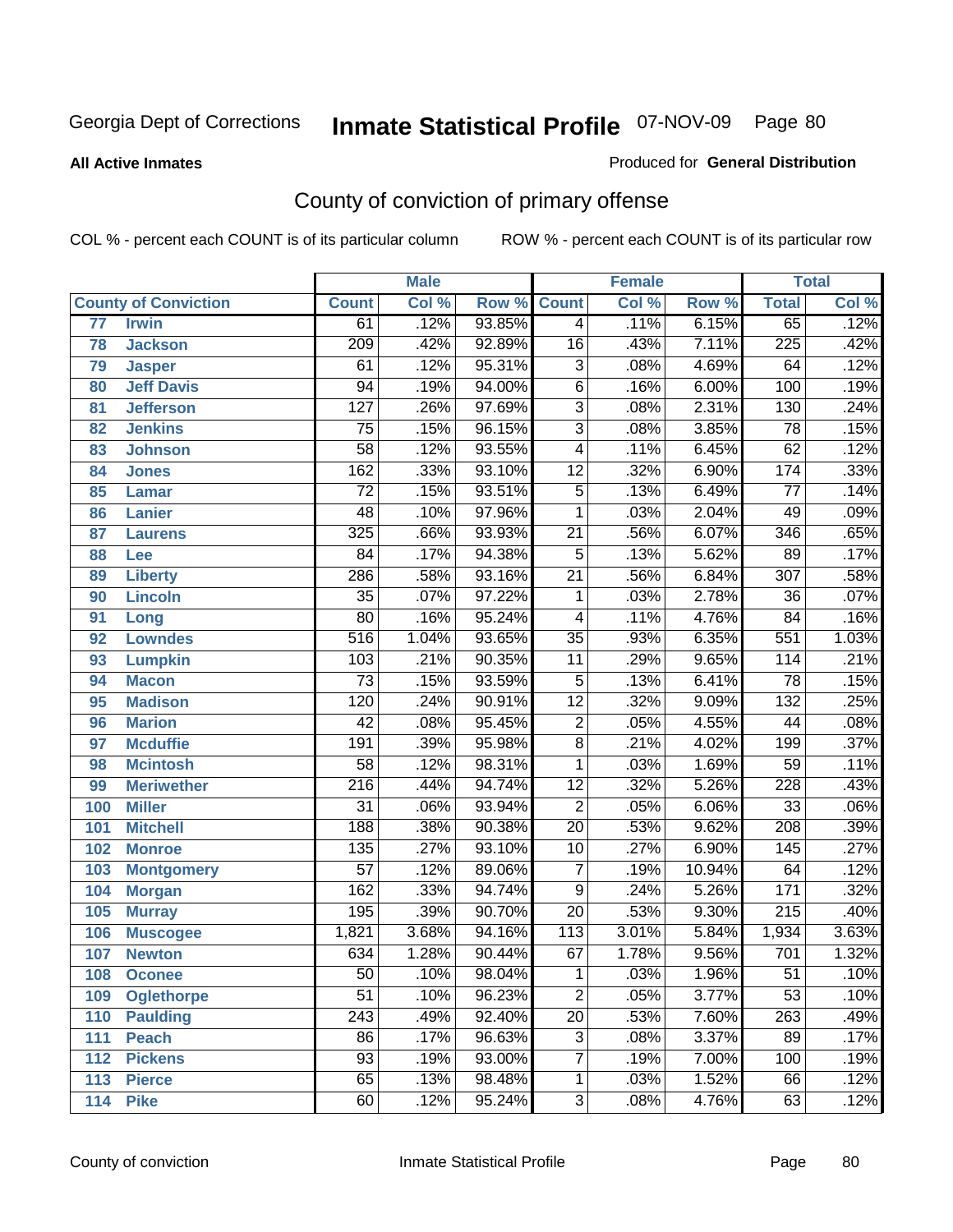#### **All Active Inmates**

#### Produced for **General Distribution**

# County of conviction of primary offense

|     |                             |                  | <b>Male</b> |         | <b>Female</b>           |       |        | <b>Total</b>     |       |  |
|-----|-----------------------------|------------------|-------------|---------|-------------------------|-------|--------|------------------|-------|--|
|     | <b>County of Conviction</b> | <b>Count</b>     | Col %       | Row %   | <b>Count</b>            | Col % | Row %  | <b>Total</b>     | Col % |  |
| 115 | <b>Polk</b>                 | 149              | .30%        | 90.85%  | $\overline{15}$         | .40%  | 9.15%  | 164              | .31%  |  |
| 116 | <b>Pulaski</b>              | $\overline{87}$  | .18%        | 90.63%  | 9                       | .24%  | 9.38%  | $\overline{96}$  | .18%  |  |
| 117 | <b>Putnam</b>               | $\overline{149}$ | .30%        | 93.71%  | 10                      | .27%  | 6.29%  | 159              | .30%  |  |
| 118 | Quitman                     | $\overline{18}$  | .04%        | 90.00%  | $\overline{2}$          | .05%  | 10.00% | 20               | .04%  |  |
| 119 | <b>Rabun</b>                | $\overline{51}$  | .10%        | 78.46%  | $\overline{14}$         | .37%  | 21.54% | 65               | .12%  |  |
| 120 | <b>Randolph</b>             | $\overline{55}$  | .11%        | 93.22%  | 4                       | .11%  | 6.78%  | 59               | .11%  |  |
| 121 | <b>Richmond</b>             | 1,694            | 3.42%       | 93.90%  | 110                     | 2.93% | 6.10%  | 1,804            | 3.38% |  |
| 122 | <b>Rockdale</b>             | 442              | .89%        | 90.20%  | 48                      | 1.28% | 9.80%  | 490              | .92%  |  |
| 123 | <b>Schley</b>               | $\overline{26}$  | .05%        | 100.00% |                         |       |        | $\overline{26}$  | .05%  |  |
| 124 | <b>Screven</b>              | 118              | .24%        | 90.08%  | 13                      | .35%  | 9.92%  | $\overline{131}$ | .25%  |  |
| 125 | <b>Seminole</b>             | 62               | .13%        | 87.32%  | $\overline{9}$          | .24%  | 12.68% | $\overline{71}$  | .13%  |  |
| 126 | <b>Spalding</b>             | 576              | 1.16%       | 91.87%  | 51                      | 1.36% | 8.13%  | 627              | 1.18% |  |
| 127 | <b>Stephens</b>             | 162              | .33%        | 89.01%  | $\overline{20}$         | .53%  | 10.99% | 182              | .34%  |  |
| 128 | <b>Stewart</b>              | $\overline{33}$  | .07%        | 91.67%  | $\overline{3}$          | .08%  | 8.33%  | $\overline{36}$  | .07%  |  |
| 129 | <b>Sumter</b>               | $\overline{246}$ | .50%        | 97.62%  | $\overline{6}$          | .16%  | 2.38%  | 252              | .47%  |  |
| 130 | <b>Talbot</b>               | 62               | .13%        | 93.94%  | 4                       | .11%  | 6.06%  | 66               | .12%  |  |
| 131 | <b>Taliaferro</b>           | $\overline{24}$  | .05%        | 92.31%  | $\overline{2}$          | .05%  | 7.69%  | $\overline{26}$  | .05%  |  |
| 132 | <b>Tattnall</b>             | 183              | .37%        | 93.37%  | $\overline{13}$         | .35%  | 6.63%  | 196              | .37%  |  |
| 133 | <b>Taylor</b>               | $\overline{92}$  | .19%        | 94.85%  | $\overline{5}$          | .13%  | 5.15%  | $\overline{97}$  | .18%  |  |
| 134 | <b>Telfair</b>              | 115              | .23%        | 92.74%  | $\overline{9}$          | .24%  | 7.26%  | 124              | .23%  |  |
| 135 | <b>Terrell</b>              | $\overline{78}$  | .16%        | 97.50%  | $\overline{2}$          | .05%  | 2.50%  | $\overline{80}$  | .15%  |  |
| 136 | <b>Thomas</b>               | 279              | .56%        | 92.38%  | $\overline{23}$         | .61%  | 7.62%  | $\overline{302}$ | .57%  |  |
| 137 | <b>Tift</b>                 | 321              | .65%        | 95.25%  | 16                      | .43%  | 4.75%  | $\overline{337}$ | .63%  |  |
| 138 | <b>Toombs</b>               | $\overline{311}$ | .63%        | 92.56%  | 25                      | .67%  | 7.44%  | 336              | .63%  |  |
| 139 | <b>Towns</b>                | 45               | .09%        | 91.84%  | $\overline{\mathbf{4}}$ | .11%  | 8.16%  | 49               | .09%  |  |
| 140 | <b>Treutlen</b>             | 86               | .17%        | 94.51%  | $\overline{5}$          | .13%  | 5.49%  | 91               | .17%  |  |
| 141 | <b>Troup</b>                | 705              | 1.42%       | 91.80%  | 63                      | 1.68% | 8.20%  | 768              | 1.44% |  |
| 142 | <b>Turner</b>               | 70               | .14%        | 97.22%  | $\overline{2}$          | .05%  | 2.78%  | 72               | .14%  |  |
| 143 | <b>Twiggs</b>               | 65               | .13%        | 85.53%  | $\overline{11}$         | .29%  | 14.47% | $\overline{76}$  | .14%  |  |
| 144 | <b>Union</b>                | $\overline{78}$  | .16%        | 82.11%  | $\overline{17}$         | .45%  | 17.89% | $\overline{95}$  | .18%  |  |
| 145 | <b>Upson</b>                | 196              | .40%        | 90.32%  | $\overline{21}$         | .56%  | 9.68%  | $\overline{217}$ | .41%  |  |
| 146 | <b>Walker</b>               | 409              | .83%        | 89.11%  | 50                      | 1.33% | 10.89% | 459              | .86%  |  |
| 147 | <b>Walton</b>               | 457              | .92%        | 91.04%  | $\overline{45}$         | 1.20% | 8.96%  | 502              | .94%  |  |
| 148 | <b>Ware</b>                 | 322              | .65%        | 95.27%  | 16                      | .43%  | 4.73%  | 338              | .63%  |  |
| 149 | <b>Warren</b>               | 46               | .09%        | 93.88%  | 3                       | .08%  | 6.12%  | 49               | .09%  |  |
| 150 | <b>Washington</b>           | 120              | .24%        | 93.02%  | 9                       | .24%  | 6.98%  | 129              | .24%  |  |
| 151 | <b>Wayne</b>                | 166              | .34%        | 89.73%  | 19                      | .51%  | 10.27% | 185              | .35%  |  |
| 152 | <b>Webster</b>              | 8                | .02%        | 100.00% |                         |       |        | 8                | .02%  |  |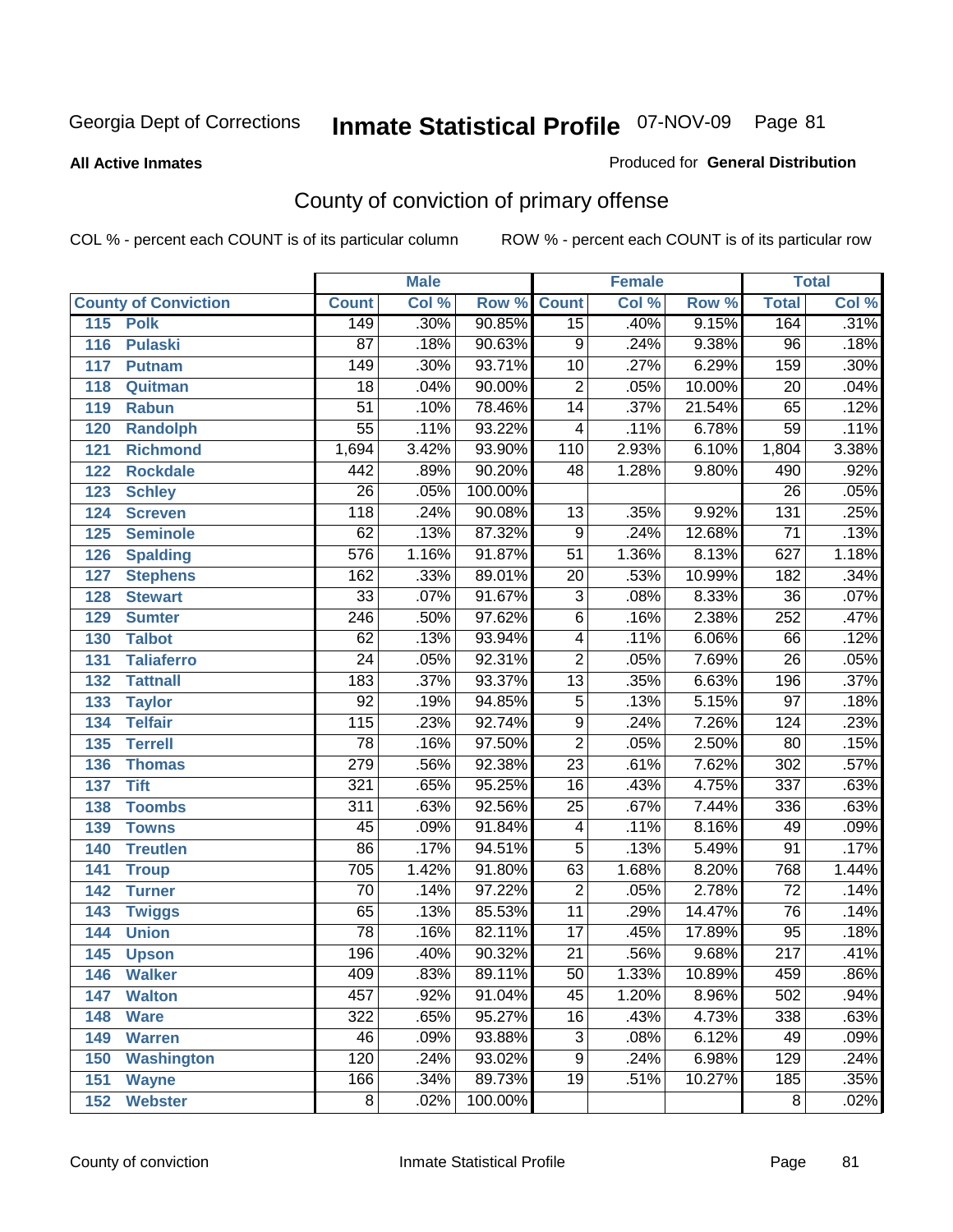**All Active Inmates**

#### Produced for **General Distribution**

# County of conviction of primary offense

|                             | <b>Male</b>  |         |             | <b>Female</b> |         |        | <b>Total</b> |         |
|-----------------------------|--------------|---------|-------------|---------------|---------|--------|--------------|---------|
| <b>County of Conviction</b> | <b>Count</b> | Col %   | Row % Count |               | Col %   | Row %  | <b>Total</b> | Col %   |
| <b>Wheeler</b><br>153       | 26           | .05%    | 83.87%      | 5             | .13%    | 16.13% | 31           | $.06\%$ |
| <b>White</b><br>154         | 111          | .22%    | $91.74\%$   | 10            | .27%    | 8.26%  | 121          | .23%    |
| <b>Whitfield</b><br>155     | 633          | 1.28%   | 88.53%      | 82            | 2.18%   | 11.47% | 715          | 1.34%   |
| <b>Wilcox</b><br>156        | 61           | $.12\%$ | 88.41%      | 8             | .21%    | 11.59% | 69           | .13%    |
| <b>Wilkes</b><br>157        | 84           | .17%    | 98.82%      |               | $.03\%$ | 1.18%  | 85           | .16%    |
| <b>Wilkinson</b><br>158     | 59           | .12%    | 92.19%      | 5             | .13%    | 7.81%  | 64           | .12%    |
| <b>Worth</b><br>159         | 123          | .25%    | $93.18\%$   | 9             | .24%    | 6.82%  | 132          | .25%    |
| <b>Total Rported</b>        | 49,551       | 100%    | 92.95%      | 3,756         | 100%    | 7.05%  | 53,307       | 100%    |

| Reported<br><b>NOT</b> | 1 O    |                              | י ה<br>Zu      |
|------------------------|--------|------------------------------|----------------|
| <b>ota</b>             | 49,570 | 2 757<br>$\mathbf{v}$ . I J. | E0.007<br>، عد |

| <b>Mo</b><br>uent) | ™ulton<br>____ | obb∶ |  |
|--------------------|----------------|------|--|
|                    |                |      |  |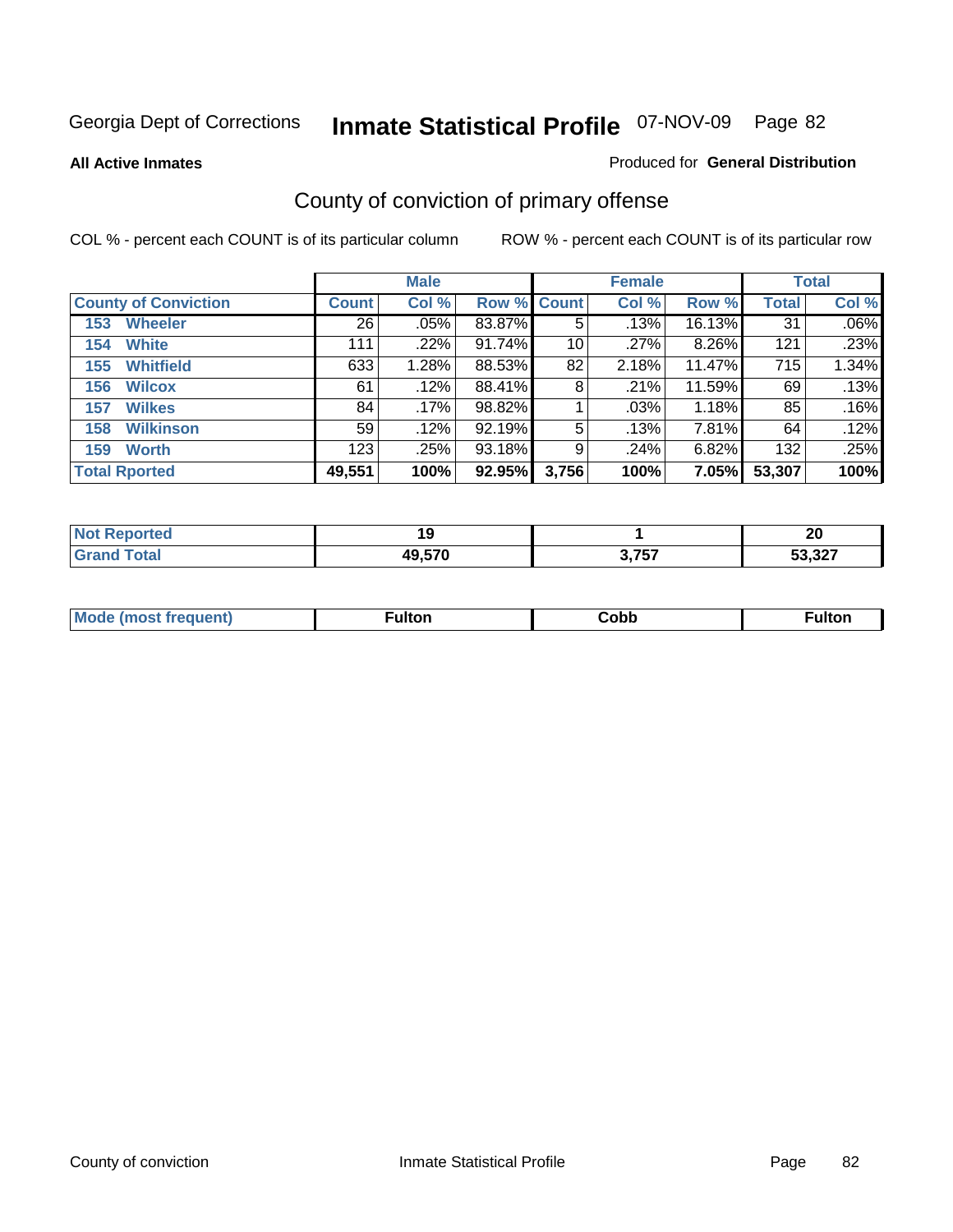#### **All Active Inmates**

#### Produced for **General Distribution**

# Circuit of conviction of primary offense

|                         |                                 |                  | <b>Male</b> |        |                  | <b>Female</b> |        |                  | <b>Total</b> |
|-------------------------|---------------------------------|------------------|-------------|--------|------------------|---------------|--------|------------------|--------------|
|                         | <b>Circuit of Conviction</b>    | <b>Count</b>     | Col %       | Row %  | <b>Count</b>     | Col %         | Row %  | <b>Total</b>     | Col %        |
| 1                       | <b>Alapaha Circuit</b>          | 383              | .77%        | 95.51% | $\overline{18}$  | .48%          | 4.49%  | 401              | .75%         |
| $\overline{2}$          | <b>Alcovy Circuit</b>           | 1,091            | 2.20%       | 90.69% | $\overline{112}$ | 2.98%         | 9.31%  | 1,203            | 2.26%        |
| $\overline{\mathbf{3}}$ | <b>Atlanta Circuit</b>          | 4,465            | 9.01%       | 96.42% | $\overline{166}$ | 4.42%         | 3.58%  | 4,631            | 8.69%        |
| 4                       | <b>Atlantic Circuit</b>         | 794              | 1.60%       | 93.96% | $\overline{51}$  | 1.36%         | 6.04%  | 845              | 1.59%        |
| 5                       | <b>Augusta Circuit</b>          | 2,191            | 4.42%       | 93.99% | 140              | 3.73%         | 6.01%  | 2,331            | 4.37%        |
| $6\phantom{a}$          | <b>Blue Ridge Circuit</b>       | 596              | 1.20%       | 90.30% | 64               | 1.70%         | 9.70%  | 660              | 1.24%        |
| $\overline{7}$          | <b>Brunswick Circuit</b>        | 909              | 1.83%       | 92.94% | 69               | 1.84%         | 7.06%  | $\overline{978}$ | 1.83%        |
| 8                       | <b>Chattahoochee Circuit</b>    | 2,165            | 4.37%       | 94.34% | 130              | 3.46%         | 5.66%  | 2,295            | 4.31%        |
| 9                       | <b>Cherokee Circuit</b>         | $\overline{917}$ | 1.85%       | 89.90% | 103              | 2.74%         | 10.10% | 1,020            | 1.91%        |
| 10                      | <b>Clayton Circuit</b>          | 1,421            | 2.87%       | 91.62% | 130              | 3.46%         | 8.38%  | 1,551            | 2.91%        |
| 11                      | <b>Cobb Circuit</b>             | 2,882            | 5.82%       | 90.89% | 289              | 7.69%         | 9.11%  | 3,171            | 5.95%        |
| 12                      | <b>Conasauga Circuit</b>        | 828              | 1.67%       | 89.03% | 102              | 2.72%         | 10.97% | 930              | 1.74%        |
| 13                      | <b>Cordele Circuit</b>          | $\overline{712}$ | 1.44%       | 93.32% | $\overline{51}$  | 1.36%         | 6.68%  | 763              | 1.43%        |
| 14                      | <b>Coweta Circuit</b>           | 2,014            | 4.06%       | 91.84% | 179              | 4.77%         | 8.16%  | 2,193            | 4.11%        |
| 15                      | <b>Dougherty Circuit</b>        | 945              | 1.91%       | 94.03% | 60               | 1.60%         | 5.97%  | 1,005            | 1.89%        |
| 16                      | <b>Dublin Circuit</b>           | $\overline{534}$ | 1.08%       | 92.87% | 41               | 1.09%         | 7.13%  | $\overline{575}$ | 1.08%        |
| 17                      | <b>Eastern Circuit</b>          | 2,458            | 4.96%       | 95.20% | 124              | 3.30%         | 4.80%  | 2,582            | 4.84%        |
| 18                      | <b>Flint Circuit</b>            | 551              | 1.11%       | 89.01% | 68               | 1.81%         | 10.99% | 619              | 1.16%        |
| 19                      | <b>Griffin Circuit</b>          | 1,197            | 2.42%       | 91.37% | 113              | 3.01%         | 8.63%  | 1,310            | 2.46%        |
| 20                      | <b>Gwinnett Circuit</b>         | 2,025            | 4.09%       | 92.21% | 171              | 4.55%         | 7.79%  | 2,196            | 4.12%        |
| 21                      | <b>Houston Circuit</b>          | 623              | 1.26%       | 93.54% | $\overline{43}$  | 1.14%         | 6.46%  | 666              | 1.25%        |
| 22                      | <b>Lookout Mountain Circuit</b> | 1,081            | 2.18%       | 91.07% | 106              | 2.82%         | 8.93%  | 1,187            | 2.23%        |
| 23                      | <b>Macon Circuit</b>            | 1,175            | 2.37%       | 94.68% | 66               | 1.76%         | 5.32%  | 1,241            | 2.33%        |
| 24                      | <b>Middle Circuit</b>           | 825              | 1.66%       | 93.75% | 55               | 1.46%         | 6.25%  | 880              | 1.65%        |
| 25                      | <b>Mountain Circuit</b>         | 332              | .67%        | 89.01% | 41               | 1.09%         | 10.99% | $\overline{373}$ | .70%         |
| 26                      | <b>Northeastern Circuit</b>     | 839              | 1.69%       | 92.50% | 68               | 1.81%         | 7.50%  | 907              | 1.70%        |
| 27                      | <b>Northern Circuit</b>         | 608              | 1.23%       | 94.12% | $\overline{38}$  | 1.01%         | 5.88%  | 646              | 1.21%        |
| 28                      | <b>Ocmulgee Circuit</b>         | 1,121            | 2.26%       | 94.20% | 69               | 1.84%         | 5.80%  | 1,190            | 2.23%        |
| 29                      | <b>Oconee Circuit</b>           | 523              | 1.06%       | 89.86% | 59               | 1.57%         | 10.14% | 582              | 1.09%        |
| 30                      | <b>Ogeechee Circuit</b>         | 818              | 1.65%       | 92.33% | 68               | 1.81%         | 7.67%  | 886              | 1.66%        |
| 31                      | <b>Pataula Circuit</b>          | 349              | .70%        | 93.57% | 24               | .64%          | 6.43%  | 373              | .70%         |
| 32                      | <b>Piedmont Circuit</b>         | $\overline{516}$ | 1.04%       | 92.14% | 44               | 1.17%         | 7.86%  | 560              | 1.05%        |
| 33                      | <b>Rome Circuit</b>             | 836              | 1.69%       | 88.56% | 108              | 2.88%         | 11.44% | 944              | 1.77%        |
| 34                      | <b>South Georgia Circuit</b>    | 823              | 1.66%       | 92.68% | 65               | 1.73%         | 7.32%  | 888              | 1.67%        |
| 35                      | <b>Southern Circuit</b>         | 1,168            | 2.36%       | 93.74% | 78               | 2.08%         | 6.26%  | 1,246            | 2.34%        |
| 36                      | <b>Southwestern Circuit</b>     | 470              | .95%        | 96.11% | 19               | .51%          | 3.89%  | 489              | .92%         |
| 37                      | <b>Stone Mountain Circuit</b>   | 2,858            | 5.77%       | 94.89% | 154              | 4.10%         | 5.11%  | 3,012            | 5.65%        |
| 38                      | <b>Tallapoosa Circuit</b>       | 239              | .48%        | 92.64% | 19               | .51%          | 7.36%  | 258              | .48%         |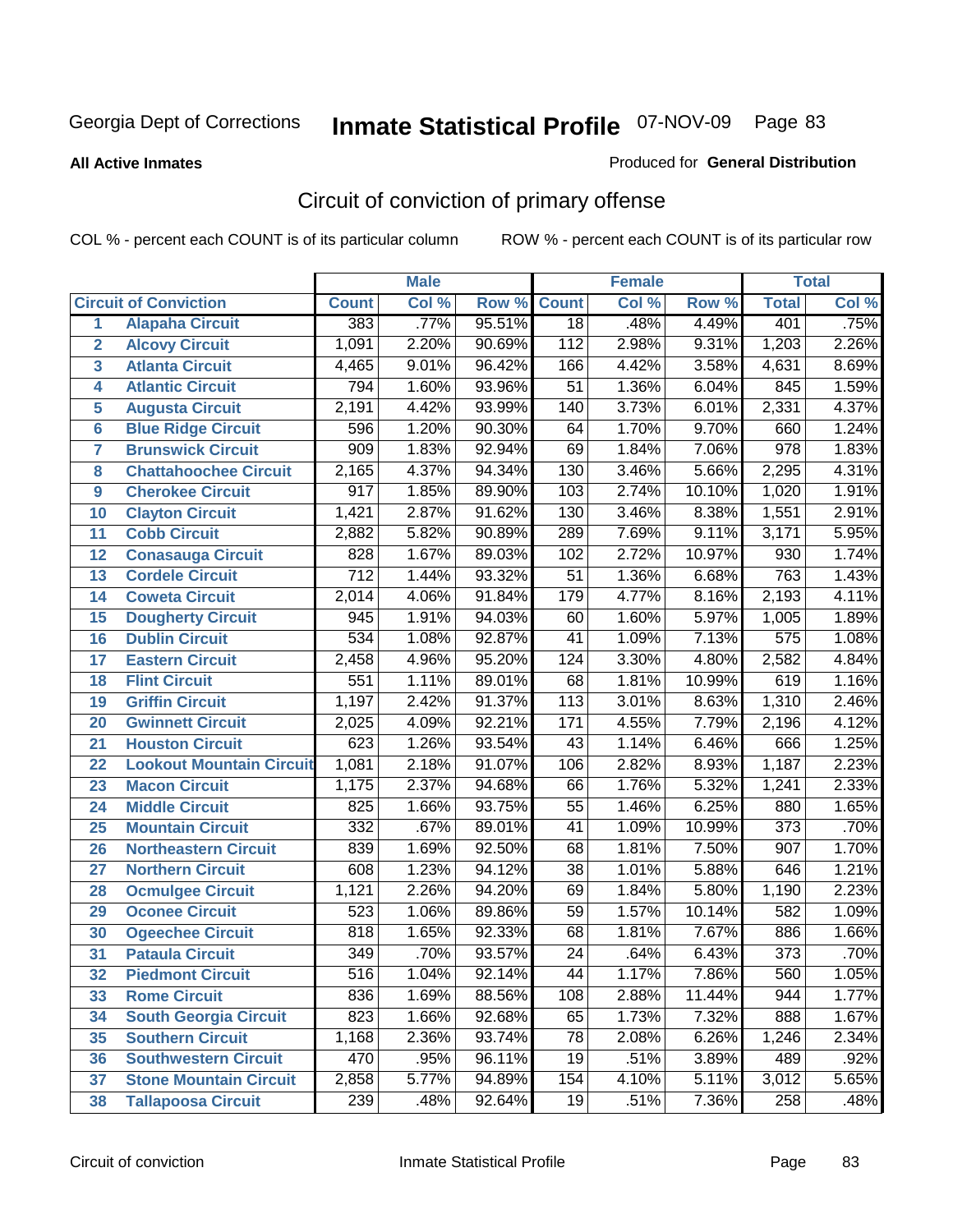**All Active Inmates**

#### Produced for **General Distribution**

# Circuit of conviction of primary offense

|    |                              |              | <b>Male</b> |        |              | <b>Female</b> |          |              | <b>Total</b> |
|----|------------------------------|--------------|-------------|--------|--------------|---------------|----------|--------------|--------------|
|    | <b>Circuit of Conviction</b> | <b>Count</b> | Col %       | Row %  | <b>Count</b> | Col %         | Row %    | <b>Total</b> | Col %        |
| 39 | <b>Tifton Circuit</b>        | 575          | 1.16%       | 94.88% | 31           | .83%          | 5.12%    | 606          | 1.14%        |
| 40 | <b>Toombs Circuit</b>        | 390          | .79%        | 96.06% | 16           | .43%          | 3.94%    | 406          | .76%         |
| 41 | <b>Waycross Circuit</b>      | 799          | 1.61%       | 94.22% | 49           | 1.30%         | 5.78%    | 848          | 1.59%        |
| 42 | <b>Western Circuit</b>       | 438          | .88%        | 94.81% | 24           | .64%          | 5.19%    | 462          | .87%         |
| 43 | <b>Rockdale Circuit</b>      | 442          | .89%        | 90.20% | 48           | 1.28%         | $9.80\%$ | 490          | .92%         |
| 44 | <b>Douglas Circuit</b>       | 1,094        | 2.21%       | 89.89% | 123          | 3.27%         | 10.11%   | 1,217        | 2.28%        |
| 45 | <b>Appalachian Circuit</b>   | 317          | .64%        | 92.42% | 26           | .69%          | 7.58%    | 343          | .64%         |
| 46 | <b>Enotah Circuit</b>        | 337          | .68%        | 88.92% | 42           | 1.12%         | 11.08%   | 379          | .71%         |
| 47 | <b>Bell-Forsyth Circuit</b>  | 276          | $.56\%$     | 85.71% | 46           | 1.22%         | 14.29%   | 322          | .60%         |
| 48 | <b>Towaliga Circuit</b>      | 358          | .72%        | 93.23% | 26           | .69%          | 6.77%    | 384          | .72%         |
| 49 | <b>Paulding Circuit</b>      | 243          | .49%        | 92.40% | 20           | .53%          | 7.60%    | 263          | .49%         |
|    | <b>Total Rported</b>         | 49,551       | 100%        | 92.95% | 3,756        | 100%          | 7.05%    | 53,307       | 100%         |

| тео | . .    |                     | າດ<br>ZU      |
|-----|--------|---------------------|---------------|
|     | 49,570 | 2 757<br>. <u>.</u> | דמפ פ<br>، عد |

| M, | $+1 - - + -$<br>annu -<br>uu | ∶obb<br>- - - - - | .<br>чна<br>- --------- |
|----|------------------------------|-------------------|-------------------------|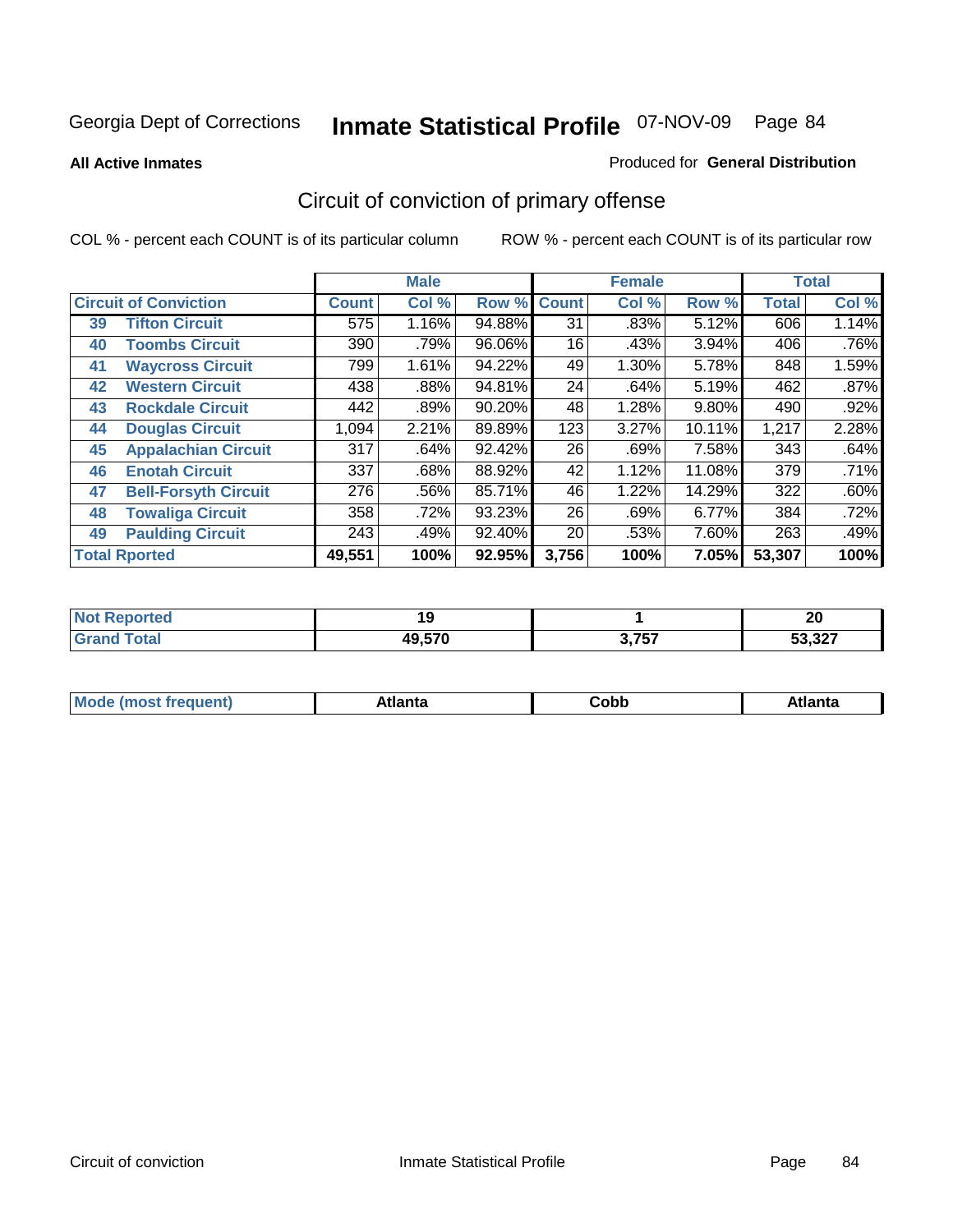### **All Active Inmates**

### Produced for **General Distribution**

## Years served (jail + prison) in this incarceration

|                              |                  | <b>Male</b> |         |                  | <b>Female</b> |        |                  | <b>Total</b> |
|------------------------------|------------------|-------------|---------|------------------|---------------|--------|------------------|--------------|
| <b>Years Served</b>          | <b>Count</b>     | Col %       | Row %   | <b>Count</b>     | Col %         | Row %  | <b>Total</b>     | Col %        |
| Less than one year           | 7,158            | 14.85%      | 87.35%  | 1,037            | 28.43%        | 12.65% | 8,195            | 15.80%       |
| 1 to 1.99 years              | 10,310           | 21.38%      | 90.87%  | 1,036            | 28.41%        | 9.13%  | 11,346           | 21.88%       |
| 2 to 2.99 years              | 6,982            | 14.48%      | 93.03%  | 523              | 14.34%        | 6.97%  | 7,505            | 14.47%       |
| 3 to 3.99 years              | 4,369            | 9.06%       | 94.16%  | $\overline{271}$ | 7.43%         | 5.84%  | 4,640            | 8.95%        |
| 4 to 4.99 years              | 3,034            | 6.29%       | 95.20%  | 153              | 4.20%         | 4.80%  | 3,187            | 6.15%        |
| 5 to 5.99 years              | 2,107            | 4.37%       | 95.99%  | 88               | 2.41%         | 4.01%  | 2,195            | 4.23%        |
| 6 to 6.99 years              | 1,882            | 3.90%       | 95.58%  | $\overline{87}$  | 2.39%         | 4.42%  | 1,969            | 3.80%        |
| 7 to 7.99 years              | 1,616            | 3.35%       | 95.40%  | $\overline{78}$  | 2.14%         | 4.60%  | 1,694            | 3.27%        |
| $\overline{8}$ to 8.99 years | 1,536            | 3.19%       | 96.18%  | 61               | 1.67%         | 3.82%  | 1,597            | 3.08%        |
| 9 to 9.99 years              | 1,333            | 2.76%       | 95.76%  | $\overline{59}$  | 1.62%         | 4.24%  | 1,392            | 2.68%        |
| 10 to 10.99 years            | 945              | 1.96%       | 95.94%  | 40               | 1.10%         | 4.06%  | 985              | 1.90%        |
| 11 to 11.99 years            | $\overline{957}$ | 1.98%       | 96.47%  | 35               | 0.96%         | 3.53%  | 992              | 1.91%        |
| 12 to 12.99 years            | 941              | 1.95%       | 97.01%  | $\overline{29}$  | 0.80%         | 2.99%  | $\overline{970}$ | 1.87%        |
| 13 to 13.99 years            | 756              | 1.57%       | 96.68%  | $\overline{26}$  | 0.71%         | 3.32%  | 782              | 1.51%        |
| 14 to 14.99 years            | 690              | 1.43%       | 97.18%  | 20               | 0.55%         | 2.82%  | 710              | 1.37%        |
| 15 to 15.99 years            | 551              | 1.14%       | 96.16%  | $\overline{22}$  | 0.60%         | 3.84%  | $\overline{573}$ | 1.10%        |
| 16 to 16.99 years            | $\overline{523}$ | 1.08%       | 97.39%  | 14               | 0.38%         | 2.61%  | $\overline{537}$ | 1.04%        |
| 17 to 17.99 years            | 400              | 0.83%       | 96.85%  | $\overline{13}$  | 0.36%         | 3.15%  | 413              | 0.80%        |
| 18 to 18.99 years            | 390              | 0.81%       | 97.26%  | $\overline{11}$  | 0.30%         | 2.74%  | 401              | 0.77%        |
| 19 to 19.99 years            | 320              | 0.66%       | 95.81%  | 14               | 0.38%         | 4.19%  | $\frac{1}{334}$  | 0.64%        |
| 20 to 20.99 years            | $\overline{222}$ | 0.46%       | 97.80%  | $\overline{5}$   | 0.14%         | 2.20%  | $\overline{227}$ | 0.44%        |
| 21 to 21.99 years            | $\overline{207}$ | 0.43%       | 95.83%  | $\overline{9}$   | 0.25%         | 4.17%  | $\overline{216}$ | 0.42%        |
| 22 to 22.99 years            | 178              | 0.37%       | 97.80%  | 4                | 0.11%         | 2.20%  | 182              | 0.35%        |
| 23 to 23.99 years            | 144              | 0.30%       | 99.31%  | $\mathbf{1}$     | 0.03%         | 0.69%  | 145              | 0.28%        |
| 24 to 24.99 years            | $\overline{127}$ | 0.26%       | 98.45%  | $\overline{2}$   | 0.05%         | 1.55%  | 129              | 0.25%        |
| 25 to 25.99 years            | 111              | 0.23%       | 96.52%  | 4                | 0.11%         | 3.48%  | 115              | 0.22%        |
| 26 to 26.99 years            | $\overline{72}$  | 0.15%       | 98.63%  | $\overline{1}$   | 0.03%         | 1.37%  | $\overline{73}$  | 0.14%        |
| 27 to 27.99 years            | $\overline{58}$  | 0.12%       | 98.31%  | 1                | 0.03%         | 1.69%  | $\overline{59}$  | 0.11%        |
| 28 to 28.99 years            | $\overline{55}$  | 0.11%       | 100.00% |                  |               |        | $\overline{55}$  | 0.11%        |
| 29 to 29.99 years            | $\overline{50}$  | 0.10%       | 98.04%  | $\mathbf{1}$     | 0.03%         | 1.96%  | $\overline{51}$  | 0.10%        |
| Thirty $+$ years             | 190              | 0.39%       | 98.96%  | $\overline{2}$   | 0.05%         | 1.04%  | 192              | 0.37%        |
| <b>Total Reported</b>        | 48,214           | 100%        | 92.97%  | 3,647            | 100%          | 7.03%  | 51,861           | 100.0%       |

| <b>Not Reported</b>            | 1,356           | 110                | 1,466           |
|--------------------------------|-----------------|--------------------|-----------------|
| <b>Grand Total</b>             | 49,570          | 3,757              | 53,327          |
|                                |                 |                    |                 |
| <b>Mean</b><br>(average)       | 5.24            | 3.15               | 5.09            |
| <b>Median (middle)</b>         | 2.93            | 1.68               | 2.81            |
| <b>Mode</b><br>(most frequent) | 1 to 1.99 years | Less than one year | 1 to 1.99 years |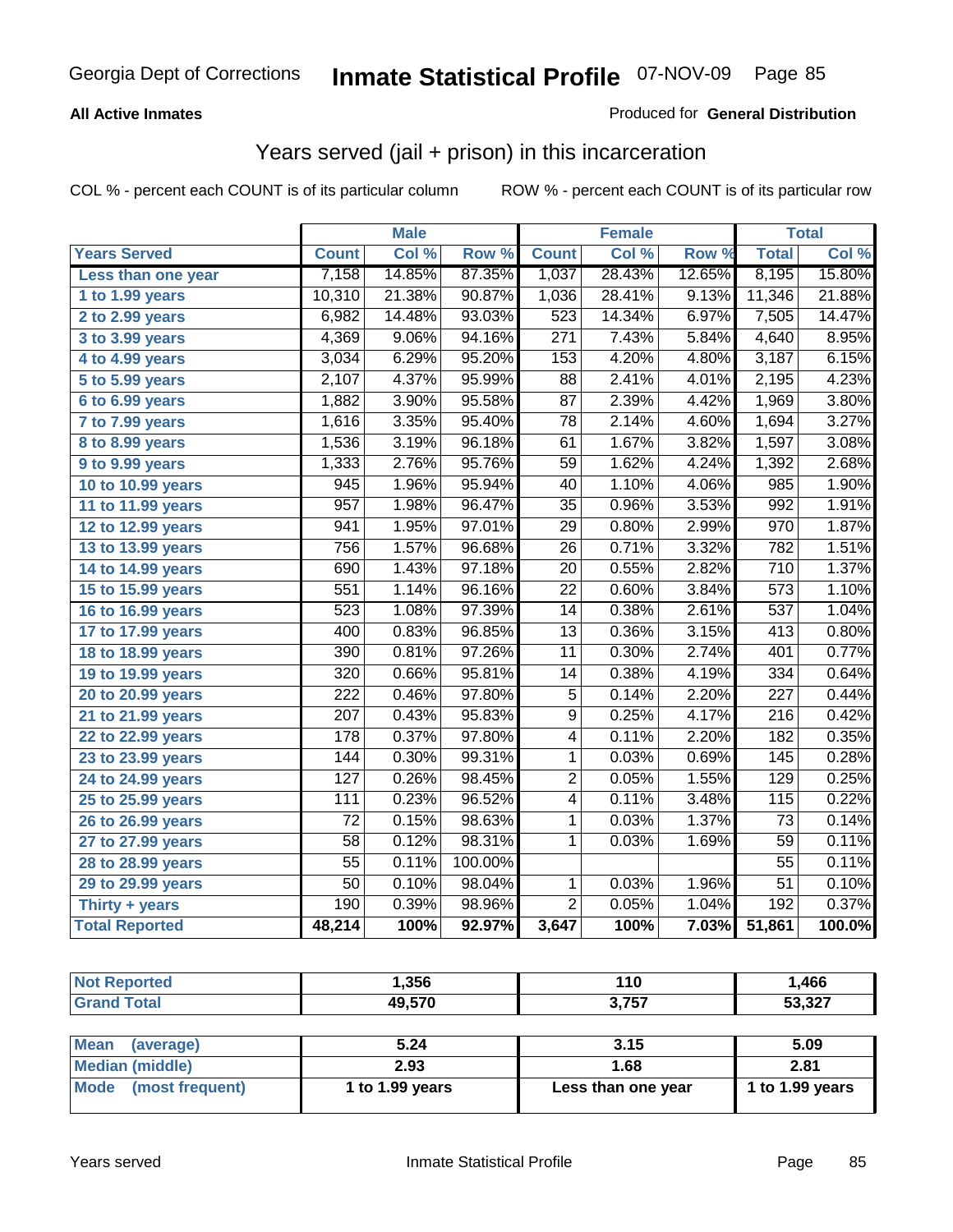#### **All Active Inmates**

Produced for **General Distribution**

### Results of most recent HIV tests

|                         |              | <b>Male</b> |         |              | <b>Female</b> |          |        | <b>Total</b> |
|-------------------------|--------------|-------------|---------|--------------|---------------|----------|--------|--------------|
| <b>HIV Test Results</b> | <b>Count</b> | Col %       | Row %   | <b>Count</b> | Col %         | Row %    | Total  | Col %        |
| <b>Positive</b>         | 836          | 1.73%       | 90.18%  | 91           | 2.56%         | $9.82\%$ | 927    | 1.79%        |
| <b>Negative</b>         | 47,433       | 98.25%      | 93.18%  | 3.470        | $97.44\%$     | $6.82\%$ | 50,903 | 98.19%       |
| Indeterminate           | 9            | 0.02%       | 100.00% |              |               |          |        | 0.02%        |
| <b>Refused</b>          |              | 0.01%       | 100.00% |              |               |          |        | 0.01%        |
| <b>Total Reported</b>   | 48,279       | 100%        | 93.13%  | 3,561        | 100%          | 6.87%    | 51,840 | 100.0%       |

| <b>Not</b><br><b>rted</b><br>xeno. | 291. ا | 196   | ,487   |
|------------------------------------|--------|-------|--------|
| ⊺otal<br><b>Grand</b>              | 49,570 | 3,757 | 53,327 |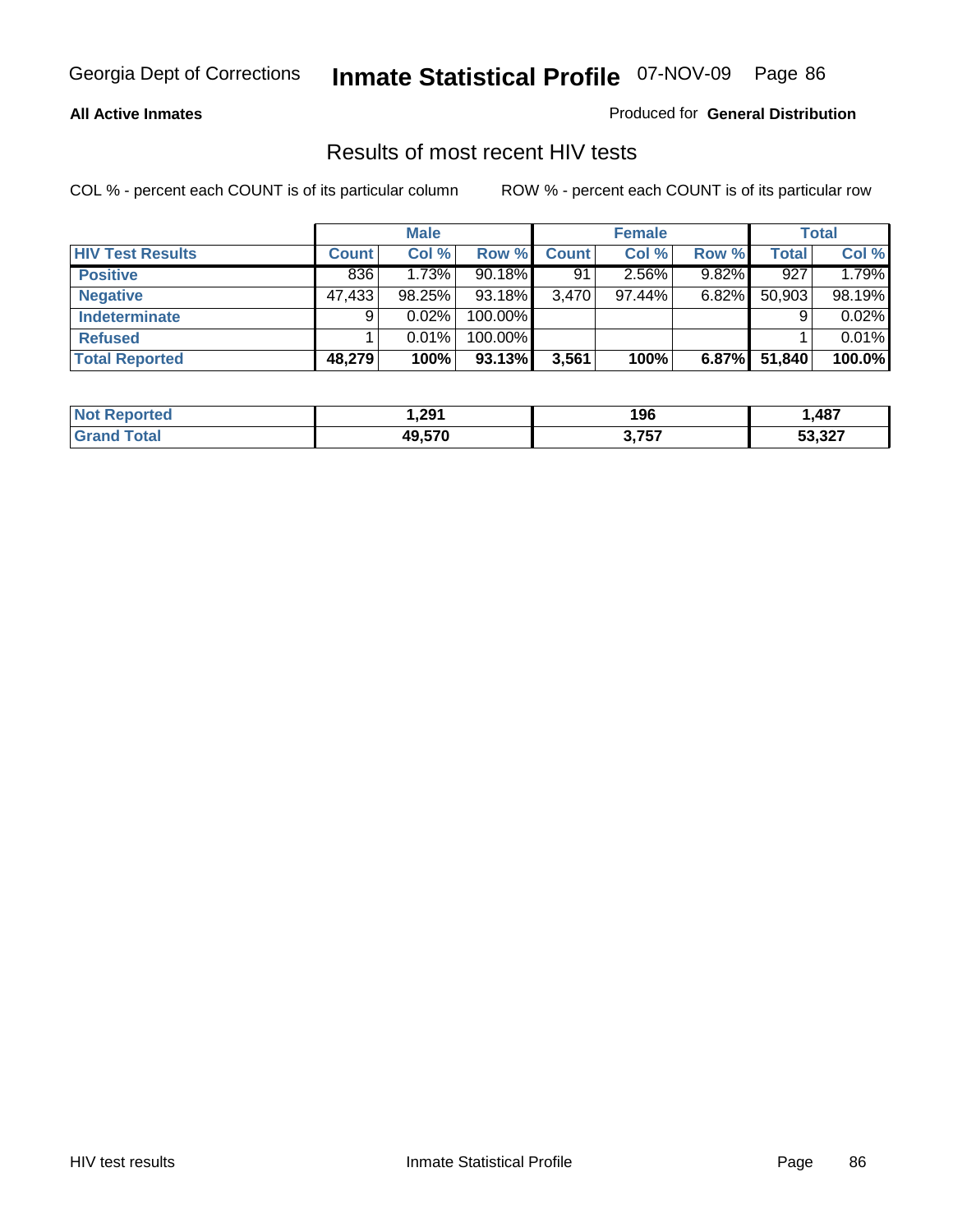#### **All Active Inmates**

#### Produced for **General Distribution**

### Results of most recent tuberculosis test

|                                  |              | <b>Male</b> |           |              | <b>Female</b> |          |              | Total  |
|----------------------------------|--------------|-------------|-----------|--------------|---------------|----------|--------------|--------|
| <b>Tuberculosis Test Results</b> | <b>Count</b> | Col %       | Row %     | <b>Count</b> | Col %         | Row %    | <b>Total</b> | Col %  |
| <b>Positive on current test</b>  | 7.383        | 15.36%      | 98.52%    | 111          | $3.09\%$      | $1.48\%$ | 7,494        | 14.51% |
| <b>Positive on previous test</b> | .814         | $3.77\%$    | $97.16\%$ | 53           | 1.48%         | $2.84\%$ | 1,867        | 3.61%  |
| <b>Negative</b>                  | 38,856       | 80.85%      | $91.90\%$ | 3,425        | $95.43\%$     | $8.10\%$ | 42,281       | 81.87% |
| <b>Refused</b>                   | 4            | $0.01\%$    | 100.00%   |              |               |          |              | 0.01%  |
| <b>Total Reported</b>            | 48,057       | 100%        | 93.05%    | 3,589        | 100%          | 6.95%    | 51,646       | 100%   |

| <b>Not Reported</b>   | E42<br>⊦.o ⊺ J | 168   | 681.ا  |
|-----------------------|----------------|-------|--------|
| <b>Grand</b><br>Total | 49,570         | 3,757 | 53,327 |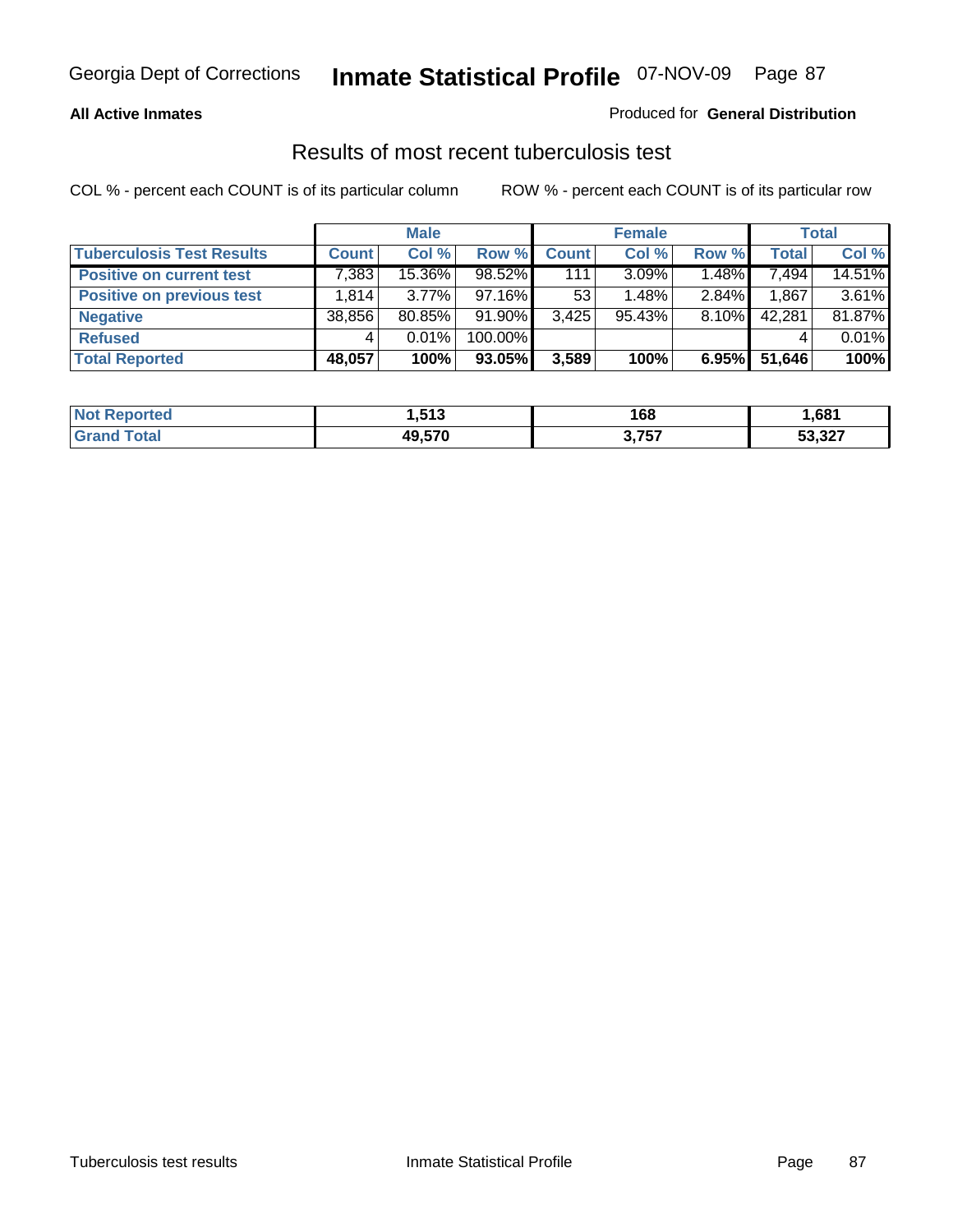#### **All Active Inmates**

Produced for **General Distribution**

### Results of most recent syphilis test

|                                 | <b>Male</b>  |        |        | <b>Female</b> |        |           | Total           |        |
|---------------------------------|--------------|--------|--------|---------------|--------|-----------|-----------------|--------|
| <b>Syphilis Test Results</b>    | <b>Count</b> | Col %  | Row %  | <b>Count</b>  | Col %  | Row %     | Total           | Col %  |
| <b>Positive on current test</b> | 789          | 1.65%  | 88.65% | 101           | 2.83%  | $11.35\%$ | 890             | 1.73%  |
| <b>Negative</b>                 | 47.064       | 98.35% | 93.13% | 3,471         | 97.17% | $6.87\%$  | 50,535          | 98.27% |
| <b>Total Reported</b>           | 47,853       | 100%   | 93.05% | 3,572         | 100%   |           | $6.95\%$ 51,425 | 100%   |

| <b>Not Reported</b> | ライフ<br>. | 185   | 902,ا  |
|---------------------|----------|-------|--------|
| Total<br>' Grand    | 49,570   | 3,757 | 53,327 |